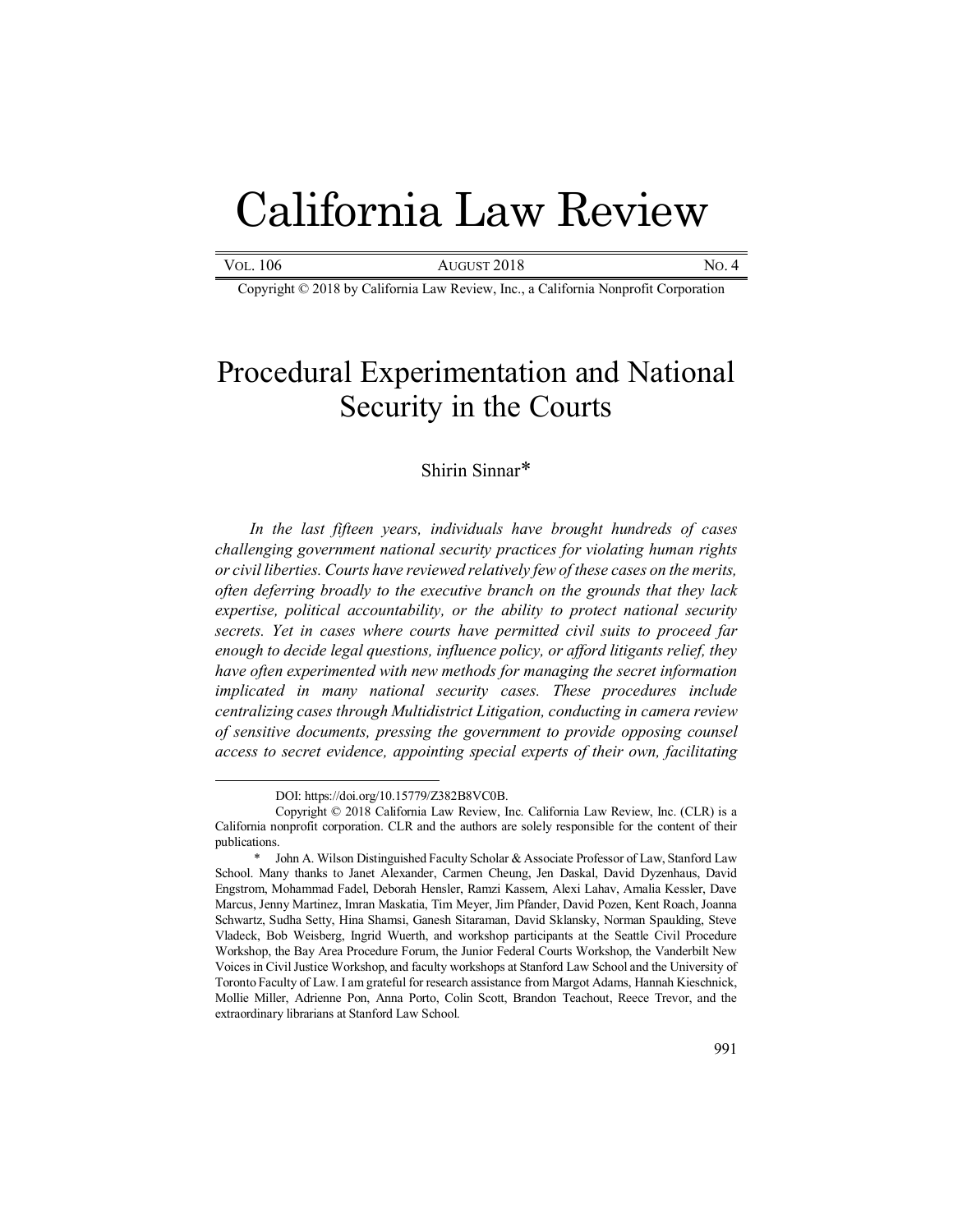*interlocutory review, and deciding cases in an incremental and dynamic fashion. Illuminating this procedural experimentation, this Article contends that courts can address secrecy in national security adjudication in a tailored, pragmatic fashion, rather than deferring to the executive at the threshold. But this account also shows the limits of such strategies: where misapplied, some procedures may fall short of due process, undermine norms of public access and transparency in the courts, reduce pluralism in the adjudication of disputes, or import bias into judicial decision-making. Together, this suggests that courts should adopt these procedures cautiously and with case-specific assessment of their costs and benefits. Panning out from national security litigation, the Article also offers a set of secondary insights for civil procedure more generally: it highlights the role of the executive branch in making procedural law, the costs of certain transsubstantive procedures, and distorted perceptions across the civil–criminal procedure divide.*

| $\mathbf{A}$                                                       |                                                             |  |
|--------------------------------------------------------------------|-------------------------------------------------------------|--|
| B.                                                                 |                                                             |  |
| II. Procedural Experimentation Over National Security Secrecy 1006 |                                                             |  |
| $\mathsf{A}$                                                       | Centralization through Multidistrict Litigation  1008       |  |
| B.                                                                 |                                                             |  |
| $C_{\cdot}$                                                        |                                                             |  |
| D.                                                                 | Court-Appointed Experts and Masters  1018                   |  |
| Е.                                                                 | Facilitating Interlocutory Appellate Review  1021           |  |
| F.                                                                 | Incremental and Dynamic Judicial Management  1023           |  |
|                                                                    |                                                             |  |
| $\mathsf{A}$                                                       |                                                             |  |
| B.                                                                 | Spurring the Development of Architecture to Protect Secrets |  |
|                                                                    | 1030                                                        |  |
| C.                                                                 | Prompting Executive Reconsideration of Secrecy  1032        |  |
| D.                                                                 |                                                             |  |
| Е.                                                                 |                                                             |  |
| IV. Secrecy Experimentation and Rule of Law Values 1037            |                                                             |  |
| $\mathsf{A}$                                                       |                                                             |  |
| B.                                                                 | Transparency and Public Access to the Courts  1040          |  |
| $C_{\cdot}$                                                        | Threats to Pluralism in Judicial Decision-Making 1043       |  |
| D.                                                                 |                                                             |  |
| E.                                                                 |                                                             |  |
|                                                                    |                                                             |  |
| $A_{-}$                                                            |                                                             |  |
| $\mathbf{B}$ .                                                     | Trans-Substantive Diffusion Across Civil Procedure 1054     |  |
| C.                                                                 | Diffusion Across the Civil-Criminal Procedure Divide  1055  |  |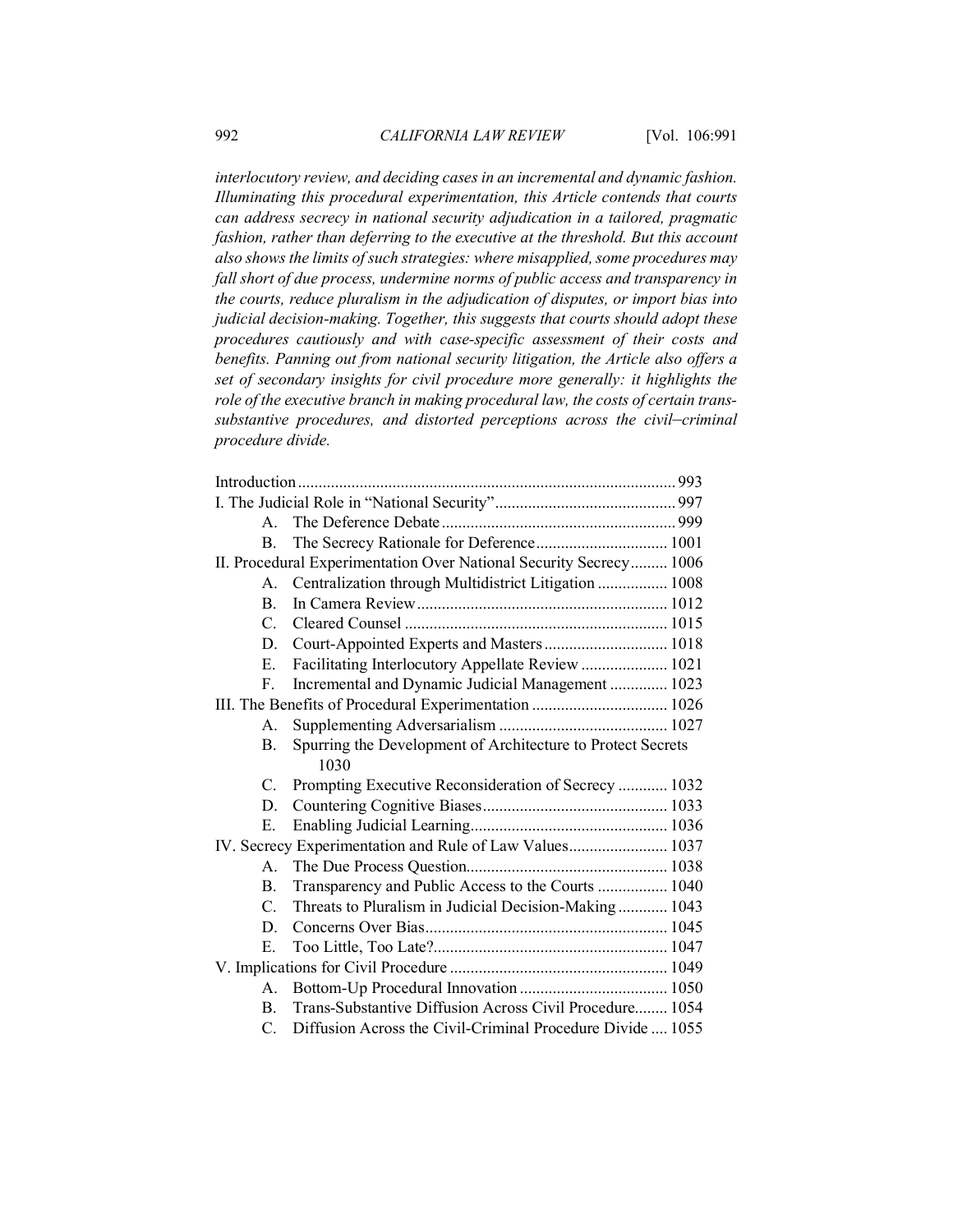#### **INTRODUCTION**

In June 2018, the Supreme Court upheld President Trump's order banning citizens of multiple, largely Muslim, countries from entering the United States.<sup>1</sup> Although the Court's decision dismayed many for its willingness to overlook the president's repeated expressions of religious animus, it represented only the latest example of judicial deference to the executive in national security cases.

In the last fifteen years, individuals have brought hundreds of cases challenging government counterterrorism policies or national security practices. But courts have resolved few of these cases on the merits, blocking many at the outset on account of the state secrets privilege, standing and immunity doctrines, jurisdictional restrictions, pleading standards, restrictions on the judicial creation of implied constitutional remedies, and other doctrines.2 Although courts cite a range of doctrines as the basis for dismissing these cases, they often profess the same underlying concerns: the sense that courts lack the expertise or political accountability to decide complex, high-stakes questions; the fear that adjudication could reveal national security secrets; or the apprehension that managing highly sensitive information could present intractable administrability challenges. The government pushes hard to convince courts to defer to the executive branch's positions or to decline review altogether, arguing that a failure to do so will expose the nation to grave threats for which the judges will bear responsibility. Faced with that specter, many courts choose not to intervene. As a result, allegations of human rights violations in a range of contexts—from immigrant detentions to torture to secret surveillance—go unheard.<sup>3</sup> Victims of abuse rarely win compensation or even acknowledgment of rights violations, while executive policies remain largely unchecked by judicial review, and important questions of constitutional rights remain unanswered.<sup>4</sup>

<sup>1.</sup> *See* Trump v. Hawaii, No. 17-965, 2018 WL 3116337 (2018).

<sup>2.</sup> *See* Stephen I. Vladeck, *The Demise of Merits-Based Adjudication in Post-9/11 National Security Litigation*, 64 DRAKE L. REV. 1035, 1037–38 (2016); Ashley S. Deeks, *The Observer Effect: National Security Litigation, Executive Policy Changes, and Judicial Deference*, 82 FORDHAM L. REV. 827, 829 (2013); JAMES E. PFANDER, CONSTITUTIONAL TORTS AND THE WAR ON TERROR xiv–xv (2017).

<sup>3.</sup> *See, e.g.*, Ziglar v. Abbasi, 137 S. Ct. 1843 (2017) (refusing to authorize a *Bivens* claim for damages in a constitutional challenge to post-9/11 immigrant detentions); Arar v. Ashcroft, 585 F.3d 559 (2d Cir. 2009) (en banc) (refusing to authorize a *Bivens* claim for damages arising out of extraordinary rendition); Mohamed v. Jeppesen Dataplan, Inc., 614 F.3d 1070 (9th Cir. 2010) (en banc) (dismissing a challenge to extraordinary rendition and torture based on the state secrets privilege); Clapper v. Amnesty Int'l USA, 133 S. Ct. 1138 (2013) (holding that plaintiffs failed to establish standing to challenge secret surveillance under the Foreign Intelligence Surveillance Act Amendments Act of  $2008$ ).

<sup>4.</sup> For more on the harm presented by this limited judicial review, see generally Vladeck, *The Demise of Merits-Based Adjudication*, *supra* note 2; PFANDER,*supra* note 2.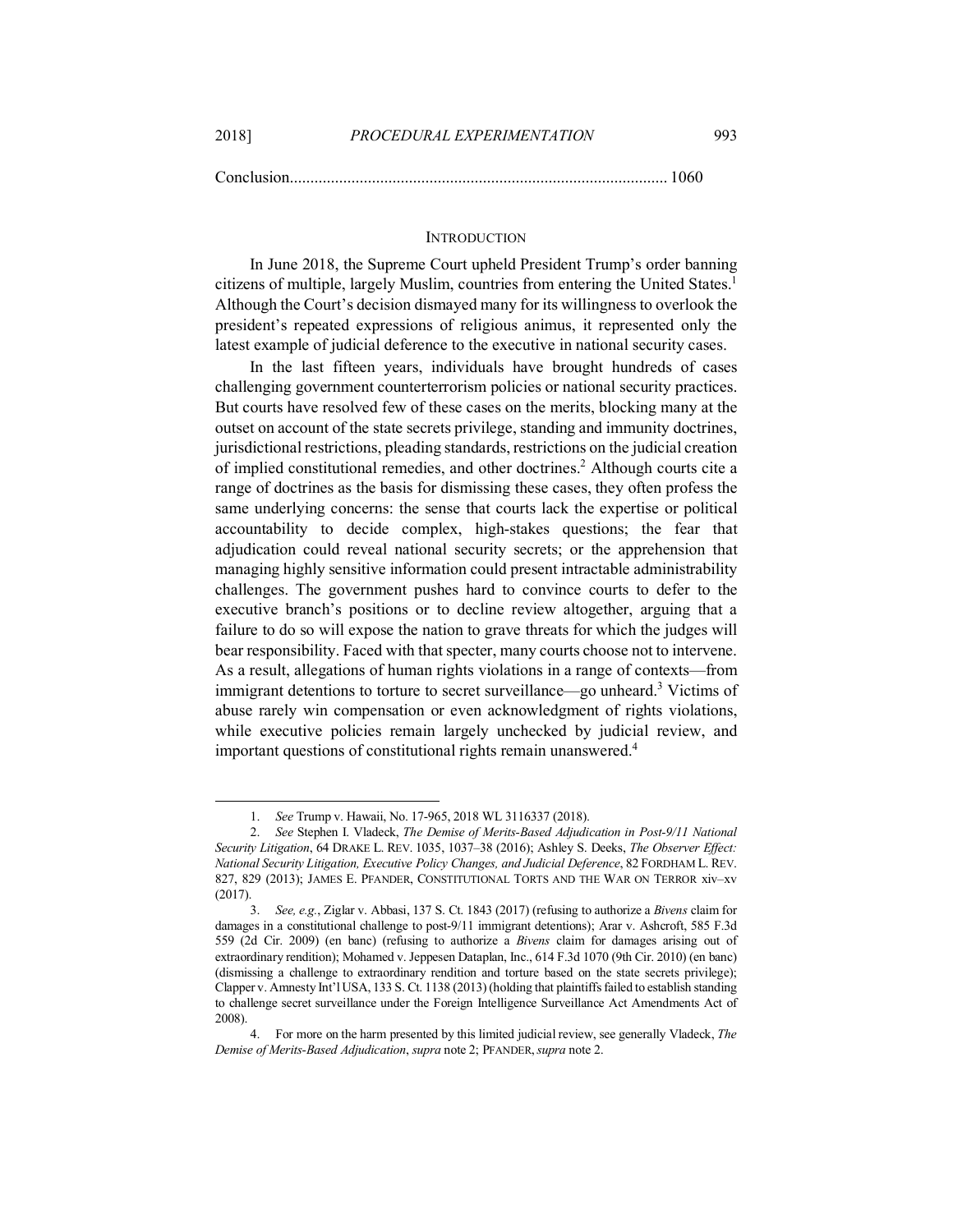Despite this pattern, even before the lower courts invalidated several versions of the travel ban,<sup>5</sup> some courts faced with national security questions *did* permit civil suits to proceed far enough to decide legal questions on the merits, afford litigants some relief, or influence state policy. So far, such cases remain unusual.6 Yet examining them reveals something interesting about the manner in which courts are working through national security cases: in permitting cases to move forward, some courts are experimenting with new approaches to review and manage government claims that information is too sensitive to be exposed in court. Thus, these courts are finding procedural mechanisms to sustain adjudication where the government claims that national security secrecy requires judicial deference. These procedures include: (1) centralizing and transferring cases through Multidistrict Litigation (MDL); (2) probing government secrecy assertions *in camera*; (3) supporting private counsel to obtain security clearances to access secret information; (4) appointing masters and independent experts; (5) enabling the government to seek immediate appellate review of orders requiring the disclosure of information; and (6) deciding cases in a deliberately incremental and dynamic fashion. These practices have elicited little notice or analysis in the largely substantive legal scholarship on national security.<sup>7</sup>

This Article illuminates this procedural experimentation in national security civil litigation. It focuses less on the bottom-line rulings of courts and more on the procedural steps along the way. It also turns our attention from

6. *See infra* Part II.

<sup>5.</sup> *See* Hawaii v. Trump, 878 F.3d 662 (9th Cir. 2017), *rev'd sub nom*, Trump v. Hawaii, No. 17-965, 2018 WL 3116337 (2018); Int'l Refugee Assistance Project v. Trump, 883 F.3d 233 (4th Cir. 2018), *as amended* (Feb. 28, 2018); Int'l Refugee Assistance Project v. Trump, 857 F.3d 554 (4th Cir. 2017), *as amended* (June 15, 2017), *cert. granted*, 137 S. Ct. 2080 (2017); Hawaii v. Trump, 859 F.3d 741 (9th Cir. 2017), *cert. granted sub nom*. Trump v. Int'l Refugee Assistance Project, 137 S. Ct. 2080 (2017); Washington v. Trump, 847 F.3d 1151 (9th Cir. 2017), *reconsideration en banc denied,* 853 F.3d 933 (9th Cir. 2017), *reconsideration en banc denied*, 858 F.3d 1168 (9th Cir. 2017).

<sup>7.</sup> Notable exceptions exist. A recent article argues that courts treat national security secrecy assertions differently from ordinary privilege claims and proposes innovations such as the use of "special advocates." Margaret B. Kwoka, *The Procedural Exceptionalism of National Security Secrecy*, 97 B.U. L. REV. 103, 160–63 (2017). Other work highlights the procedural challenges of litigating against government state secrets claims. *See* Laura K. Donohue, *The Shadow of State Secrets*, 159 U. PA. L. REV. 77 (2010); Lee Tien, *Litigating the State Secrets Privilege*, 42 CASE W. RES. J. INT'L L. 675, 689 (2010). An insightful student note discusses the spread of certain procedures from criminal to civil litigation. Ian MacDougall, Note, *CIPA Creep: The Classified Information Procedures Act and Its Drift into Civil National Security Litigation*, 45 COLUM. HUM. RTS.L. REV. 668 (2014). Other articles discuss the use of one or two specific practices for managing secrets. *See* Meredith Fuchs, *Judging Secrets: The Role Courts Should Play in Preventing Unnecessary Secrecy*, 58 ADMIN. L. REV. 131, 174–75 (2006) (discussing the use of special masters in national security Freedom of Information Act (FOIA) litigation); David Cole & Stephen I. Vladeck, *Comparative Advantages: Secret Evidence and 'Cleared Counsel' in the United States, the United Kingdom and Canada*, *in* SECRECY, NATIONAL SECURITY AND THE VINDICATION OF CONSTITUTIONAL LAW 176–77 (David Cole, Federico Fabbrini & Arianna Vedaschi eds., 2013) (discussing the use of security-cleared counsel in Guantanamo habeas proceedings and in foreign jurisdictions). The present Article goes further in presenting a synthetic assessment of procedural experimentation with respect to national security secrecy in civil litigation and in situating such experimentation within procedural law more generally.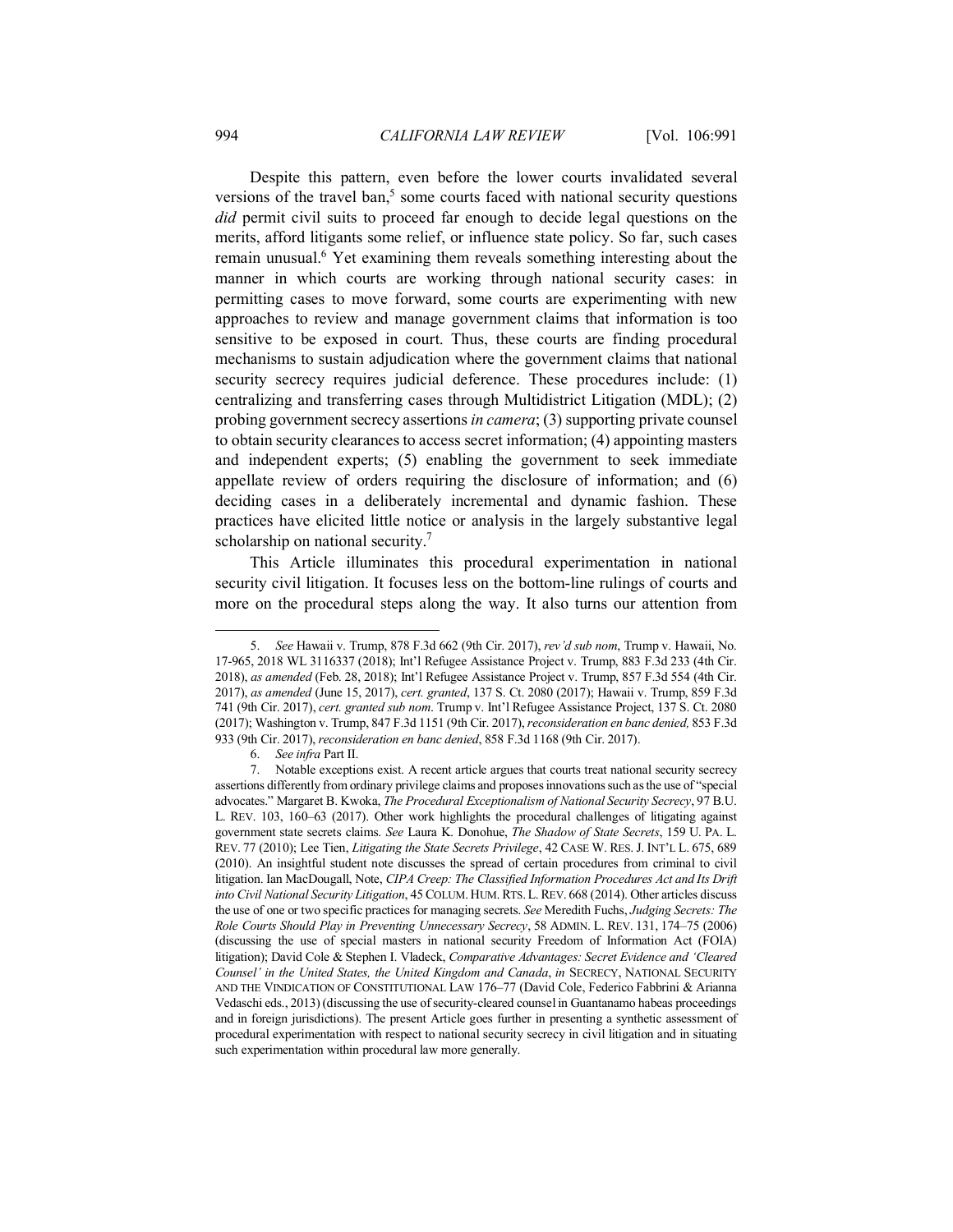appellate courts to trial courts: not only do district court judges grapple with the tensions between enabling individuals to challenge potential rights violations and accommodating legitimate security interests, but they also confront complex questions of discovery and case management that appellate panels may never hear. Managing these challenges, trial judges innovate, often borrowing practices from other areas of civil litigation or criminal procedure to handle the difficulties they encounter.<sup>8</sup>

In the Trump era, the President's open animus towards racial and religious minority groups and erratic decision-making will lead some judges, especially in the lower courts, to question executive national security claims more readily than in the past. Yet in cases where judges do not feel able to resolve disputes on the public record, concerns over the disclosure or management of national security information will persist. The account of procedural experimentation in this Article suggests that, even in such contexts, courts can reject calls to limit their review of national security cases without the sky falling. Among other reasons, judges have procedural options that enable them to hear such cases without exposing secrets whose release could harm national security. For instance, procedures such as conducting *in camera* review, facilitating security clearances for private counsel, and using court-appointed experts provide a means for courts to assess government secrecy assertions even where a fully adversarial process is not possible. Consolidating similar cases through MDL and assigning them to judges experienced with classified information can reduce the risk of inadvertently exposing secrets. In addition, courts' willingness to probe secrecy claims through these kinds of procedures spurs the development of institutions to safeguard sensitive information in litigation. The use of these procedures also prompts the executive to narrow its privilege assertions, reducing secrecy as well as the volume of information over which courts must render difficult decisions. Moreover, these procedures may mitigate the cognitive biases associated with judges' evaluation of secret information, allowing for a more rational assessment of the costs and benefits of ordering disclosure. Finally, a managerial approach to adjudicating both rights and remedies can allow courts to resolve certain legal questions without engaging in privilege battles, and to gain more information over time before confronting such challenges.

To be clear, the procedural experimentation described here does not address every objection to judicial review over national security matters, such as the claim that the democratically elected branches alone should decide questions implicating national security. Such arguments must be met largely on substantive

<sup>8.</sup> Signaling the extent of *judicial* interest in such practices, the Federal Judicial Center has published several studies in recent years on the handling of secrets and national security concerns in criminal and civil litigation. *See* ROBERT TIMOTHY REAGAN, FED. JUDICIAL CTR., KEEPING GOVERNMENT SECRETS: A POCKET GUIDE ON THE STATE-SECRETS PRIVILEGE, THE CLASSIFIED INFORMATION PROCEDURES ACT, AND CLASSIFIED INFORMATION SECURITY OFFICERS (2013); ROBERT TIMOTHY REAGAN, FED. JUDICIAL CTR., NATIONAL SECURITY CASE STUDIES: SPECIAL CASE-MANAGEMENT CHALLENGES (2013).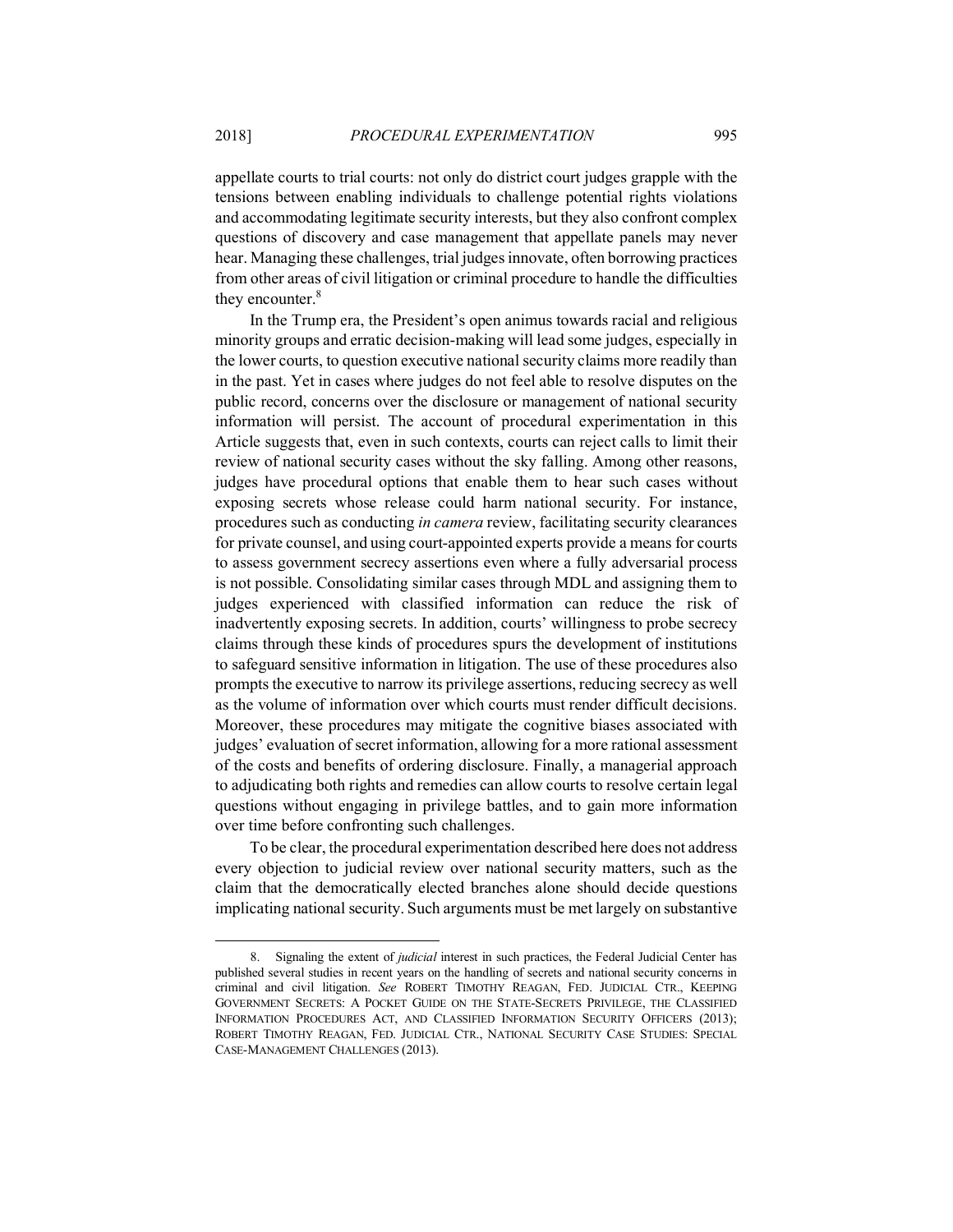rather than procedural terms. The procedures assessed in this Article respond more specifically to the secrecy rationale for judicial deference—that is, the idea that courts should refrain from reviewing cases affecting national security, or sharply limit their review, because adjudication will lead to the dangerous exposure of sensitive national security information or to intractable challenges in reviewing and managing such information.

While undercutting the secrecy rationale for deference, the evolving procedures for managing secrets raise a different set of concerns: they often exist in tension with rule of law values. The most significant question is whether accommodations for secrecy actually satisfy procedural due process in a given context. Where litigants challenge state deprivations of liberty or other protected interests, courts must ensure that procedures limiting litigants' access to information still enable fair contestation of the basis for that deprivation. Apart from that threshold question, courts should consider the impact of procedural adaptations on other rule of law values. For example, certain practices might unsettle norms of open and public court proceedings. In addition, certain procedures that protect sensitive information—like the centralization and transfer of related cases through MDL—reduce pluralism in the resolution of public law disputes and threaten to introduce bias (or the appearance of bias) into judicial decision-making. Given these risks, courts should approach these procedures in a cautious, case-specific fashion, not as a set of "off the rack" solutions to national security secrecy. To this end, this Article identifies the most significant rule of law concerns and sets out principles for how courts might navigate them.

Beyond contributing to scholarship on the role of courts in national security, this account of procedural experimentation generates secondary insights and questions for procedural law at large. First, it provides further evidence that procedural reform often arises from the case-specific efforts of trial courts rather than from the top-down, systematic efforts of Congress or the Rules Committee. It also raises the question of whether the executive branch plays a larger role in shaping procedure than past scholarship has recognized. Second, procedural choices in national security cases provide an opportunity to reexamine certain features of trans-substantive procedure. For example, using procedures in national security cases commonly associated with private complex litigation, such as MDL, puts into sharp relief the costs of centralizing cases and assigning them to particular courts in a highly discretionary fashion. Third, this Article also posits that the divide between civil and criminal procedure is not as formidable as some scholarship has suggested. Judges regularly look to criminal procedure to determine whether the protections for individuals in civil litigation are adequate. The more intriguing question is whether the tendency to view criminal procedure as comparatively robust and rights-protective actually undercuts reform in civil litigation by limiting the protections imaginable. From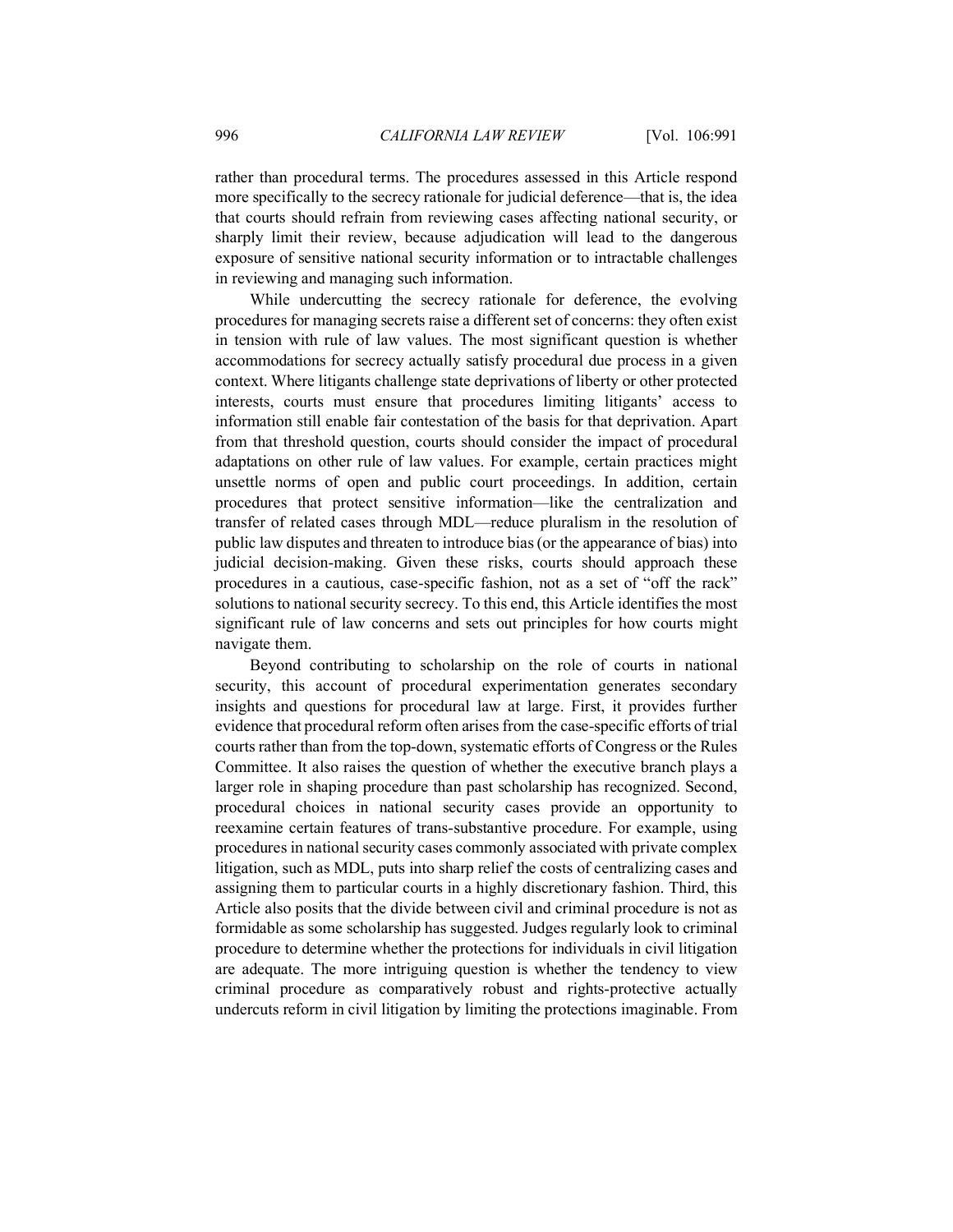the starting point of national security litigation, this Article thus points to new questions for trans-substantive procedure.

The Article proceeds as follows. Part I recaps the longstanding theoretical debate on the role of courts in national security cases, elaborating primarily on the secrecy rationale for deference and the way in which it has influenced courts to limit their review. Part II examines six particular practices with which courts have experimented in national security cases: (1) consolidating and transferring cases via MDL; (2) conducting *ex parte* and *in camera* review of protected information; (3) using cleared counsel to access protected information; (4) appointing special masters and experts; (5) facilitating interlocutory review; and (6) determining rights and remedies in an incremental and dynamic fashion. Part III contends that these practices can help courts navigate secrecy without deferring so broadly to the executive in national security cases. It elaborates on how these practices supplement the traditional adversarial process, spur the growth of an institutional architecture to protect secrets, encourage the executive to disclose information voluntarily, reduce cognitive biases, and enable judicial learning over the course of litigation. Part IV sets out reasons to nonetheless exercise caution in adopting such procedures: procedural experimentation may risk falling short of due process, impinging on public access and transparency norms in the courts, reducing pluralism in judicial decision-making, and introducing new biases into dispute resolution. It also acknowledges the tentative and halting nature of the experimentation evident so far. Finally, moving beyond national security, Part V assesses the broader implications of this discussion for civil procedure as a whole, suggesting insights that corroborate, challenge, or present new questions for procedural scholarship at large.

#### I.

#### THE JUDICIAL ROLE IN "NATIONAL SECURITY"

The attacks of September 11, 2001, reinvigorated a recurrent debate in legal scholarship on how courts should respond to wartime policies, emergencies, or matters of national security. The role of courts in adjudicating public law disputes has long been contested, in any number of substantive areas.<sup>9</sup> But many judges and scholars have asserted that wartime, emergencies, or national security matters present *different* concerns that demand an additional degree of deference to the executive branch, whatever the proper baseline is for judicial involvement in more ordinary circumstances.<sup>10</sup>

Because the September 11 attacks involved a massive loss of life and led to armed conflict, post-9/11 proponents for judicial deference initially found it

 <sup>9.</sup> Classics in this longstanding debate include ALEXANDER M. BICKEL, THE LEAST DANGEROUS BRANCH: THE SUPREME COURT AT THE BAR OF POLITICS (1962); JOHN HART ELY, DEMOCRACY AND DISTRUST: A THEORY OF JUDICIAL REVIEW (1980); Laurence H. Tribe, *The Puzzling Persistence of Process-Based Constitutional Theories*, 89 YALE L.J. 1063 (1980).

<sup>10.</sup> *See infra* note 12 (discussing scholarship).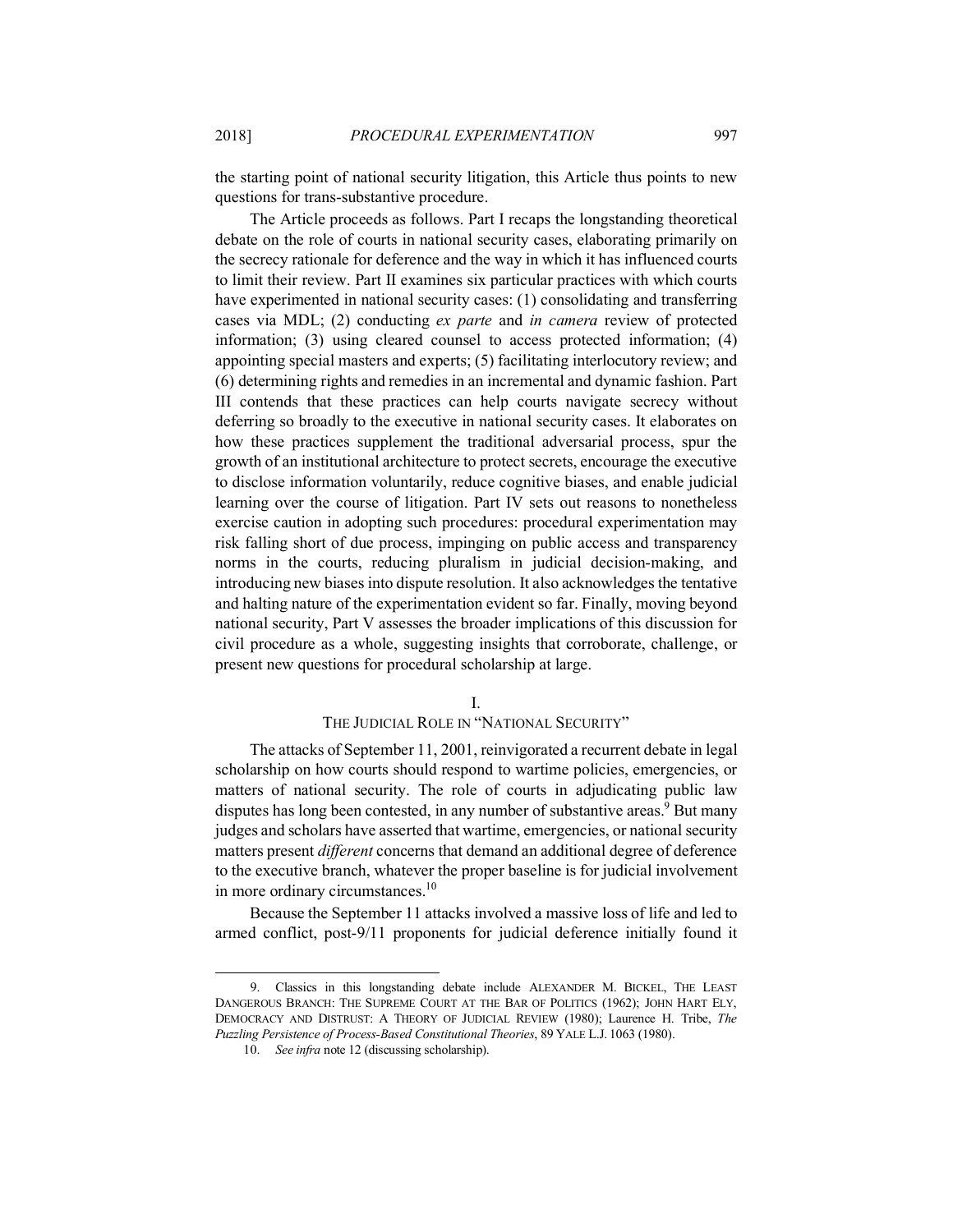unnecessary to define the temporal or substantive boundaries of the conditions triggering such deference: most agreed that an emergency had occurred and that the United States was at war. As the years passed, however, the calls for deference became predicated less often on "wartime" or "emergencies," and more often on a category of cases deemed to relate to "national security."<sup>11</sup> Proponents of judicial deference continue to invoke that category, by and large, without endeavoring to define it, instead relying on the general assumption that we know what national security means. But a growing number of scholars have argued that the national security category is ill-defined and elastic.<sup>12</sup> Even the Supreme Court has cautioned that the national security label can be used to "cover a multitude of sins."13 Indeed, critics of the national security construct have begun to challenge not just the boundaries of the category or its effect in insulating executive policies from scrutiny, but also the extent to which race and identity influence conceptions of the "nation" to be protected.<sup>14</sup>

However undefined the concept may be, the executive regularly argues that cases touching on national security justify a more deferential judicial approach.<sup>15</sup> The Supreme Court, even while acknowledging the label's risk of abuse, identifies national security policy as a category triggering a distinct set of considerations for judicial review.16 This Article accordingly refers to cases "related to national security" as shorthand for the set of cases that the *executive* claims relate to national security—while flagging that the category is itself ripe for further critique and deconstruction. Part I.A recounts the broad contours of the deference debate in national security law. Part I.B then hones in on the deference rationale to which procedural experimentation in courts most responds—the secrecy rationale.

<sup>11.</sup> *See, e.g.*, MARY L. DUDZIAK, WAR-TIME: AN IDEA, ITS HISTORY, ITS CONSEQUENCES 124–27 (2012) (describing transition from deference arguments based on "wartime" to less temporary concepts of national security and foreign relations). Dudziak argued that the idea of "wartime" was constructed to serve as "shorthand" for the "notion that the times are both exceptional and temporary." *Id.* at 107.

<sup>12.</sup> For scholarship questioning the self-evident nature of the term, see Laura K. Donohue, *The Limits of National Security*, 48 AM. CRIM. L. REV. 1573, 1706–09 (2011) (arguing that, after the Cold War, the concept of national security expanded to include new threats such as climate change and drug trafficking, leading to an expansion of executive national security authority); Aziz Rana, *Who Decides on Security?*, 44CONN.L.REV. 1417, 1422–24 (2012) (arguing that, since World War II, and in contrast to the prior Anglo-American tradition, American thinkers increasingly conceived of security as beyond the comprehension of ordinary citizens); MARIANO-FLORENTINO CUÉLLAR, GOVERNING SECURITY: THE HIDDEN ORIGINS OF AMERICAN SECURITY AGENCIES 12–14 (2013) (arguing that competition between political actors for control of public agencies often redefines the concept of national security).

<sup>13.</sup> Ziglar v. Abbasi, 137 S. Ct. 1843, 1862 (2017) (quoting Mitchell v. Forsyth, 472 U.S. 511, 523 (1985)); *see also* Meshal v. Higgenbotham, 804 F.3d 417, 443–44 (2015) (Pillard, J., dissenting) (criticizing malleability of the national security concept).

<sup>14.</sup> *See, e.g.*, Darryl Li, *The Unbearable Whiteness of National Security* (June 21, 2017) (unpublished draft) (on file with author).

<sup>15.</sup> *See* Deeks, *supra* note 2, at 881.

<sup>16.</sup> *See Abbasi*, 137 S. Ct. at 1861.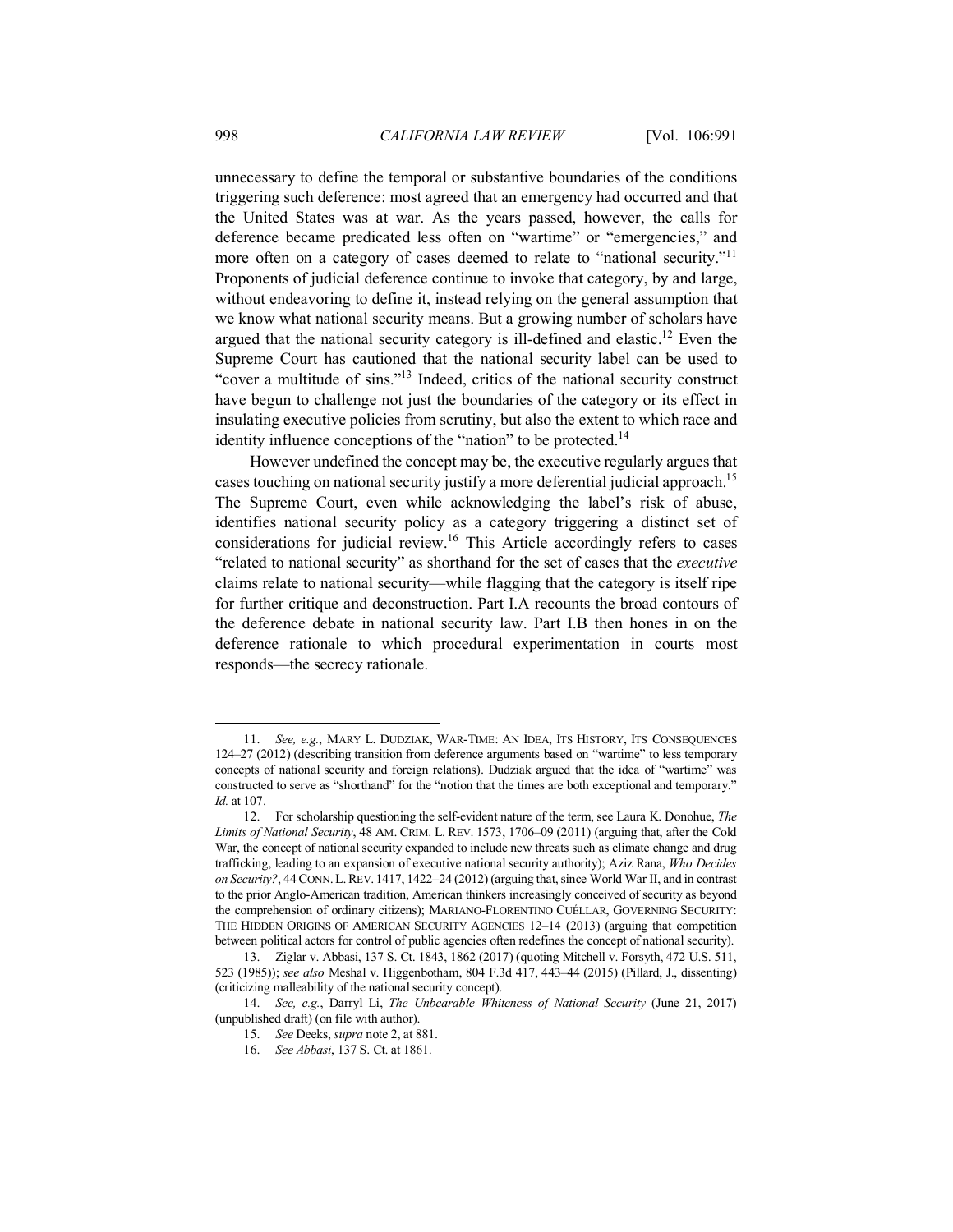#### *A. The Deference Debate*

Calls for judicial deference to the executive in national security matters come in a narrower and a broader form. The narrower version calls for deference to the executive's judgment on a factual or policy question—for instance, whether the disclosure of a particular secret or the removal of a person from a watch list would harm national security. Some commentators refer to this form of deference as "factual deference."17 The broader version calls for courts to refrain from review altogether—by, for example, dismissing a case because it involves a "political question" or because litigation would risk the exposure of state secrets. In keeping with other accounts of national security deference, this Article uses the term "deference" to signify both these narrower and broader forms.18 Despite the differences between the two forms of deference, the arguments for and against each largely overlap, and in practice, their implications sometimes converge. For example, the executive frequently argues that the court's deference to the government on a narrower question (such as whether revealing certain evidence will harm national security) necessitates the dismissal of a case, or that courts should refrain from judicial review altogether to avoid second-guessing more specific executive judgments. In both scenarios, the government seeks effectively the same outcome.

Among legal scholars writing in the post-9/11 period, Eric Posner and Adrian Vermeule most forcefully advocated judicial deference. Citing a line of argument tracing back to Alexander Hamilton, Posner and Vermeule argued that emergencies enhanced the relative importance of the executive's institutional advantages in "secrecy, speed, and flexibility."19 Posner and Vermeule celebrated judicial deference to the executive during emergencies as a historically established, normatively desirable, and mostly inevitable practice.<sup>20</sup> Other scholars also called for judicial deference to executive national security claims, advancing formal and functional arguments rooted in the separation of powers.21

 <sup>17.</sup> *See, e.g.*, Jonathan Masur, *A Hard Look or a Blind Eye: Administrative Law and Military Deference*, 56 HASTINGS L.J. 441, 446 (2005) (defining "factual deference"); Robert M. Chesney, *National Security Fact Deference*, 95 VA. L. REV. 1361, 1362–63 (2009) (discussing "fact deference").

<sup>18.</sup> *See* Deeks, *supra* note 2, at 874–75 (disaggregating various forms of deference, but using the term to refer to both narrower and broader conceptions).

<sup>19.</sup> ERIC A. POSNER & ADRIAN VERMEULE, TERROR IN THE BALANCE: SECURITY, LIBERTY, AND THE COURTS 5 (2007). Although Posner and Vermeule link their arguments regarding deference to "emergencies" rather than to any policies bearing on national security, they define a threat to national security as an "essential feature" of emergencies. *Id.* at 4. Further, they imply that their claims may apply to a lesser extent to scenarios outside of full-scale emergencies where "government policy is unusually consequential for foreign policy or for national security." *Id.* at 42.

<sup>20.</sup> *Id.* at 6.

<sup>21.</sup> *See, e.g.*, John C. Yoo, *Judicial Review and the War on Terrorism*, 72 GEO. WASH. L. REV. 427, 428 (2003) (arguing that the Constitution envisions no role for the judiciary in the review of war powers); Deborah N. Pearlstein, *Form and Function in the National Security Constitution*, 41 CONN. L. REV. 1549, 1551 n.2 (2009) (collecting sources arguing for the superiority of executive decision-making on national security).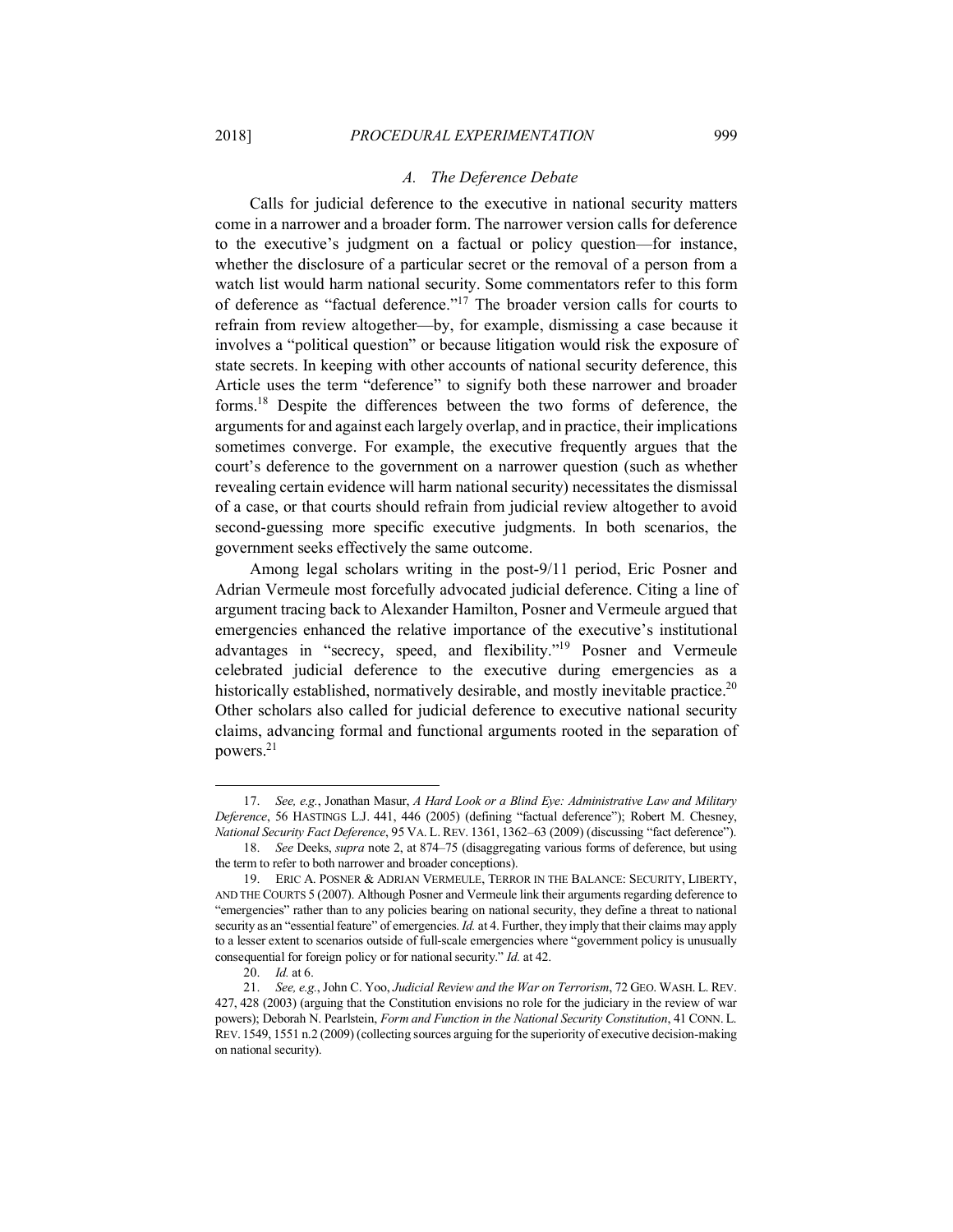The arguments for deference are well-trodden in legal scholarship and judicial opinions, and require little exposition. In sum, one set of arguments contends that the electorally accountable branches of government should largely control national security decisions, in light of the difficulty of making such decisions and the stakes involved.<sup>22</sup> Another line of argument maintains that courts are ill-equipped to decide national security questions because they lack speed and flexibility, $2<sup>3</sup>$  access to the intelligence necessary to make accurate decisions,<sup>24</sup> the ability to protect highly secret information if given access, and the expertise to assess national security information accurately. Other arguments highlight concerns that judicial review will divert executive officials from their core security responsibilities<sup>25</sup> or trigger executive or public resistance that could imperil the legitimacy of courts.26

In response to such claims, a wave of legal scholarship challenged the high level of generality with which deference advocates characterized the relative competencies of government branches and the distinctiveness of national security cases. For instance, scholars including Deborah Pearlstein, Robert Chesney, and Aziz Huq drew on organizational theory, cognitive bias literature, and social psychology to critique the supposition that the executive branch has singular expertise on security.<sup>27</sup> Others contested the notion that national security or foreign relations cases necessarily involve a distinct set of considerations from other kinds of cases, contending that the justifications for exceptional treatment neither apply to all national security cases nor differentiate them from non-

<sup>22.</sup> *See* Chesney, *National Security Fact Deference*, *supra* note 17, at 1429–31 (summarizing democratic accountability concern); Rahman v. Chertoff, 530 F.3d 622, 628 (7th Cir. 2008) ("Presidents, Cabinet officers, and Members of Congress can be dismissed by the people if they strike an unwise balance between false positives and false negatives . . . judges are immune from that supervision and must permit those who bear the blame for errors (in either direction) to assume the responsibility for management.").

<sup>23.</sup> *See* POSNER & VERMEULE, *supra* note 19, at 5; *see also* Hamdi v. Rumsfeld, 542 U.S. 507, 580–81 (2002) (Thomas, J., dissenting) (extolling the "structural advantages of a unitary Executive" in national security and foreign policy domains).

<sup>24.</sup> *See* POSNER & VERMEULE, *supra* note 19, at 31, 49, 75.

<sup>25.</sup> *See* Ashcroft v. Iqbal, 556 U.S. 662, 685 (2009); Ziglar v. Abbasi, 137 S. Ct. 1843, 1860, 1863 (2017).

<sup>26.</sup> *See* Chesney, *National Security Fact Deference*, *supra* note 17, at 1397–98, 1428–29 (describing institutional preservation concern for courts faced with national security cases).

<sup>27.</sup> *See, e.g.*, Pearlstein, *supra* note 21, at 1598–1618 (using organizational decision-making literature to point out costs of executive flexibility, unity, and insularity, and benefits of independent review); Chesney, *National Security Fact Deference*, *supra* note 17, at 1404–26 (challenging, as frequently overstated, arguments related to courts' comparative institutional weaknesses in access to information, expertise, and other prudential concerns); Aziz Z. Huq, *Structural Constitutionalism as Counterterrorism*, 100 CALIF. L. REV. 887, 904–05 (2012) (arguing that political science and empirical research undermine assumptions from dated political theory regarding the relative institutional competence of the branches); *see also* David Cole, *No Reason to Believe: Radical Skepticism, Emergency Power, and Constitutional Constraint*, 75 U. CHI. L. REV. 1329, 1357 (2008) (arguing that, even if the executive branch has greater information or expertise related to security, courts are better positioned to balance competing liberty and security interests).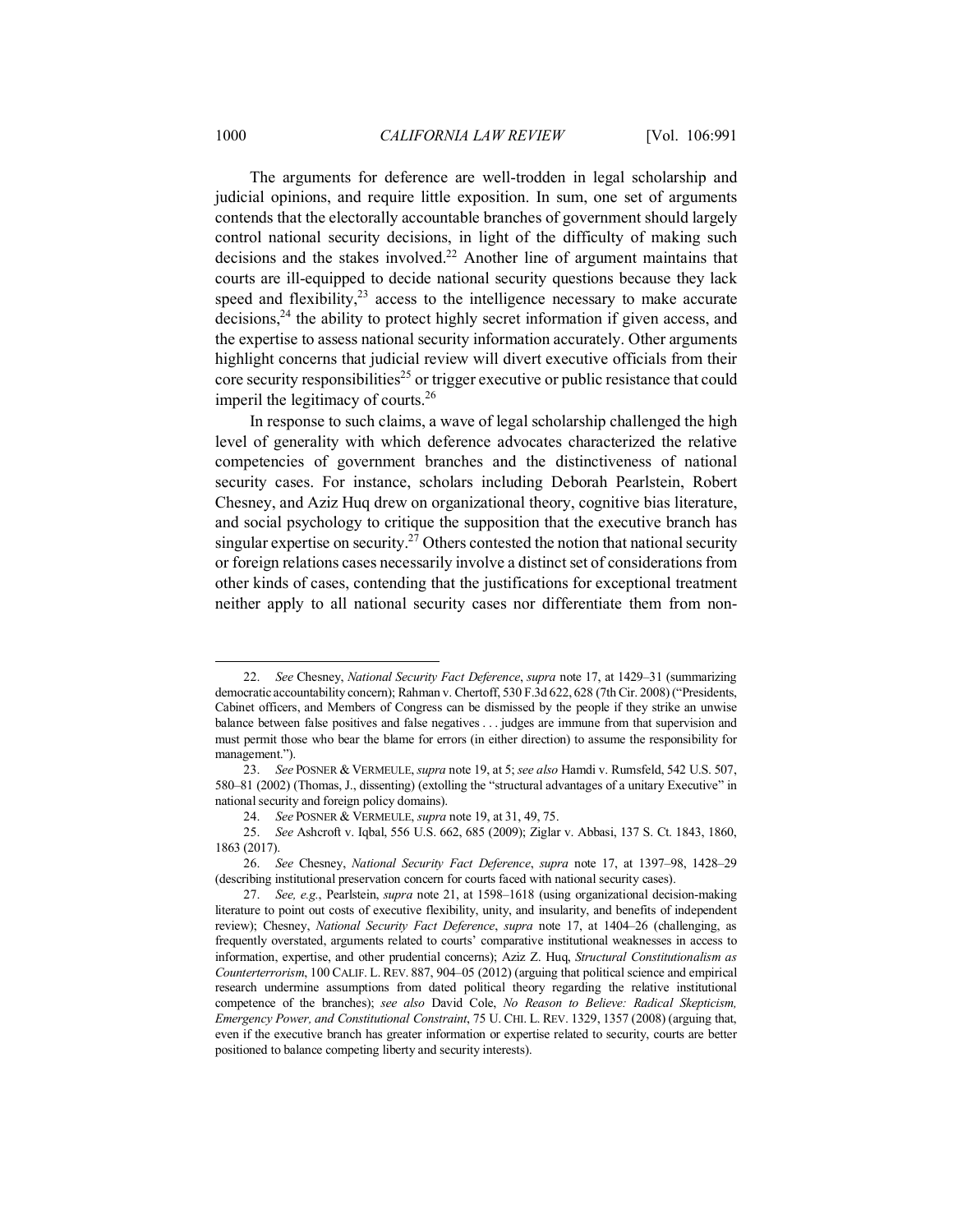security cases.<sup>28</sup> Several scholars offered more tailored approaches to judicial deference grounded in administrative  $law<sup>29</sup>$  or other generally applicable approaches to resolving legal or factual questions in public law.30

Still other scholars and judges suggested that procedural mechanisms might provide courts an alternative to broad deference, but without fully elaborating on what these mechanisms are or how they might help.<sup>31</sup> This Article now turns to the secrecy rationale for judicial deference, to which procedural experimentation is most relevant.

# *B. The Secrecy Rationale for Deference*

Proponents of judicial deference in national security cases contend that judicial review will risk the exposure of sensitive information and thereby endanger US security. They advance this secrecy rationale both as a reason to withhold review altogether and to accept the executive's factual judgments without probing the evidence behind them. More specifically, they highlight concerns that: (1) sensitive information revealed through a court proceeding will reach US adversaries who will use it to evade surveillance and advance their interests; (2) if litigation can force the government to reveal sensitive information, individuals will mount cases precisely to put the government to the Hobson's choice of settling cases or revealing the information (the "graymail" concern); and (3) an inability to guarantee the privacy of information shared with US intelligence agencies will deter foreign intelligence services or confidential sources from cooperating with the US government.

The secrecy rationale frequently intersects with the "expertise rationale" for deference: the claim that "generalist" judges lack experience in national security and should defer to the executive branch's comparative institutional

<sup>28.</sup> *See, e.g.*, Jonathan Masur, *A Hard Look or a Blind Eye: Administrative Law and Military Deference*, 56 HASTINGS L.J. 441, 501–15 (2005) (critiquing five rationales for distinguishing military cases from non-military cases, including the stakes involved, exigent circumstances, expertise, legal doctrines of deference, and the executive's role as commander-in-chief); Ganesh Sitaraman & Ingrid Wuerth, *The Normalization of Foreign Relations Law*, 128 HARV. L. REV. 1897, 1935–49 (2015) (critiquing eight rationales for "foreign relations exceptionalism," including expertise, speed, secrecy, flexibility, error costs, uniformity, the nature of the subject matter, and the statutory foundations for foreign relations).

<sup>29.</sup> *See, e.g.*, Masur, *supra* note 28, at 520–21.

<sup>30.</sup> *See, e.g.*, Huq, *Structural Constitutionalism as Counterterrorism*, *supra* note 27, at 944 (arguing that courts should use "ordinary tools of legal reasoning and fact finding" to evaluate national security policies in light of applicable legal standards); Sitaraman & Wuerth, *supra* note 28, at 1905 (calling for application of standard administrative law doctrines and "normal interpretive principles" in assessing executive factual claims and treaty interpretation).

<sup>31.</sup> *See, e.g.*, Meshal, 804 F.3d at 446–47 (arguing that courts have developed procedures to manage sensitive issues in national security litigation without declining adjudication altogether); Vladeck, *The Demise of Merits-Based Adjudication*, *supra* note 2, at 1076 (observing that national security cases heard on the merits often have employed judge-made procedures to protect secrecy); Fuchs, *supra* note 7, at 171–75 (describing procedural tools for judicial review of secrecy claims); Kwoka, *Procedural Exceptionalism*, *supra* note 7, at 160–63 (proposing use of special advocates in national security litigation).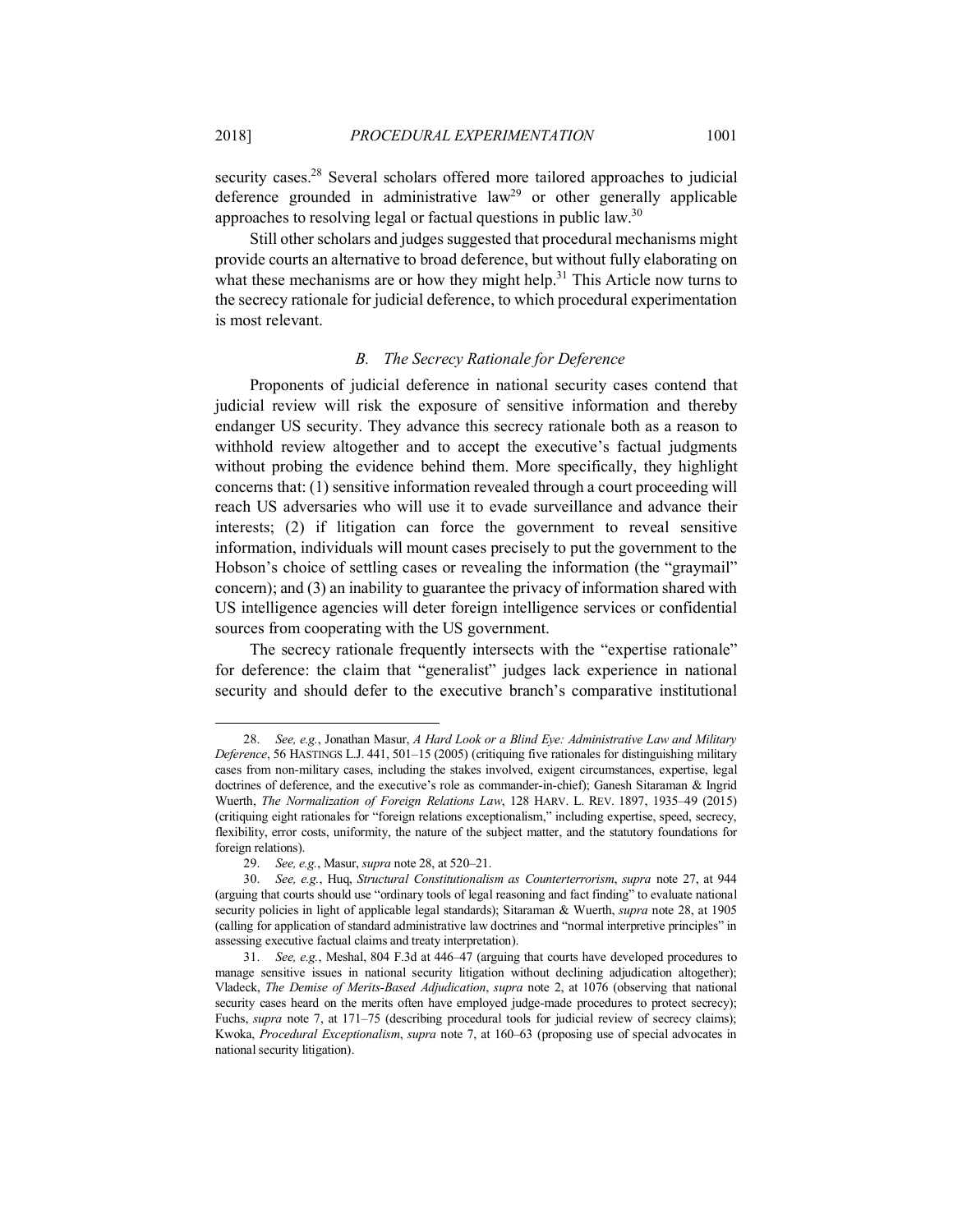advantage. One argument holds that judges do not have the expertise to discern whether the disclosure of particular information will harm national interests—in other words, that judges lack the expertise to judge the secrecy claim itself. A second claim is that judges lack the experience to safeguard classified information shared with courts, so that even if they do not order broader disclosure, they cannot assure the protection of information lodged with the court. A third argument linking the secrecy and expertise objections is that, because the need for secrecy will prevent the government from fully sharing sensitive information with courts, judges will lack complete information with which to review national security determinations. In other words, as a result of secrecy requirements, the judiciary will be at a perpetual epistemic disadvantage compared to the executive branch.

As with other rationales for deference, scholars have objected to the level of generality used to apply the secrecy rationale to national security or foreign relations cases.32 Numerous critics have charged that state secrecy is excessive, observing that national security officials and bipartisan commissions routinely acknowledge that executive agencies overclassify government documents.<sup>33</sup> A body of scholarship argues that this excessive state secrecy undermines democratic accountability, good governance, and other rule of law values.<sup>34</sup> Despite these critiques, courts regularly invoke concerns over disclosure in limiting or rejecting the review of national security cases.

The secrecy rationale inhibits judicial review most directly through application of the state secrets privilege. One version of the privilege, first recognized in *Totten v. United States*, precludes the maintenance of suits altogether where litigating the claims would "inevitably lead to the disclosure of matters which the law itself regards as confidential."35 The *Totten* bar applies to cases "where the very subject matter of the action" is a "matter of state secret" such as the espionage contract at issue in that case—and may thus call for dismissal on the pleadings "without ever reaching the question of evidence."<sup>36</sup> The more commonly invoked version of the privilege, recognized in *United States v. Reynolds*, permits the exclusion of particular evidence whose disclosure would present a "reasonable danger" of harming national security interests.<sup>37</sup> Despite the theoretically more tailored form of the *Reynolds* privilege, in

<sup>32.</sup> *See, e.g.*, Sitaraman & Wuerth, *supra* note 28, at 1941–42 (critiquing secrecy rationale for foreign relations exceptionalism).

<sup>33.</sup> *See, e.g.*, MARK FENSTER, THE TRANSPARENCY FIX: SECRETS, LEAKS, AND UNCONTROLLABLE GOVERNMENT INFORMATION 6 (2017) (noting that "blue ribbon commissions and congressional committees have regularly and uniformly decried overclassification"); Steven Aftergood, *Reducing Government Secrecy: Finding What Works*, 27 YALE L. & POL'Y REV. 399, 400–01 (2009).

<sup>34.</sup> For a notable recent contribution to this voluminous literature, see SUDHA SETTY, NATIONAL SECURITY SECRECY: COMPARATIVE EFFECTS ON DEMOCRACY AND THE RULE OF LAW 1– 15 (2017).

<sup>35.</sup> Totten v. United States, 92 U.S. 105, 107 (1875).

<sup>36.</sup> United States v. Reynolds, 345 U.S. 1, 11 n.26 (1953).

<sup>37.</sup> *Id.* at 10.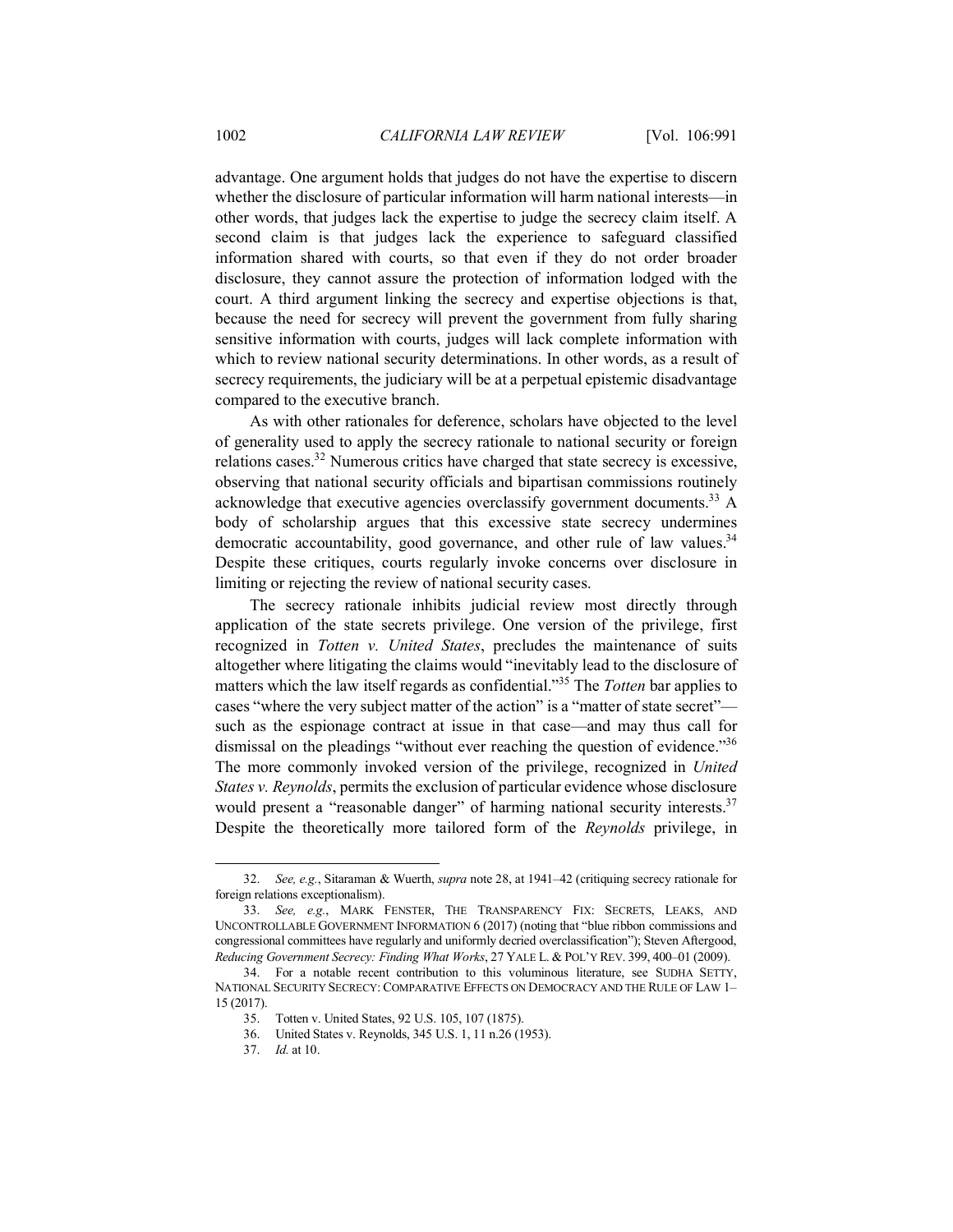practice, it often leads courts to the same result—the early dismissal of cases either because courts determine that the exclusion of evidence would prevent plaintiffs from establishing their claims or defendants from mounting a full defense, or because courts conclude that the litigation would create an "unjustifiable risk of divulging state secrets."38 Thus, this interpretation of the privilege leads courts to dismiss cases in anticipation of disclosure harms, rather than after a concrete discovery demand for sensitive information. Applying this broad interpretation of the privilege, courts have often barred legal challenges to extraordinary rendition and National Security Agency surveillance.<sup>39</sup> A recent empirical analysis concluded that the government invoked the privilege much more often between 2002 and 2013 than in the preceding decades, and that courts upheld the privilege two-thirds of the time.<sup>40</sup>

While the state secrets privilege remains one of the most common—and most controversial—bases for dismissing national security cases, a host of other secrecy doctrines block disclosure of government documents and often prevent courts from reaching the merits of plaintiffs' challenges. Secondary privileges, such as the law enforcement privilege or the statutory protection for "Sensitive Security Information," impede discovery even where the executive does not invoke state secrets.41 These privileges may be less categorical than the state secrets privilege in that they permit judicial balancing of the need for secrecy against litigants' informational needs. In practice, however, expansive interpretation of security needs may achieve the same effect as the state secrets privilege without eliciting the same level of public scrutiny. The secrecy rationale also hinders suits seeking transparency over national security policy. For instance, many legal scholars have shown that courts have largely stymied disclosure of national security information in Freedom of Information Act cases, despite the fact that Congress strengthened the law over several decades expressly to curb excessive national security secrecy.<sup>42</sup>

<sup>38.</sup> *See* Mohamed v. Jeppesen Dataplan, Inc., 614 F.3d 1070, 1087 (9th Cir. 2010) (dismissing extraordinary rendition and torture claims against defense contractor under *Reynolds*).

<sup>39.</sup> *See* Kwoka, *Procedural Exceptionalism*, *supra* note 7, at 118.

<sup>40.</sup> Daniel R. Cassman, *Keep It Secret, Keep It Safe: An Empirical Analysis of the State Secrets Doctrine*, 67 STAN. L. REV. 1173, 1189–90 (2015). Cassman found 159 assertions of the privilege between 1937 and 2001, and 137 assertions between 2002 and 2013. *Id.* at 1188. Across most categories of cases, he found that courts upheld the privilege in full more often than they either denied it or partially upheld it. *Id.* at 1199.

<sup>41.</sup> *See* Fuchs, *supra* note 7, at 134–35; *see also* Stephen Wm. Smith, *Gagged, Sealed & Delivered: Reforming ECPA's Secret Docket*, 6 HARV. L. & POL'Y REV. 313, 315 (2012).

<sup>42.</sup> *See* David E. Pozen, *Freedom of Information Beyond the Freedom of Information Act*, 165 U. PA. L. REV. 1097, 1118–20, 1119 n.123 (2017) (collecting sources on the high rate of government success in cases seeking national security records under various FOIA exemptions); Kwoka, *Procedural Exceptionalism*, *supra* note 7, at 139–43, 154 (describing "procedurally exceptional" treatment of secrecy questions in national security FOIA cases, including courts' allowance of a "Glomar" response to records requests refusing to confirm or deny the existence of records on the basis that even such disclosure would harm national security); *see also* Margaret B. Kwoka, *Deferring to Secrecy*, 54 B.C. L. REV. 185 (2013) (describing routine judicial deference to the government in FOIA cases).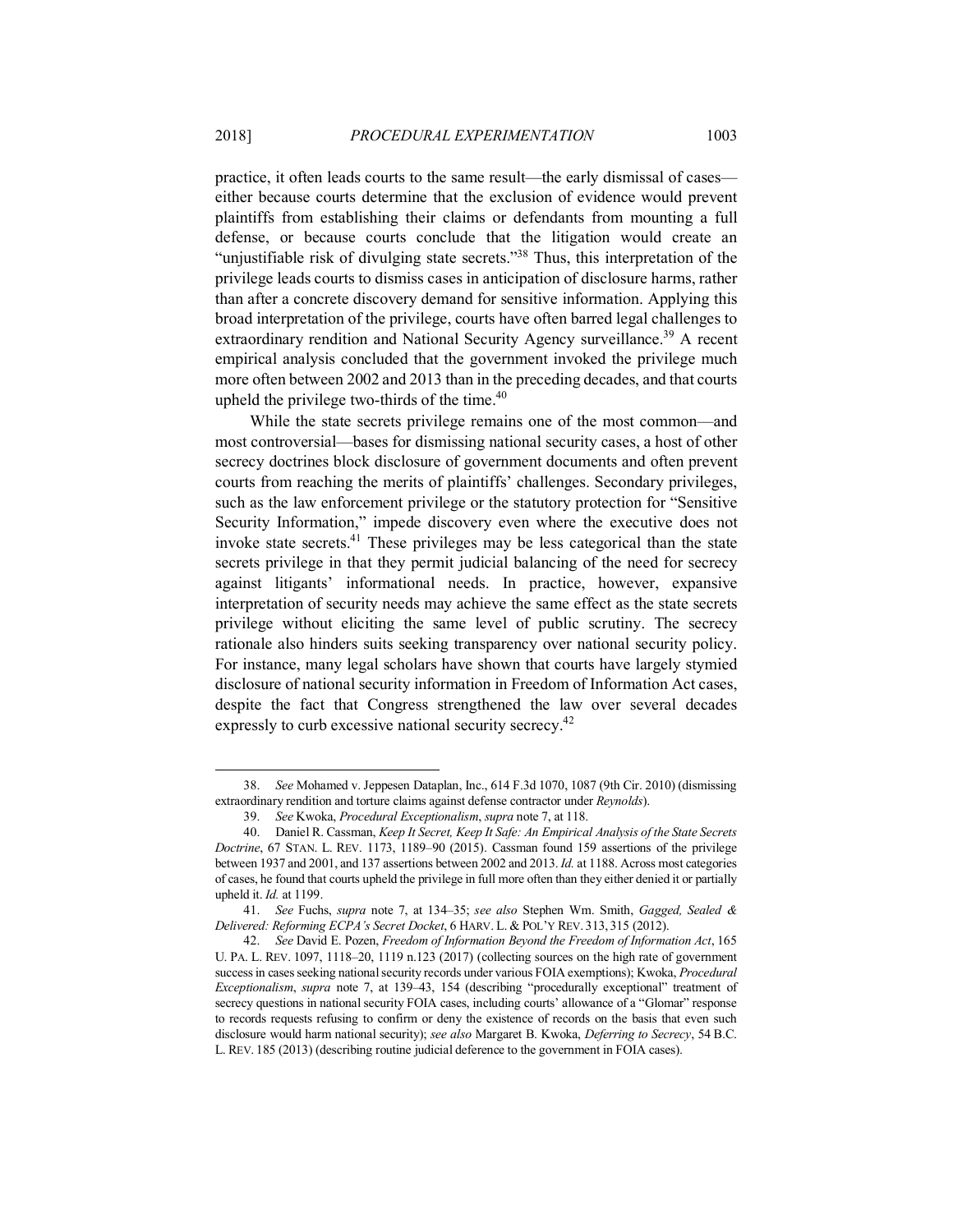Beyond doctrines explicitly designed to address secrecy, a concern for protecting national security secrets has also influenced courts' decisions to bar litigation on other grounds. For instance, courts have blocked constitutional damages claims, known as *Bivens* actions, against federal officials in military, intelligence, and counterterrorism contexts partly due to fear of information disclosure.<sup>43</sup> The Supreme Court has cited the military context of disputes as a "special factor[]" weighing against the judicial recognition of an implied damages remedy in the absence of explicit congressional authorization.<sup>44</sup> Most recently, in *Ziglar v. Abbasi*, the Court rejected *Bivens* claims against high-level federal officials for due process and equal protection violations arising out of immigrants' post-9/11 detentions.<sup>45</sup> The Court ruled that "special factors" weighed against permitting plaintiffs' detention policy claims, including the fact that the claims contested elements of national security policy.46 While *Abbasi* cited general separation of powers reasons for judicial deference to Congress and the President in national security matters, $47$  lower courts had specifically identified secrecy and expertise concerns as reasons to preclude *Bivens* challenges to rendition or detentions.48 Therefore, even before *Abbasi*, appellate courts had largely rejected *Bivens* claims arising out of the war on terror.<sup>49</sup>

Other courts have dismissed challenges to national security policy on the basis of standing, often relying on *Clapper v. Amnesty International USA* to find that plaintiffs failed to show a sufficiently concrete injury. In *Clapper*, the Supreme Court ruled that legal, human rights, and media organizations could not challenge a surveillance program on constitutional grounds because they could not show that the interception of their own communications was "certainly impending."50 The secret nature of government surveillance prevented plaintiffs from knowing whether or not the government had obtained, or would obtain, their communications. Although the Court explained its decision largely on trans-substantive grounds, the decision invoked national security considerations; the Court observed that it had often declined to find standing in cases involving

<sup>43.</sup> Suits under *Bivens v. Six Unknown Named Agents of Federal Bureau of Narcotics*, 403 U.S. 388 (1971), the case that first recognized an implied right of action to sue for damages based on Fourth Amendment search-and-seizure violations, are often the only form of relief available against federal actors where the conduct alleged to have violated constitutional rights has ended.

<sup>44.</sup> *See* Chappell v. Wallace, 462 U.S. 296, 304 (1983); United States v. Stanley, 483 U.S. 669, 683 (1987).

<sup>45.</sup> Ziglar v. Abbasi, 137 S. Ct. 1843, 1860 (2017). In the interest of full disclosure, I was cocounsel for amici Asian Americans Advancing Justice and other civil rights organizations on behalf of the respondents in the case.

<sup>46.</sup> *Id.* at 1860–61.

<sup>47.</sup> *Id.* at 1861.

<sup>48.</sup> *See, e.g.*, Arar v. Ashcroft, 585 F.3d 559, 576–79 (2d Cir. 2009) (en banc) (describing concerns around reliance on classified information from foreign intelligence services, a preference for "open rather than clandestine court proceedings," and the risk of graymail as reasons not to create a *Bivens* remedy for extraordinary rendition cases); Vladeck, *The Demise of Merits-Based Litigation*, *supra* note 2, at 1055–56 (detailing lower courts' treatment of *Bivens* claims in national security cases).

<sup>49.</sup> *See* PFANDER,*supra* note 2, at xvi, 45–56.

<sup>50.</sup> Clapper v. Amnesty Int'l USA, 133 S. Ct. 1138, 1143 (2013).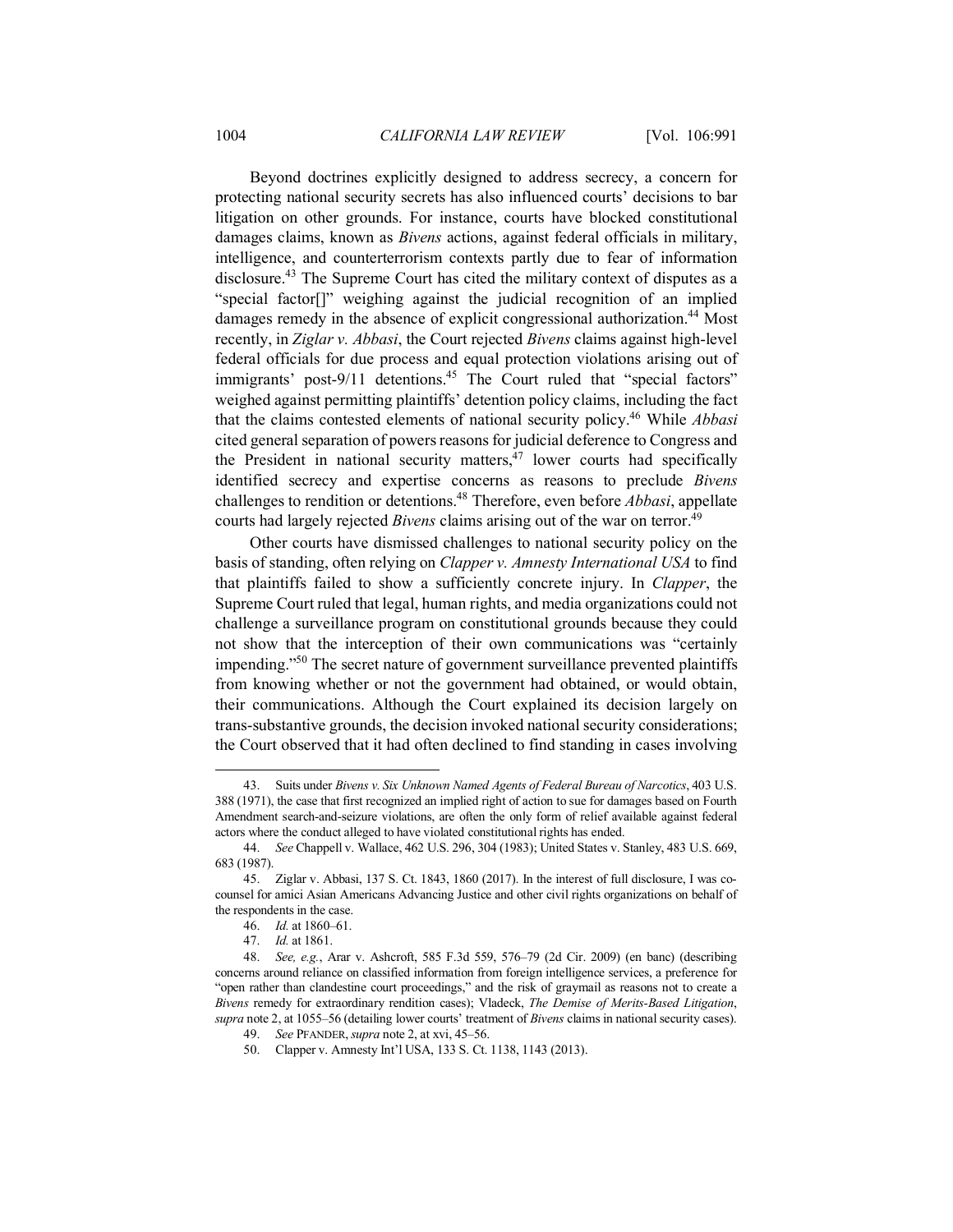government decisions "in the fields of intelligence gathering and foreign affairs"51 and noted that discovery of the information required to demonstrate standing would risk disclosing to terrorists whether they were subject to surveillance.<sup>52</sup>

Even where judges do not dismiss cases based on doctrines derived from secrecy or expertise rationales, those concerns may influence their dismissal decisions formally based on other grounds.<sup>53</sup> A judge asked to dismiss a challenge to national security policies for jurisdictional or procedural reasons such as a failure to state a plausible claim or the inability to join a required party to the litigation—may be influenced to do so because of concerns over the national security content of the case. Judges have acknowledged these pressures to defer. Judge Robertson, who oversaw terrorism trials as a federal district court judge, stated during a public convening on intelligence oversight:

[T]he truth is that most federal judges defer almost automatically to the Justice Department. They bring in a guy called a security officer. They tell you what you have to do. They bring you a safe, and they put it in your office, but you don't know how to open the damn thing most of the time. Your law clerks may or may not be cleared. No matter what kind of classified information you're handling, . . . [i]t's difficult to handle it, it's difficult to deal with it, but more than that, there is this deference that judges pay to the executive branch of the government in all matters that have to do with national security. And, frankly, I think they should defer. Not only because it's a separation of powers question, but because, what do we know about intelligence? What do we know about the merits? We're not trained intelligence officers.<sup>54</sup>

Judge Robertson's candid remarks suggest that reasoned arguments for deference intersect with psychological pressures to defer as well as mundane concerns about judicial management: the elaborate procedures used to protect information may signal that the information involved is exceptionally sensitive, that judges are unqualified to assess it, and that they will face serious difficulties in managing any cases that they allow to move forward. Thus, the secrecy

 <sup>51.</sup> *Id.* at 1147.

<sup>52.</sup> *Id.* at 1149 n.4. Sitaraman and Wuerth noted that briefing in the case cited secrecy and expertise concerns as a reason for the Court to rule against the plaintiffs on standing, though they argued that the Court did not rely significantly on that reasoning. Sitaraman & Wuerth, *supra* note 28, at 1950. Steve Vladeck has described the decision as both more restrictive than earlier standing decisions and as having a particular effect on challenges to surveillance in the lower courts. Vladeck, *The Demise of Merits-Based Adjudication*, *supra* note 2, at 1044–45.

<sup>53.</sup> *See, e.g.*, Sitaraman & Wuerth, *supra* note 28, at 1910 (noting that courts sometimes engage in "covert" "foreign relations exceptionalism"); Jenny S. Martinez, *Process and Substance in the "War on Terror*,*"* 108 COLUM. L. REV. 1013, 1017, 1031–32 (2008) (describing the resolution of cases on procedural grounds as a form of "process as avoidance").

<sup>54.</sup> Judge James Robertson, Former Dist. Court Judge for D.C., Panel at the Brennan Ctr. for Justice Symposium on Strengthening Intelligence Oversight (May 28, 2015), *in* CONFERENCE REPORT, 2015, at 43–44.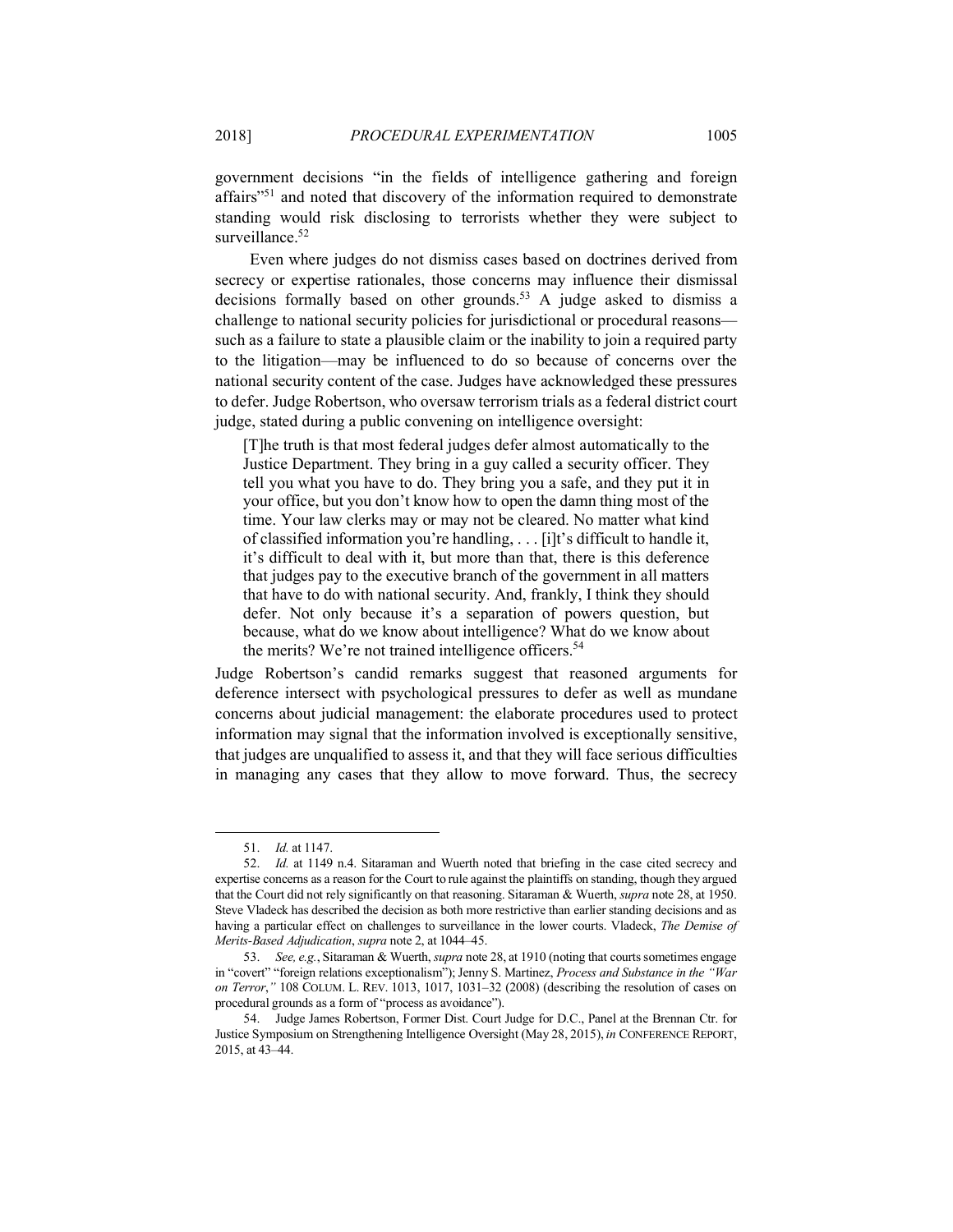rationale influences courts to dodge or defer in national security cases, whether or not courts actually justify such decisions in formal secrecy doctrines.

II.

#### PROCEDURAL EXPERIMENTATION OVER NATIONAL SECURITY SECRECY

As a result of the doctrinal obstacles and deference rationales described above, courts in the post-9/11 period have often failed to reach the merits of challenges to national security policies. While some accounts of the Supreme Court's Guantanamo decisions through 2008 highlight the Court's willingness to reject executive national security assertions, $55$  broader accounts of national security civil litigation as a whole depict courts as largely deferential to the government, at least before the travel ban litigation.<sup>56</sup> The precise extent of that deference is difficult to measure. Nonetheless, the limited quantitative evidence available shows that courts have largely accepted the government's state secrets assertions,57 upheld the government's refusal to disclose information in FOIA cases on national security grounds,<sup>58</sup> and rejected damages claims in "war-onterror" litigation.<sup>59</sup>

<sup>55.</sup> *See* Sitaraman & Wuerth, *supra* note 28. Sitaraman and Wuerth argued that over the past twenty-five years, "foreign relations law is being normalized" with respect to doctrine on justiciability, federalism, and executive power. *Id.* at 1901. They defined "foreign relations law" to include national security law, *see id.* at 1907 n.28, and presented the Supreme Court's 2004–2008 war on terror decisions as a "second wave" of normalization. *Id.* at 1902–03. Sitaraman and Wuerth's examination of the broader category of foreign relations law may have caused them to understate the extent to which courts continue to treat national security policy as distinctive. For one thing, they focused solely on merits decisions of the Supreme Court, likely causing them to miss broader patterns in national security cases including trends in the lower courts as well as the Court's decisions to grant certiorari only in national security cases in which the government lost below. *See* Stephen I. Vladeck, *The Exceptionalism of Foreign Relations Normalization*, 128 HARV. L. REV. FORUM 322 (2015). Moreover, even with respect to the Supreme Court, decisions outside the 2004–2008 Guantanamo context, such as *Holder v. Humanitarian Law Project*, 561 U.S. 1 (2010), suggest a much more deferential posture towards executive national security policy. Sitaraman and Wuerth considered some of these decisions "outliers" or examples of an incomplete process of normalization. Sitaraman & Wuerth, *supra* note 28, at 1950, 1965–68. Considered together, however, it is difficult to view the Court's national security decisions as more reflective of "normalization" than of "exceptionalism."

<sup>56.</sup> *See* Deeks, *supra* note 2, at 829; Vladeck, *The Demise of Merits-Based Adjudication*, *supra* note 2, at 1037; Stephen I. Vladeck, *The New National Security Canon*, 61 AM. U. L. REV. 1295, 1296 (2012) (describing the lack of damages awards); PFANDER, *supra* note 2, at xvi.

<sup>57.</sup> *See supra* note 40 (discussing Cassman study).

<sup>58.</sup> Susan Nevelow Mart & Tom Ginsburg, *(Dis-)informing the People's Discretion: Judicial Deference Under the National Security Exemption of the Freedom of Information Act*, 66 ADMIN. L. REV. 725, 728, 764–65 (2014) (concluding that only 5 percent of cases involving the national security exemption of the FOIA result in an "outright" win for plaintiffs and only one in five result in "partial disclosure," based on authors' empirical analysis of 270 reported FOIA cases in the DC district court and appellate cases nationwide from 1974–2012 that considered the national security statutory exemption); *see also* Pozen, *Freedom of Information Beyond the Freedom of Information Act*, *supra* note 42, at 1118–20.

<sup>59.</sup> Pfander, *supra* note 2, at xvi, 167–80 (concluding that, of forty-one *Bivens* cases arising from the war on terror, eight cases resulted in compensation from settlement agreements, while appellate courts hearing these cases "almost uniformly rejected *Bivens* claims"). One limitation of several post-9/11 quantitative studies on national security litigation is that they rarely compare results in national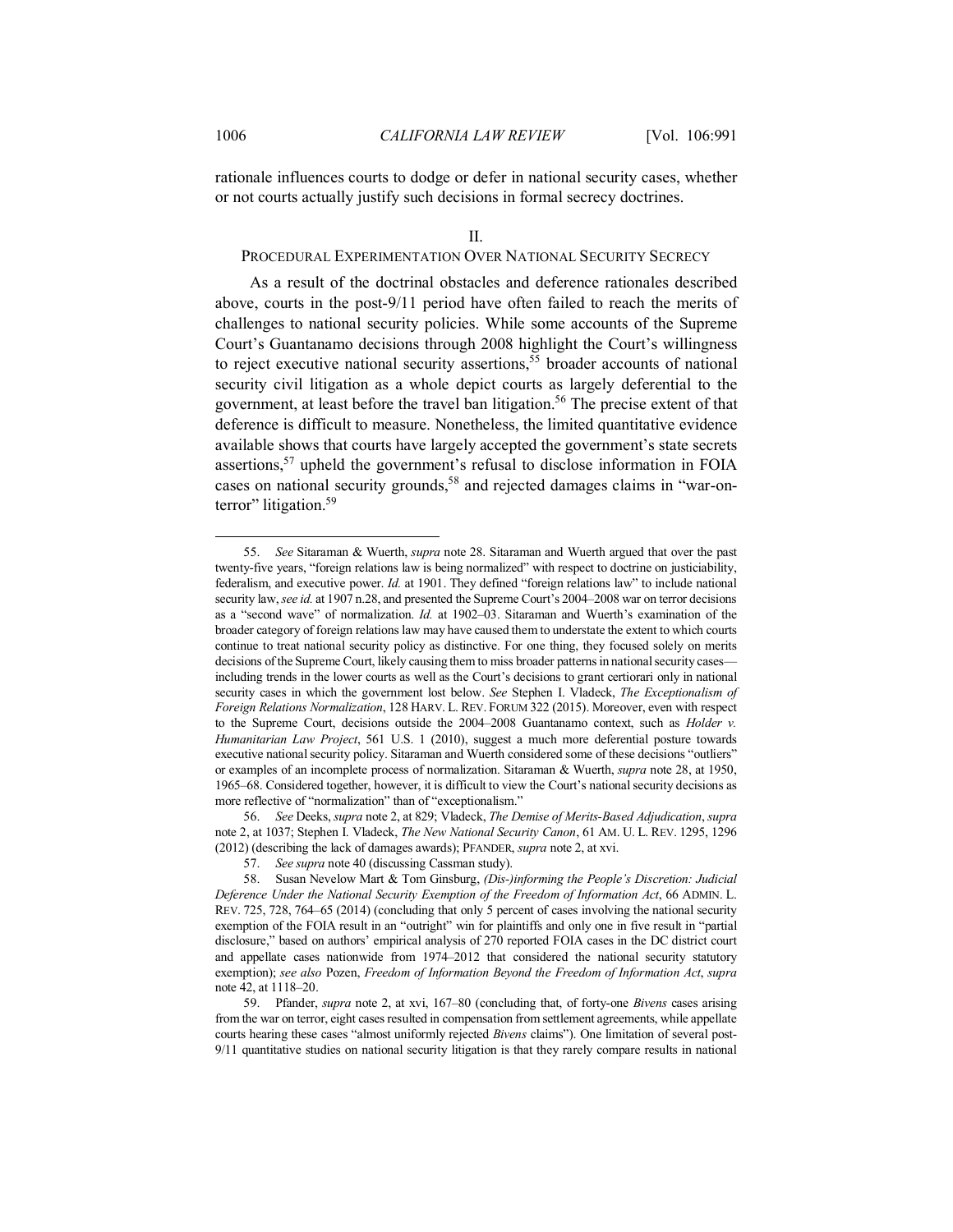Even in the pre-travel ban period, however, courts did not universally or absolutely defer to the government. In certain cases, judges rejected broad appeals to dismiss cases or to defer to government national security claims, sometimes leading to changes in government policy or at least partial victories for plaintiffs. While some scholars have attempted to identify the substantive similarities across these cases, $60$  no one has synthesized or assessed the *procedural* strategies evident in many such cases. Notably, courts that did not defer at the threshold frequently tried novel or little-used procedures to minimize concerns over secrecy and related claims of inadequate judicial expertise.

For example, a long-running Freedom of Information Act case in the Southern District of New York prompted the extraordinary release of government records shedding light on the abuse and torture of detainees.<sup>61</sup> In evaluating the plaintiffs' disclosure requests, the district court devised innovative procedures to inspect the documents *in camera* while preserving a public record of its decisions. The court further deployed a variety of sampling and case management techniques to move forward the highly sensitive litigation.<sup>62</sup>

Meanwhile, two district courts within the Ninth Circuit found constitutional violations in government terrorist watch-listing processes, forcing the government to provide greater rights to individuals contesting their inclusion on the "No Fly List."63 In adjudicating those cases, the courts experimented with multiple strategies to manage secrecy concerns. These strategies included reviewing documents *in camera*, facilitating clearances for private counsel to view sensitive information, ordering the publication of opinions in stages to accommodate secrecy objections, facilitating interlocutory appellate review, and fashioning remedies in an incremental and dynamic fashion.<sup>64</sup>

security cases with analogous cases in other contexts, making it difficult to conclude how these cases diverge from broader trends in public law. *See* Aziz Z. Huq, *Against National Security Exceptionalism*, 2009 SUP. CT. REV. 225, 273 (arguing that the remedies ordered or denied in post-9/11 criminal detention cases reflect broader trends in public law).

<sup>60.</sup> For instance, Vladeck pointed to FOIA cases, challenges to terrorist watch lists, and the Guantanamo habeas cases as several areas where national security litigation has atypically moved forward. Vladeck, *The Demise of Merits-Based Adjudication*, *supra* note 2, at 1073–76.

<sup>61.</sup> *See* ACLU v. Dep't of Defense, 229 F. Supp. 3d 193, 197–204 (S.D.N.Y. 2017) (recounting lengthy case history beginning with ACLU's 2003 FOIA requests). Jack Goldsmith, who served in the Bush Administration Office of Legal Counsel, described the lawsuit as generating an unprecedented and highly consequential release of information, including the disclosure of 150,000 pages of previously secret documents. JACK GOLDSMITH, POWER AND CONSTRAINT: THE ACCOUNTABLE PRESIDENCY AFTER 9/11 116 (2012). David Cole, now national legal director of the ACLU, characterized the lawsuit as the "centerpiece of civil society's transparency campaign on torture" and noted that the disclosures triggered investigations, generated widespread media attention, and helped establish that detainee abuse was not limited to lower-level officials. DAVID COLE, ENGINES OF LIBERTY: THE POWER OF CITIZEN ACTIVISTS TO MAKE CONSTITUTIONAL LAW 202–03 (2016).

<sup>62.</sup> *See infra* Part II.B.

<sup>63.</sup> Ibrahim v. Dep't of Homeland Sec., 62 F. Supp. 3d 909, 927–28, 931 (N.D. Cal. 2014); Latif v. Holder (*Latif I*), 28 F. Supp. 3d 1134 (D. Or. 2014). In the interest of full disclosure, I served as an expert witness for the plaintiff at trial in *Ibrahim*. The "No Fly List" bars listed individuals from boarding flights passing through or over the United States. *Latif I*, 28 F. Supp. 3d at 1140.

<sup>64.</sup> *See infra* Parts II.B, II.C, II.E, II.F.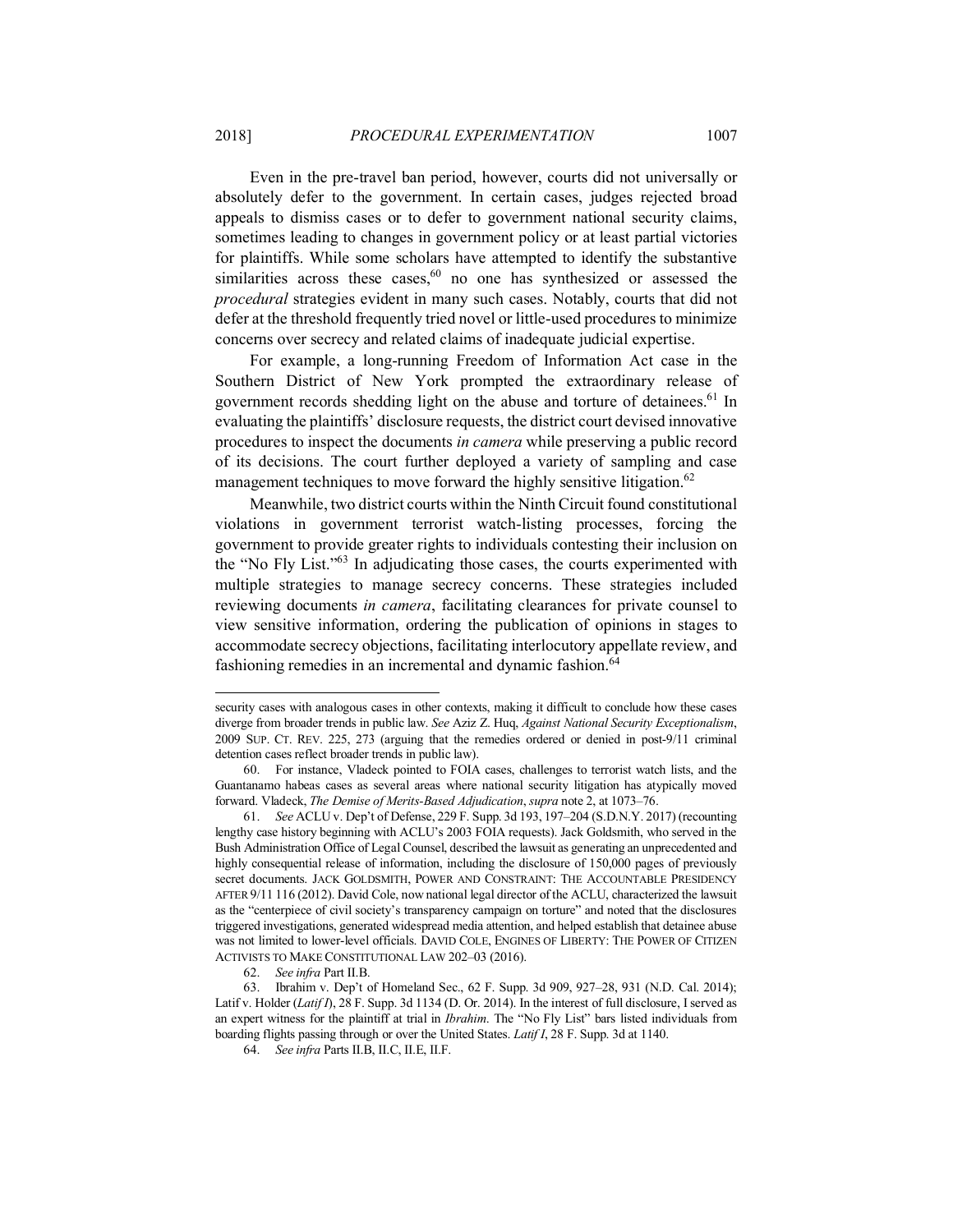Another district court judge refused to dismiss, on state secrets grounds, a challenge to phone companies that cooperated with National Security Agency (NSA) surveillance.65 Before congressional legislation retroactively immunized the phone companies and compelled the dismissal of NSA surveillance cases, <sup>66</sup> judges centralized the cases in MDL and proposed appointing an independent expert to assess state secrets claims.<sup>67</sup>

Neither the extent nor impact of such procedural experimentation should be overstated. First, to the extent that these cases resulted in some determination of the merits, they represent exceptions to the broader pattern of dismissal of national security cases. Second, as further discussed below, courts experimented only tentatively and sometimes encountered significant executive resistance. And third, even where partly successful, these cases certainly fell short of providing the relief that the challengers sought.

Nonetheless, the procedural experimentation suggests that courts have mechanisms to address secrecy in litigation that provide a partial alternative to categorical forms of deference. To that end, this Section describes six of the procedural strategies that federal courts have used or proposed to mitigate secrecy in national security civil litigation.<sup>68</sup> Following this descriptive account, subsequent Sections of the Article will analyze how these procedures may benefit the adjudication of national security disputes (Part III), but also how they exist in tension with rule of law values (Part IV).

# *A. Centralization through Multidistrict Litigation*

On several occasions, federal judges used the MDL process to consolidate similar cases challenging national security practices. In these cases, conventional justifications also existed for the use of MDL, such as the efficiency gains from aggregating factually overlapping cases. But special concerns associated with national security litigation also played a role: litigants advocated MDL treatment by appealing to the need to protect sensitive information, and judges cited such concerns in their decisions to grant MDL treatment. The use of MDL addressed

<sup>65.</sup> *See* Hepting v. AT&T Corp., 439 F. Supp. 2d 974 (N.D. Cal. 2006).

<sup>66.</sup> *In re* Nat'l Sec. Agency Telecomms. Records Litig., 671 F.3d 881 (9th Cir. 2011) (upholding dismissal of cases based on immunity provision).

<sup>67.</sup> *See infra* Parts II.A, II.D.

<sup>68.</sup> I focus below primarily on civil cases *outside* the habeas cases brought by Guantanamo detainees in the DC district court, although I discuss parallels to the habeas litigation where they arise. The Guantanamo habeas cases are in many respects *sui generis*, since they arose out of an exceptional system of military confinement and had characteristics of both traditional military detentions and traditional criminal trials. *See, e.g.*, Robert Chesney & Jack Goldsmith, *Terrorism and the Convergence of Criminal and Military Detention Models*, 60 STAN. L. REV. 1079 (2008). After the Supreme Court's decision in *Boumediene v. Bush*, 553 U.S. 723 (2008), the lower courts faced the task of determining both the substantive standards and procedural rules that would govern in this unique set of cases. I consider the habeas litigation a distinct category of cases, in some respects closer to criminal trials than to civil adjudication. Thus, I focus here on ordinary civil national security cases to show how procedural experimentation represents a wider phenomenon in which courts across the United States engage in a variety of national security contexts.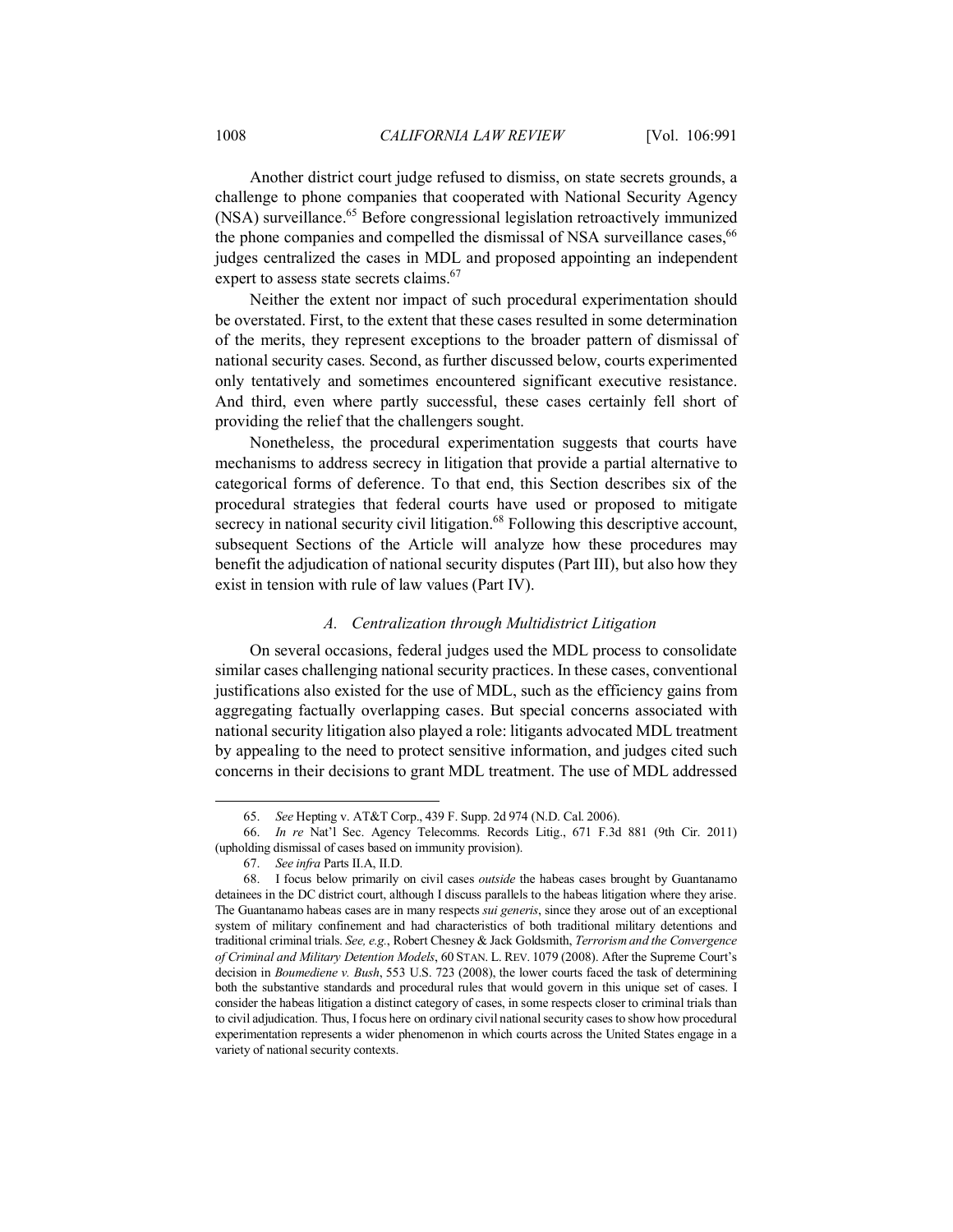secrecy concerns both by consolidating cases—thereby limiting the number of courts potentially exposed to sensitive information—and by transferring them to courts thought to be experienced with classified information.

Under the MDL statute, 28 U.S.C. § 1407, a panel of seven federal judges may transfer civil cases filed in multiple federal districts to a single district court for pre-trial proceedings, including the resolution of dispositive pre-trial motions.<sup>69</sup> The statute provides for remanding cases for trial,<sup>70</sup> although most cases never return to their original districts because the transferee court dismisses them or the parties settle before trial.<sup>71</sup> The statute provides minimal and vague standards for MDL consolidation: it only requires that the cases present "one or more common questions of fact" and that transfer will serve "the convenience of parties and witnesses" and the "just and efficient conduct of such actions."72 The MDL Panel can send cases to any federal district and any federal judge in the country, whether or not those courts or judges were hearing any of the cases in question and whether or not any, or all, parties approve the transfer choice.<sup>73</sup> As one indication of the MDL Panel's significant power, its decision whether and where to transfer cases has apparently never been reversed.<sup>74</sup>

A series of challenges to NSA surveillance practices filed in 2006 represents perhaps the most significant set of national security-related cases subjected to MDL treatment. Following the *New York Times*' revelation of a secret warrantless wiretapping program to intercept phone calls and emails between US parties and suspected foreign terrorists,75 the Electronic Frontier Foundation sued AT&T for collaborating with the NSA in illegal surveillance.<sup>76</sup> The plaintiffs in *Hepting v. AT&T*, filed in the Northern District of California, sought to represent AT&T customers in a class action alleging violations of the First and Fourth Amendment, the Foreign Intelligence Surveillance Act, and other federal and state laws.<sup>77</sup> After the filing, a second news story alleged that the NSA was operating a separate secret program to collect *domestic* call records in cooperation with AT&T, Verizon, and Bell South.<sup>78</sup> Within two weeks,

l

74. *Id.* at 427.

courts.html?mtrref=www.google.com&gwh=66D337AB8FCA9E82CD185508E5C871A4&gwt=pay [https://perma.cc/FS8E-HSTD].

76. *See* Hepting v. AT&T, 439 F. Supp. 2d 974, 978 (N.D. Cal. 2006).

77. *Id.* at 978–79.

<sup>69.</sup> 28 U.S.C. § 1407(a) (2012).

<sup>70.</sup> *Id.*

<sup>71.</sup> Margaret S. Williams & Tracey E. George, *Who Will Manage Complex Civil Litigation? The Decision to Transfer and Consolidate Multidistrict Litigation*, 10 J. EMP. LEGAL STUDIES 424, 426 (2013).

<sup>72.</sup> 28 U.S.C. § 1407(a).

<sup>73.</sup> In practice, the MDL Panel often sends cases to those courts that a defendant or other party has proposed. *See* Williams & George, *supra* note 71, at 457.

<sup>75.</sup> *See* James Risen & Eric Lichtblau, *Bush Lets U.S. Spy on Callers Without Courts*, N.Y. TIMES (Dec. 16, 2005), https://www.nytimes.com/2005/12/16/politics/bush-lets-us-spy-on-callerswithout-

<sup>78.</sup> *See* Leslie Cauley, *NSA Has Massive Database of Americans' Phone Calls*, USA TODAY, May 11, 2006.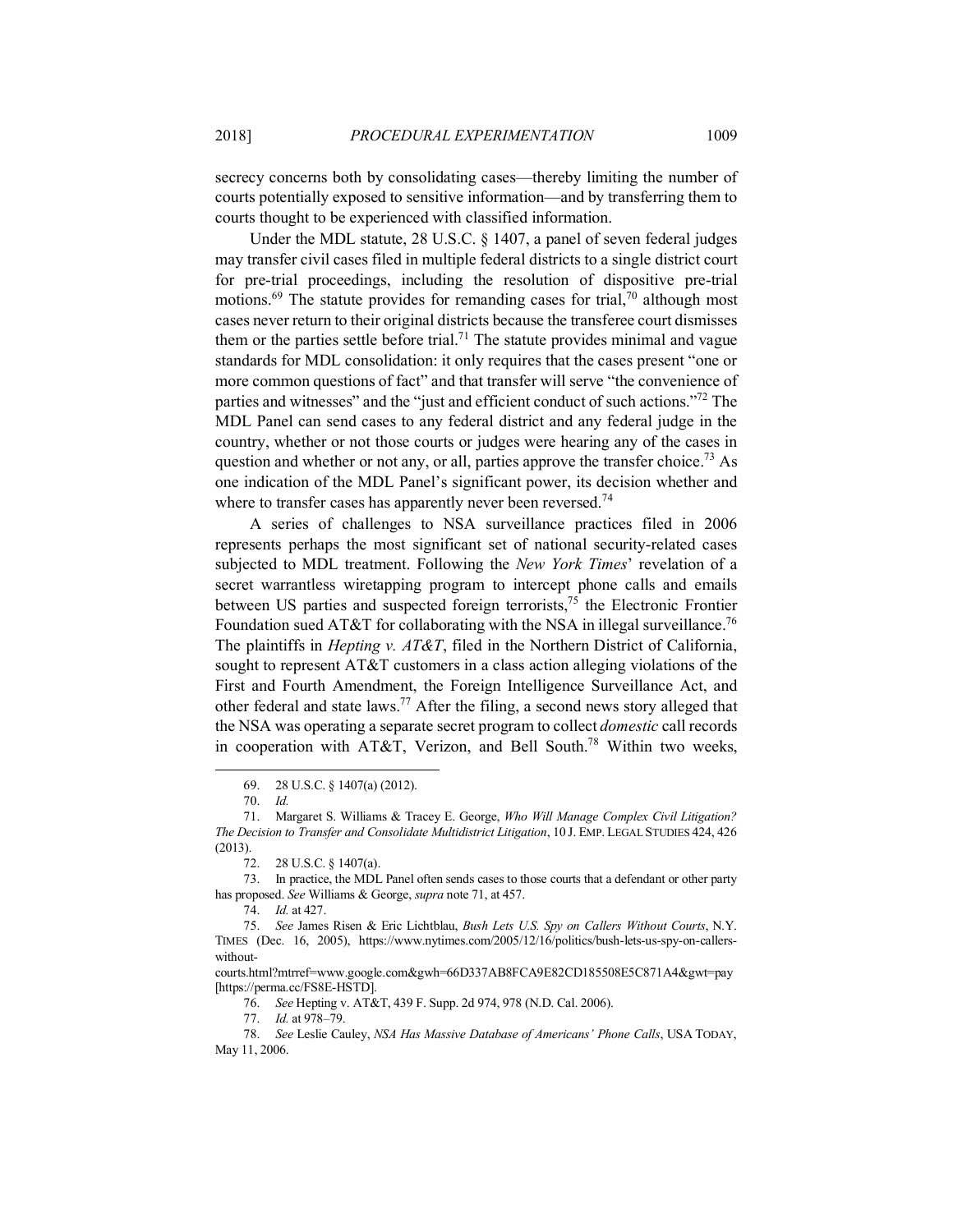plaintiffs nationwide filed nineteen other lawsuits against phone companies in fourteen federal districts.<sup>79</sup> Verizon moved the MDL Panel to transfer these cases, including *Hepting*, to a single district court for consolidated pretrial proceedings.80

In support of the motion, Verizon argued that unique national security reasons, not just efficiency and convenience, justified MDL treatment.<sup>81</sup> Unlike the "standard commercial, products liability, or securities actions" that typically went before the MDL Panel, Verizon maintained that the telecom cases involved "issues of vital national security."82 According to Verizon, centralization would reduce risks in two ways: (1) by avoiding the transport of secret material to multiple locations for review by multiple courts, and (2) by preventing inconsistent rulings on the threshold question of whether the cases should be dismissed based on the state secrets privilege. $83$  The US government supported Verizon's motion, confirming that it intended to assert the state secrets privilege in the telecom cases, and moved for the consolidation of additional cases brought solely against the government.<sup>84</sup>

Regarding the transfer decision, both Verizon and the government argued in favor of sending the litigation to the District of Columbia on the grounds that judges there had significant experience in handling national security cases.<sup>85</sup> The MDL Panel approved consolidation but assigned the cases instead to Judge Walker in the Northern District of California, noting that *Hepting* had advanced further than other cases and that Judge Walker had already established a procedure to review classified information.86

The MDL Panel also consolidated other cases where litigants argued that special national security considerations justified consolidation. The *plaintiffs* in a set of four cases challenging detainee abuse in Iraq and Afghanistan asked for MDL treatment, claiming that courts could avoid inconsistent rulings on national

 <sup>79.</sup> Defendants Verizon Communications Inc., Verizon Global Networks Inc., & Verizon Northwest Inc.'s Motion for Transfer & Coordination Pursuant to 28 U.S.C. § 1407 at 1–2, *In re* Nat'l Sec. Agency Litig. (J.P.M.L. May 30, 2006) (No. MDL-1791).

<sup>80.</sup> *Id.* at 1.

<sup>81.</sup> Memorandum in Support of Defendants Verizon Communications Inc., Verizon Global Networks Inc., and Verizon Northwest Inc.'s Motion for Transfer and Coordination Pursuant to 28 U.S.C. § 1407 at 7–8, *In re* Nat'l Sec. Agency Litig. (J.P.M.L. May 30, 2006) (No. MDL-1791).

<sup>82.</sup> *Id.* at 7.

<sup>83.</sup> *Id.* at 8, 13.

<sup>84.</sup> The United States' Combined Memorandum in Support of Verizon Communications Inc.'s, Verizon Global Networks Inc.'s, and Verizon Northwest Inc.'s Motion for Transfer and Coordination Pursuant to 28 U.S.C. § 1407 and Memorandum in Support of the United States' Motion for Transfer and Coordination Pursuant to 28 U.S.C. § 1407 at 2–3, 9–10, *In re* Nat'l Sec. Agency Litig. (J.P.M.L. June 19, 2006) (No. MDL-1791) (stating that the United States intended to assert state secrets in all the actions filed).

<sup>85.</sup> *Id.* at 18–19; *see also* Defendants Verizon Communications Inc., Verizon Global Networks Inc., & Verizon Northwest Inc.'s Motion, *supra* note 79, at 3.

<sup>86.</sup> Transfer Order, 444 F. Supp. 2d 1332, 1335 (J.P.M.L. 2006) (No. MDL-1791). Following transfer, the Panel transferred numerous newly filed actions to the same multidistrict litigation. *In re* Nat'l Sec. Agency Telecomms. Records Litig., 633 F. Supp. 2d 949, 956 (N.D. Cal. 2009).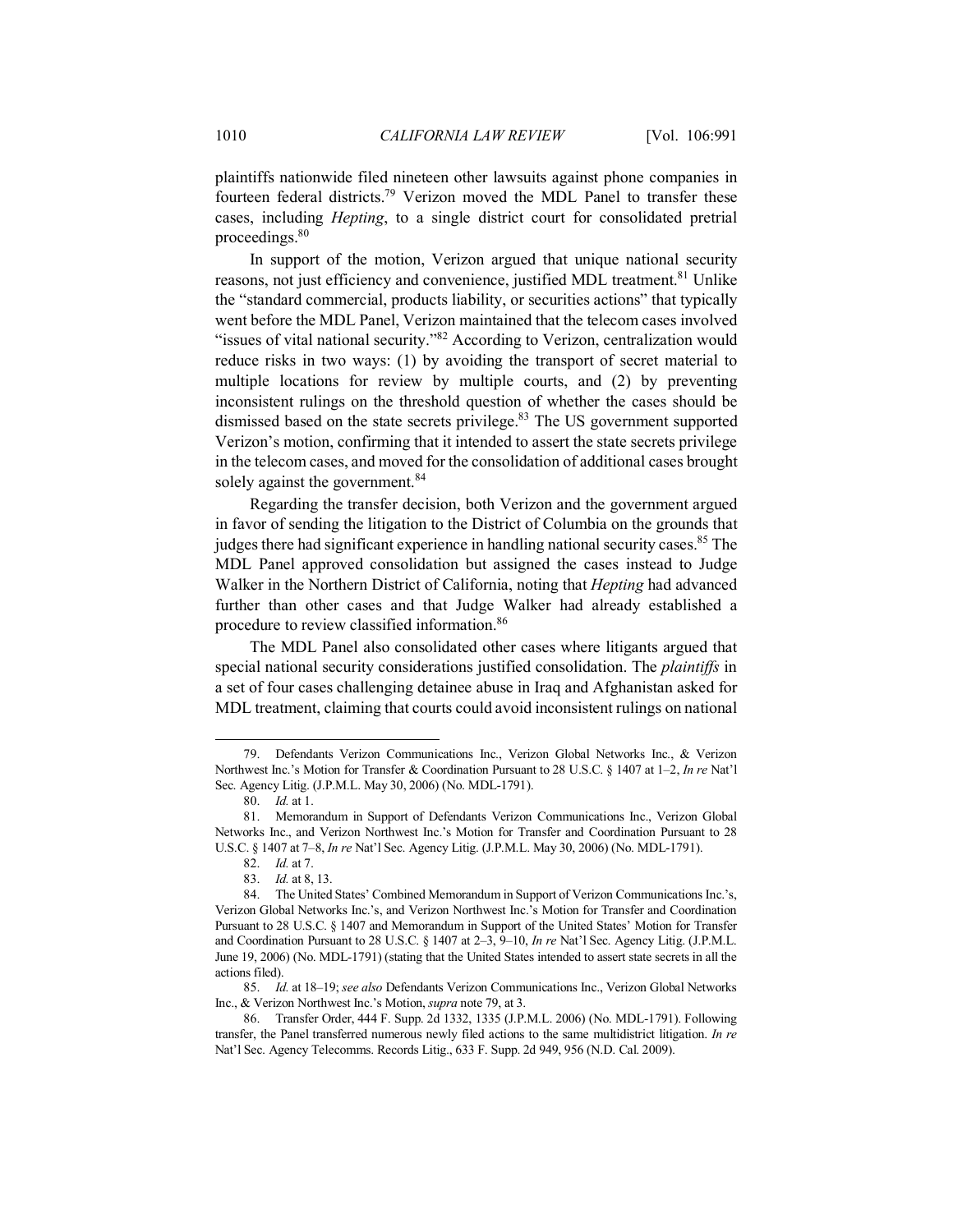security-based privilege assertions by consolidating the existing cases. $87$  The plaintiffs openly stated that they had filed separate actions against Secretary of Defense Donald Rumsfeld and other high-ranking military officials only to satisfy personal jurisdiction requirements.<sup>88</sup> MDL consolidation provided a means to surmount this restriction, since the Panel has long maintained that a transferee court can hear cases even if it would have lacked jurisdiction over defendants if the cases had been filed there directly.<sup>89</sup>

Unsurprisingly, the parties strategically sought transfer to courts or judges they may have expected to be most favorable, while explaining those preferences on neutral grounds. The plaintiffs requested transfer to Judge Hellerstein in the Southern District of New York because he had already established "special logistical arrangements and security clearances" for a separate FOIA case seeking records on detainee abuse.<sup>90</sup> The government opposed MDL treatment but argued, in the alternative, to send the cases to the Eastern District of Virginia—a district within the Fourth Circuit, well known at the time for its expansive views of executive power on the battlefield.<sup>91</sup> The MDL Panel ultimately centralized the cases but sent them to the federal District of Columbia instead, deeming the nation's capital a "particularly appropriate forum" for lawsuits against senior military leaders.<sup>92</sup>

These and other examples do not suggest a groundswell of support for MDL treatment of national security cases.<sup>93</sup> In numerous national security contexts where common factual questions existed across cases, no litigant moved for MDL consolidation, and the Panel did not reach out to consolidate such cases on its own initiative.<sup>94</sup> In addition, in 2017, the Panel rejected a government request

l

94. Legal challenges to terrorist watch lists, NSA surveillance, and the travel ban—among other national security cases—have proceeded in parallel in multiple district courts. *See, e.g.*, Shirin Sinnar,

<sup>87.</sup> Memorandum in Support of Motion for Transfer Under 28 U.S.C. § 1407 at 11, *In re* Iraqi/Afghan Detainee Human Rights Litig. (J.P.M.L. Mar. 14, 2005) (No. MDL-1686).

<sup>88.</sup> *Id.* at 1.

<sup>89.</sup> *See In re* FMC Corp. Patent Litig., 422 F. Supp. 1163 (J.P.M.L. 1976).

<sup>90.</sup> *See* Memorandum in Support of Motion for Transfer, *supra* note 87, at 3.

<sup>91.</sup> For one striking depiction of the known ideological proclivities of the Fourth Circuit on such issues at that time, see Transcript of Motions Hearing at 24–26, *Al Shimari v. CACI Int'l*, No. 08-cv-827 (E.D. Va. Oct. 24, 2008) (quoting district judge as noting that "this circuit is really conservative and . . . very expansive in their view of what the government can do particularly in a wartime and a battlefield. District judges around here have been beaten down three or four times involving those issues.").

<sup>92.</sup> *See In re* Iraq & Afg. Detainees Litig., 374 F. Supp. 2d 1356, 1357 (J.P.M.L. 2005).

<sup>93.</sup> At least two other sets of cases involving national security considerations have gone through the MDL process. This includes a set of thirteen cases against military contractors for burning waste in open air burn pits in Iraq and Afghanistan, *In re* Battlefield Waste Disposal Litig., 655 F. Supp. 2d 1374 (J.P.M.L. 2009), and six cases filed against the Saudi Binladin Group and other defendants alleging a conspiracy to support al Qaeda, *In re* Terrorist Attacks on Sept. 11, 2001, 295 F. Supp. 2d 1377 (J.P.M.L. 2003). In the latter litigation, movants pointed to the special risk of inconsistent rulings arising in "matters of U.S. foreign policy and national security" and requested transfer to Judge Robertson, a District of Columbia judge who had experience with terrorism cases. Memorandum in Support of Motion for Transfer and Consolidation Pursuant to 28 U.S.C. § 1407 by Defendant SBG at 13, 16, *In re* Sept. 11, 2001 Terrorist Attacks Litig. (J.P.M.L. Aug. 21, 2003) (MDL No. 1570).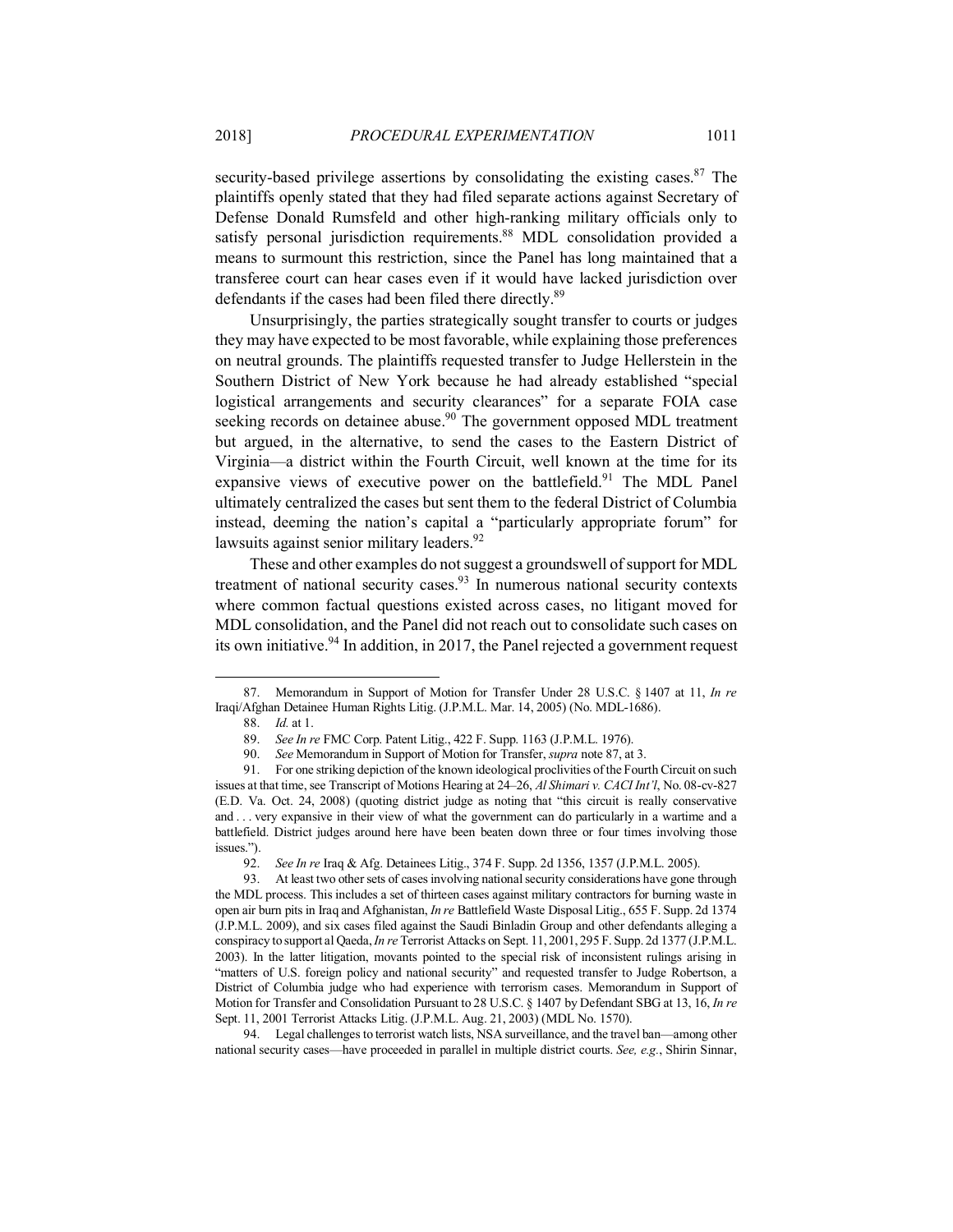to consolidate a set of FOIA cases seeking records on the implementation of the travel ban.<sup>95</sup> While the Panel explained its decision on standard efficiency grounds, it may also have feared that transferring such politically salient cases to a single district court could raise legitimacy concerns.<sup>96</sup>

#### *B. In Camera Review*

Courts review documents *in camera* in many contexts in civil and criminal litigation. But doing so in national security cases is more unusual. Overcoming that reluctance, some district courts have done so to independently determine whether the government has properly withheld national security information.

In the process, they have experimented with methods to determine when such review is truly necessary and to preserve the ability of litigants and the public to understand, as far as possible, what transpired in such proceedings.

Courts review national security-related secrecy assertions in at least four contexts: (1) to decide whether the government qualifies for a statutory exemption from disclosing records under FOIA; (2) to determine whether the government has properly withheld information sought in discovery pursuant to the state secrets privilege, law enforcement privilege, or other statutory or common law privileges; (3) to decide whether to dismiss a claim or case altogether on the basis of a state secrets assertion; and (4) to determine whether government deprivation of an individual's liberty or property on the basis of undisclosed information comports with due process.

In several of these scenarios, the existing law on the propriety of *in camera* review is ambiguous, leaving judges with substantial discretion to decide how closely to review government assertions. For instance, the leading US Supreme Court case on the state secrets privilege, *United States v. Reynolds*, provides that "[j]udicial control" of the evidence "cannot be abdicated to the caprice of executive officers," suggesting a role for courts in reviewing the evidence over which the government asserts a privilege.<sup>97</sup> The decision advises courts to probe an assertion of state secrets to a greater degree where plaintiffs make a stronger

*Towards a Fairer Terrorist Watchlist*, 40 ADMIN. & REG. L. NEWS 4 (2015) (describing several recent watch list cases); Kara Brandeisky, *NSA Surveillance Lawsuit Tracker*, PROPUBLICA, https://projects.propublica.org/graphics/surveillance-suits [https://perma.cc/LV2K-LEDE](last updated May 13, 2015) (listing cases challenging government surveillance); *Civil Rights Challenges to Trump Refugee/Visa Order*, C.R. LITIG. CLEARINGHOUSE, https://www.clearinghouse.net/results.php?searchSpecialCollection=44 [https://perma.cc/26WX-2AQ6] (last visited July 11, 2018) (partially listing cases related to Trump immigration executive orders).

<sup>95.</sup> *See* Order Denying Transfer at 1, *In re* ACLU FOIA Requests Regarding E.O. 13769 (J.P.M.L. Aug. 2, 2017) (MDL No. 2786) (denying transfer of thirteen ACLU FOIA suits related to implementation of the first travel ban because the factual issues "appear relatively straightforward and unlikely to entail extensive pretrial proceedings").

<sup>96.</sup> *Id.* (stating that common factual issues were unlikely to require "extensive pretrial proceedings"). For a discussion of potential concerns with MDL centralization related to legal pluralism, bias, and legitimacy, see *infra* Parts IV.C, IV.D.

<sup>97.</sup> United States v. Reynolds, 345 U.S. 1, 9–10 (1953).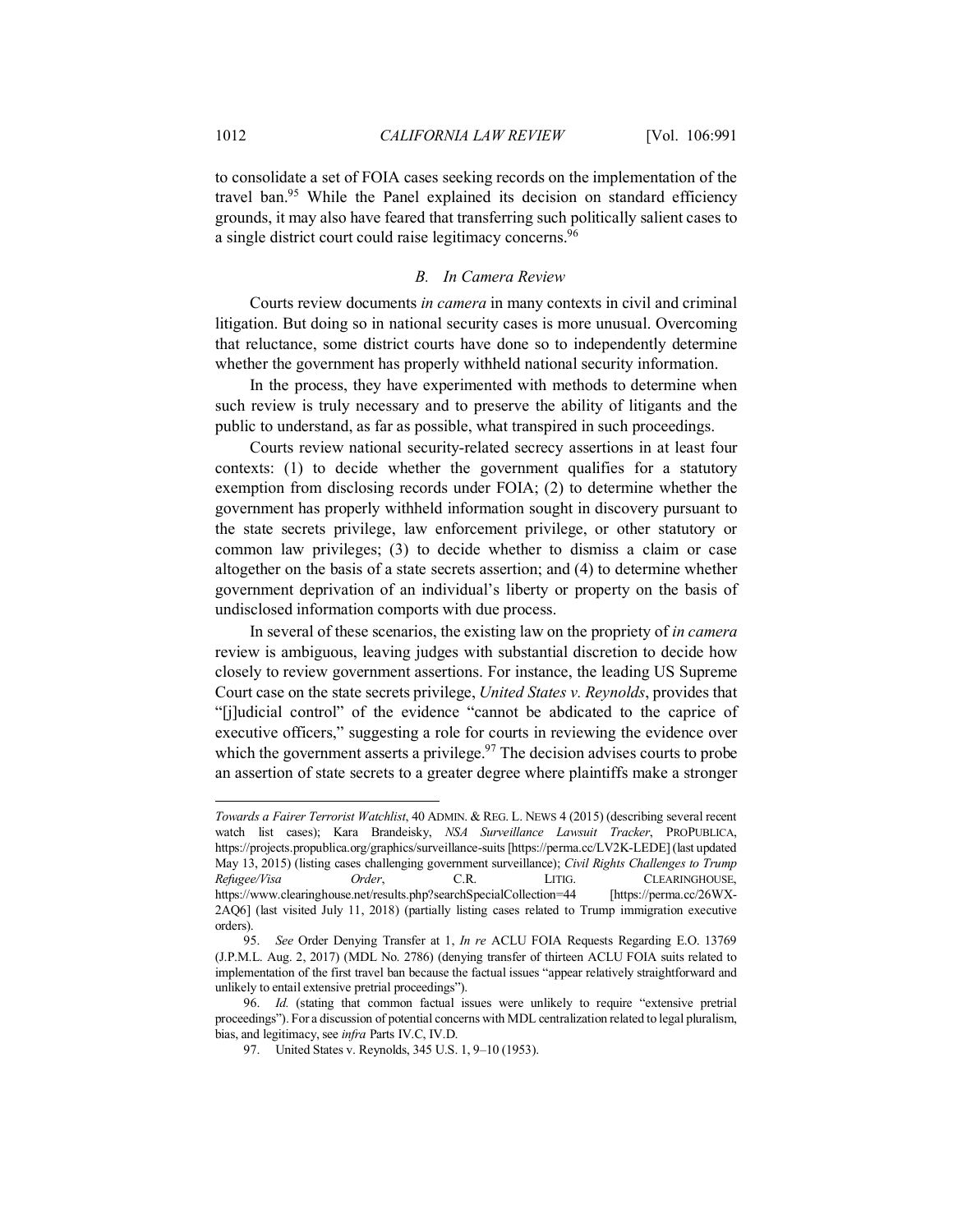showing of need for the documents.<sup>98</sup> But the decision also warns courts against insisting on *in camera* review where they believe that the government has met the standard for invoking the privilege—that there exists a reasonable danger of exposing matters harmful to national security.<sup>99</sup> Given that warning, lower courts often shy away from examining documents *in camera* where the government has asserted state secrets protection.100

Similarly, FOIA law provides mixed signals on the propriety of independent review of documents that the government claims to be exempt from disclosure. The statute mandates that district courts conduct a *de novo* review of exemption claims and specifically authorizes them to review withheld records *in camera*. <sup>101</sup> But where the government cites national security reasons for nondisclosure, many courts have characterized *in camera* review as the exception rather than the rule, and accordingly have exempted documents from disclosure on the basis of agency affidavits alone.<sup>102</sup>

Despite this larger pattern, several district courts have recently inspected documents *in camera* to probe a FOIA exemption claim or to determine whether the government has validly asserted a privilege. For instance, in the detainee abuse FOIA case before the Southern District of New York, Judge Hellerstein reviewed a number of documents *in camera* before ordering the release of photos depicting abuse at Abu Ghraib.<sup>103</sup> While taking that relatively unusual step, Judge Hellerstein also sought to prevent unnecessary disclosure of classified information even to the court. For instance, he chose not to view documents directly where he found that the government had sufficiently justified its exemption claims.<sup>104</sup> Further, he used sampling procedures to limit the information shared with the court: he examined directly only a sample of documents that the government claimed were exempt, ruled whether each of the documents sampled could be released or meaningfully redacted, and then required the government to apply those rulings to the full set of documents.<sup>105</sup>

While undertaking *ex parte*, *in camera* review, several district courts took steps to preserve some measure of adversarial input into, and public knowledge of, the process. As an initial matter, courts engaged in gatekeeping to determine

<sup>98.</sup> *Id.* at 11.

<sup>99.</sup> *Id.* at 10.

<sup>100.</sup> *See, e.g.*, *In re* "Agent Orange" Prod. Liab. Litig., 97 F.R.D. 427, 431 (E.D.N.Y. 1983) (describing *in camera* review in state secrets context as "not routine," and permitting, but not requiring, it in that case).

<sup>101.</sup> 5 U.S.C. § 552(a)(4)(B) (2012).

<sup>102.</sup> *See* ACLU v. Dep't of Defense, 389 F. Supp. 2d 547, 564, 566–67 (S.D.N.Y. 2005) (stating that courts generally "fail to grapple with this tension" between the statutory requirement of *de novo* review and case law according substantial deference to agency affidavits, and citing decisions); *see also* Fuchs, *supra* note 7, at 163 (stating that in most cases where the government invokes a national security exemption to release of documents, courts defer to government affidavits without conducting *in camera* review).

<sup>103.</sup> ACLU v. Dep't of Defense, 389 F. Supp. at 550, 568, 572, 579.

<sup>104.</sup> *Id.* at 567–68.

<sup>105.</sup> *Id.* at 555–56; *see also id.* at 568–69.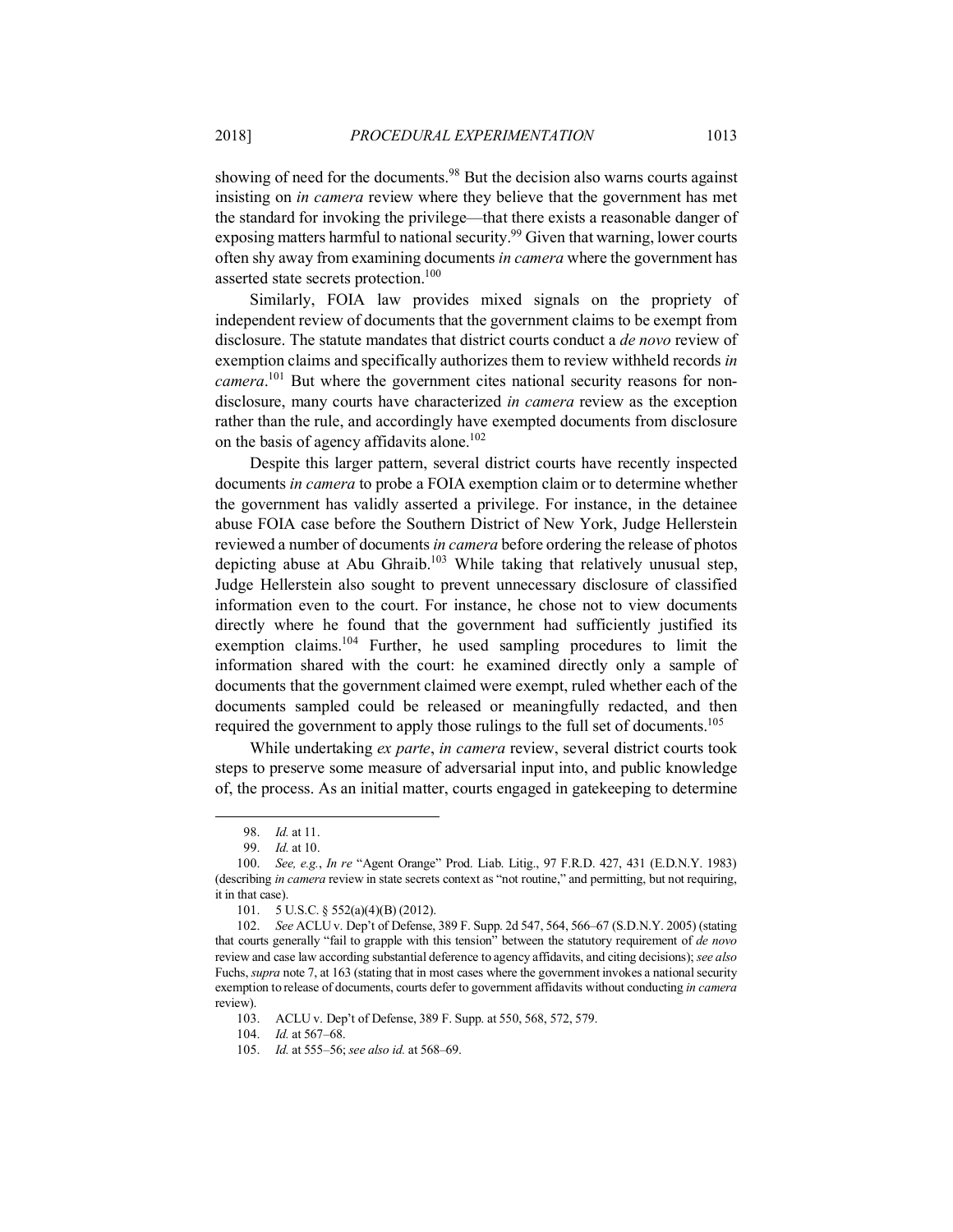whether to allow the government to present material on an *ex parte* basis at all. For instance, in *Ibrahim v. DHS*, a constitutional challenge to terrorist watch lists in the Northern District of California, Judge Alsup rejected the government's proposal to show him confidential records *ex parte* in support of a motion to dismiss. At that point, the government had not invoked the state secrets privilege as a ground for dismissing the case, and it made the proposal in an unusual fashion: a government official called the court to say that "a federal agent was on his way from Washington to San Francisco to show the judge confidential records about this case" which would be removed by the agent as soon as the judge had reviewed them.<sup>106</sup> The judge refused to meet with the agent and asked both sides to brief whether the court should accept *ex parte* communications in support of a motion to dismiss.<sup>107</sup> After briefing, the court ruled that it would allow *ex parte* communications in support of dispositive motions only where the government filed a public brief explaining its argument, the supporting evidence, and its justification for not providing more detail to the other side.<sup>108</sup> While Judge Alsup declined to review the documents on that occasion, $109$  he did review large numbers of privileged documents *in camera* to resolve discovery disputes<sup>110</sup> and accepted the state secrets assertion over many of them.<sup>111</sup>

Where courts decided they would permit *ex parte* review, they attempted to create as much of a public record as possible so that the excluded parties, the appellate courts, and the public at large could understand the courts' decisions. Judge Hellerstein, for instance, devised elaborate measures to examine documents in the detainee abuse FOIA case: first, the ACLU would identify the particular documents to be sampled from an index of withheld documents; second, the judge would review the selected documents in the presence of government representatives, a court reporter, and his law clerk; third, the judge would describe each document under review and rule regarding the availability of exemptions "without disclosing anything classifiable"; and finally, the court would make public a transcript of the session after review by the government.<sup>112</sup>

 <sup>106.</sup> *See* Order Denying Motion to Dismiss & Motion to Stay Discovery, Ibrahim v. DHS, No. C 06-00545 WHA, 2012 WL 6652362, at \*2 (N.D. Cal. Dec. 20, 2012).

<sup>107.</sup> *Id.*

<sup>108.</sup> *Id.* at \*8.

<sup>109.</sup> *Id.*

<sup>110.</sup> *See* Omnibus Order on Pending Motions, Ibrahim v. DHS, No. C 06-00545 WHA, 2013 WL 4549941, at \*2 (N.D. Cal. Aug. 23, 2013) (explaining that the court had to individually review each and every document sought in one set of discovery disputes).

<sup>111.</sup> *See* Order Granting in Part & Denying in Part Plaintiff's Motion to Compel, Ibrahim v. DHS, No. C 06-00545 WHA, 2013 WL 1703367, at \*11 (N.D. Cal. Apr. 19, 2013).

<sup>112.</sup> Memorandum from Judge Alvin K. Hellerstein to the Parties in ACLU v. Dep't of Defense Regarding Protocol for Examining CIA Documents Where Exemption 1 Is Claimed (Feb. 6, 2008), attached to Order Granting Plaintiffs' Motion for Reconsideration, ACLU v. Dep't of Defense, No. 04 Civ. 4151 (AKH), 2008 WL 8985276 (S.D.N.Y. May 8, 2008).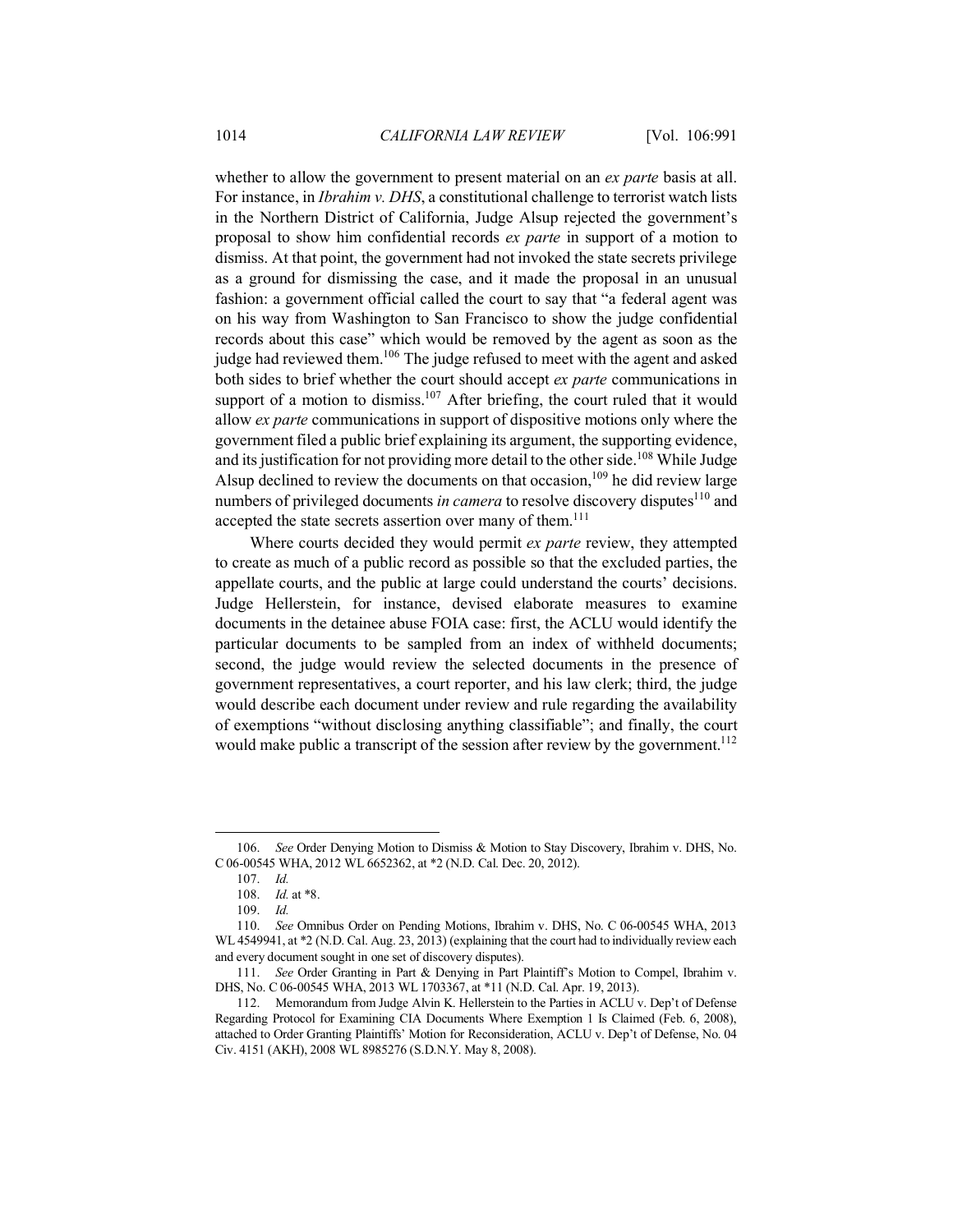Other judges similarly insisted on creating a parallel public record summarizing sealed filings or closed sessions.<sup>113</sup>

#### *C. Cleared Counsel*

In a few cases, courts have suggested, facilitated, or even ordered the government to clear litigants' counsel to view secret evidence. In the case of sensitive but unclassified information, lawyers have obtained clearances pursuant to explicit statutory authority. Where parties have sought access to classified information, however, courts have operated in unclear legal terrain. In ordering the government to clear counsel, judges have sometimes analogized to criminal cases or habeas corpus proceedings for Guantanamo detainees. But the government has resisted the use of cleared counsel in civil litigation on separation of powers grounds, leaving its status uncertain and contested.

In *Ibrahim v. DHS*, the watch list case in the Northern District of California, the court assisted plaintiff's counsel in obtaining clearances to view Sensitive Security Information (SSI)—a category of nonclassified transportation security information that a statute protects from public disclosure.<sup>114</sup> A separate  $2006$ statute permits the disclosure of SSI to litigants who have a "substantial need" for it and who cannot obtain the "substantial equivalent" elsewhere without hardship, unless the Transportation Security Administration (TSA) or Department of Homeland Security (DHS) demonstrates that access to the information would "present[] a risk of harm to the nation."115 Although Ibrahim's counsel passed the background check required to access  $SSI<sub>116</sub>$  it took the court's repeated intervention to compel the government to provide the privileged documents. At one point, after numerous discovery disputes, the court rebuked the government for its "persistent and stubborn refusal to follow the [2006] statute."<sup>117</sup> Plaintiff's counsel eventually obtained access to some SSI, but not to classified information.<sup>118</sup>

<sup>113.</sup> *See* Transcript of Proceedings at 7, *Latif I*, 28 F. Supp. 3d 1134 (D. Or. 2014) (No. 3:10- CV-750-BR).

<sup>114.</sup> 49 C.F.R. § 1520.5(a)(3) (2009).

<sup>115.</sup> Department of Homeland Security Appropriations Act of 2007 § 525(d), Pub. L. No. 109- 295, 120 Stat. 1355 (2006).

<sup>116.</sup> Plaintiff's Brief Re: SSI Versus Secret Standards, Ibrahim v. DHS, No. C 06-0545 WHA (N.D. Cal. Dec. 13, 2013).

<sup>117.</sup> Order Denying Motion to Dismiss & Motion to Stay Discovery, *supra* note 106, at 8; *see also* Request Regarding SSI Clearances, Ibrahim v. DHS, No. C 06-00545 WHA (N.D. Cal. Apr. 22, 2013) (ordering the government to expedite review of clearance applications from members of the plaintiff's legal team).

<sup>118.</sup> Ibrahim's lawyers did not seek access to classified information until trial. Order Denying Plaintiff's Request for Order Re Access to Classified Documents at 1, Ibrahim v. DHS, No. C 06-00545 WHA (N.D. Cal. Dec. 30, 2013). They stated that they had not sought access earlier because the government had previously suggested that it would not use its discretion to grant clearances to plaintiff's counsel. Plaintiff's Response to the Court's Order Re Clearance (Docket No. 666) at 2, Ibrahim v. DHS, No. C 06-0545 WHA (N.D. Cal. Dec. 23, 2013). The judge denied the plaintiff's request as untimely because he found plaintiffs' conditions for access to the information, including permission to discuss the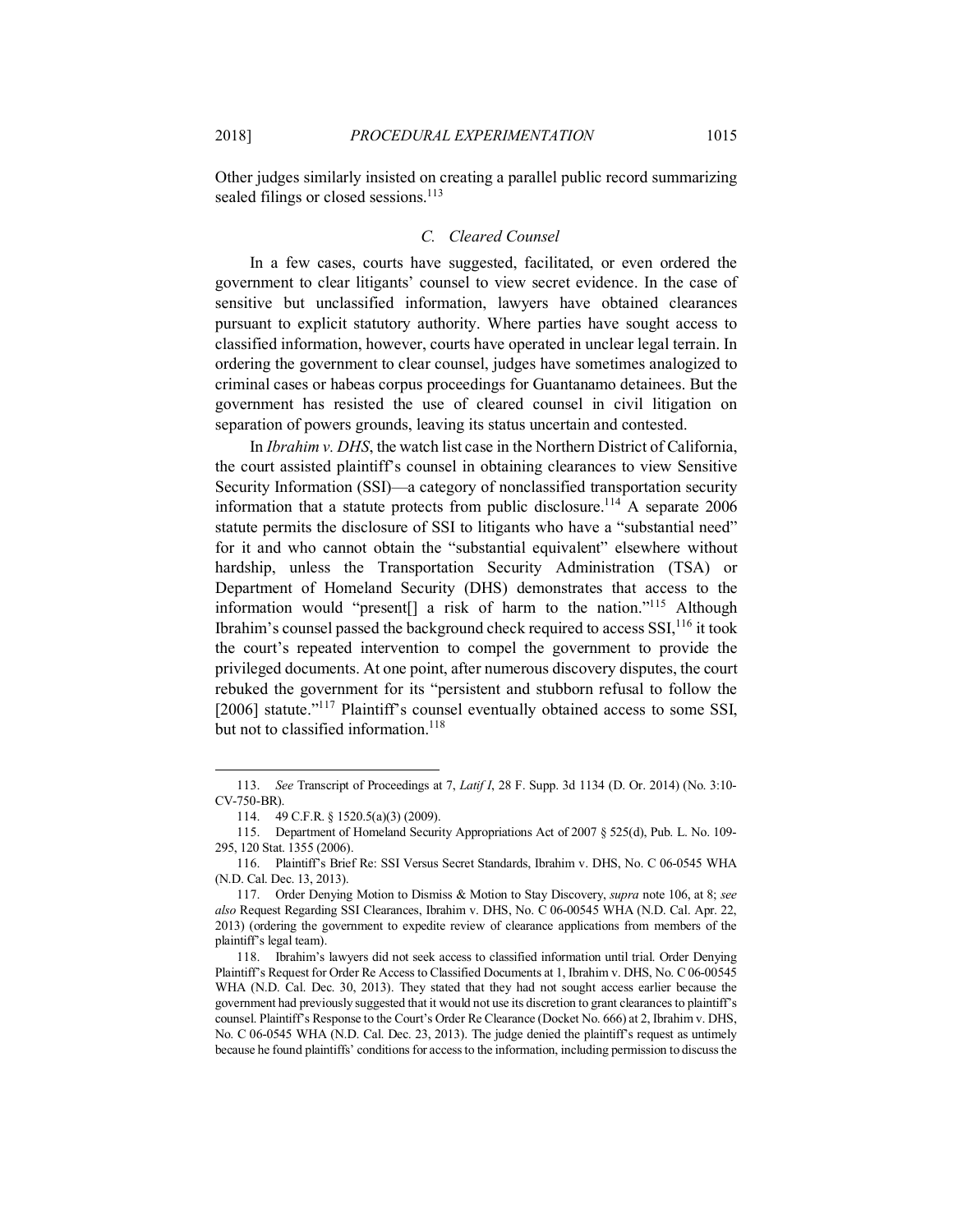In several other cases, courts proposed granting litigants' counsel access to classified information in order to remedy potential due process deficits or evaluate a state secrets assertion. In *Latif I*, a District of Oregon decision holding No Fly List processes constitutionally deficient, the court suggested that the government might satisfy due process by providing the classified reasons for a watch list designation to cleared counsel.<sup>119</sup> Federal courts similarly suggested clearing plaintiffs' counsel to access classified evidence in due process challenges to the designation of groups as terrorist organizations.120 And in *Horn v. Huddle*, a District of Columbia suit against individual government officials for illegal surveillance of a former employee's conversations, the court ordered the government to grant certain lawyers access to classified information that their clients already knew.121 In that case, the court concluded that involving counsel in determining the boundaries of, and need for, privileged information would protect against harmful disclosures and help the court determine how best to manage privileged information.<sup>122</sup>

The government, however, objected to these rulings on the grounds that courts could not constitutionally compel access to classified information. In *Latif*, the government argued that the decisions to grant a security clearance and to disclose specific information lay within the sole discretion of the executive branch, and that disclosures to cleared counsel could result in inadvertent leaks.123 In other cases, the government contended that, even if counsel qualified for security clearances, they still would not have a "need to know" the information in question—a condition for access under an executive order governing classification decisions.124

Some courts have rejected the government's separation of powers argument. For instance, *Horn v. Huddle* noted that the DC Circuit had "continuously suggested, or at least reserved, that it may be appropriate in the

information with their client, to be unreasonable. Order Denying Plaintiff's Request for Order Re Access to Classified Documents, *supra* at 2.

<sup>119.</sup> *Latif I*, 28 F. Supp. 3d 1134, 1162 (D. Or. 2014). In 2016, Judge Brown again held that where the government withheld information regarding plaintiff's placement on the No Fly List, it should determine whether further disclosures could be provided to cleared counsel for plaintiffs. Latif v. Lynch, No. 3:10-CV-00750-BR, 2016 WL 1239925, at \*8 (D. Or. Mar. 28, 2016).

<sup>120.</sup> Al Haramain Islamic Found. v. U.S. Dep't of Treasury, 686 F.3d 965, 982–84 (9th Cir. 2011).

<sup>121.</sup> Horn v. Huddle, 647 F. Supp. 2d 55 (D.D.C. 2009), *vacated on other grounds*, 699 F. Supp. 2d 236 (D.D.C. 2010).

<sup>122.</sup> *Id.* at 59.

<sup>123.</sup> *Latif v. Lynch*, 2016 WL 1239925, at \*18.

<sup>124.</sup> *See* Tien, *supra* note 7, at 689 (describing developments in Al-Haramain Islamic Found. v. Bush, 451 F. Supp. 2d 1215 (D. Or. 2006), *rev'd*, 507 F.3d 1190 (9th Cir. 2007)); *see also In re* Nat'l Sec. Agency Telecomms. Records Litig., 595 F. Supp. 2d 1077 (N.D. Cal. 2009). The current version of that executive order permits access to classified information on three conditions: (1) an agency has determined that the person is eligible for access, (2) the prospective recipient has signed a nondisclosure agreement, and (3) the person has a "need to know" the information, defined as a "determination within the executive branch" that the person requires access to "perform or assist in a lawful and authorized governmental function." Exec. Order No. 13526, 75 Fed. Reg. 707 (2009) at § 4.1(a), 6.1(dd).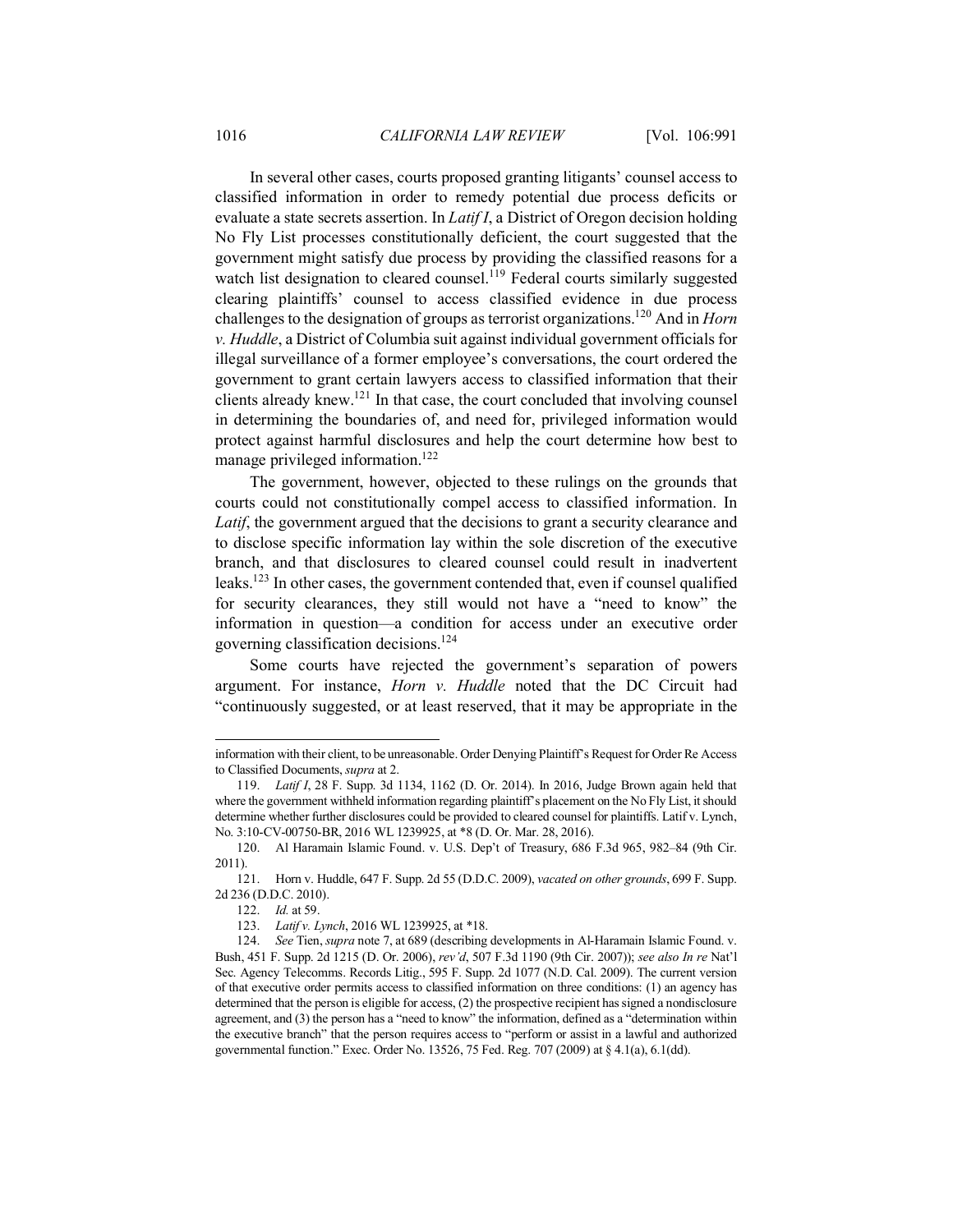right circumstance" for a court to order access to classified information over the government's objections.125 But courts proposing the use of cleared counsel ultimately dodged the separation of powers dispute by resolving the cases on other grounds, or because the cases settled before the dispute could be resolved.126 Thus, the courts' authority to order the executive to provide access to classified evidence remains unsettled.<sup>127</sup>

The practice of clearing counsel to view classified information is more established outside traditional civil litigation. In criminal cases, for instance, the Classified Information Procedures Act (CIPA) allows courts to prohibit the disclosure of classified information to defendants, while providing for alternative procedures to enable defendants to use or contest that evidence.128 The Second Circuit has ruled that access to classified information under CIPA may be limited to individuals who can obtain security clearances, provided that this limitation "does not deprive the defense of evidence that would be 'useful to counter the government's case or to bolster a defense.'"129 In some cases, this means that a defendant's lawyer can see classified information otherwise barred from the defendant.

The Guantanamo habeas litigation also operates with cleared counsel: detainees' lawyers who obtain the necessary security clearances may access classified information, $130$  but may not disclose that information to the detainees without specific permission from the government.<sup>131</sup> Pursuant to a broad protective order applicable to Guantanamo detainee habeas suits, detainees' counsel may ask questions to their clients that are informed by the classified evidence so long as they do not reveal the content of the classified information.<sup>132</sup> In the general civil context, however, with neither a foundational statute like CIPA, nor an accepted, class-wide protective order as in the Guantanamo habeas cases, the potential for counsel to obtain classified information in civil cases remains unclear.

<sup>125.</sup> *Horn*, 647 F. Supp. 2d at 63.

<sup>126.</sup> *Id.* at 56; *see also* Tien, *supra* note 7, at 692 (describing how the court "dodged the looming constitutional issue" after a protracted struggle with the government over its order providing for plaintiffs' counsel to access top secret evidence).

<sup>127.</sup> Other district courts continue to assert their authority to decide the "need to know" question while acknowledging the legal uncertainty.*See, e.g.*, Pollard v. U.S. Parole Comm'n, 2016 WL 3167229 (S.D.N.Y. June 6, 2016) (concluding that the court could review the executive's *ex parte* declaration that counsel did not have a "need to know" the information relied upon to set special parole release conditions).

<sup>128.</sup> 18 U.S.C. app. 3 § 3 (2012).

<sup>129.</sup> *In re* Terrorist Bombings of U.S. Embassies in E. Afr., 552 F.3d 93, 122 (2d Cir. 2008).

<sup>130.</sup> *In re* Guantanamo Bay Detainee Litig., 577 F. Supp. 2d 143, 148 (D.D.C. 2008), *protective order amended by In re* Guantanamo Bay Detainee Litig., 2009 WL 2143732 (D.D.C. July 10, 2009).

<sup>131.</sup> *Id.* at 150.

<sup>132.</sup> Cole & Vladeck, *supra* note 7, at 177.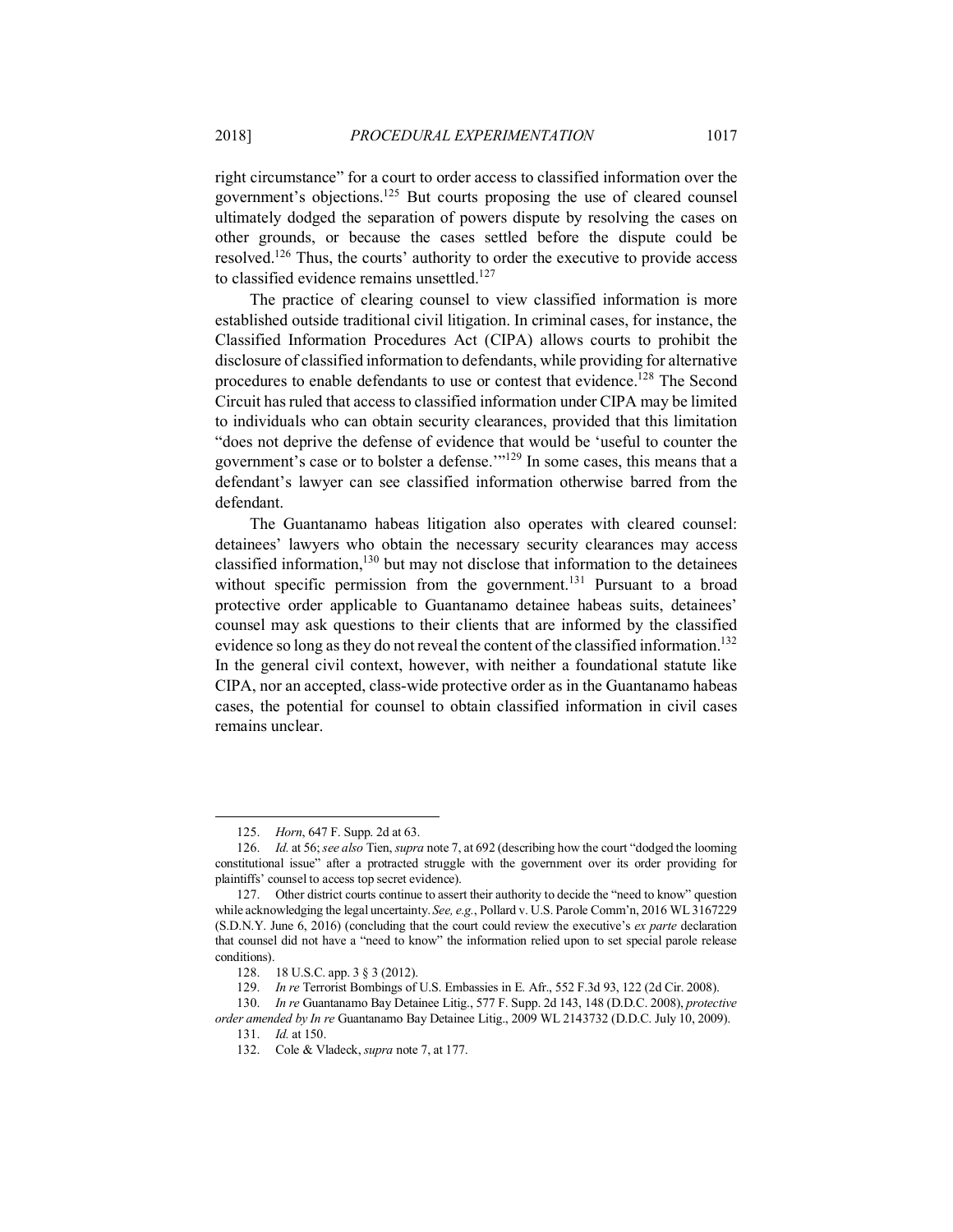#### *D. Court-Appointed Experts and Masters*

In civil national security litigation, federal district courts have experimented with two kinds of judicial assistants to help review secret material: court-appointed independent experts authorized by the Federal Rule of Evidence (F.R.E.) 706(a) and special masters pursuant to the Federal Rule of Civil Procedure (F.R.C.P.) 53(b). This experimentation has been tentative. In recent years, two courts considered appointing independent experts to help evaluate an assertion of the state secrets privilege, although for various reasons, they did not follow through. Additionally, in the pre-9/11 period, at least two courts used special masters to help review government secrecy assertions, including in a state secrets context. Ultimately, the use of special judicial assistants for reviewing classified information faces the same constraint as cleared counsel: the uncertain legal authority of courts to overturn executive "need to know" determinations.

The two federal courts that proposed appointing experts did so pursuant to F.R.E. 706(a), which allows a court to appoint experts on its own initiative, regardless of whether or not the parties approve of the choice.133 That suggestion went furthest in *Hepting*, the NSA surveillance challenge against AT&T described above.134 After the US government asserted the state secrets privilege, Judge Walker rejected as premature the government's request to dismiss the case outright.135 To determine whether more limited invocations of the privilege were justified, Judge Walker proposed appointing his own expert under F.R.E. 706 to help assess whether the disclosure of certain evidence would present "a 'reasonable danger' of harming national security."136 Judge Walker envisioned appointing someone with a high-level security clearance who had "extensive experience in intelligence matters," and believed that such a "procedural innovation" was "appropriate given the complex and weighty issues the court w[ould] confront in navigating any future privilege assertions."<sup>137</sup>

The plaintiffs supported the proposal because they believed a courtappointed expert could partially offset the lack of an adversarial process for challenging the government's state secrets claims.<sup>138</sup> They urged the judge to select someone without professional ties to the government and to disclose as much as possible about that person's actual participation in the case.<sup>139</sup> By contrast, AT&T and the government argued that the appointment would be neither necessary nor helpful. AT&T asserted that only current executive officials with a full understanding of the "entire national security and intelligence

 <sup>133.</sup> FED. R. EVID. 706(a).

<sup>134.</sup> *See supra* Part II.A.

<sup>135.</sup> Hepting v. AT&T Corp., 439 F. Supp. 2d 974, 994 (N.D. Cal. 2006).

<sup>136.</sup> *Id.* at 1010.

<sup>137.</sup> *Id.* at 1010–11.

<sup>138.</sup> Plaintiffs' Brief on Order to Show Cause Issued in the Court's July 20, 2006 Order at 8,

*Hepting*, 439 F. Supp. 2d 974 (N.D. Cal. July 31, 2006) (No. C-06-00672-VRW).

<sup>139.</sup> *Id.* at 9–10.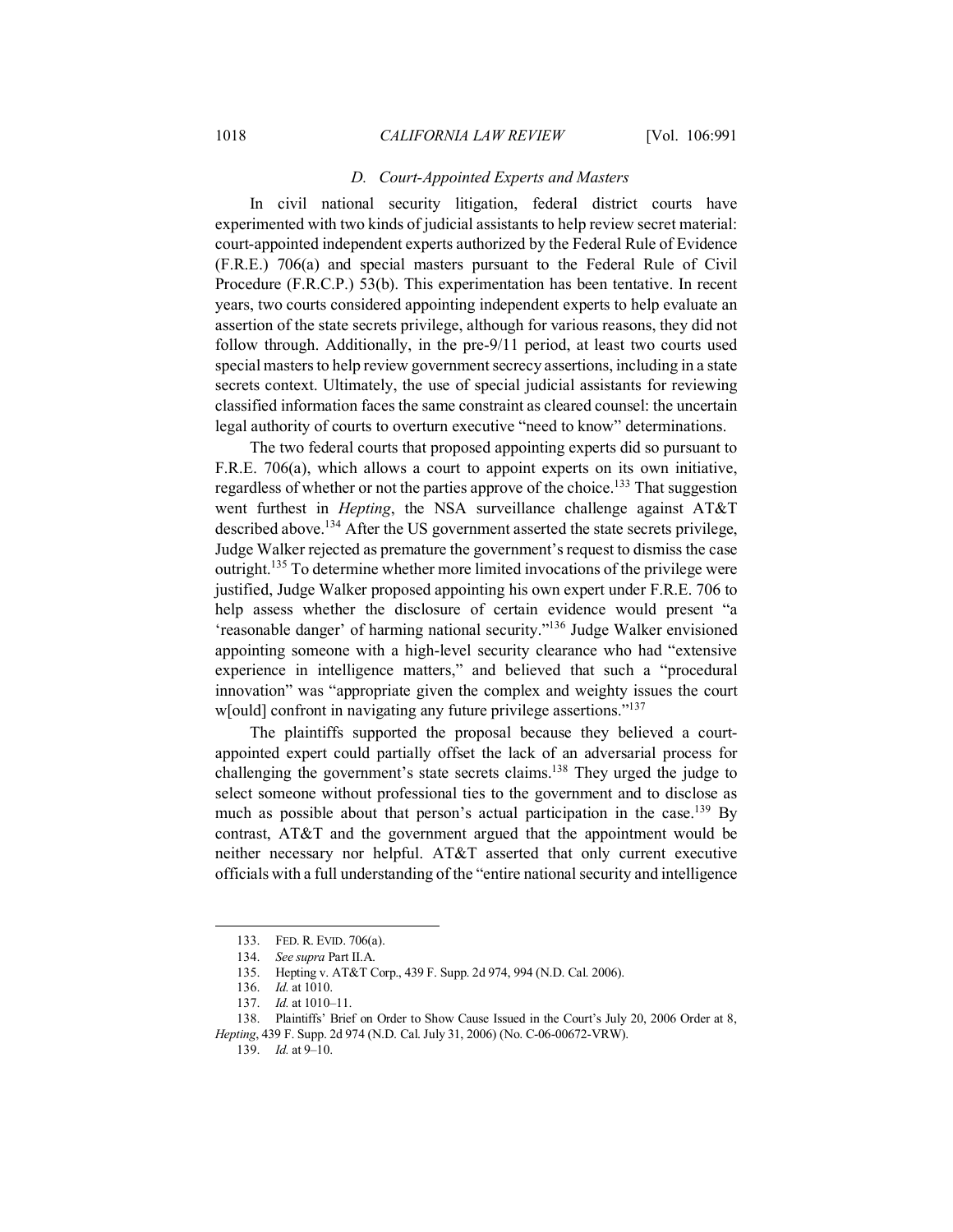picture" could judge the harm from disclosing information.<sup>140</sup> "Not to be glib, we are happy to be your experts," the Justice Department lawyer told the court, asserting that, if necessary, the judge could ask further questions to government lawyers or to an intelligence official *in camera*.<sup>141</sup> Furthermore, AT&T argued that an expert could not confidentially advise the court because his or her analysis would be subject to discovery and testimony at trial.<sup>142</sup> Moreover, as in the cleared counsel cases, the government charged that a court order requiring the executive branch to provide an independent expert with access to classified information would raise "significant separation of powers concerns."143

Judge Walker ultimately decided not to appoint an expert at that stage, finding it premature in light of "a whole variety of reasons," presumably including the procedural posture of the case.<sup>144</sup> But the court's approach influenced at least one other court to consider a F.R.E. 706 appointment: in *Al-Haramain Islamic Foundation v. Bush*, a suit challenging the NSA's interception of phone conversations between a charity and its attorneys, the district court also proposed selecting an expert to assist the judge in determining whether disclosures in discovery would create a reasonable danger of harm to national security.145 As in *Hepting*, the judge refused to dismiss the case at the outset on the basis of the state secrets claim, but stated that he might have to do so later if it turned out that the parties could not prove their claims or assert defenses without exposing state secrets.<sup>146</sup> The court did not ultimately appoint an expert, as the Ninth Circuit held that the government had properly invoked the privilege over certain evidence, and remanded for further determination of whether foreign intelligence law preempted the privilege. $147$ 

<sup>140.</sup> AT&T Corp.'s Response to July 20, 2006 Order to Show Cause Regarding Appointment of Expert at 4, *Hepting*, 439 F. Supp. 2d 974 (N.D. Cal. July 31, 2006) (No. C-06-00672-VRW).

<sup>141.</sup> Transcript of Proceedings at 19, *Hepting*, 439 F. Supp. 2d 974 (N.D. Cal.) (No. C06-0672 VRW). Apparently unaware of the Agent Orange case, AT&T incorrectly stated that no court had ever used an expert or advisor to review state secrets assertions before. *Id.* at 18–19.

<sup>142.</sup> AT&T Corp.'s Response to July 20, 2006 Order to Show Cause Regarding Appointment of Expert, *supra* note 140, at 5.

<sup>143.</sup> *Id.* at 17.

<sup>144.</sup> Transcript of Proceedings, *supra* note 141, at 33. Specifically, the reasons likely included the possibility that the case could be dismissed after the Ninth Circuit reviewed the district court's state secrets decision or that the case might be reassigned to another judge by the MDL Panel. In addition, Judge Walker might also have concluded that he did not lack the knowledge to judge the claim without assistance or that the appointment of a technical advisor, rather than an independent expert, would be more suitable. *See id.* at 9–10.

<sup>145.</sup> Al-Haramain Islamic Found. v. Bush, 451 F. Supp. 2d 1215, 1233 (D. Or. 2006), *rev'd*, 507 F.3d 1190 (9th Cir. 2007). The opinion noted that other courts had encouraged "procedural innovations" to assist judges in allowing cases to proceed while protecting privileged information, and that *Hepting* had proposed a "special master to consider classified evidence." *Id.* at 1220–21.

<sup>146.</sup> *Id.* at 1226–27.

<sup>147.</sup> Al-Haramain Islamic Found. v. Bush, 451 F. Supp. 2d 1215, 1204, 1206 (D. Or. 2006), *rev'd*, 507 F.3d 1190 (9th Cir. 2007). The Ninth Circuit reviewed the evidence in question *in camera* and found that the government had properly invoked the privilege, agreed with the district court's determination that the subject matter of the case did not constitute a state secret, but disapproved of the court's order allowing the plaintiffs to testify about the content of the privileged evidence *in camera*. *Id.*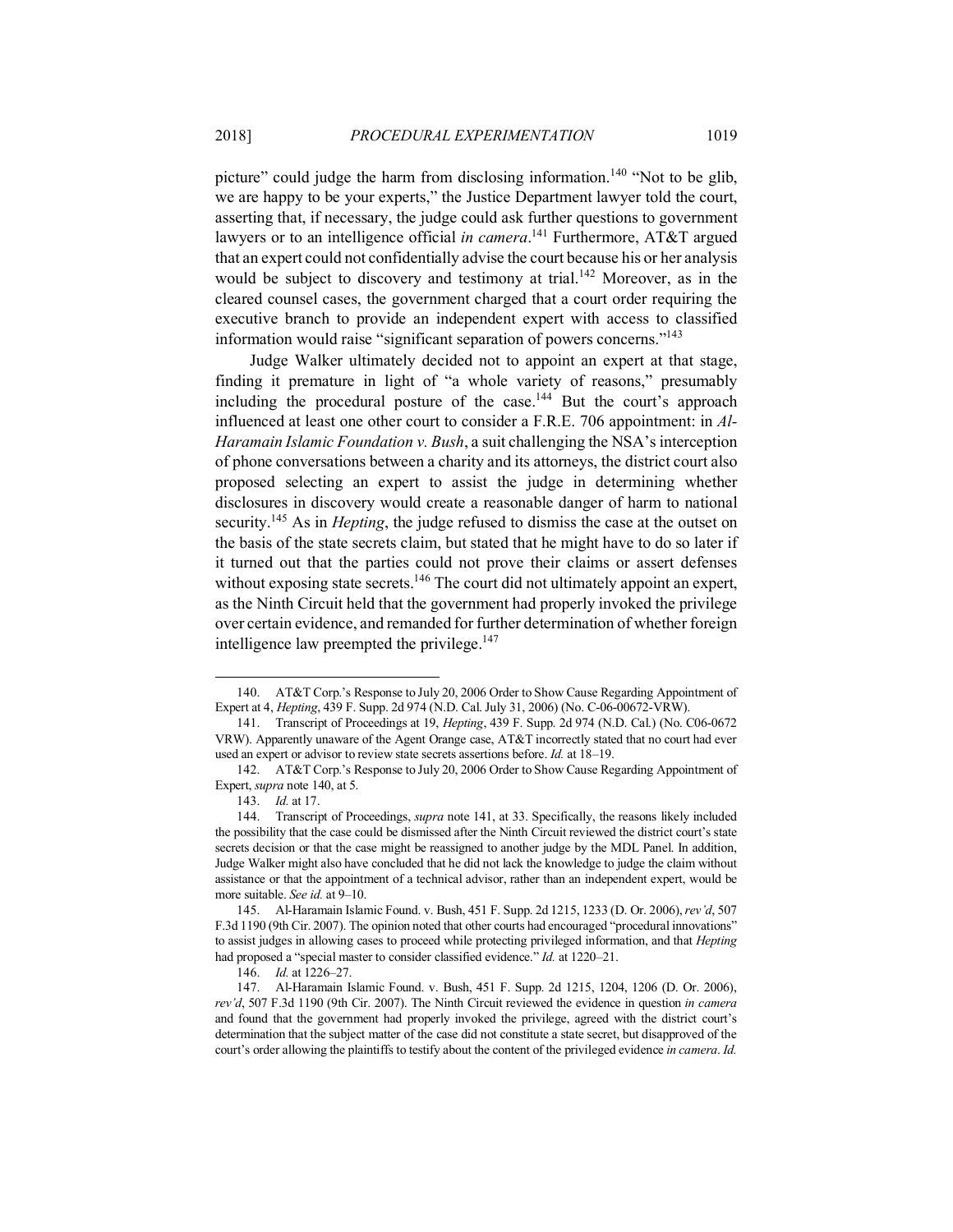Although neither *Hepting* nor *Al-Haramain* resulted in the appointment of an independent expert, earlier courts have used special masters to determine whether the government could properly withhold national security-related information. In 1987, Judge Oberdorfer in the District of Columbia appointed a special master in a FOIA case brought by the Washington Post to obtain Defense Department documents relating to US hostage rescue efforts.<sup>148</sup> The Defense Department had invoked FOIA's national security exemption to withhold 2,000 documents, amounting to  $14,000$  pages.<sup>149</sup> The court selected as a special master a former Justice Department intelligence lawyer who had held a top secret security clearance, and tasked him with reviewing a representative sample of the withheld documents in order to provide arguments for and against exemption.<sup>150</sup> The DC Circuit rejected the government's application for a writ of mandamus to overturn the order, holding that the appointment met the F.R.C.P. 53(b) standard for demonstrating an "exceptional condition."151 The court approved Judge Oberdorfer's findings that the only alternatives to using a special master, such as relying on the government to randomly select documents or waiting for law clerks to obtain security clearances, were undesirable.<sup>152</sup>

In an even earlier case, a district court authorized a special master to rule on whether the government had properly invoked the state secrets privilege. In the Agent Orange litigation in the Eastern District of New York, veterans and their family members sued manufacturers of herbicides used by the US government in the Vietnam War.153 The court appointed a special master to supervise all pretrial discovery for the first phase of the trial, which centered on whether the defendant companies could maintain a government contract defense to liability.<sup>154</sup>

The authority and access granted to that special master are striking in light of current executive resistance to the involvement of third parties in state secrets cases. The court empowered the security-cleared special master<sup>155</sup> to decide both whether government documents were relevant to the litigation and whether the state secrets privilege justified their non-disclosure.<sup>156</sup> Because the government claimed it would be burdensome to assert the privilege over thousands of documents—assertion of the privilege requires a department head to review each

at 1204. The plaintiffs in the case had received the evidence in question inadvertently as a result of a government mistake. *Id.* at 1194–95. The Ninth Circuit held that once the state secrets privilege properly protected information, the information could not be relied upon in any fashion to prove standing or the elements of the plaintiff's case. *Id.* at 1204.

<sup>148.</sup> *In re* U.S. Dep't of Defense, 848 F.2d 232, 234 (D.C. Cir. 1988). See Fuchs, *supra* note 7, at 174–75 for a longer description of the use of the special master in that case.

<sup>149.</sup> *In re U.S. Dep't of Defense*, 848 F.2d at 233.

<sup>150.</sup> *Id.* at 234.

<sup>151.</sup> *Id.* at 235.

<sup>152.</sup> *Id.* at 237–38.

<sup>153.</sup> *In re* "Agent Orange" Prod. Liab. Litig., 97 F.R.D. 427, 429 (E.D.N.Y. 1983).

<sup>154.</sup> *Id.*

<sup>155.</sup> *Id.* at 438 n.4.

<sup>156.</sup> *Id.* at 439. The master's decisions could be "appealed" to the district court.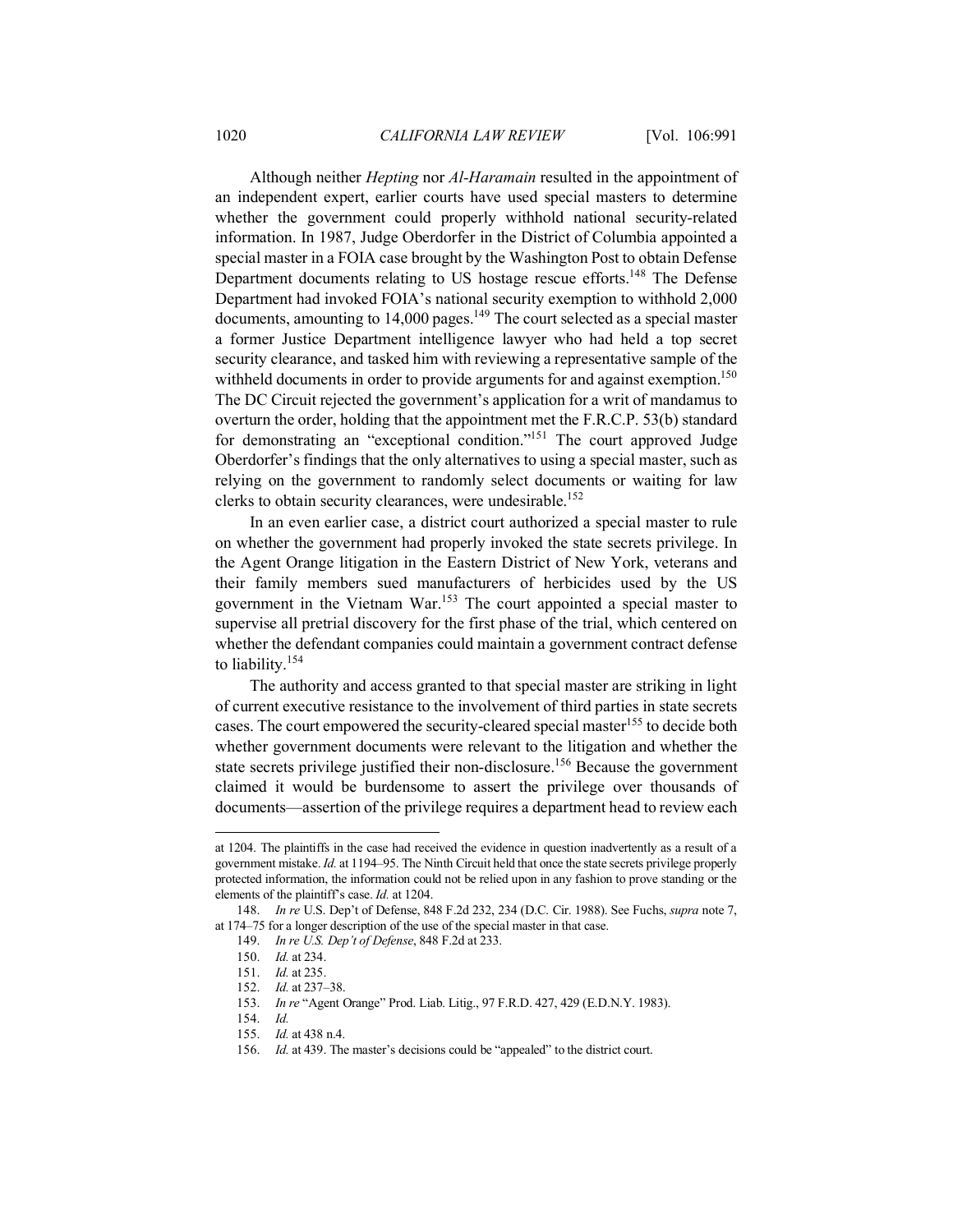document in question—the special master decided that he would rule first on relevance.157 To facilitate that review, the government granted extraordinary access to the special master, who spent weeks in a "special guarded room in the Pentagon" examining tens of thousands of documents *prior* to the government deciding whether they qualified for state secrets protection.<sup>158</sup>

Only some of these cases are remembered. Judges and lawyers continue to cite the use of a special master in the DC hostage rescue FOIA litigation.<sup>159</sup> But the use of a special master to review state secrets assertions in the Agent Orange case seems largely to have been forgotten: the government in *Hepting*, for instance, appeared unaware that courts had ever deployed third parties to help review state secrets.160

Now, however, the government appears to resist clearing third parties to a greater degree than in the past. Had courts appointed independent experts or special masters in recent cases, the government would likely have pressed its position that only the executive branch can determine whether a person meets the "need to know" requirement for accessing classified information.<sup>161</sup> Thus, to be effective, the appointment of judicial adjuncts would require either executive acquiescence or a judicial decision overruling the separation of powers objection.

#### *E. Facilitating Interlocutory Appellate Review*

In general, parties cannot appeal decisions in a case unless a judge has issued a final judgment.<sup>162</sup> A decision is not final unless it "ends the litigation on the merits and leaves nothing for the court to do but execute the judgment."<sup>163</sup>

<sup>157.</sup> *Id.* at 437, 439.

<sup>158.</sup> PETER H. SCHUCK, AGENT ORANGE ON TRIAL: MASS TOXIC DISASTERS IN THE COURTS 93 (1986). The master designated 154 documents that he considered relevant and gave the government an opportunity to assert the privilege with respect to just those documents. *Id.*The government ultimately claimed the privilege with respect to just one document. *Id.* It remains unclear, from Schuck's account, whether the special master ruled on the privilege assertion over that document.

<sup>159.</sup> For instance, Judge Hellerstein cited that precedent in noting that special masters could be used in FOIA disputes, before deciding to review documents himself in his detainee abuse FOIA case. ACLU v. Dep't of Defense, 339 F. Supp. 2d 501, 504 (S.D.N.Y. 2004). In addition, the plaintiffs in *Hepting* suggested the special master from the hostage rescue FOIA case as a possible candidate for appointment as an independent expert. Plaintiffs' Brief on Order to Show Cause Issued in the Court's July 20, 2006 Order, *supra* note 138, at 14.

<sup>160.</sup> Transcript of Proceedings, *supra* note 141, at 18–19 (quoting government lawyer as stating, "I'm not aware of a single state secrets case in which an expert has been appointed. In every case that I am aware of . . . the exchange is between the Executive Branch and the Article 3 court."). Although the government may have been correct with respect to F.R.E. 706 experts, it seemed to be calling unprecedented the involvement of any third party in reviewing a state secrets claim. Brief references to the state secrets review in the Agent Orange case do appear in some academic sources. *See* SCHUCK, AGENT ORANGE ON TRIAL, *supra* note 158, at 93; Linda Silberman, *Judicial Adjuncts Revisited: The Proliferation of Ad Hoc Procedure*, 137 U. PA. L. REV. 2131, 2148–49 (1989).

<sup>161.</sup> *See supra* Part II.C.

<sup>162.</sup> *See* 28 U.S.C. § 1291 (2012) (conferring jurisdiction to courts of appeal for "appeals from all final decisions of the district courts of the United States").

<sup>163.</sup> Catlin v. United States, 324 U.S. 229, 233 (1945). The question of finality is more complicated than this formulation may suggest, as subsequent cases recognize. *See, e.g.*, Gillespie v.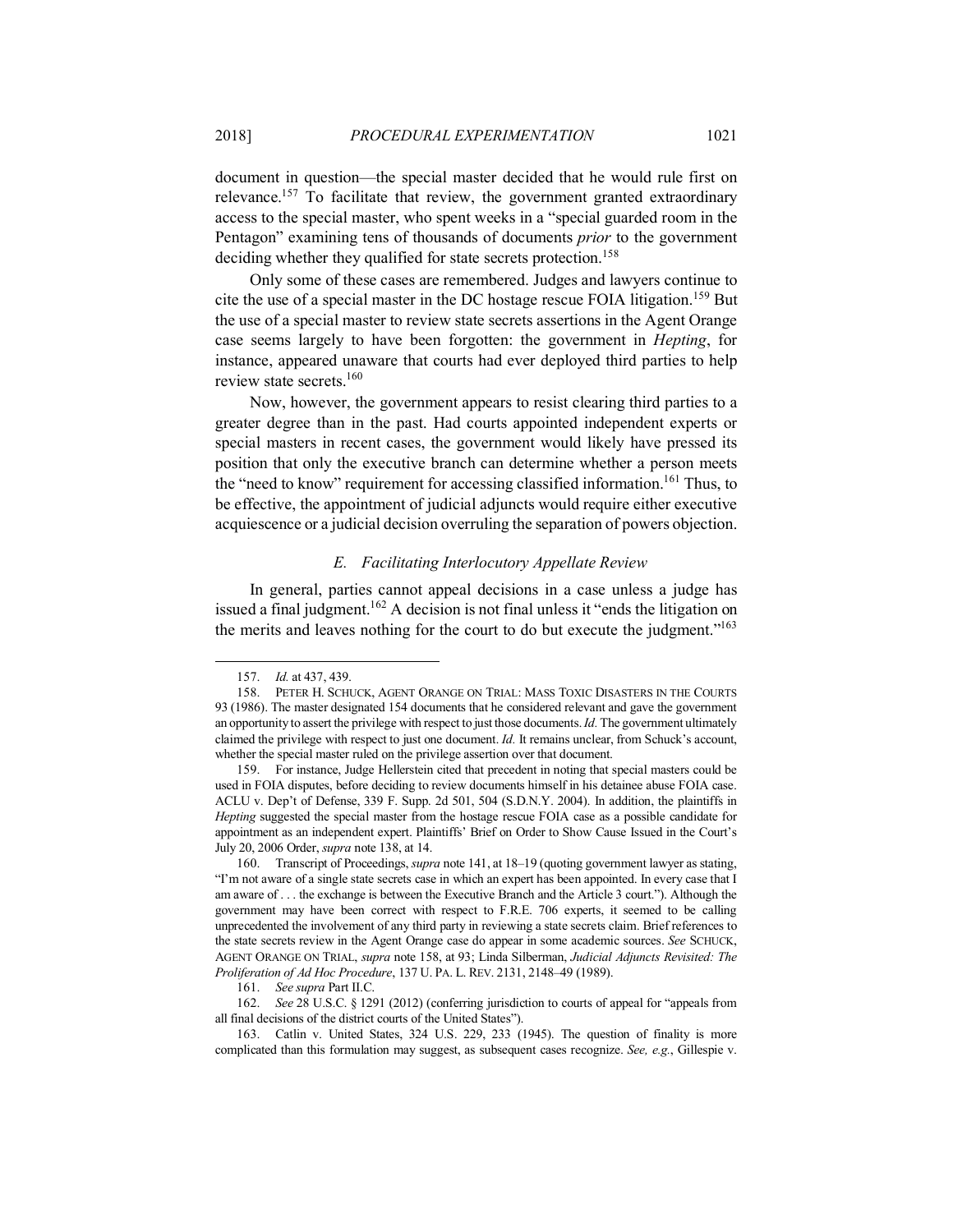Federal law allows for interlocutory appeals, however, under certain circumstances where a delayed appeal may lead to significant or irreversible harm. For instance, under 28 U.S.C. § 1292(b), trial courts can certify cases for interlocutory appeal where an order "involves a controlling question of law as to which there is substantial ground for difference of opinion," and where "an immediate appeal from the order may materially advance the ultimate termination of the litigation." In several cases where courts ruled in favor of disclosure or refused to terminate a case, judges certified their decisions for interlocutory appeal or otherwise facilitated immediate appellate review.

District judges permitted interlocutory appeals when they refused to dismiss cases based on a state secrets claim. Ordinarily, a trial court's grant of a motion to dismiss all claims is a final judgment, because it ends the case, but a court's *refusal* to grant such a motion is not a final judgment, since the case will proceed. Thus, plaintiffs challenging national security policies can generally appeal court orders dismissing their cases at once, while the government will not be able to immediately appeal orders denying dismissal. However, where the government sought dismissal of a state secrets case on the grounds that litigating the case would endanger national security, district courts that ruled against the government often permitted the government to file interlocutory appeals. Judge Walker did so in *Hepting*, indicating that his state secrets decision involved a controlling legal question.164 The federal judge in *Al-Haramain*, the contemporaneous state secrets case in the District of Oregon, took the same step. $165$ 

In these cases, the district judges recognized that, given the government's claim that the mere maintenance of the lawsuit would harm national security interests, the costs of an erroneous decision were potentially high. In the criminal context, the CIPA statute has taken a similar approach, making immediately appealable any court orders authorizing the disclosure of classified information, penalizing the government for nondisclosure, or rejecting the government's proposed conditions for releasing such information.166 The common principle across the civil and criminal cases is that decisions that create a conceivable risk of irreparable harm are entitled to secondary review (even if the district judge herself does not find such a risk to be plausible).

The terrorist watch list cases also demonstrate trial court facilitation of appellate review. In the *Ibrahim* case before the Northern District of California, the court addressed potential disclosure risks by releasing its opinion in stages: after initially issuing a three-page summary of his decision siding with the plaintiffs, Judge Alsup abstained from releasing the full opinion until the

U.S. Steel Corp., 379 U.S. 148, 152 (1964) (stating that a final decision need not be "the last order possible to be made in a case").

<sup>164.</sup> Hepting v. AT&T Corp., 439 F. Supp. 2d 974, 1011 (N.D. Cal. 2006).

<sup>165.</sup> Al-Haramain Islamic Found. v. Bush, 451 F. Supp. 2d 1215, 1233 (D. Or. 2006), *rev'd*, 507 F.3d 1190 (9th Cir. 2007).

<sup>166.</sup> 18 U.S.C. app. 3 § 7(a) (2012).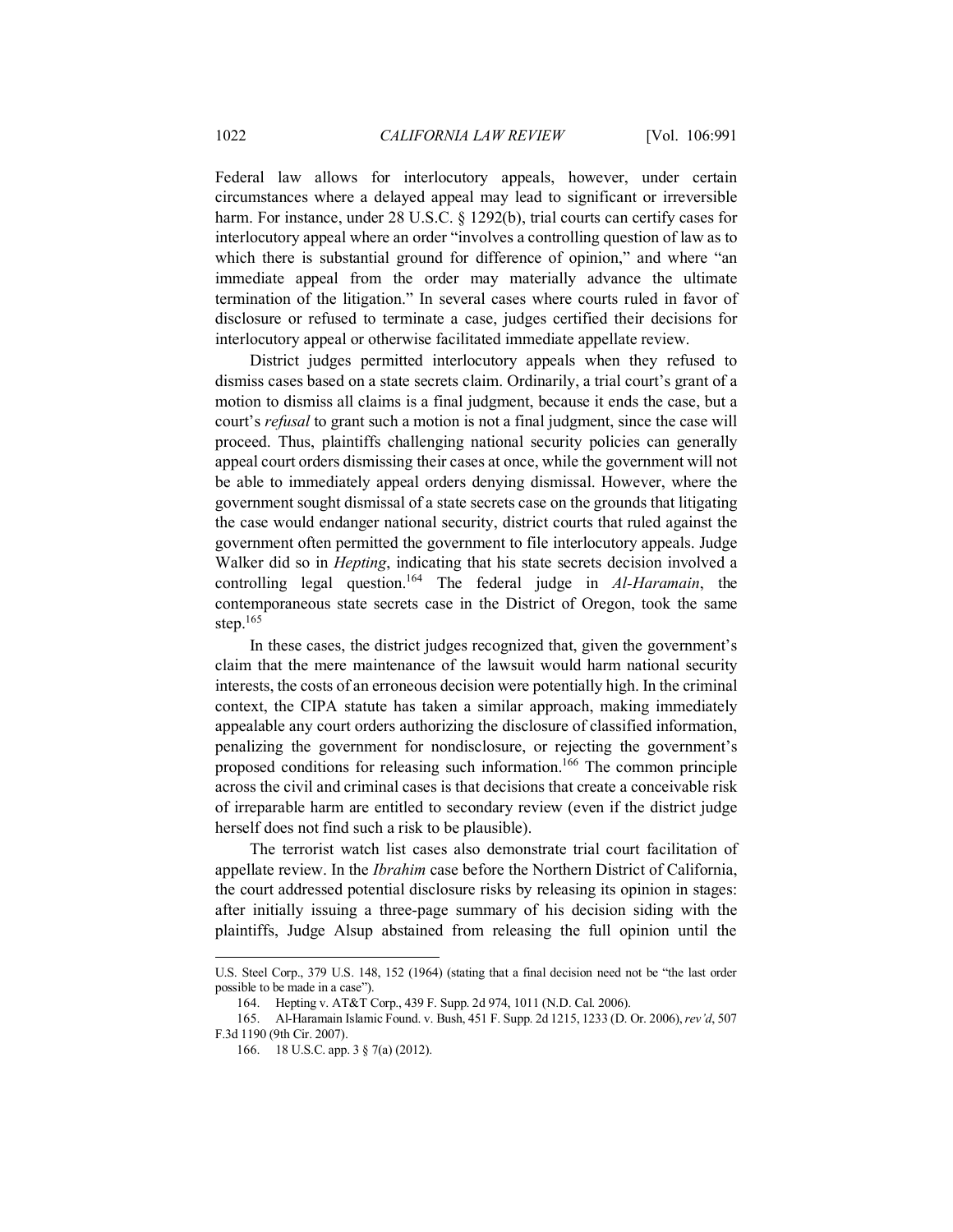-

defendants had a chance to seek review of the *disclosure decision* from the Ninth Circuit.167 Likewise, Judge Brown in the *Latif* watch list case indicated she was willing to entertain an interlocutory appeal of her decisions ordering the government to disclose the reasons for plaintiffs' placement on the No Fly List.<sup>168</sup> Thus, courts complemented their atypical rulings in favor of individual rights and transparency with atypical opportunities for appellate judges to vet those decisions.

# *F. Incremental and Dynamic Judicial Management*

The experimentation discussed above involved specific procedural mechanisms to reduce the risk of exposing secrets while scrutinizing secrecy claims. In addition to these particular procedures, courts have used broader processes of managing cases and determining remedies that address secrecy in a tailored, fine-grained way. In the tradition of managerial judging<sup>169</sup> and experimentalist intervention,<sup>170</sup> this approach is deliberately cautious, incremental, and dynamic—it continually responds to new information or changed circumstances.

Judge Brown's management of a constitutional challenge to terrorist watch listing in *Latif v. Sessions* exemplifies this approach. In *Latif*, a group of US citizens and legal permanent residents who had been prohibited from boarding flights to, or from, the United States, sued the government for procedural and substantive due process violations.<sup>171</sup> They argued that the procedures for challenging their apparent inclusion on the "No Fly List" fell short of

<sup>167.</sup> Findings of Fact, Conclusions of Law & Order for Relief, Ibrahim v. DHS, 62 F. Supp. 3d 909, 934, 936 (N.D. Cal. Jan. 14, 2014) (No. 3:06-cv-00545 WHA); *see also* Ibrahim v. Dep't of Homeland Sec., 62 F. Supp. 3d 909, 934 (N.D. Cal. 2014) (stating that "[f]or the time being, all of the order shall remain secret (save and except for a brief public summary) until the court of appeals can rule on this Court's view that the entire order be opened to public view").

<sup>168.</sup> Supplemental Joint Status Report, Latif v. Sessions, No. 3:10-cv-00750-BR, at 3 (D. Or. Sept. 3, 2015) (asking whether defendants intended to pursue an interlocutory appeal).

<sup>169.</sup> In the classic account of "managerial judging," Judith Resnik argued that judges were departing from their traditional role as dispassionate, passive adjudicators by meeting with parties throughout a lawsuit to shape case preparation, resolve discovery disputes, and encourage settlement. Judith Resnik, *Managerial Judges*, 96 HARV. L. REV. 374 (1982). While Resnik criticized managerial judging for eroding the traditional due process safeguards of the adversarial system, *id.* at 426–31, the term came to be associated with a wide variety of pretrial practices related to an active judicial role, with conflicting normative appraisals. *See, e.g.*, E. Donald Elliott, *Managerial Judging and the Evolution of Procedure*, 53 U. CHI. L. REV. 306, 328–29 (1986) (defending managerial judging as a response to transaction costs); Jonathan T. Molot, *An Old Judicial Role for a New Litigation Era*, 113 YALE L.J. 27, 30 (2003) (advocating a return to a "traditional" judicial rule); Alvin K. Hellerstein et al., *Managerial Judging: The 9/11 Responders' Tort Litigation*, 98 CORNELL L. REV. 127 (2012) (describing and defending the role of a managerial judge in complex torts litigation); Tobias Barrington Wolff, *Managerial Judging and Substantive Law*, 90 WASH. U. L. REV. 1027, 1030 (2013) (arguing that managerial judging should be evaluated in light of substantive legal ends rather than "endogenous values in the practice of judging").

<sup>170.</sup> *See infra* Part III.E (discussing Sabel and Simon's work on "experimentalist intervention" in the remedial phases of structural reform litigation).

<sup>171.</sup> Latif v. Holder (*Latif II*), 969 F. Supp. 2d 1293, 1296 (D. Or. 2013).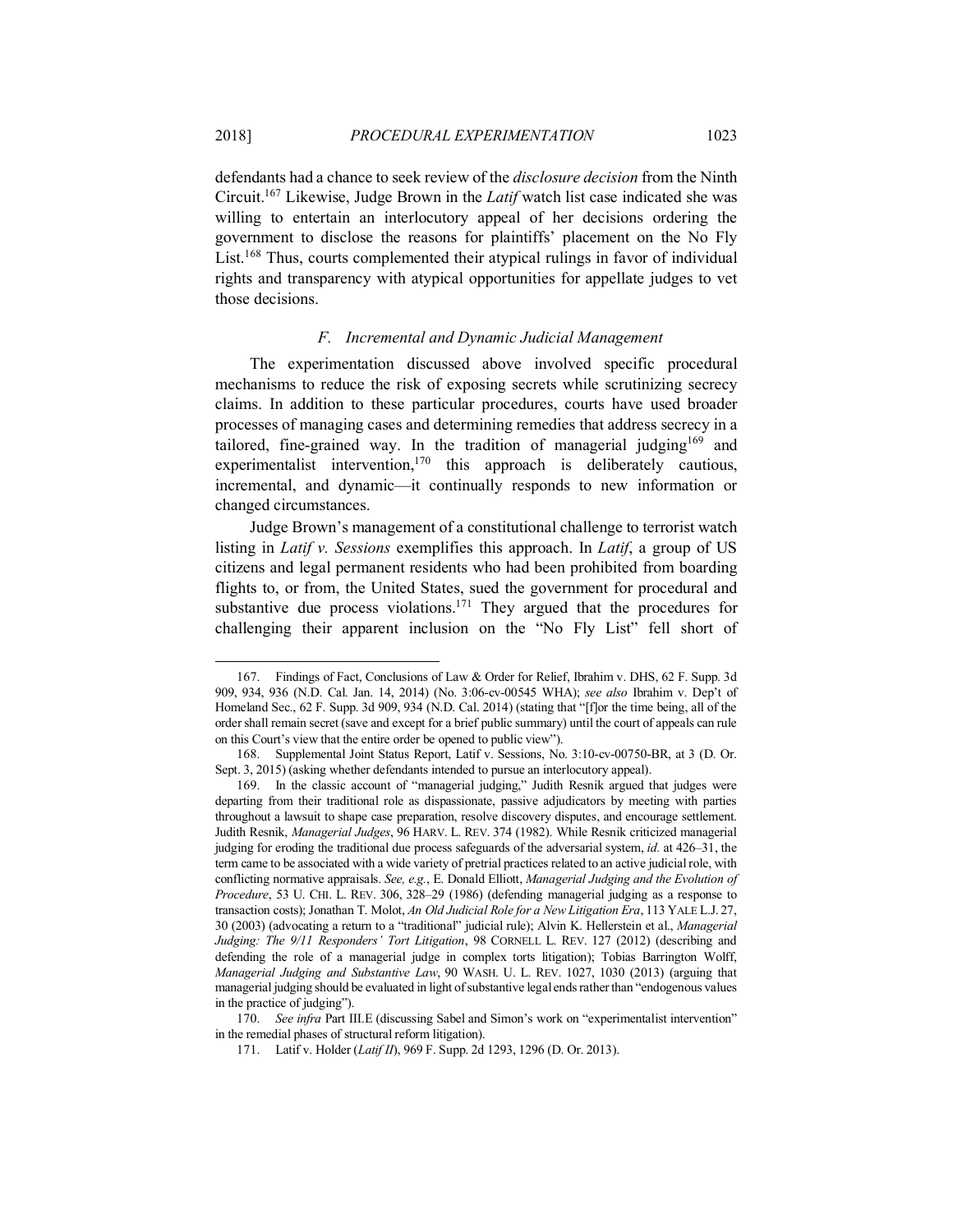constitutional due process requirements and that their inclusion was unwarranted.172 The district court initially dismissed the case on jurisdictional and joinder grounds, but the Ninth Circuit reinstated it on appeal.<sup>173</sup> Following the reinstatement, Judge Brown structured and closely managed the litigation to attempt to answer the legal questions it presented while avoiding secrecy disputes where possible, or treating them cautiously where not.

To begin, Judge Brown sequenced the litigation to address questions of law that could be resolved in advance of complex secrecy disputes. After the Ninth Circuit reinstated the case, the district court agreed to review the parties' claims in two stages. First, the parties would brief whether the existing process for contesting one's placement on the list satisfied procedural due process, $174$  a question of law that would trigger neither fact-specific and contentious privilege disputes, nor the potential assertion of the state secrets privilege. Only after the court resolved that question would it turn to the substantive due process claims, which would require the discovery of potentially sensitive information about individual plaintiffs.175 In the first stage, Judge Brown therefore considered the parties' cross-motions for summary judgment on the basis of facts to which both sides had agreed to stipulate.<sup>176</sup>

Judge Brown then adjudicated the procedural due process question in multiple steps. In 2013, she ruled that the plaintiffs' interest in international travel and their reputations implicated liberty interests protected under the Due Process Clause.<sup>177</sup> One year later, after requesting additional briefing, she held that the available "redress" procedures for contesting inclusion on the list violated due process because they failed to provide notice of the reasons for one's inclusion or a meaningful opportunity to contest it.178 This decision marked not only a rare victory for plaintiffs challenging watch lists, but also one of the first watch list challenges to even proceed to a determination on the merits.<sup>179</sup>

Furthermore, after finding a due process violation, the court did not mandate precise remedies, but ordered the government to fashion a new procedure for challenging one's watch list placement that corrected the constitutional deficiencies her opinion identified.180 Her opinion made clear that the court had deliberately charged the government with that task rather than

<sup>172.</sup> *Id.* at 1295–96.

<sup>173.</sup> *Id.* at 1296.

<sup>174.</sup> *See id.* at 1295; Parties' Joint Case Management Plan, Latif v. Holder, No. 3:10-cv-00750- BR at 4 (D. Or. Dec. 10, 2012).

<sup>175.</sup> Parties' Joint Case Management Plan, *supra* note 174, at 4–5.

<sup>176.</sup> *Latif II*, 969 F. Supp. 2d at 1298 (noting that the court heard motions on the basis of undisputed facts); *see also* Joint Statement of Stipulated Facts, Latif v. Holder, No. 3:10-cv-00750-BR (D. Or. Jan. 31, 2013).

<sup>177.</sup> *Latif II*, 969 F. Supp. 2d at 1305.

<sup>178.</sup> *Latif I*, 28 F. Supp. 3d 1134, 1160–61 (D. Or. 2014).

<sup>179.</sup> *See* Shirin Sinnar, *Towards a Fairer Terrorist Watchlist*, *supra* note 94.

<sup>180.</sup> *Latif I*, 28 F. Supp. 3d at 1161–62.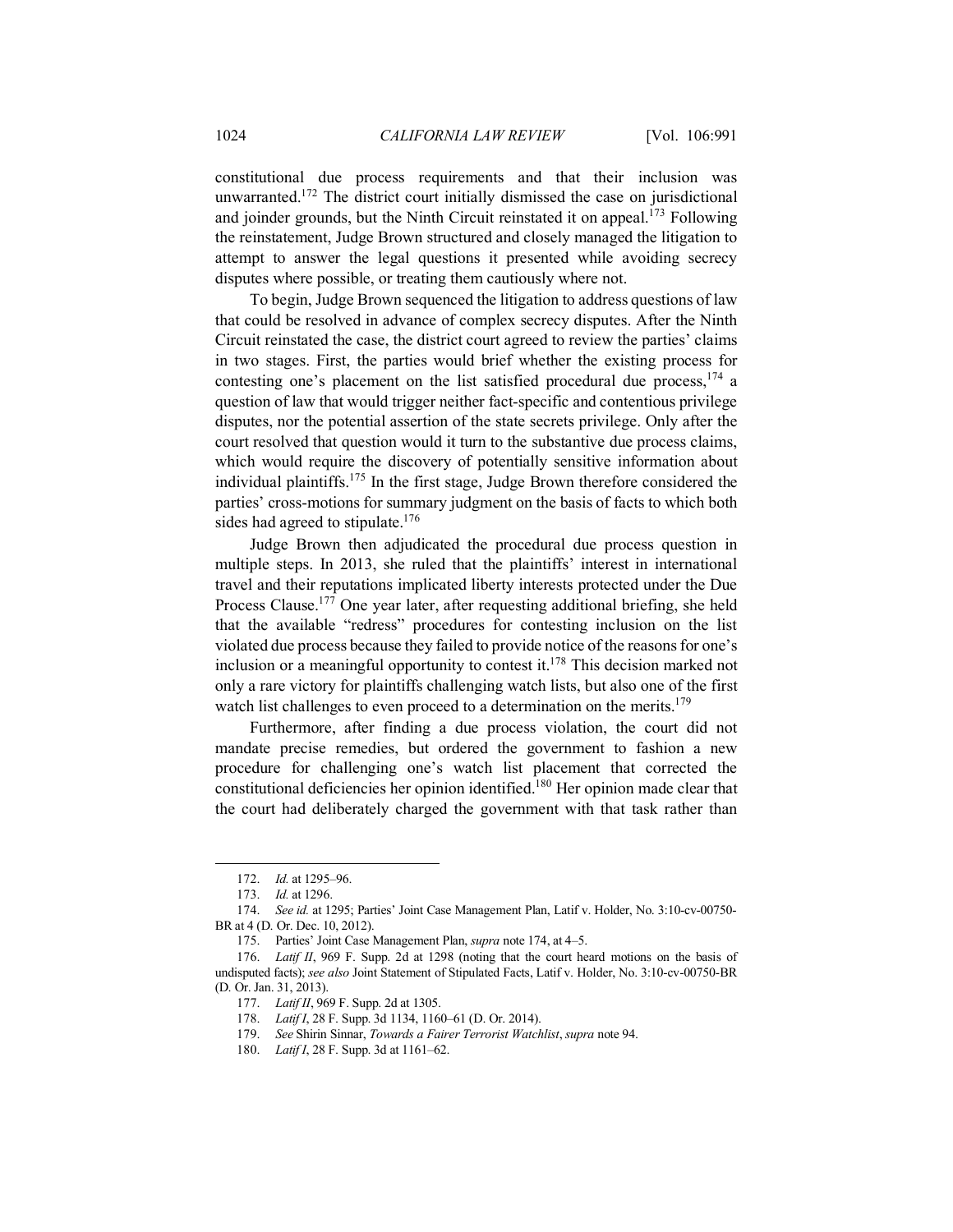specifying the appropriate procedures itself.<sup>181</sup> Judge Brown articulated the parameters of what she determined to be constitutionally necessary—notice of the reasons for placement on the list sufficient to allow plaintiffs to submit a rebuttal—but also suggested mechanisms for accommodating government concerns regarding the disclosure of classified information.<sup>182</sup> The decision held open the possibility that, in some cases, information on the reasons for watch list placement might need to be withheld altogether.<sup>183</sup>

While allowing the government the first run at fashioning new procedures, Judge Brown made clear that she would not surrender her own authority or grant the government unlimited time. Following her order, defendants asked for a sixmonth "voluntary remand" of plaintiffs' claims, arguing that the government was in the "best position" to consider the costs and benefits of various procedures and insisting that courts "lack the expertise to make sensitive judgments about handling of classified information and prediction of future threats."<sup>184</sup> After hearing from both sides, including the plaintiffs' concerns over prolonging an already drawn-out process, the court rejected the remand request and ordered the defendants to apply a revised set of procedures within three months.<sup>185</sup>

In response to the court's decision, the government revised its procedures so that US persons who remained on the No Fly List following an administrative complaint and internal review could learn the reasons for their inclusion.<sup>186</sup> Notably, the government announced that it would apply the new procedures to not only the *Latif* plaintiffs but also to other similarly situated "U.S. persons."187 This policy marked an important departure from the government's long-standing refusal to notify individuals whether they were on the No Fly List at all, let alone why. The government accordingly supplied statements of reasons, of varying length and detail, to the *Latif* plaintiffs remaining on the No Fly List, claiming that more information could not be disclosed without threatening national security.<sup>188</sup>

The court addressed the sufficiency of the disclosure to plaintiffs and of the new redress procedures in a series of rulings. Rejecting the plaintiffs' contention that the new procedures ought to include a live hearing and a clear and convincing evidentiary standard, the court concluded that the revised procedures

<sup>181.</sup> *See id.* (concluding that "Defendants (and not the Court)" were responsible for designing new procedures).

<sup>182.</sup> *Id.* at 1162.

<sup>183.</sup> *Id.*

<sup>184.</sup> Parties' Joint Status Report at 3, 4, 6, Latif v. Holder, No. 3:10-cv-00750-BR (D. Or. Aug. 4, 2014).

<sup>185.</sup> Case-Management Order at 2–4, Latif v. Holder, No. 3:10-cv-00750-BR (D. Or. Oct. 3, 2014).

<sup>186.</sup> Notice Regarding Revisions to DHS TRIP Procedures at 2–3, Latif v. Holder, No. 3:10-cv-00750-BR (D. Or. Apr. 13, 2015).

<sup>187.</sup> *Id.* at 2.

<sup>188.</sup> Latif v. Lynch, No. 3:10-CV-00750-BR, 2016 WL 1239925, at \*5 (D. Or. Mar. 28, 2016).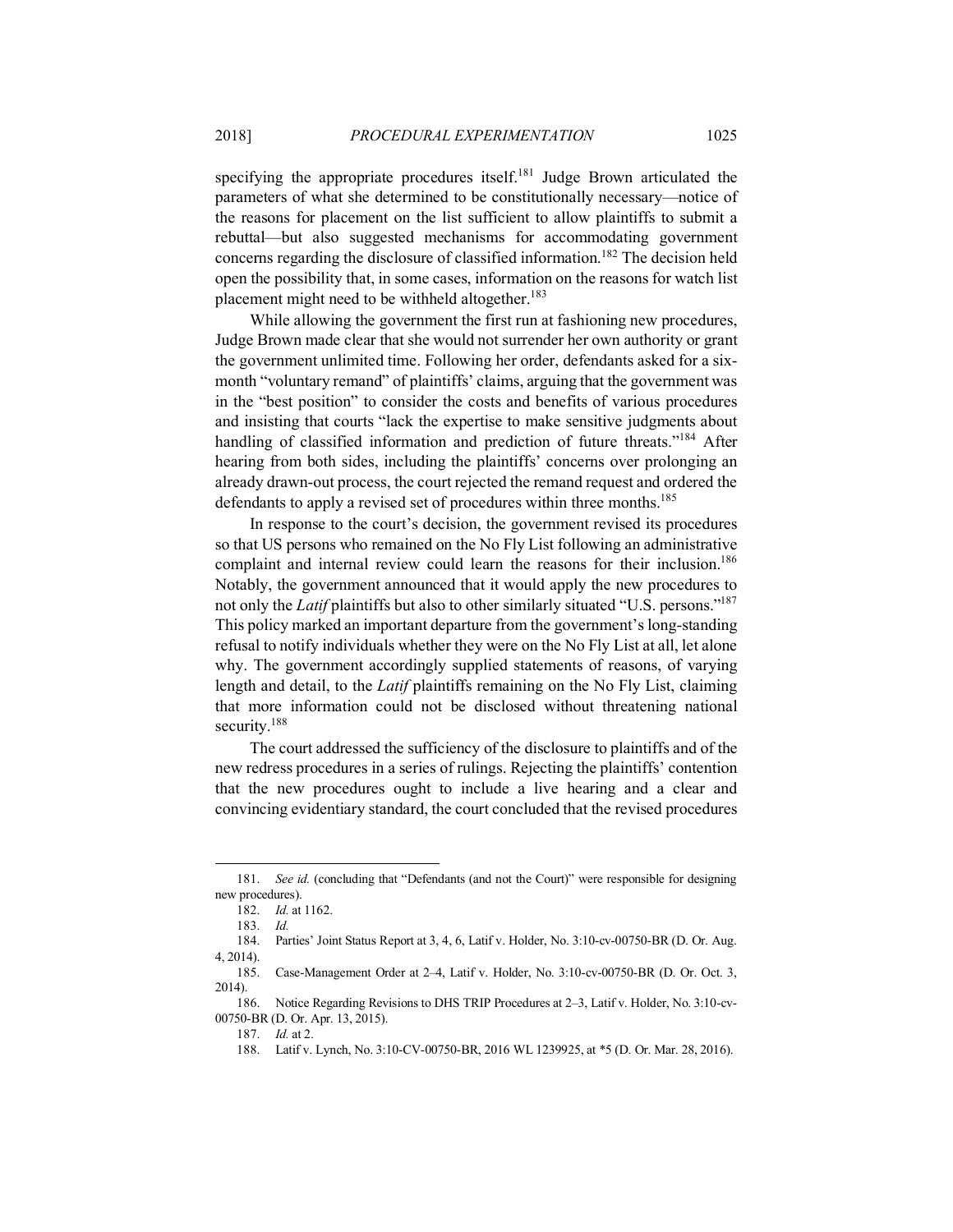"satisf[ied] in principle" most requirements that the court had outlined.<sup>189</sup> But Judge Brown ruled that she could not fully resolve the claims because the record did not identify what information the defendants had actually withheld from particular plaintiffs.190 She accordingly ordered the defendants to provide to the court a summary of material information withheld and an explanation for why additional disclosures, or special procedures such as the use of cleared counsel, were not possible.<sup>191</sup> After the government supplied this additional information (some of it *ex parte*), the court concluded that the government had adequately justified its withholdings and had met due process requirements.<sup>192</sup>

The plaintiffs have appealed these decisions as well as the court's decision to dismiss the remaining substantive due process claims for jurisdictional reasons.193 They argued that the government's failure to explain its withholding of material information, its generalized references to potential privileges, and the limitations on adversarial contestation fell short of due process.<sup>194</sup> Notably, the district court did not explain in its final opinion why it did not push the government to clear plaintiffs' counsel to access classified information, a possibility it had earlier proposed.195

Whether or not the court went far enough in allowing individuals to meaningfully contest their inclusion on the watch list, its decision-making process is notable. Its case management reflected a distinctly incremental and dynamic approach: the court sequenced the litigation to resolve questions that could be addressed without triggering privilege battles, decided questions in a step-by-step manner, and provided the government an initial opportunity to propose remedies while supervising the sufficiency of the reforms adopted.

# III.

#### THE BENEFITS OF PROCEDURAL EXPERIMENTATION

Moving from the descriptive to the normative, this Section argues that procedural strategies like those described can help courts while protecting information that is legitimately secret. Through such strategies, courts can reject absolutist executive assertions of secrecy while providing for more tailored protection of secrets whose release might harm US security. These procedures

<sup>189.</sup> *Id.* at \*2.

<sup>190.</sup> *Id.*

<sup>191.</sup> *Id.* at \*20.

<sup>192.</sup> Latif v. Sessions, No. 3:10-CV-00750-BR, 2017 WL 1434648, at \*4 (D. Or. Apr. 21, 2017) (describing order of Oct. 6, 2016).

<sup>193.</sup> In April 2017, the district court dismissed the plaintiffs' remaining claims for lack of jurisdiction because a statute conferred exclusive jurisdiction over orders of the Transportation Security Administration in the federal courts of appeal and, pursuant to the government's revised procedures, the TSA administrator was charged with issuing a final order removing or retaining a person from the No Fly List. *Id.* at \*9–10.

<sup>194.</sup> Plaintiffs' Response to Defendants' Second Supplemental Memorandum in Support of Their Motion for Summary Judgment, Latif v. Lynch (D. Or. May 26, 2016) (No. 3:10-cv-00750-BR).

<sup>195.</sup> *See* Latif v. Sessions, 2017 WL 1434648, at \*4 (dismissing all remaining claims).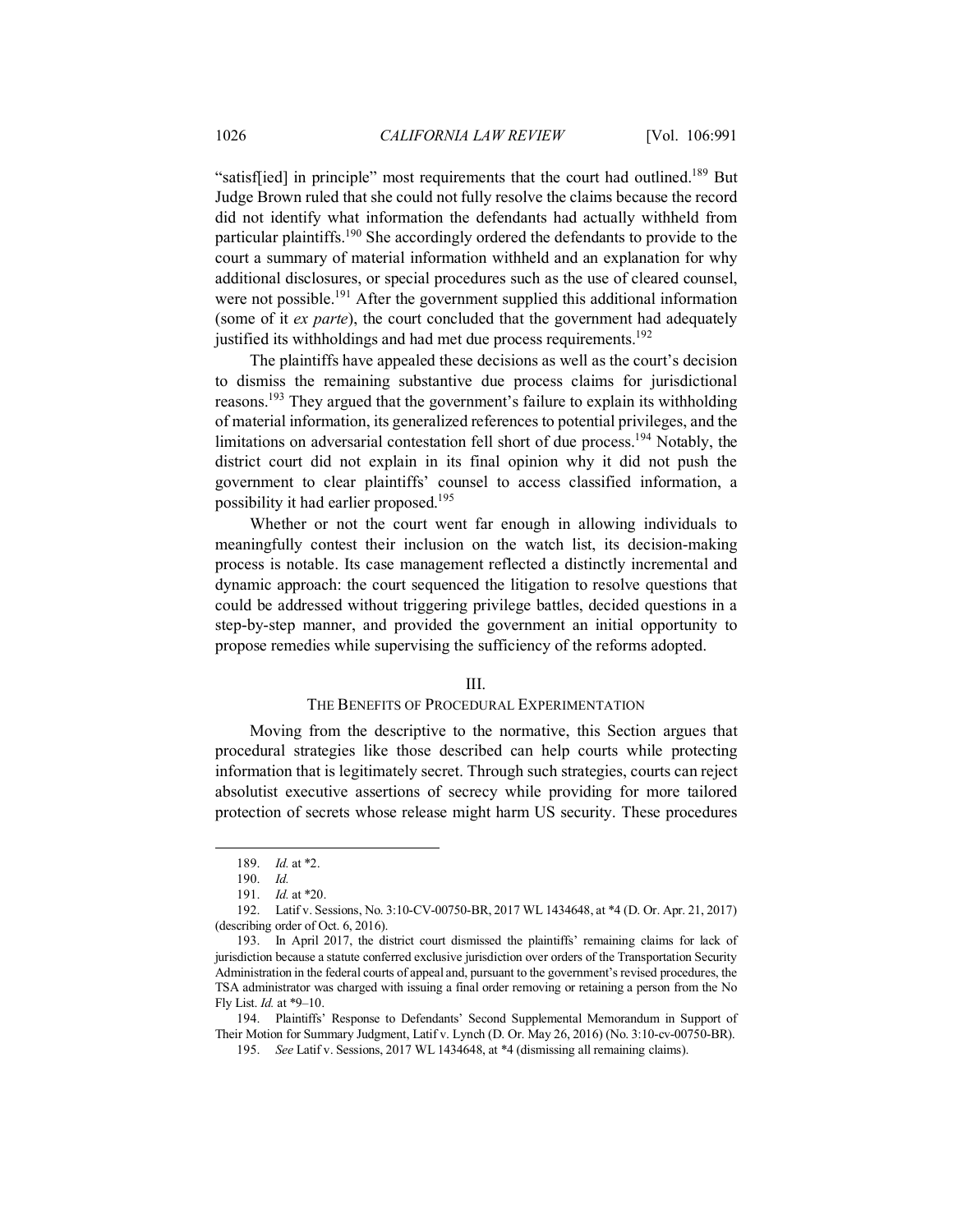do not spare courts the task of making difficult judgments about the harm that might result from particular disclosures, nor rule out the possibility of dismissals in cases where courts judge those harms to be too great. But they suggest that there often exists an alternative to broad judicial deference that might allow for greater adjudication of rights claims, accountability for legal violations, and the development of law relevant to national security activities.

Thus, Part III identifies the benefits of the procedures courts are exploring, focusing on how they enable courts to assess secret information more rigorously while protecting against harmful disclosure. Following that discussion, Part IV will explain why enthusiasm for these procedures should nonetheless be tempered with an appreciation for their costs.

# *A. Supplementing Adversarialism*

In cases where information cannot be fully disclosed to litigants, several procedures enhance courts' capacities to evaluate information in the absence of a completely adversarial process. The US legal system typically operates on the premise that truth emerges from adversarial competition, which enables judges to determine factual and legal disputes based on the best arguments from both sides. When the government argues that certain evidence cannot be shared directly with opposing parties, the use of *in camera* review, independent experts and special masters, and cleared counsel mitigates—to varying degrees—the shortfalls in adversarial review. These procedures span the range from less to more adversarial. At one end, *ex parte* and *in camera* review involves a judge reviewing material directly rather than relying on the government's representations about them—an improvement from total deference but without input from anyone who has seen the evidence and can critique the government's position. Going a step further, court-appointed experts who have accessed the secret material can offer arguments in opposition to the government, but still without input from opposing counsel. The use of cleared counsel goes furthest in providing access to sensitive documents to opposing counsel, while still shielding documents from certain parties (and the public). Despite their differences, all of these mechanisms assist courts in deciding whether information must be kept secret in the first place, and in resolving certain factual disputes where the court has determined that some information must remain secret.

Although these procedures are often novel in civil national security cases, courts have experience with them from other contexts, reducing the administrative burdens and the security risks of applying them. For example, courts commonly review documents *in camera* in resolving privilege disputes in ordinary civil discovery and in FOIA litigation outside the national security context. In fact, in the FOIA context, the operative statute explicitly authorizes *in camera* review. *In camera* review is therefore "experimental" only in that judges use it relatively rarely in national security litigation, and because judges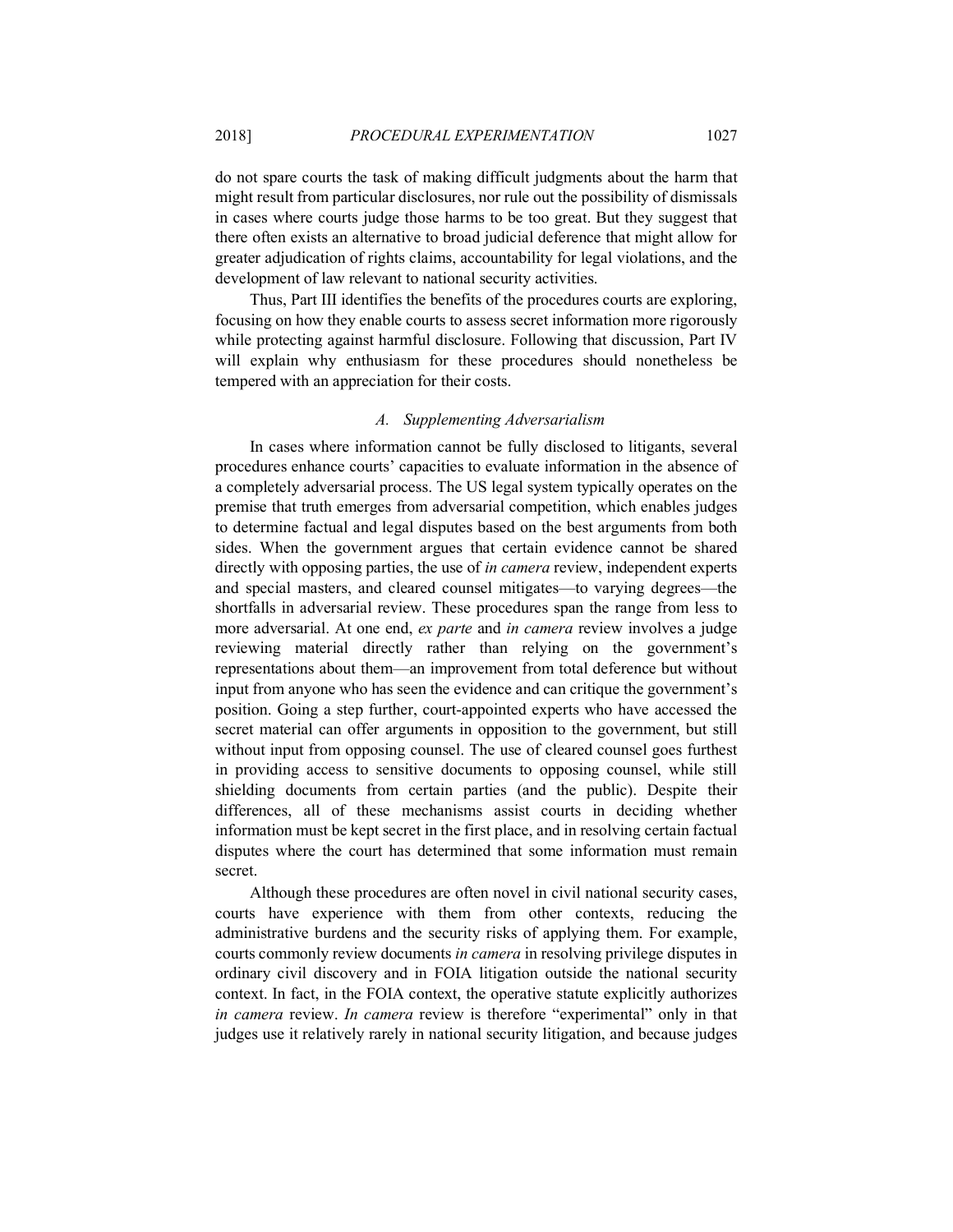who have used it have sometimes devised new methods for preserving transparency in the process.<sup>196</sup>

In civil national security contexts, courts have drawn on practices that have developed under the CIPA statute governing the use of classified information in criminal trials.197 For instance, while plaintiffs' counsel in civil cases rarely procures security clearances to access classified information, criminal defense lawyers have long done so pursuant to CIPA. In the latter context, courts often enter fairly standard protective orders to set out the conditions for defense counsel's access and use of classified evidence.<sup>198</sup> Similarly, hundreds of US lawyers have now obtained security clearances and accessed classified evidence to represent Guantanamo detainees in habeas proceedings.<sup>199</sup> Thus, courts have a body of precedent and practice to draw on when they choose to apply similar procedures to civil litigation.

In addition, although judges' proposals to use third-party experts have made little headway to date in ordinary Article III courts, Congress approved a somewhat analogous model in recent reform of the Foreign Intelligence Surveillance Court (FISA court).<sup>200</sup> The FISA court originated as a specialized court with the relatively narrow function of reviewing individual surveillance warrants, but assumed an expanded role after Congress authorized it to oversee broad surveillance programs without approving the individual targets of that surveillance.<sup>201</sup> In 2015, responding to concerns over the FISA court's growing role in overseeing "bulk surveillance" in a nonadversarial fashion, Congress required the court to appoint a standing pool of amici curiae who could supply the judges with legal arguments or technical expertise related to "intelligence collection or communications technology."202 Like the F.R.E. 706 experts district court judges considered appointing in *Hepting* and *Al-Haramain*, the amicus provision envisioned experts selected by the court, based on their legal or subject matter expertise, who would be eligible for security clearances to access classified information.203 Unlike the proposed F.R.E. 706 experts, Congress charged the FISA court amici with presenting "legal arguments that

<sup>196.</sup> *See supra* Part II.B (describing Judge Hellerstein's novel procedures to review documents *in camera* while preserving a detailed record of that review for opposing counsel and appellate review).

<sup>197.</sup> *See* MacDougall, *supra* note 7, at 691–705.

<sup>198.</sup> *See* Arjun Chandran, Note, *The Classified Information Procedures Act in the Age of Terrorism: Remodeling CIPA in an Offense-Specific Manner*, 64 DUKE L.J. 1411, 1418 n.41 (2015).

<sup>199.</sup> Cole & Vladeck, *supra* note 7, at 173, 175–78.

<sup>200.</sup> *See* USA Freedom Act of 2015 § 401, Pub. L. No. 114-23, 129 Stat. 268 (2015).

<sup>201.</sup> *See* PRIVACY & CIVIL LIBERTIES OVERSIGHT BD., REPORT ON THE TELEPHONE RECORDS PROGRAM CONDUCTED UNDER SECTION 215 OF THE USA PATRIOT ACT AND ON THE OPERATIONS OF THE FOREIGN INTELLIGENCE SURVEILLANCE COURT 174–76 (2014) (describing the beginnings of the FISA court and its expanded role after 9/11).

<sup>202.</sup> USA Freedom Act of 2015 § 401(i)(1)–(4).

<sup>203.</sup> *Id.* §§ 401(i), 401(i)(2)(A), 401(i)(3)(B). The amici curiae might suffer from similar informational access problems as the independent experts, however, in that the amici are subject to ambiguous and potentially problematic executive restrictions on their ability to access classified information. *See id.* §§ 401(i)(6)(C)–(D).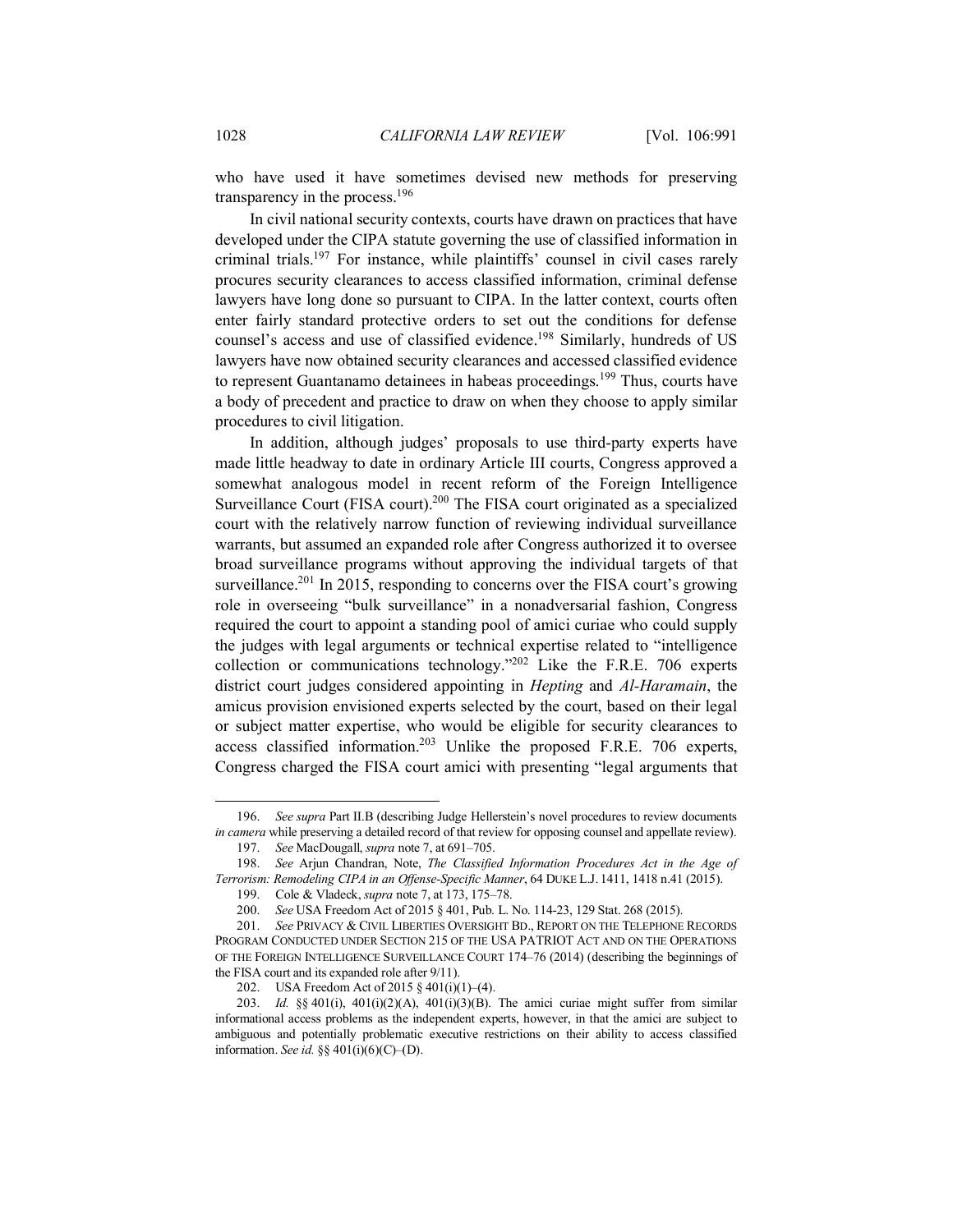advance the protection of individual privacy and civil liberties,"204 an explicitly adversarial function responding to the near-complete absence of opposing views in the FISA court, where adjudication proceeds in secret and generally without any representation from adverse parties.<sup>205</sup>

The Foreign Intelligence Surveillance Act (FISA) amicus provision Congress adopted created a less robust amicus position than many civil liberties advocates had sought, and in its current form, the FISA amici may not sufficiently redress the FISA court's adversarialism deficit.<sup>206</sup> Nonetheless, its adoption reflects a baseline recognition that judges may lack the incentives or information to question the executive branch's position on their own, and that some form of independent advocate can assist in interjecting contrary views. The establishment of a formal amici mechanism in the FISA context makes such a strategy less unusual than when first proposed in *Hepting* and *Al-Haramain*.

Of course, that some judges may be familiar with some of these practices does not make it easy to determine whether and how to use them, nor does it mean that all judges are familiar with the procedures. As judges experiment with such strategies, however, the process becomes easier. For instance, after some judges appoint masters or experts to review secrecy claims, later courts benefit from those courts' published orders governing their scope of work or protecting against unauthorized disclosure, and may even choose to appoint the same experts in later cases. Existing channels for sharing information among judges make this easier, especially the Federal Judicial Center's publications compiling methods judges have adopted in criminal and civil national security cases.<sup>207</sup> Were US judges to look abroad, they would find even greater legal precedent for, and practical experience with, procedures to evaluate cases involving sensitive information, such as the use of security-cleared counsel and "special advocates."208 Thus, judges wishing to experiment have analogues to examine within and beyond the US legal system.

<sup>204.</sup> *Id.* §§ 401(i)(3)(A), 401(i)(4), 401(i)(4)(A).

<sup>205.</sup> *See* Emily Berman, *The Two Faces of the Foreign Intelligence Surveillance Court*, 91 IND. L.J. 1191, 1202 (2016) (describing frequency of adversarial proceedings in the FISA court as "vanishingly small").

<sup>206.</sup> In contrast to proposals for a public advocate that some members of Congress had proposed, Congress ultimately gave the FISA judges the power to decide whether or not to invite input from *amici* in particular cases, rather than allowing an independent public advocate to make that determination herself, and did not confer on such an advocate the right to appeal decisions of the FISA court. Berman, *supra* note 205, at 1241–46. Berman argues that, in its present form, the FISA amicus will therefore have a "negligible effect" in improving adversarial review in the FISA court. *Id.* at 1242.

<sup>207.</sup> *See* REAGAN, KEEPING GOVERNMENT SECRETS, *supra* note 8; REAGAN, CASE-MANAGEMENT CHALLENGES, *supra* note 8. The Federal Judicial Center has also issued a publication compiling protective orders judges have issued in criminal national security prosecutions. FED.JUDICIAL CTR., NATIONAL SECURITY PROSECUTIONS: PROTECTIVE ORDERS (2014).

<sup>208.</sup> On the use of security-cleared counsel abroad, see, e.g., Cole & Vladeck, *supra* note 7, at 173–92 (evaluating the use of cleared counsel in the United Kingdom, Canada, and United States). On foreign jurisdictions' use of cleared "special advocates" in various contexts, see, e.g., Graham Hudson, *As Good as It Gets? Security, Asylum, and the Rule of Law After the Certificate Trilogy*, 52 OSGOODE HALL L.J. 905 (2015) (discussing use of special advocates in Canadian immigration proceedings that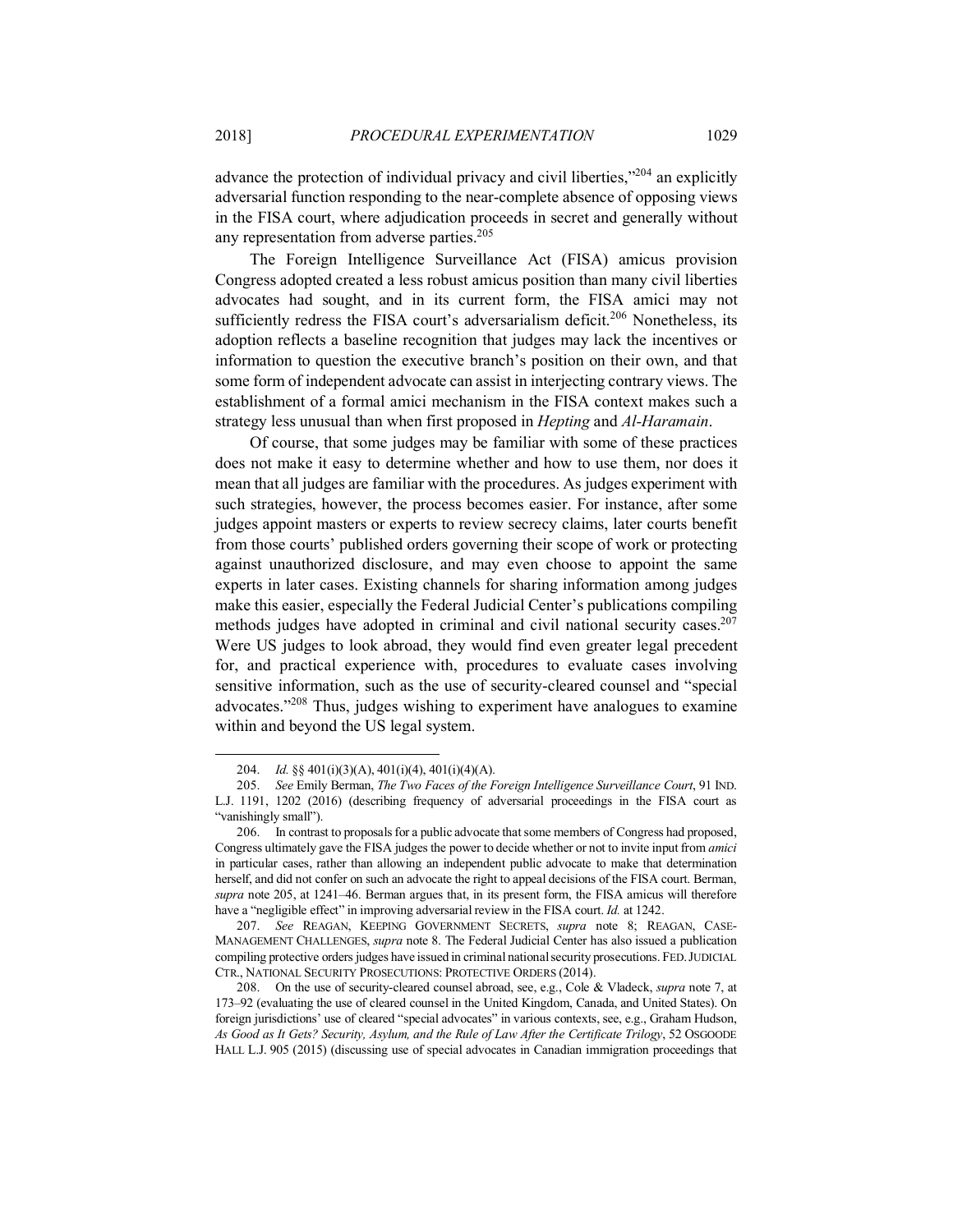#### *B. Spurring the Development of Architecture to Protect Secrets*

While providing sensitive information to courts or litigants generates some risk of secrets spilling out, courts' interest in reviewing secrets also spurs the growth of institutional mechanisms to reduce that risk. In other words, systemic adjustment in response to judicial procedural experimentation goes some distance towards offsetting the security risks of expanded judicial review.

The centerpiece of the institutional architecture for protecting classified information is the Litigation Security Group (LSG), a unit of the Justice Department structurally divided from the department's litigators.209 The LSG assists courts both with protecting the physical security of classified information and with facilitating security clearances for court personnel or parties other than the government.<sup>210</sup> For instance, in some cases, the group's specialists may install a special safe in a judge's chambers to store classified information, while in other cases it may require the court and parties to access especially sensitive information in a "Sensitive Compartmented Information Facility," or SCIF, located in the courtroom or in a nearby FBI office, US Attorney's Office, or other federal facility.211

The rules and structures for handling classified information in court first arose in the criminal context. There, CIPA required the Chief Justice to issue rules for the protection of classified information in consultation with the Attorney General, the Director of National Intelligence, and the Secretary of Defense.<sup>212</sup> Under these rules, courts must appoint information security officers from the LSG to criminal cases involving classified information.213 Although the CIPA rules govern only criminal cases, LSG specialists are now also assigned to civil cases involving classified information.214 In 2008, the unit handled 50 civil

subject immigrants to detention as threats to Canadian security); CRAIG FORCESE & LORNE WALDMAN, SEEKING JUSTICE IN AN UNFAIR PROCESS: LESSONS FROM CANADA, THE UNITED KINGDOM, AND NEW ZEALAND ON THE USE OF "SPECIAL ADVOCATES" IN NATIONAL SECURITY PROCEEDINGS (2007) (setting out requisites for an acceptable system of special advocates in Canadian noncriminal proceedings involving security information).

<sup>209.</sup> *See* REAGAN, KEEPING GOVERNMENT SECRETS, *supra* note 8. The Deputy Assistant Attorney General for Human Resources/Administration oversees the LSG. *Id.*

<sup>210.</sup> Revised Security Procedures Established Pursuant to Pub. L. No. 96-456, § 4, 94 Stat. 2025 (1980), by the Chief Justice of the United States for the Protection of Classified Information.

<sup>211.</sup> *See, e.g.*, REAGAN, KEEPING GOVERNMENT SECRETS,*supra* note 8, at 22; REAGAN, CASE-MANAGEMENT CHALLENGES, *supra* note 8, at 92–94, 162–63.

<sup>212.</sup> Classified Information Procedures Act, § 9, Pub. L. 96-456, § 9, 94 Stat. 2025 (1980) (codified as amended at 18 U.S.C. app. 3 (2012)).

<sup>213.</sup> Revised Security Procedures Established Pursuant to Pub. L. No. 96-456, § 2, 94 Stat. 2025 (1980), by the Chief Justice of the United States for the Protection of Classified Information.

<sup>214.</sup> Information security officers were assigned in watch listing cases, see Transcript of Proceedings, *supra* note 113, at 5–7; immigration cases, see Kaur v. Holder, 561 F.3d 957, 960 n.2 (9th Cir. 2009); surveillance cases, see Al-Haramain Islamic Found. v. Bush, 507 F.3d 1190 (9th Cir. 2007); and disputes involving government contractors, see Afghan Am. Army Servs. Corp. v. United States, 106 Fed. Cl. 751, 753 (2012).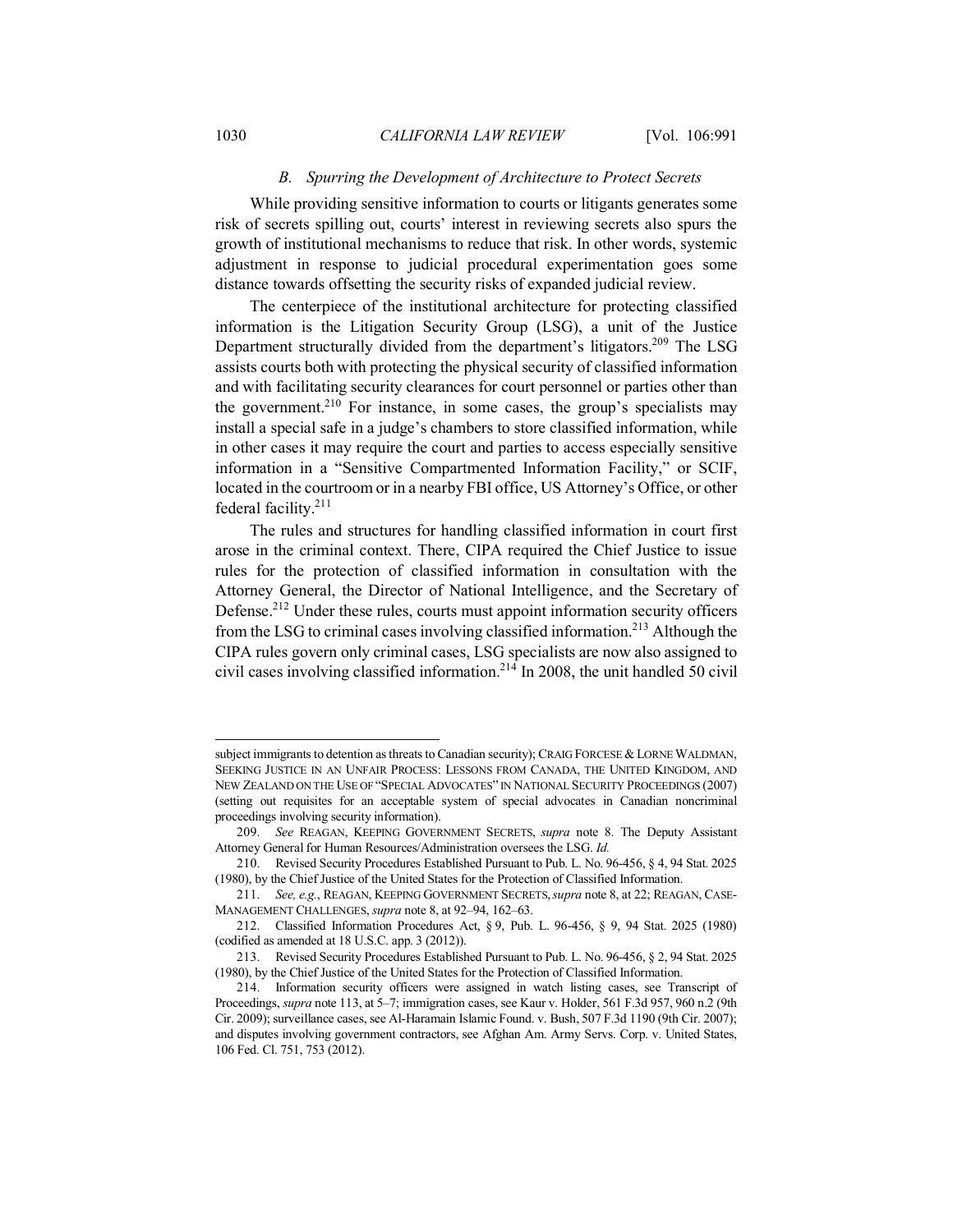cases, in addition to 140 criminal cases and about 500 habeas cases involving Guantanamo detainees.<sup>215</sup>

Together with the efforts of judges and parties, the LSG's precautions appear to largely succeed in preventing the inadvertent exposure of sensitive information. There are reportedly no public instances of judges failing to secure evidence<sup>216</sup> or of cleared counsel disclosing sensitive information.<sup>217</sup> Where lapses have occurred as a result of government error, the systemic response appears to be swift and even drastic, while extensive review processes guard against such incidents occurring in the first place.<sup>218</sup>

To be clear, the LSG's security procedures can present challenges for judges and litigants. They can create serious logistical burdens, especially where judges' chambers or counsel's offices are far from secure facilities or where law clerks lack clearances to assist courts.<sup>219</sup> Moreover, the physical trappings of secrecy can signal to judges that cases involving national security secrets are exceptional and better left untouched, while the dependence of judges on executive branch security officers to handle evidence can reinforce a sense of judicial subservience or incompetence.<sup>220</sup>

220. For more on this psychological dimension to national security secrecy, see *infra* Part III.D.

<sup>215.</sup> Panel Discussion, *Trying Cases Related to Allegations of Terrorism: Judges' Roundtable*, 77 FORDHAM L. REV. 1, 25 (2008) (statement of court information security officer).

<sup>216.</sup> JUSTIN FLORENCE & MATTHEW GERKE, NATIONAL SECURITY ISSUES IN CIVIL LITIGATION: A BLUEPRINT FOR REFORM 15 (2008) (reporting that "there is no known instance of a federal judge improperly disclosing or failing to secure secret evidence"). There exists at least one public report of inadvertent disclosure arising from civil litigation, though not through any apparent judicial failure. *See* General Dynamics Corp. v. United States, 131 S. Ct. 1900, 1904 (2011) (describing exposure of classified information through depositions in a civil case). It is not clear, however, whether court security information officers were involved in those depositions or how developed security measures were at that time, since the incident dates from the early 1990s.

<sup>217.</sup> Stephen I. Vladeck, The Case for a FISA "Special Advocate" 19 (unpublished manuscript) (on file with authors). The lack of such security breaches stands in sharp contrast to pervasive leaks of classified information from the executive branch itself. *See* David E. Pozen, *The Leaky Leviathan: Why the Government Condemns and Condones Unlawful Disclosures of Information*, 127 HARV. L. REV. 512 (2013) (arguing that the pervasiveness of leaks results in large part from executive interests in permitting them).

<sup>218.</sup> *See* Dafna Linzer, *In Gitmo Opinion, Two Versions of Reality*, PROPUBLICA (Apr. 25, 2011), https://www.propublica.org/article/in-gitmo-opinion-two-versions-of-reality [https://perma.cc/VZ9J-AWX9] (describing withdrawal of a published judicial opinion one day after its filing after security officer notified court that Justice Department had accidentally cleared it for release without redacting all classified information).

<sup>219.</sup> *See, e.g.*, Robert Timothy Reagan, *Classified Information in Federal Court*, 53 VILL. L. REV.889, 916–17 (2008) (noting that the federal judge in one case decided not to take notes on materials in light of onerous procedures for storing them); REAGAN, CASE-MANAGEMENT CHALLENGES, *supra* note 8207, at 94 (describing difficulties presented by delay in clearing judges' law clerks); Transcript at 4–5, United States v. Al-Timimi (E.D. Va. Feb. 19, 2009) (No. 1:04-CR-385) (reporting judge's frustration in a criminal case with a delay in clearing law clerks); Elec. Privacy Info. Ctr. v. Dep't of Justice, 511 F. Supp. 2d 56, 63 & n.5 (D.D.C. 2007) (illustrating a judge's bafflement that the government resisted sharing classified information with a law clerk even after the clerk received clearance). Also note that federal district court and appellate judges do not need to obtain security clearances but law clerks must. REAGAN, KEEPING GOVERNMENT SECRETS, *supra* note 8, at 2.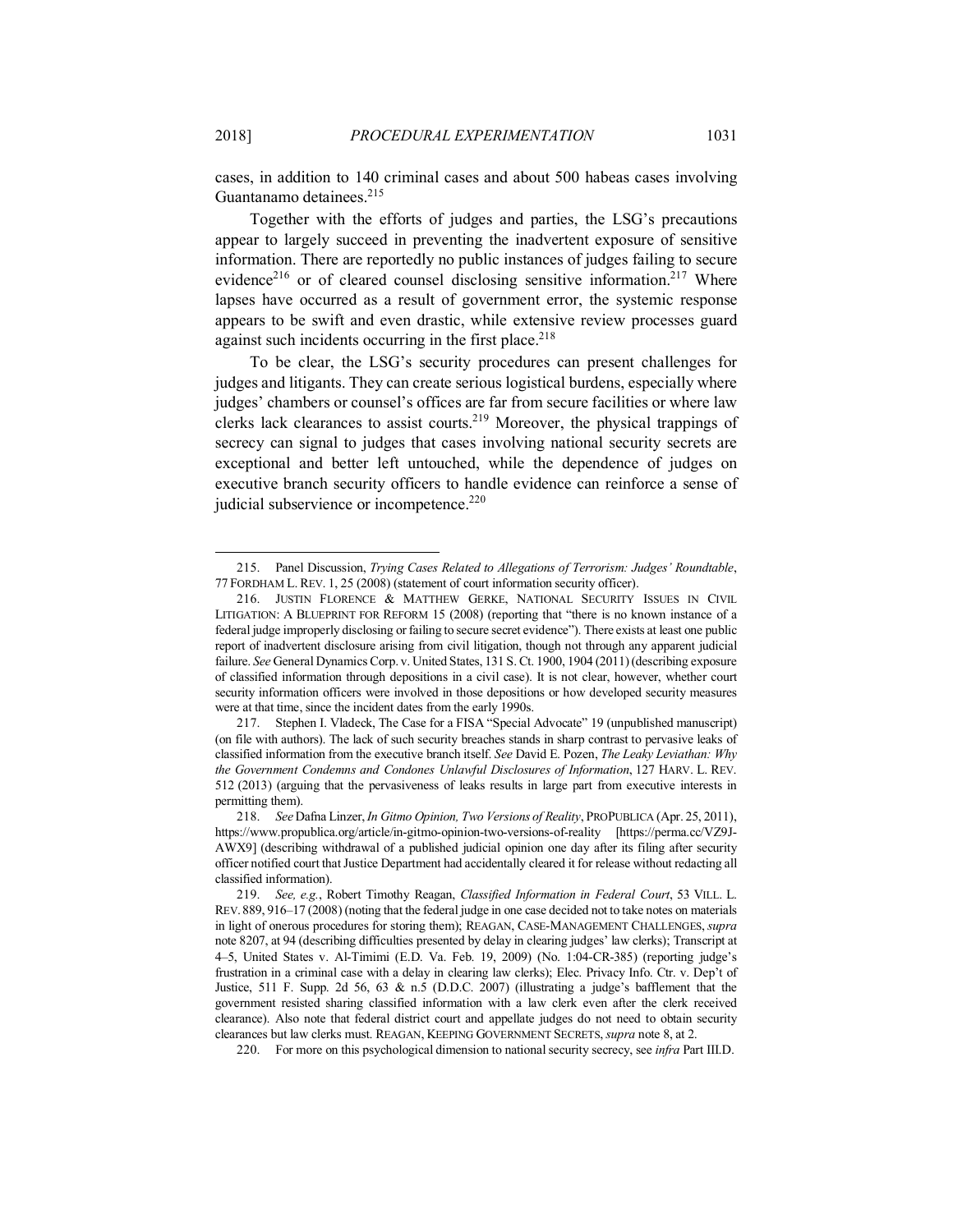Some measures are in place, however, to protect the LSG's neutrality so that security officers do not simply advance executive interests. The Chief Justice's rules charge the LSG with serving as a neutral interlocutor for the judiciary rather than as a tool of the executive branch.<sup>221</sup> In addition, courts attempt to protect the LSG's neutrality. For instance, routine protective orders in criminal cases prohibit information security officers from discussing defense lawyers' written work or conversations with others and provide that the officers' presence in a secure facility does not rupture defendants' attorney-client privilege.222 Only rarely have parties questioned the LSG officers' independence from department litigators.223

While more can be done to improve the efficiency and independence of LSG processes, the courts' interest in testing secrets more rigorously promotes both the use and the professionalization of the LSG. That, in turn, improves the safety and fairness of the court's adjudication of sensitive information. The LSG infrastructure principally aims to prevent the *inadvertent* exposure of sensitive information; it cannot prevent a court from incorrectly deciding to order the release of information that harms national security. But by facilitating the use of classified information by courts and litigants, this infrastructure assists judges in making those decisions in a more fine-grained fashion.

## *C. Prompting Executive Reconsideration of Secrecy*

Judicial plans to scrutinize privilege claims often prompt executive officials to disclose more material voluntarily before courts rule on those claims, increasing transparency while narrowing the range of material on which the court must render a decision. By prompting internal reconsideration of secrecy within

<sup>221.</sup> Revised Security Procedures Established Pursuant to Pub. L. No. 96-456, § 2, 94 Stat. 2025 (1980), by the Chief Justice of the United States for the Protection of Classified Information; *see also* Panel Discussion, *Trying Cases Related to Allegations of Terrorism: Judges' Roundtable*, *supra* note 215, at 24–25 (statement of Mike Macisso, court information security officer).

<sup>222.</sup> *See* CIPA Protective Order ¶ 15, United States v. Kim, No. CRIM. 10-255 CKK, 2013 WL 3866545 (D.D.C. July 24, 2013); CIPA Protective Order ¶ 15, United States v. Holy Land Found. for Relief & Dev., No. 3:04-CR-240-G, 2006 WL 3542685 (N.D. Tex. Dec. 8, 2006); Protective Order ¶ 14, United States v. Moussaoui, No. 01-455-A (E.D. Va. Jan. 22, 2002).

<sup>223.</sup> For a notable example of such questioning, see Jesselyn Radack, *FindLaw: The Justice Department's Litigation Security Group and Its Ethics Violations in the* Al-Haramain *Case*, GOV'T ACCOUNTABILITY PROJECT (May 8, 2008), http://whistleblower.org/multimedia/findlaw-justicedepartments-litigation-security-group-and-its-ethics-violations-al [https://perma.cc/8ASV-5DRV] (alleging violation of ethical standards and LSG collusion with government attorneys in *Al-Haramain* surveillance case); *see also* Patrick Radden Keefe, *State Secrets*, NEW YORKER (Apr. 28, 2008), http://www.newyorker.com/magazine/2008/04/28/state-secrets-2 [https://perma.cc/V3UU-RHPK] ("The Litigation Security Station is ostensibly neutral and independent, but . . . a Justice Department employee . . . had a conflict of interest, and . . . allowing his opponents to determine who could contribute to a court filing undermines the fairness of the adversarial process"). While charges of collusion appear to be rare, the bigger concern is that security agencies themselves have wide authority over the process of determining what information in a court opinion is classified and must be redacted. *See* Linzer, *supra* note 218 (describing agencies' "free hand in removing information supplied for the government's case").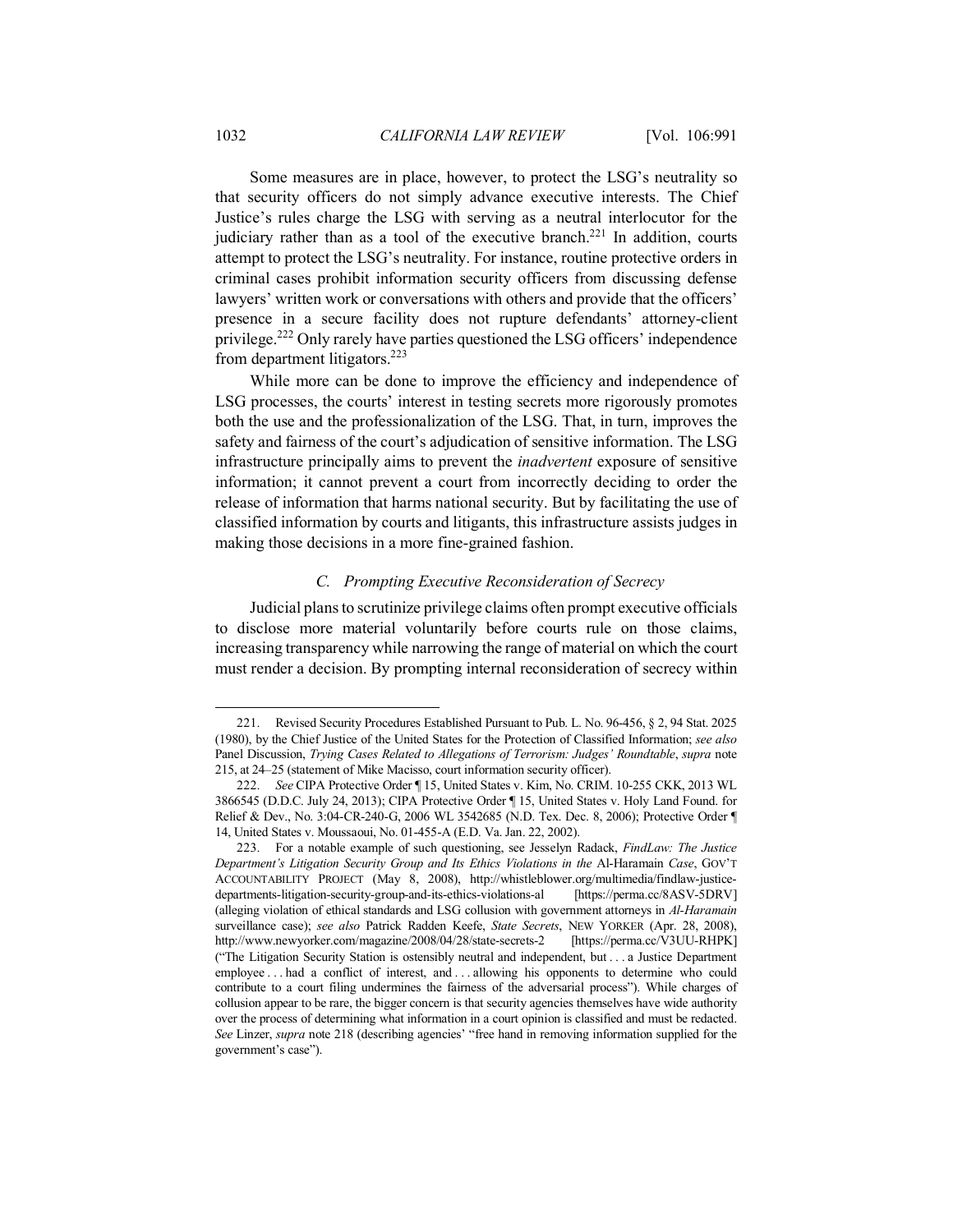the executive branch, courts' actions may diminish unjustified secrecy assertions and reduce the executive's propensity to shield material instinctively.

The detainee abuse FOIA case illustrates this dynamic. In that case, Judge Hellerstein's insistence that the government justify FOIA exemptions on an item-by-item basis, as well as his plan to review the actual documents *in camera*, prompted multiple rounds of disclosure. This disclosure in advance of court rulings is not unique: according to Meredith Fuchs, the procedures used in the hostage rescue FOIA litigation, such as the use of a special master, spurred the agency to narrow its exemption claims and disclose 85 percent of the records.<sup>224</sup> Others have demonstrated that security agencies regularly respond to credible threats of adjudication by reforming policy or narrowing secrecy claims without actual court directives.225 Thus, using some of these procedures triggers greater transparency without requiring courts to make difficult judgments on the harm emerging from disclosure.

Skeptics might argue that the threat of judicial involvement could prompt executive officials to release information that they should not, in an attempt to ward off decisions requiring even greater disclosure. But the strong incentive of executive officials to err in favor of classification, and the widely acknowledged overclassification of information that results, $226$  suggests that the disclosures often represent a correction for existing dynamics rather than an unreasonable assumption of risk. This is especially likely in contexts where internal executive procedures for objecting to disclosure lack rigor; in the FOIA context, for example, the statute does not require that a high-level government official personally review documents and approve exemption claims. By contrast, highlevel officials must personally consider a state secrets assertion.<sup>227</sup> The less rigorous the initial process for asserting a privilege, the more likely that the viable threat of judicial scrutiny will lead the executive to disclose additional information before a court mandates it.

# *D. Countering Cognitive Biases*

Experimental procedures of the kind described here can also counter the cognitive biases and psychological pressures affecting judges in cases involving national security and secrecy. A body of research in social and political psychology shows that cognitive biases may affect decision-making with respect to security threats. For instance, biases can lead judges to overestimate the imminence or threat of terrorism, leading courts to defer to government claims

<sup>224.</sup> Fuchs, *supra* note 7, at 174–75.

<sup>225.</sup> *See* Deeks, *supra* note 2, at 830–31 (calling this responsiveness the "observer effect").

<sup>226.</sup> *See supra* note 33 and sources cited therein.

<sup>227.</sup> *See* United States v. Reynolds, 345 U.S. 1, 7–8 (1953) (requiring that the head of a department with control over information formally make a state secrets claim after personal consideration of the issue).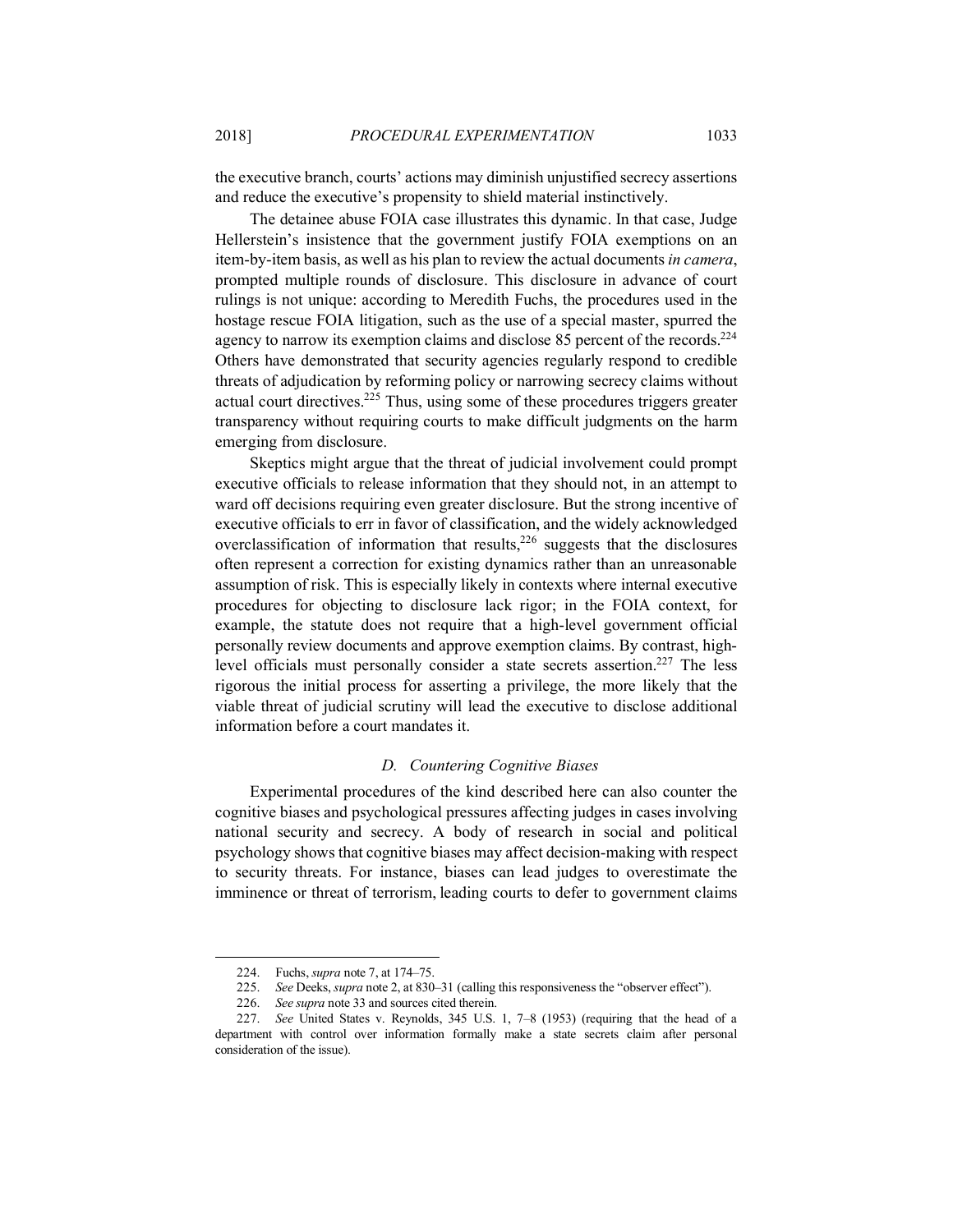rather than evaluate facts or costs and benefits in a rational fashion.<sup>228</sup> Some distortions result specifically from the presence of secret information in a case. For instance, experimental research points to the existence of a "secrecy heuristic" that leads people to perceive secret information as more valuable and accurate, regardless of actual differences in the quality of that information.<sup>229</sup>

The kinds of arguments advanced by the executive in security cases and the procedures for guarding secret information can also instill fear-based judicial responses rather than rational assessment. The government sometimes gestures at grave consequences from the disclosure of information with little support. For instance, as David Pozen observes, the executive has invoked the "mosaic theory" to argue that judges cannot evaluate the danger that flows from disclosing information, because adversaries might combine individually harmless pieces of information to gain insight into US counterterrorism efforts.230 This theory leads some courts to accept "low-support, low-specificity, low-plausibility mosaic claims" on the basis of threats of "unknown vulnerabilities, unknown evils."231 Moreover, the special safes, secured rooms, and security officers used to protect information may create an inflated sense of danger beyond what the facts support.<sup>232</sup>

The experimental procedures described above might counter these cognitive biases and psychological tendencies. For example, assigning cases to judges experienced with classified information (through MDL) or appointing experienced experts can offset tendencies to overestimate the reliability of, or harm from disclosing, secret information. Although largely anecdotal, there is some evidence that judges experienced in dealing with classified information are more willing to probe secrecy claims because they have encountered

 <sup>228.</sup> *See* CASS R. SUNSTEIN, WORST-CASE SCENARIOS 26 (2009) (arguing that cognitive availability, probability neglect, and outrage influence perceptions of terrorism risk); Avidan Y. Cover, *Presumed Imminence: Judicial Risk Assessment in the Post-9/11 World*, 35 CARDOZO L. REV. 1415, 1442–52 (2014) (noting that "in high risk-contexts, we see a judicial propensity to weight the harm heavily in disregard of evidence supporting the probability or imminence of that harm"); SETTY, *supra* note 34, at 124–27 (citing political science and media studies on terrorism threat inflation). For a striking example, see *United States v. Mehanna*, 735 F.3d 32, 40 (1st Cir. 2013) ("Terrorism is the modern-day equivalent of the bubonic plague: it is an existential threat."). The bubonic plague killed an estimated 25 million people in Europe in the fourteenth century, wiping out perhaps one-third of the population. *Black Death*, ENCYCLOPAEDIA BRITANNICA, https://www.britannica.com/event/Black-Death [https://perma.cc/733Y-QMDB] (last visited July 11, 2018).

<sup>229.</sup> *See* Mark Travers et al., *The Secrecy Heuristic: Inferring Quality from Secrecy in Foreign Policy Contexts*, 35 POL. PSYCHOL. 97, 97–98 (2014).

<sup>230.</sup> *See generally* David E. Pozen, Note, *The Mosaic Theory, National Security, and the Freedom of Information Act*, 115 YALE L.J. 628 (2005) (documenting the "evolution of the 'mosaic theory'" in national security law post-9/11 and arguing that the theory is susceptible to abuse).

<sup>231.</sup> *Id.* at 653; *see also id.* at 677–78 (suggesting the appointment of special masters or other "extrajudicial assistants" to help judges evaluate "difficult" mosaic claims).

<sup>232.</sup> *See, e.g.*, Remarks of Judge Gerald E. Rosen, *The War on Terrorism in the Courts*, 21 T.M. COOLEY L. REV. 159, 164 (2004) (stating that "entering the SCIF and reviewing materials in it is something of a twilight-zone experience"); *see also supra* note 54 (quoting Judge Robertson's remarks on how the presence of security officers, safes, and non-cleared clerks may encourage deferential judicial review of cases involving classified information).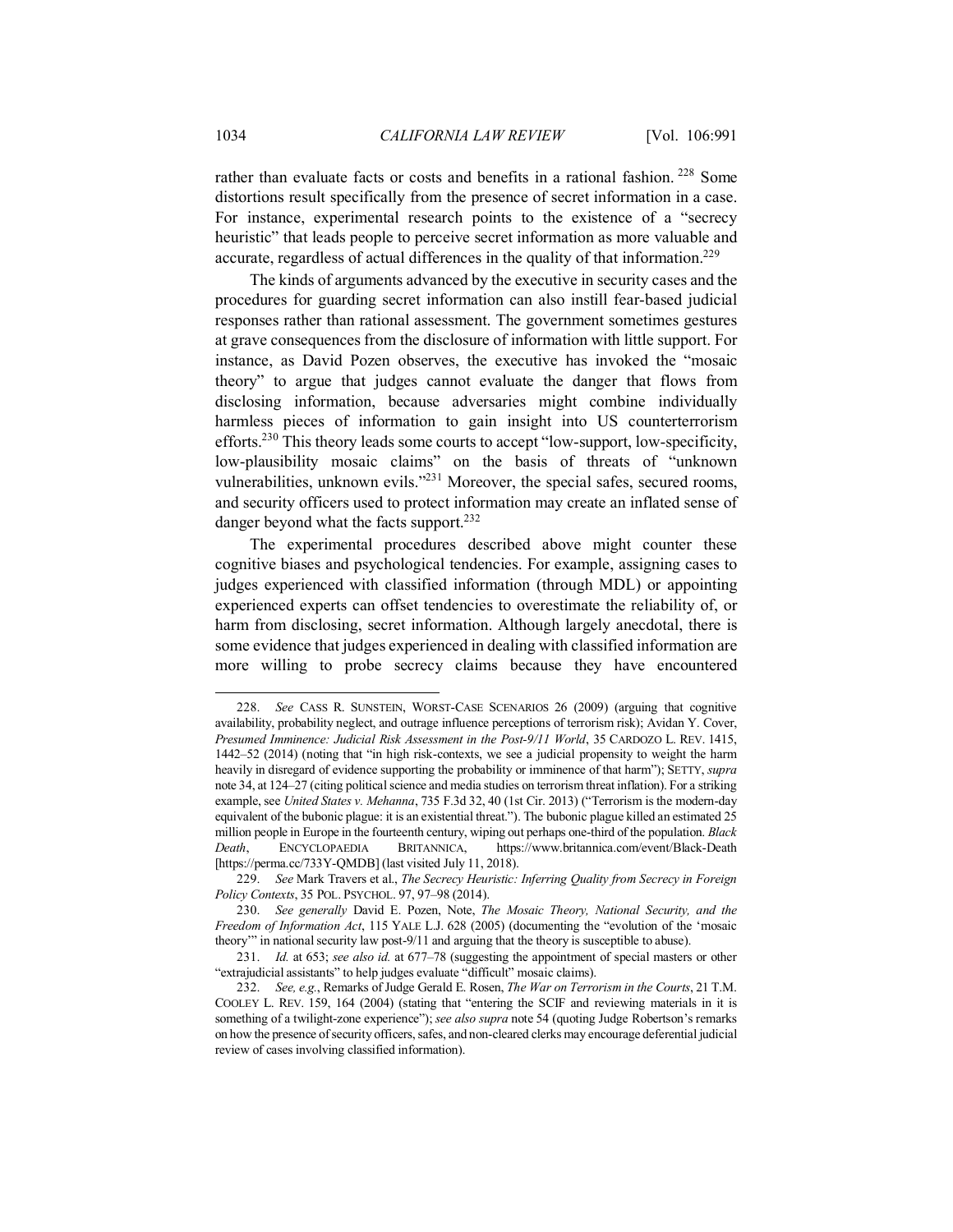overclassification in the past.233 Similarly, consultation with outside experts might diminish the mystification that surrounds national security secrecy, because individuals previously exposed to the variable strength of intelligence claims may be less prone to overestimate their value.

Of course, mechanisms to introduce "expertise" do not always counter such biases. As researchers have noted, security professionals might place even *greater* weight on secret information than lay people if they worked for agencies with bureaucratic interests in exaggerating their intelligence-gathering capabilities.234 For experts to mitigate secrecy-related biases, judges must be able to identify candidates who are both experienced with classified information *and* sufficiently independent from intelligence agencies. Judges might screen for independence by emphasizing qualifications such as an absence of current government employment, a lack of intent to rejoin security agencies, and professional experience that includes reviewing executive secrecy or national security claims. Individuals who have previously served in an oversight rather than operational role might be especially suitable, such as former Inspectors General within security agencies,<sup>235</sup> former members of the Privacy and Civil Liberties Oversight Board, $^{236}$  or past members of special commissions charged with reviewing agencies' classification decisions.<sup>237</sup>

The procedures described in this Article may also enable more rational risk assessment by alleviating judges' psychological sense that they will bear full, personal responsibility for a security lapse.238 Consultation with a court-

<sup>233.</sup> According to Judge Trenga, who interviewed thirty-one federal judges on the application of the state secrets privilege, some judges with experience adjudicating executive privilege claims and national security issues were "among those inclined to be the least deferential and most probing concerning an invocation of the state secrets privilege," because they had witnessed agencies' overclassification of information and the government's tendency to overstate potential harm to national security. Anthony J. Trenga, *What Judges Say and Do in Deciding National Security Cases: The Example of the State Secrets Privilege*, 9 HARV. NAT. SEC. L.J. 1, 54 (2018).

<sup>234.</sup> *See* Travers et. al, *supra* note 229, at 108.

<sup>235.</sup> *See generally* Shirin Sinnar, *Protecting Rights from Within? Inspectors General and National Security Oversight*, 65 STAN. L. REV. 1027 (2013) (highlighting the significant role of inspectors general in monitoring national security activities affecting rights); Shirin Sinnar, *Institutionalizing Rights in the National Security Executive*, 50 HARV. C.R.-C.L. L. REV. 289, 309–15 (2015) (describing Justice Department Inspector General).

<sup>236.</sup> *See* Sinnar, *Institutionalizing Rights*, *supra* note 235, at 316–24 (discussing the Privacy and Civil Liberties Oversight Board).

<sup>237.</sup> *See* Aftergood, *Reducing Government Secrecy*, *supra* note 33, at 407 (praising the Interagency Security Classification Appeals Panel as an effective executive branch effort to combat overclassification).

<sup>238.</sup> As one example of the psychological pressure on judges, during oral arguments for a case challenging the closure of post-9/11 immigration hearings for terror detainees, Third Circuit Judge Morton I. Greenberg asked ACLU counsel: "People may die, lots of people, if we're wrong. You want us to run that risk. How can we do that?" Howard Bashman, *Coverage of Today's Third Circuit Oral Argument in Case Challenging the INS's Blanket Closure of Terror-Related Deportation Proceedings*, ABOVE THE LAW: HOW APPEALING (Sept. 17, 2002), http://howappealing.abovethelaw.com/2002\_09\_01\_appellateblog\_archive.html

<sup>[</sup>https://perma.cc/W3LE-AD47]. This exchange was noted in COLE, ENGINES OF LIBERTY, *supra* note 61, at 192–93.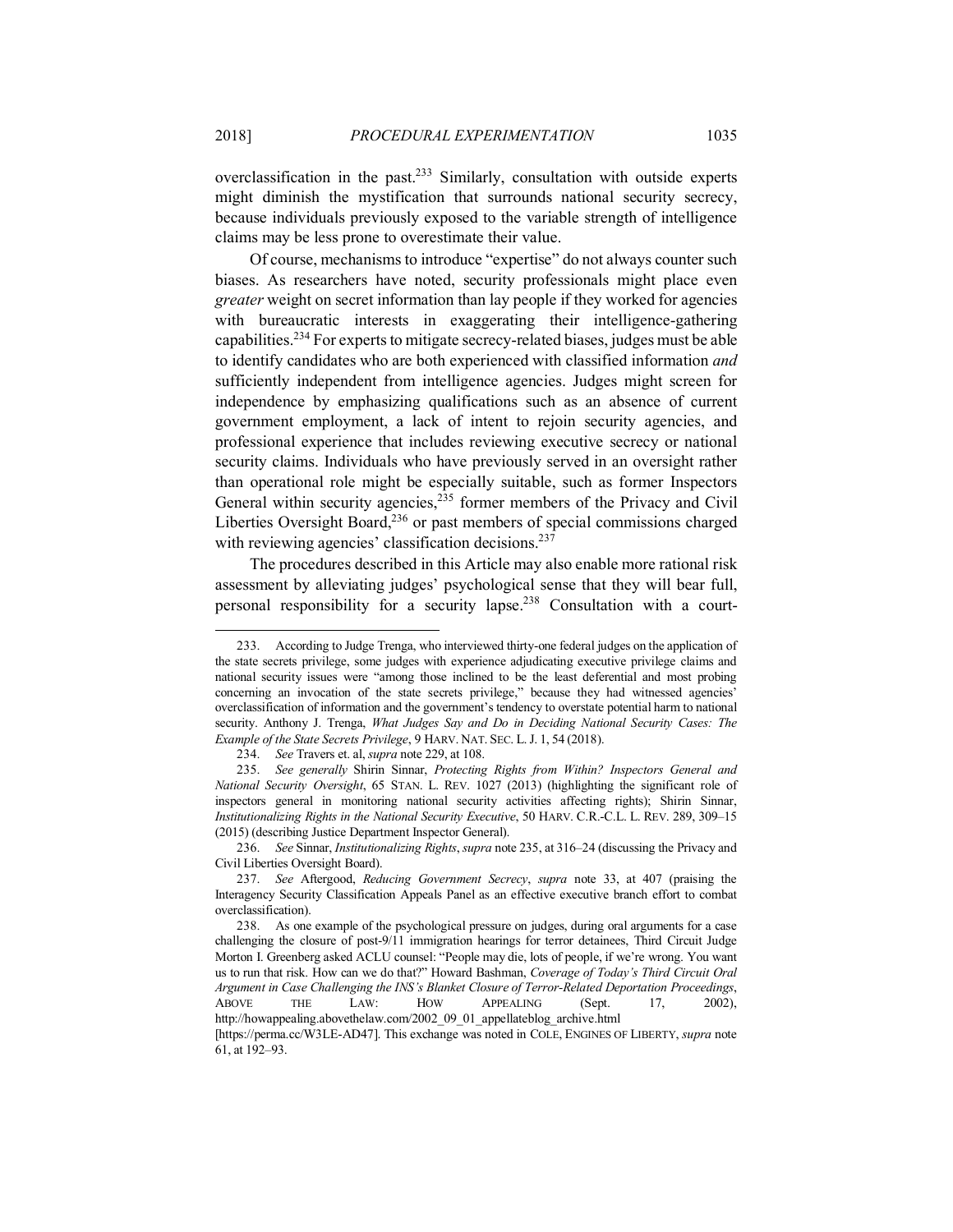appointed advisor, the facilitation of interlocutory review, and incremental decision-making all provide a means for judges to obtain a "second opinion" before making a decision or before their decision takes full effect.<sup>239</sup>

While some of these strategies give the government additional opportunities to persuade courts not to order disclosure, the availability of second opinions may also make the judiciary more comfortable questioning government claims. If judges hesitate to intervene in national security cases out of a sense that they will be personally blamed for security failures, then structured opportunities to share decision-making authority may increase the courts' willingness to rule against the government. In other words, knowing that an appellate court will review a decision before it takes effect, or that the government will take the first step of proposing changes to policies found to violate the law, may reduce the psychological pressures on courts to defer unconditionally to the executive.

# *E. Enabling Judicial Learning*

Almost all the procedural strategies addressed here focus, in some fashion, on increasing the information available to courts as they judge government secrecy claims. Some procedures do this by enabling the judge, judicial adjuncts, or private counsel to access secret information and thus reach more informed decisions about the need for secrecy or the merits of a case. In that sense, all of these strategies enable judicial learning. But this Section focuses more particularly on how courts' approach to managing cases and determining remedies—described above as "incremental and dynamic"—allows judges to increase their understanding of national security legal disputes over time, rather than making broad judgments prematurely.

The *Latif* court's approach to sequencing litigation, both before and after it ruled that the watch listing process violated plaintiffs' due process rights, illustrates the point well.<sup>240</sup> Case management decisions enabled the court to resolve certain claims without delving into privileged information. Further, the court permitted the government to propose remedies addressing the court's due process decision following an interagency review process, rather than mandating a detailed set of remedies. As described above, the sequential and incremental nature of the decision-making process enabled the court to gain familiarity with the claims over time, to decide how much sensitive information needed to be disclosed when it had more information, and to make course corrections as needed.

While this approach to decision-making may be prompted by an interest in protecting national security secrets, legal scholars have observed a more general

<sup>239.</sup> *See generally* Adrian Vermeule, *Second Opinions and Institutional Design*, 97 VA. L. REV. 1435 (2011) (analyzing how second opinion mechanisms can be integral to the design of legal and lawmaking institutions).

<sup>240.</sup> *See supra* Part II.F.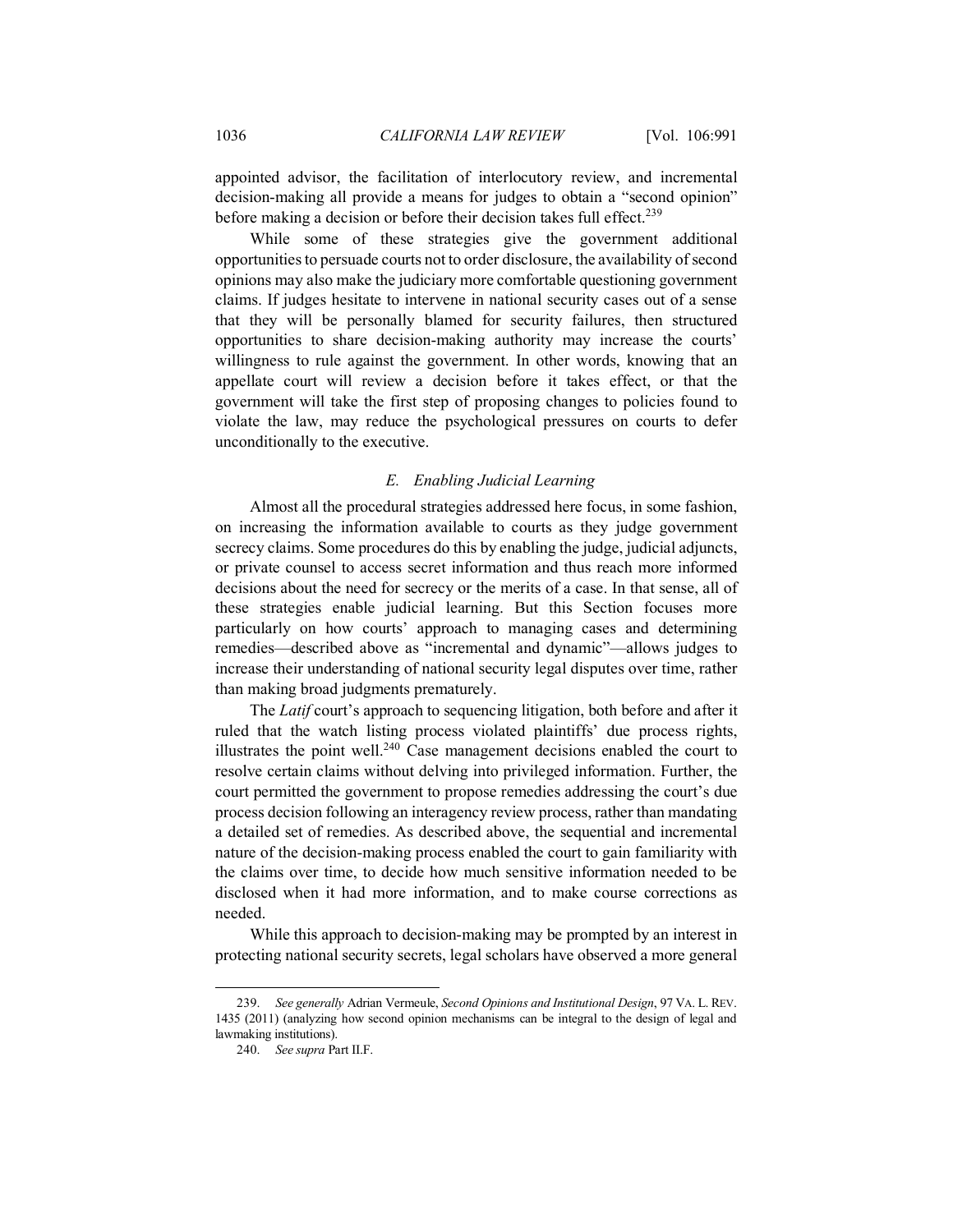move towards structuring the remedial phase of judicial intervention in a manner that facilitates learning. For instance, Charles Sabel and Bill Simon have argued that structural remedies in public law litigation have changed considerably.<sup>241</sup> In earlier decades, courts relied on "command-and-control injunctive regulation,"242 which expressed key directives in a "single, comprehensive, and hard-to-change decree," measured the defendant's compliance against specific "prescriptions of conduct," and depended heavily on the court or a courtappointed master to implement remedies.<sup>243</sup> More recently, Sabel and Simon argued, courts have turned to "experimentalist intervention" characterized by establishing "more flexible and provisional norms with procedures for ongoing stakeholder participation and measured accountability."<sup>244</sup> The newer form of structural remedies "institutionalizes a process of ongoing learning and reconstruction" by allowing parties and stakeholders to revise goals and continually reassess an institution's performance.<sup>245</sup>

Sabel and Simon's model of experimentalist intervention only loosely applies to national security civil litigation. For instance, Sabel and Simon envision reforms emerging out of stakeholder participation in a "dialogic" process<sup>246</sup> that involves substantial public transparency.<sup>247</sup> It is difficult to imagine executive agencies agreeing to a remedial process with that level of transparency, even when identifiable communities of affected individuals have expressed interest in such a process. Nonetheless, the remedial phase of the *Latif* litigation reflects an objective broadly similar to the Sabel-Simon model of experimentalist intervention: to institute a structured process of informationgathering used to reform a violation, rather than resolving the issues all at once through a comprehensive judicial decree. As much as specific experimental procedures, courts' overall case-management and remedial decisions can allow them to learn over time and reach more informed decisions.

#### IV.

#### SECRECY EXPERIMENTATION AND RULE OF LAW VALUES

As Part III argued, courts' procedural experimentation in national security cases suggests an alternative to broad judicial deference to the executive, enabling litigation while accommodating secrecy interests that courts find to be justified. Yet in some cases, the procedures adopted create tension with core rule of law values: due process, transparency, pluralism, and the avoidance of bias. Moreover, some might object that these procedures are simply too little, too late

 <sup>241.</sup> Charles F. Sabel & William H. Simon, *Destabilization Rights: How Public Law Litigation Succeeds*, 117 HARV. L. REV. 1015 (2004).

<sup>242.</sup> *See id.* at 1019.

<sup>243.</sup> *See id.* at 1021–22.

<sup>244.</sup> *Id.* at 1019.

<sup>245.</sup> *Id.*

<sup>246.</sup> *Id.* at 1025.

<sup>247.</sup> *Id.* at 1070–71.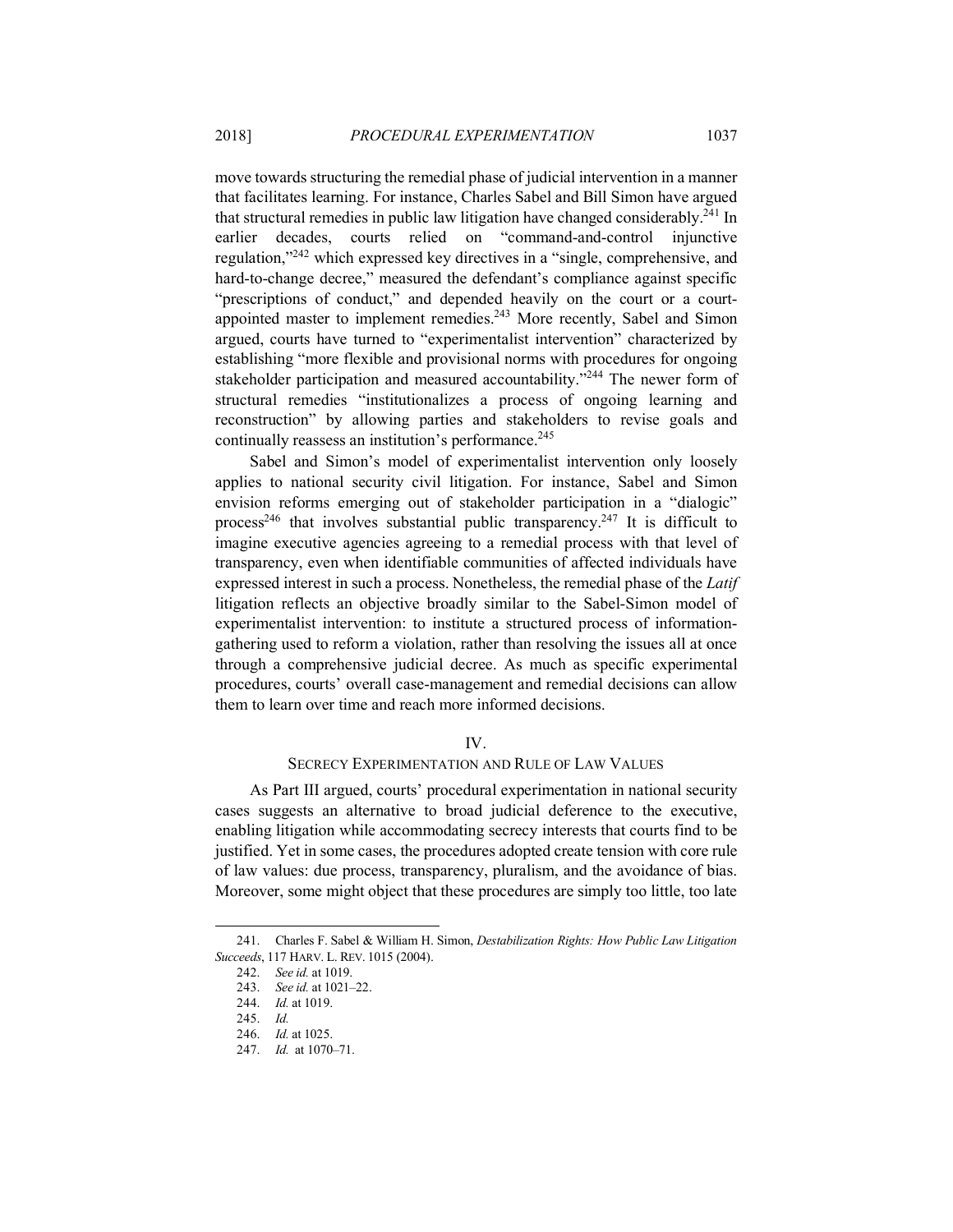to counter the explosive growth of executive secrecy and the insulation of most national security policies from judicial review.

This Section identifies, and acknowledges the significance of, these concerns. Although using such procedures improves upon a status quo in which court challenges to national security policies rarely advance, the procedures do not offer a set of "off the rack" solutions for national security cases. Courts should turn to these procedures only after determining that the procedures satisfy due process requirements and that their value outweighs their risks. This Section elaborates the most significant concerns and suggests some principles to guide their use.

#### *A. The Due Process Question*

Courts experimenting with procedures to review national security information must determine that they are fair to the individuals at the center of the legal dispute. But a procedure that is fair in one context may be insufficient in another. For any of the procedures discussed in this Article, procedural fairness depends on a range of factors including the substantive right at stake in a proceeding, the government's countervailing interests, the particular function for which the court is seeking to use it, and the court-imposed conditions for its use.

To take a straightforward example, a court's *in camera* review of national security information might suffice to evaluate a FOIA exemption claim, while it might fail completely to protect a person contesting her inclusion on a watch list. In the FOIA context, a person requesting the disclosure of government records need not show any particular need for the information, let alone its material impact on her life.<sup>248</sup> While FOIA requests play an important role in generating transparency over the conduct of government, the plaintiff's stake in the litigation is far different from that of a person barred from air travel. Indeed, in the latter context, *Latif* held that the government must ordinarily provide some information regarding the reasons for watch listing directly to the affected individual, not just to a reviewing court or her counsel.<sup>249</sup> Other relevant differences exist between the application of secrecy management procedures across the two contexts: notably, in FOIA cases, the litigation itself is over access to information, so a court order to provide information to opposing parties represents a government loss on the merits, not a mechanism to advance the case.250

<sup>248.</sup> *See* Taylor v. Sturgell, 553 U.S. 880, 885 (2008) (noting that FOIA gives "any person" a right to request federal records without needing to state reasons for the request).

<sup>249.</sup> *See Latif I*, 28 F. Supp. 3d 1134, 1162 (D. Or. 2014).

<sup>250.</sup> In watch listing cases, court orders requiring the provision of information to the plaintiffs might represent a loss to the government on a procedural due process claim as well as a step towards resolution of the plaintiffs' other constitutional challenges, such as substantive due process or equal protection claims.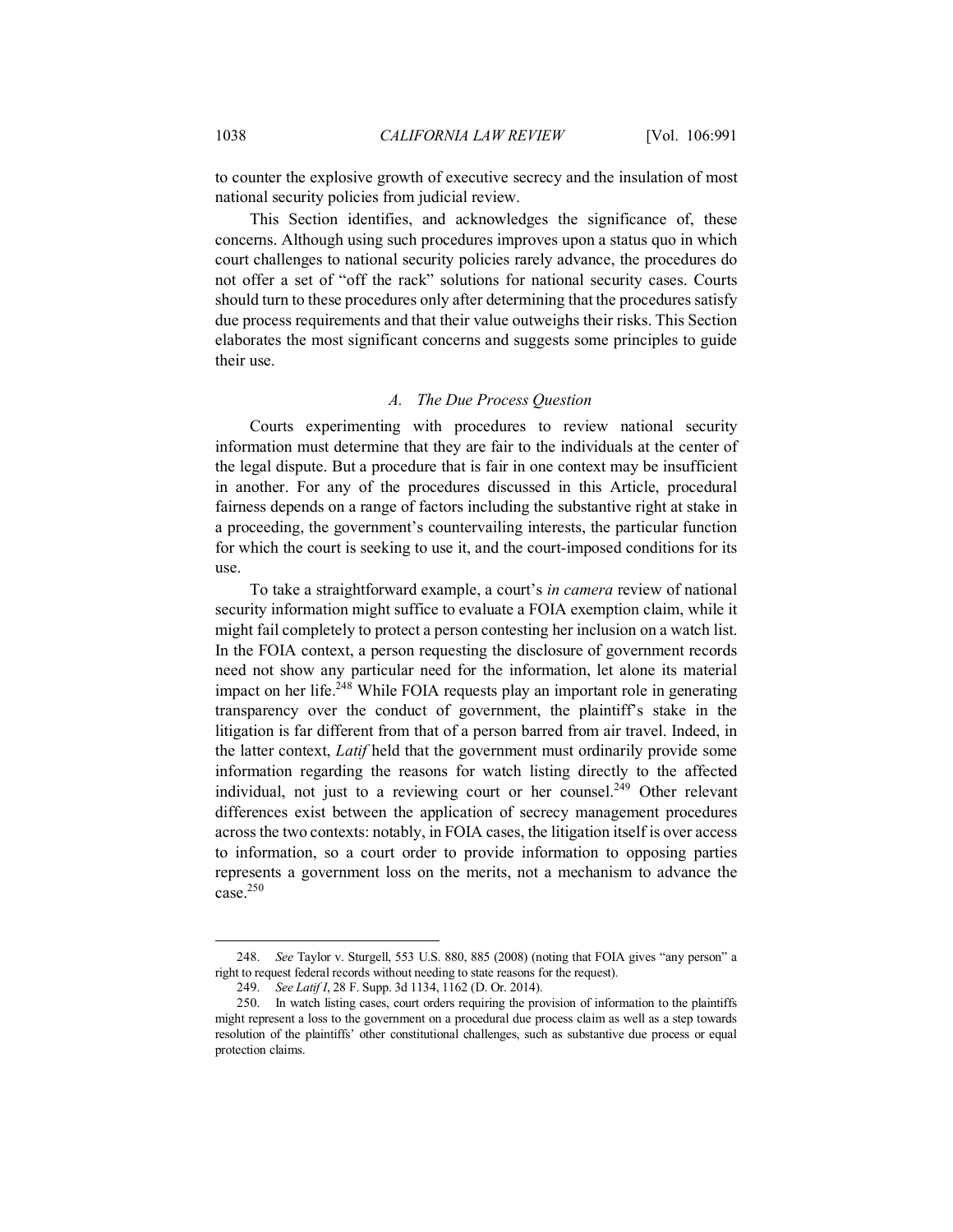Where the government uses undisclosed evidence to deprive individuals of protected interests in life, liberty, or property, the Due Process Clause governs the analysis of procedural fairness. In such contexts, the familiar constitutional analysis weighs the private interests of the affected individual, the risk of error from the procedures used and the value of additional safeguards, and the government's interests in question.251 The more serious the deprivation, the less that measures short of full access to information will pass constitutional muster. Procedures that satisfy due process in watch listing cases, for instance, might insufficiently protect individuals in detention or deportation proceedings.

Thus, depending on the right at stake, even procedural innovations that go relatively far in conferring access to national security information, like clearing counsel to view classified information about their clients, may not satisfy due process. Cleared counsel cannot ask their clients directly about classified, derogatory information the government has against them, so they can only indirectly seek their clients' perspective on those allegations. As a result, their rebuttals of such evidence will be incomplete. In addition, where lawyers have access to information they cannot share with their clients, that asymmetry in knowledge can damage trust within the lawyer-client relationship.<sup>252</sup> Thus, while resort to such procedures might improve upon the status quo, no court should employ them without a candid accounting of their limitations.

The spread of judicial experimentation creates a risk that some judges might embrace procedural compromises even where the circumstances do not justify it. Courts' experience with classified information in criminal cases suggests this risk of normalization. Congress passed the CIPA statute in 1980 because of concerns that defendants in espionage cases—usually former government officials—could "graymail" the government into dropping prosecutions by threatening to divulge their knowledge of classified information during trial.<sup>253</sup> When Congress passed the statute, legislators and courts emphasized that the procedures established for using classified evidence should not erode defendants' right to a fair trial.<sup>254</sup> Yet over time, courts arguably transformed CIPA's permission to use *ex parte* proceedings into a mandatory procedure, accepting what was originally an exceptional practice with little justification for its need.<sup>255</sup> A similar dynamic could occur in the civil context. While the first courts to use a procedure may carefully approach that decision,

 <sup>251.</sup> Mathews v. Eldridge, 424 U.S. 319, 334–35 (1976).

<sup>252.</sup> For a critique of the effect of security-cleared counsel on the lawyer-client relationship in criminal cases, see Laura Rovner & Jeanne Theoharis, *Preferring Order to Justice*, 61 AM. U. L. REV. 1331,1371–78 (2012). In addition to the detrimental effect on the client, the information asymmetry can pose ethical challenges for lawyers.

<sup>253.</sup> *See* Joshua L. Dratel, *Section 4 of the Classified Information Procedures Act: The Growing Threat to the Adversary Process*, 53 WAYNE L. REV. 1041, 1043 (2007).

<sup>254.</sup> *See id.* at 1043–45.

<sup>255.</sup> *See id.* at 1046–49. Section 4 of the statute merely reads: "[t]he court *may* permit the United States to make a request for authorization in the form of a written statement to be inspected by the court alone." *Id.* at 1046.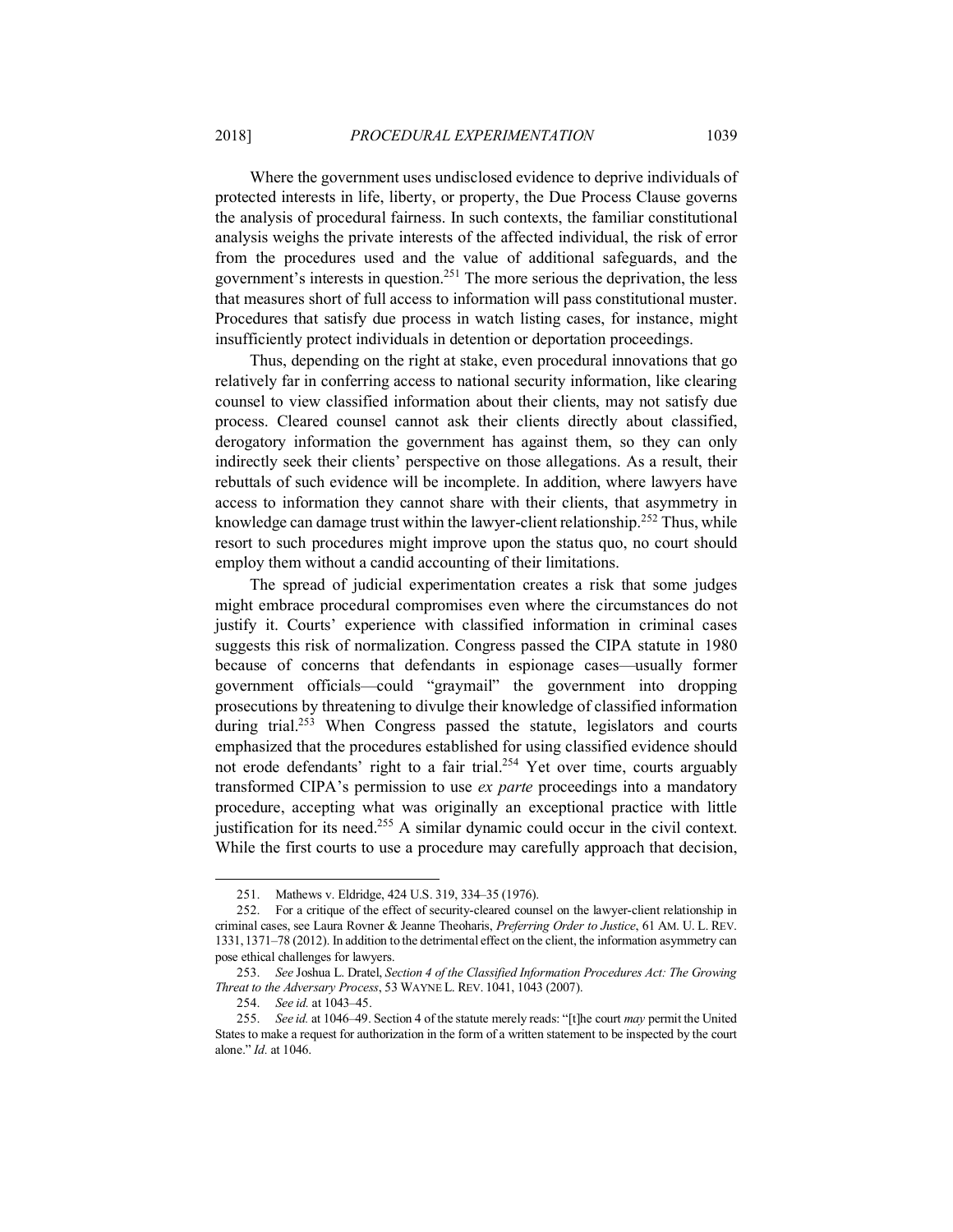subsequent courts might consider it appropriate because other courts have used it, without independently determining that the procedure is fair.

To avoid misapplying procedural adjustments to inappropriate contexts, courts should only use them under certain basic conditions. First, courts should affirmatively decide whether a procedure comports with procedural due process in any given context before using it. That determination should be made after adversarial briefing, in light of the interests at stake and the legal standard in question, and with thorough consideration of any available alternatives. Second, courts should carefully regulate use of the procedure in question. In a case involving cleared counsel, for example, the terms of access should clearly specify the scope of information to which counsel will have access and ensure that counsel may meaningfully communicate with clients about the sensitive information.256 Both US courts dealing with CIPA cases and foreign courts have recognized that the specific terms of access to information matter significantly to the fairness of secrecy management procedures.<sup>257</sup> Third, courts should preserve the ability of the parties to contest a procedure on appeal. For instance, courts should maintain as much of a public record as possible of any *ex parte* hearings and consider certifying the use of any particularly innovative approach for interlocutory appeal. Courts must ultimately decide the fairness of experimental procedures in a contextual, case-specific fashion, rather than by fetishizing certain procedures as the answer to secrecy dilemmas.

#### *B. Transparency and Public Access to the Courts*

Turning from party interests to those of the public at large, a second concern is that the increasing use of secrecy management procedures will hasten the decline of transparency and public access norms surrounding the courts. Judith Resnik and others argue that these norms are in peril across substantive areas of law because of the growth of alternative dispute resolution, the rise of mandatory arbitration, the lack of trials, and the increasing sealing of documents and cases.258 Legal scholars observe that the rise in sealed settlement agreements, unpublished dispositions, and other limits on public access can allow misconduct to persist and obscure public understanding of the rules by which disputes are actually decided.259 Specifically in national security cases, the use of *in camera* review, cleared counsel, and other accommodations for secrecy appear to further challenge expectations of "public justice."

<sup>256.</sup> *See, e.g.*, Cole & Vladeck, *supra* note 7, at 185–88 (comparing terms of access to classified evidence of special advocates in Canadian and UK courts and cleared counsel in US habeas proceedings).

<sup>257.</sup> *Id.*; *see also* FORCESE & WALDMAN, *supra* note 208, at v–viii (setting out principles for fair use of special advocates in Canadian security certificate proceedings).

<sup>258.</sup> *See generally* Judith Resnik, *Courts: In and Out of Sight, Site, and Cite: The Norman Shachoy Lecture*, 53 VILL. L. REV. 771 (2008); Smith, *supra* note 41.

<sup>259.</sup> *See* Norman W. Spaulding, *The Enclosure of Justice: Courthouse Architecture, Due Process, and the Dead Metaphor of Trial*, 24 YALE J.L. & HUMAN. 311, 335–36 (2012).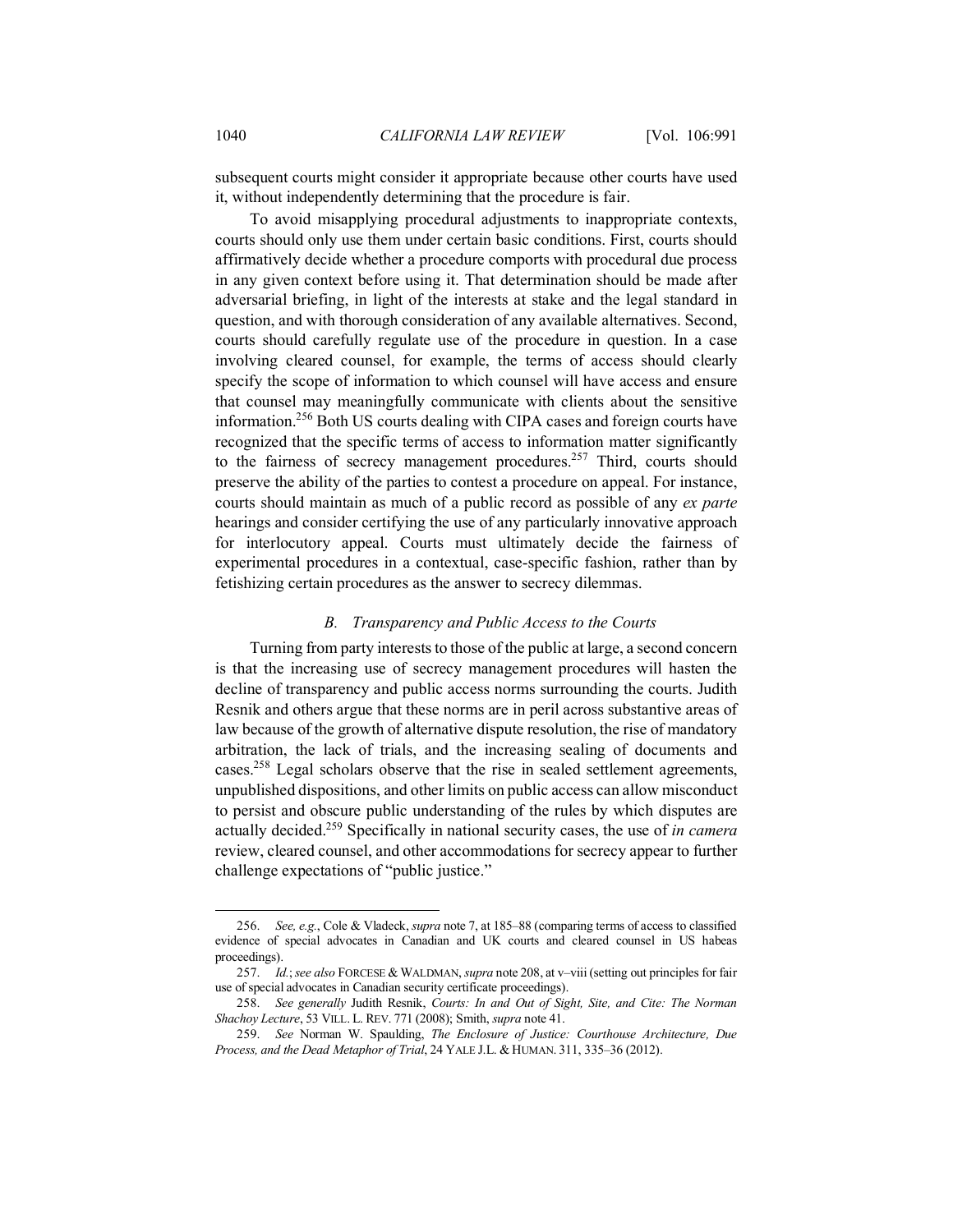These concerns are heightened with respect to the concealment of trials and court opinions from public view. While protective orders limiting public access to discovery materials represent a relatively routine practice, closing portions of trial obscures the one part of adjudication that is canonically public. Given general media interest in trials and the symbolic value of trial for public audiences, trial closures especially affect the perceived legitimacy of the proceedings. The redaction of classified information in court opinions also raises special concern because it obscures not only the resolution of particular past disputes, but also the law that will govern the resolution of future cases. By concealing certain information from the public record, procedures regulating national security secrecy can threaten public legitimacy, public understanding of the law and the judicial process, the ability to hold government accountable for misconduct, and other rule of law values.

Moreover, even where warranted in particular cases, accommodations for secrecy can erode the norms that now protect against unjustified secrecy. In some of the cases described in this Article, judges recoiled from executive demands for concealment, finding such demands to be out of step with their expectations of a normal judicial process. For instance, in the *Ibrahim* watch list case, the government's repeated insistence that portions of the trial be closed to the public noticeably vexed Judge Alsup, and he strove to resist such pressures as a result.260 But as such practices become more accepted, judges who now insist on protecting public access may agree to restrict it because the restrictions no longer generate normative dissonance.

As with the due process concerns discussed above, these risks caution against treating secrecy management procedures as a default set of procedures in national security cases. Courts should only use such procedures after a casespecific analysis of their necessity, with adversarial briefing, and a threshold showing that the benefits outweigh the risks.

At the same time, procedures that do not provide full public access to information do not necessarily threaten rule of law values when compared to the status quo. For instance, a judge's decision to examine documents *in camera*, rather than rely on government assertions that the state secrets privilege or a FOIA exemption protects them from disclosure, *increases* the likelihood that such documents will come to public light. In that context, the procedure clearly serves transparency rather than limiting it. Second, even our "classic" adversarial model allows for limitations on public access in service of truth seeking or other important objectives. The attorney-client privilege, the exclusion of evidence that might mislead a jury, lawyers' sidebars with the judge during trial, and the secret nature of jury deliberations all represent examples of permitted non-

<sup>260.</sup> *See* Ibrahim v. Dep't of Homeland Sec., 62 F. Supp. 3d 909, 935–36 (N.D. Cal. 2014) (deploring the threat to public access to courts, but noting that the court temporarily closed trial at the government's behest on ten separate occasions).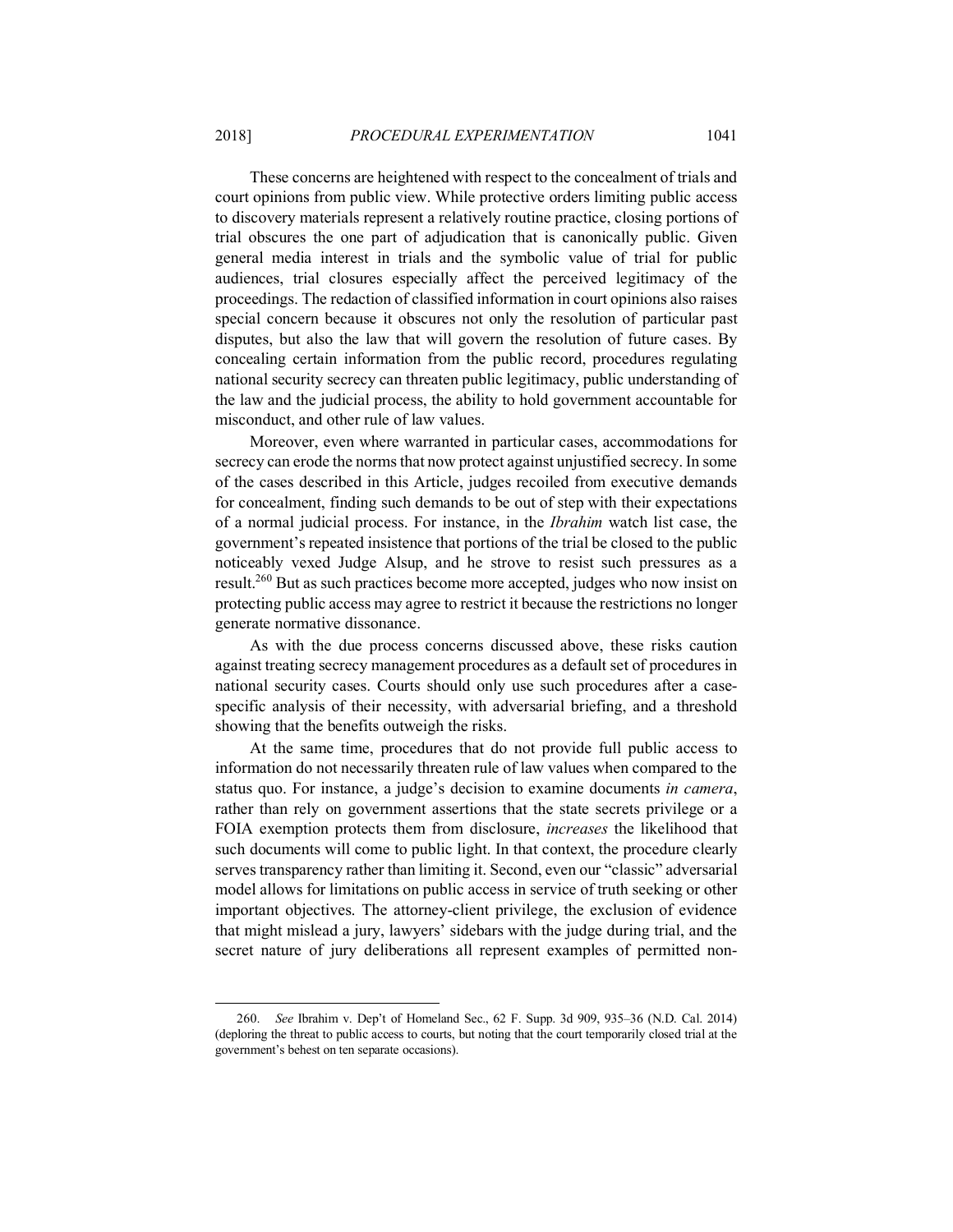disclosure to protect the accuracy of judicial proceedings, lawyers' ability to serve as zealous advocates, and other values.<sup>261</sup>

Notably, even the plaintiffs in national security cases sometimes seek to limit public access in the service of such values. For instance, in *Latif*, the ACLU asked to partially close hearings related to the factual basis for watch listing their clients to protect against reputational damage from unproven allegations.<sup>262</sup> Thus, procedures to prevent the disclosure of information that would harm security do not invariably contravene traditional norms. Accordingly, while measures that conceal misconduct or obscure the legal basis for decisions should be opposed, objections cannot simply rest on an imagined norm of complete transparency.

Finally, the risks of adaptive procedures to manage secrecy must be considered against the cost of perpetuating a status quo in which courts dismiss national security cases altogether. In national security cases, adaptive procedures cannot be compared to a non-existent model of full transparency, but to the reality of very little national security adjudication. Ironically, some courts today cite the prospect of limiting public access to court proceedings as a reason to dismiss cases altogether, even in cases alleging torture and other extreme human rights violations.263 But rule of law values—such as the legitimacy of court proceedings or accountability for misconduct—are clearly better served by limiting access to sensitive information in a tailored fashion rather than by immunizing allegations of torture from judicial review. Cases where judges categorically reject the need for secrecy, without agreeing to procedural accommodations, will likely remain exceptions.<sup>264</sup> Therefore, concerns that

<sup>261.</sup> I thank Norman Spaulding for raising this point.

<sup>262.</sup> Plaintiffs' Motion for Partial Closure of Oral Argument Hearing, Latif v. Holder (D. Or. Dec. 2, 2015) (No. 3:10-cv-00750-BR). Judge Brown eventually denied the request as moot.

<sup>263.</sup> *See, e.g.*, Arar v. Ashcroft, 585 F.3d 559, 577 (2d Cir. 2009) (en banc) (citing the "strong preference in the Anglo-American legal tradition for open court proceedings" as a reason for not authorizing a *Bivens* claim).

<sup>264.</sup> In an exceptional recent case, the ACLU achieved a successful settlement against two psychologists who designed the CIA's torture program—reportedly the first case related to the CIA torture program not to be dismissed at early stages. Press Release, ACLU, CIA Torture Psychologists Settle Lawsuit (Aug. 17, 2017), https://www.aclu.org/news/cia-torture-psychologists-settle-lawsuit [https://perma.cc/HK69-4B75]. Judge Quackenbush in the District of Washington refused to dismiss the case on political question and other grounds and allowed the case to proceed to trial. Memorandum Opinion & Order Denying Motion to Dismiss, Salim v. Mitchell, No. CV-15-0286-JLQ, at 13 ¶¶ 1–2 (E.D. Wash. Apr. 28, 2016). He also required former top CIA officials to testify in depositions, rejecting government requests that the depositions be conducted in writing. Order Re: Motion for Protective Order, Mitchell v. Salim, No. CV-15-0286-JLQ, at 4 (E.D. Wash. Oct. 4, 2016). Although this case stands out for the judge's willingness to reject secrecy claims outright, rather than agreeing to procedural modifications, the case was exceptional in several respects. Most significantly, much of the information required to prove the case was already available on the public record as a result of the Senate Torture Report and prior FOIA litigation by public interest groups. Dror Ladin, *The Government Breaks Its Streak of Cutting Off CIA Torture Lawsuits*, ACLU: SPEAK FREELY (Apr. 21, 2016), https://www.aclu.org/blog/national-security/torture/government-breaks-its-streak-cutting-cia-torturelawsuits [https://perma.cc/8Q6F-GZN3]. In addition, advocacy groups had persuaded the Obama Administration not to seek total dismissal of the case based on state secrets, in light of the developed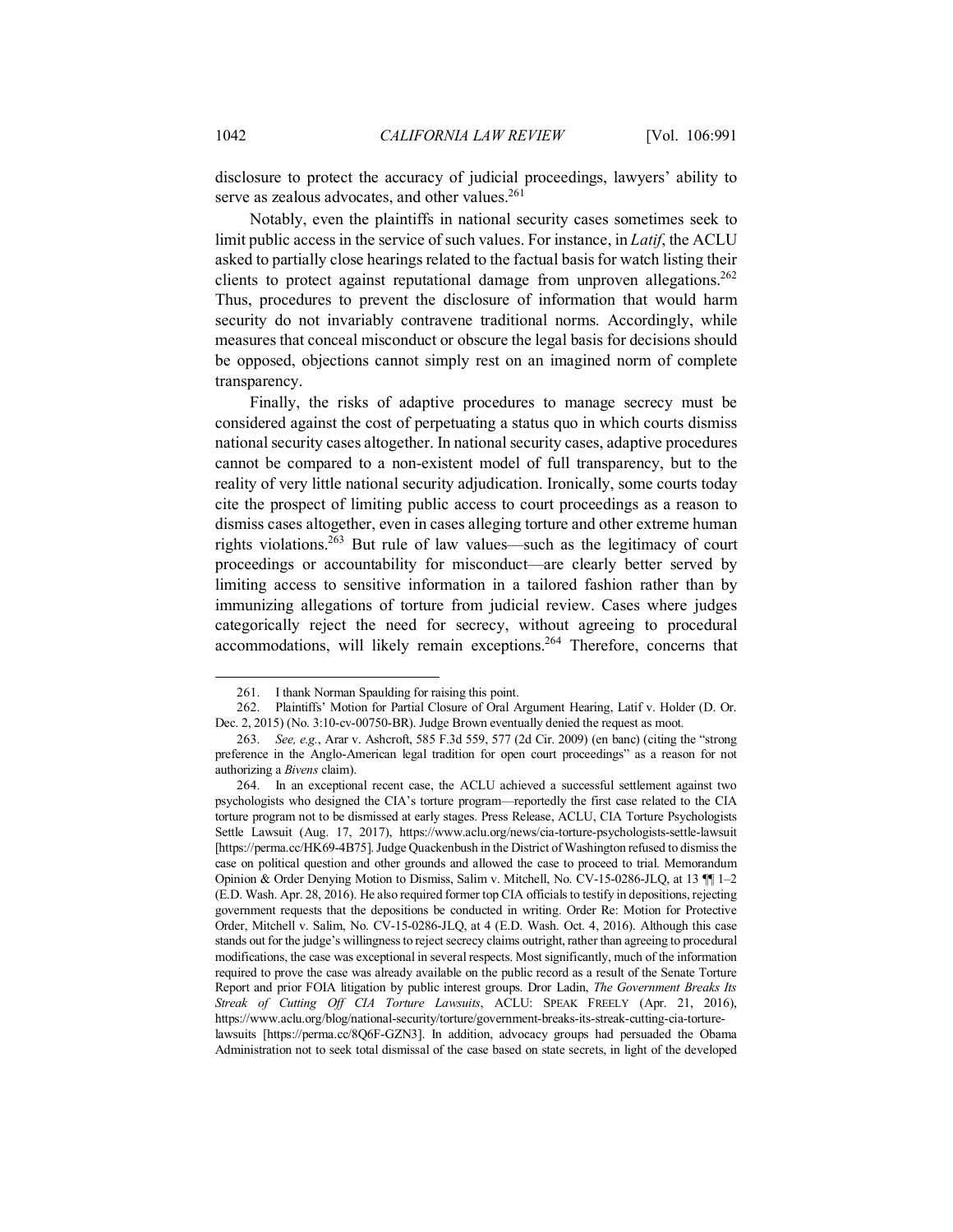adaptive procedures impose intolerable costs to public access and transparency must be considered with a realistic appraisal of alternatives.

#### *C. Threats to Pluralism in Judicial Decision-Making*

A third concern, presented specifically by the use of MDL in national security cases, is that the centralization of cases will undercut the benefits of pluralism in judicial resolution of significant public law disputes. Good reasons exist for MDL treatment of certain national security disputes: consolidation can minimize the risk of leaking sensitive material by limiting disclosure to a single court; transfer to a judge who already has cleared law clerks and secure facilities can simplify judicial review of classified material; a judge experienced in national security cases may be less prone to overvalue government security claims; and adjudication of overlapping cases with substantial discovery can be more efficient in a single forum. But centralization also truncates judicial review with respect to controversial public law questions that could benefit from parallel consideration by multiple courts.<sup>265</sup>

Alexandra Lahav argues that the drive to consolidate litigation in recent decades has obscured the social value of jurisdictional redundancy.<sup>266</sup> She contends that "[m]ulticentered litigation" can generate multiple outcomes on divisive social issues, encourage innovation in the law, and mitigate the risk of erroneous decisions.<sup>267</sup> In light of these benefits, Lahav argues that the MDL Panel, in deciding whether to consolidate cases, should consider the extent of disagreement about the substance of the law, the costs of inconsistent adjudication, and the level of concern that ideology will influence court decisions.<sup>268</sup>

In national security cases involving secrets, centralization interferes with several benefits of plural decision-making. Many rights-based challenges to

public record. *Id.* Relatively few national security cases, however, involve such broad public disclosure prior to the litigation.

<sup>265.</sup> The question of the optimal level of centralization in dispute resolution systems occurs across many areas of substantive law, from patent law to public health, and often raises similar questions. *See, e.g.*, Craig Allen Nard & John F. Duffy, *Rethinking Patent Law's Uniformity Principle*, 101 NW. U. L. REV. 1619, 1627–37 (2007) (arguing that decentralization in court systems can spur competition, improve information gathering, foster innovation, and enable diversity, while centralization can increase expertise and economies of scale). An extensive and related literature on court specialization evaluates the trade-offs between specialized and generalist mechanisms for dispute resolution. *See* Nora Freeman Engstrom, *A Dose of Reality for Specialized Courts: Lessons from the VICP*, 163 U. PA. L. REV. 1631, 1639–40 n.33 (2015) (compiling sources and noting that proponents of specialized courts claim "efficiency, quality, and uniformity" as benefits while detractors cite "insularity or tunnel vision" and vulnerability to "politicization, political capture, or outside influence" as drawbacks).

<sup>266.</sup> Alexandra D. Lahav, *Recovering the Social Value of Jurisdictional Redundancy*, 82 TUL. L. REV. 2369, 2370 (2008).

<sup>267.</sup> *Id.* at 2414.

<sup>268.</sup> *Id.* at 2414–15. Specifically addressing the NSA telecom surveillance cases, Lahav argued that centralization was appropriate because of the risks of revealing privileged information, but noted that the cases did involve substantial disagreement and presented the possibility of an ideological divide. *Id.* at 2418–20.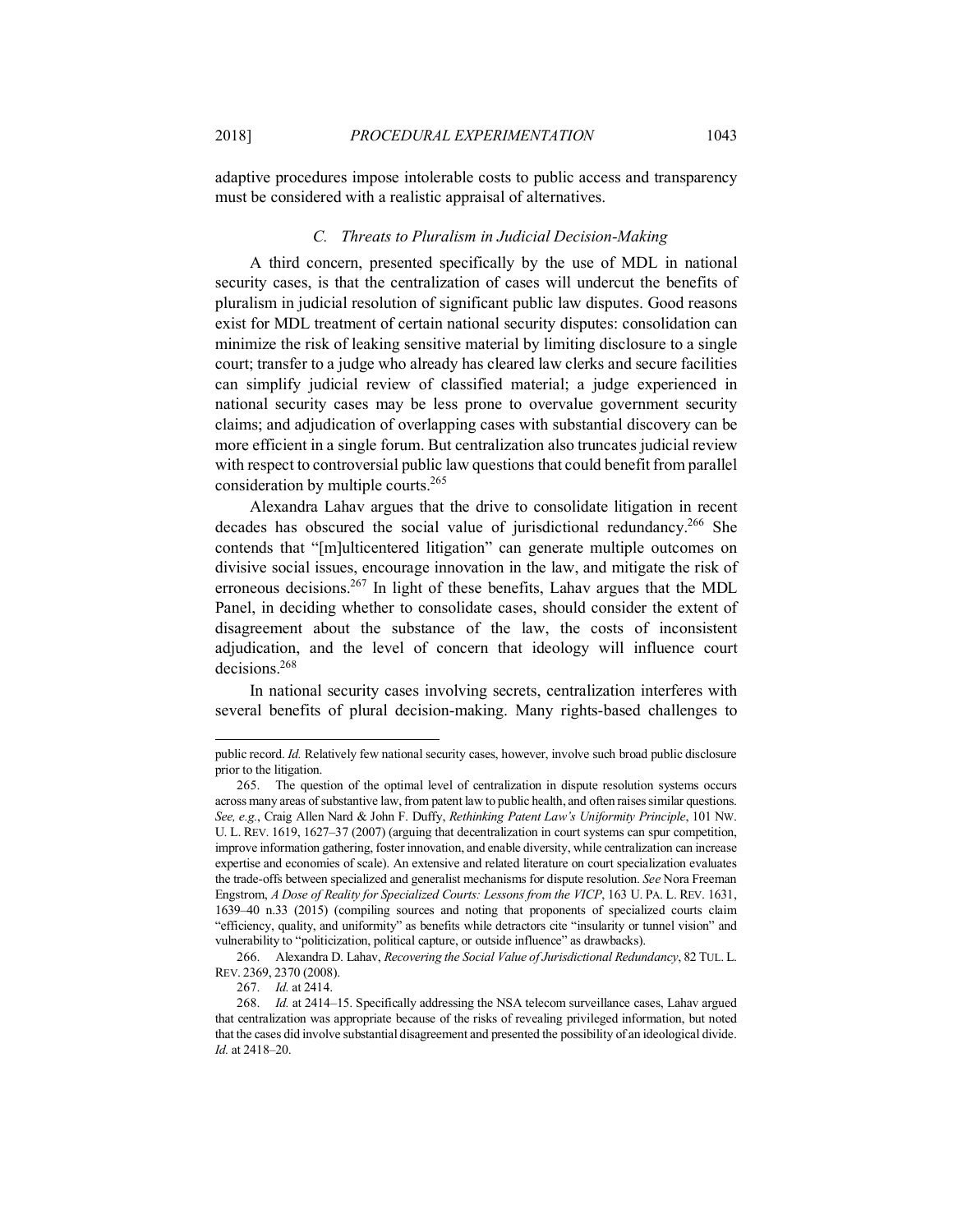national security policies involve highly contested questions reflecting significant ideological disagreement. Centralizing such cases reduces the opportunity for lower courts to model different approaches to difficult legal questions for the benefit of policy-makers, affected individuals, and the public. Further, the US Supreme Court benefits from diversity in lower court decisions when it decides to review disputes. The federal government has made this point in other procedural contexts, for example, when it argued successfully for the non-availability of non-mutual collateral estoppel against the government.<sup>269</sup> In addition, consolidation may undercut innovation. If most courts defer excessively in national security cases, then consolidation before a single judge reduces the potential for more experimental judges to formulate new methods for handling secrecy.

The experience of the federal courts on Guantanamo habeas litigation also demonstrates the potential pitfalls of centralization. Following the Supreme Court's signal to consolidate habeas challenges by Guantanamo detainees in the DC district court,<sup>270</sup> district judges ruled in favor of the detainees on a number of occasions.271 The DC Circuit, however, regularly overturned such decisions, leading some to charge that the appellate court (or particular judges within that court) had subverted Supreme Court decisions requiring meaningful review of detention decisions.272 The Court denied certiorari on a number of these cases, leaving that single appellate court's decisions as the final word on hotly contested and consequential issues.273 Had litigation not been confined to the DC courts, a circuit split may have developed. This could have compelled the Court to confront the questions at stake, with the benefit of appellate decisions illuminating opposing perspectives. While channeling these cases to the DC federal courts made it easier to coordinate litigation, issue system-wide procedural orders, and learn from earlier decisions, it also truncated rule development in this area.

Outside the unique context of the Guantanamo litigation, even stronger reasons weigh in favor of plural and geographically distributed resolution of national security issues. For instance, where nationwide watch listing, surveillance, or immigration security policies affect US residents throughout the country, there is value in litigants' ability to seek relief from their own federal districts. At the same time, outside the context of an extraterritorial military

 <sup>269.</sup> *See* United States v. Mendoza, 464 U.S. 154, 160 (1984) (holding that a rule permitting nonmutual collateral estoppel would "substantially thwart the development of important questions of law by freezing the first final decision rendered on a particular legal issue" and "deprive this Court of the benefit it receives from permitting several courts of appeals to explore a difficult question before this Court grants certiorari").

<sup>270.</sup> *See* Boumediene v. Bush, 553 U.S. 723, 795–96 (2008).

<sup>271.</sup> *See* Stephen I. Vladeck, *The D.C. Circuit After* Boumediene, 41 SETON HALL L. REV. 1451, 1453 (2011).

<sup>272.</sup> *See id.* (citing sources—including "scholars, civil liberties groups, and detainee lawyers (not to mention the editorial pages of various major newspapers)"—so arguing).

<sup>273.</sup> *See id.* at 1454.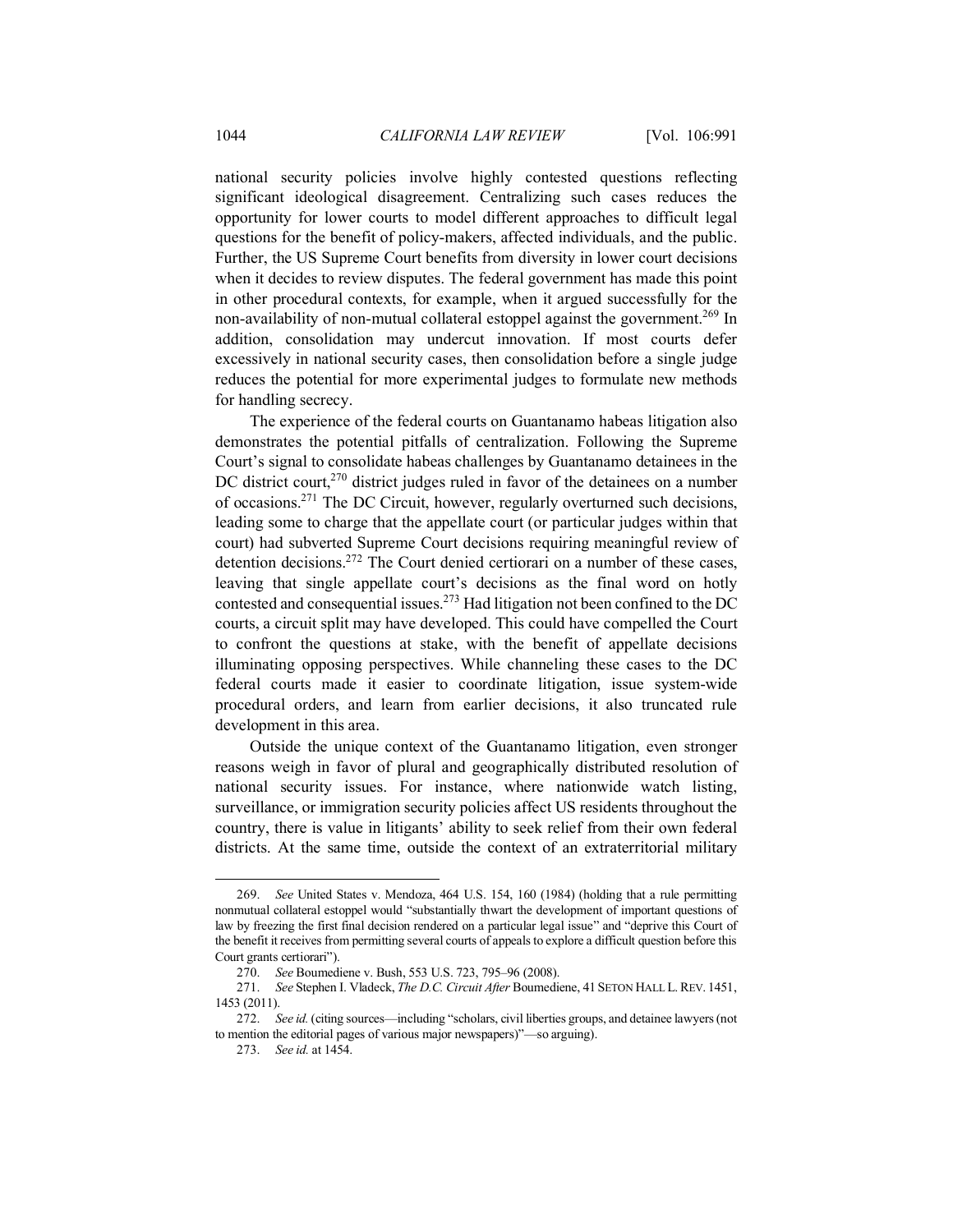prison, there are fewer administrative and security reasons to restrict adjudication to a single federal forum. While MDL and other consolidation mechanisms may protect secrets, they simultaneously discourage innovation, limit diversity in judicial approaches, and potentially affect the quality of the resulting law.

#### *D. Concerns Over Bias*

Several of the procedures described in this Article, if implemented poorly, could import new sources of bias into judicial decision-making. The challenge is that courts insufficiently sensitive to this risk will end up adopting procedures that exacerbate some of the very deference that they are seeking to offset.

For instance, the incremental and dynamic approach to case management depicted above $274$ —which may include inviting government participation in the design of remedies—runs the risk of ceding too much authority to the executive. After determining that the government violated the law, it may be sound policy for a court to allow the government an opportunity to engage in interagency deliberations and propose reforms. But a court that does not retain the authority and will to reject inadequate government proposals risks approving cosmetic changes that do not actually remediate the underlying harm.

Similarly, the appointment of masters and experts might exacerbate the lopsided adjudication of secrecy claims if courts select individuals predisposed to identify with the government. Judges may prefer individuals with experience in national security agencies, both because of their presumed expertise and because they more likely have, or can qualify for, appropriate security clearances. That experience may make these individuals less likely to view secrecy claims as inscrutable—a point discussed above.<sup>275</sup> On the other hand, this past experience might lead such experts to share the perspective of the national security establishment. Courts that select experts without fully vetting their capacity for independent judgment might replicate security biases, not overcome them.276

The use of MDL also raises concerns over bias—or the appearance of bias —in the selection of a transferee court. The Panel has tremendous discretion over where to send cases that it chooses to consolidate. Ordinarily, when plaintiffs file cases outside the MDL process, personal jurisdiction doctrine and rules for the random assignment of judges within jurisdictions constrain plaintiffs' choice of forum.277 Through MDL, both limits collapse. The MDL Panel can send a case to any court in the country, whether or not it would have had personal jurisdiction over the defendant if the case were filed there directly. The Panel also designates the particular judge who will hear the case. Moreover, the brief orders issued by

 <sup>274.</sup> *See supra* Part II.F.

<sup>275.</sup> *See supra* Part III.D.

<sup>276.</sup> *See supra* notes 235–36 (noting some means by which judges might identify experts more likely to demonstrate desired independence).

<sup>277.</sup> *See supra* Part II.A.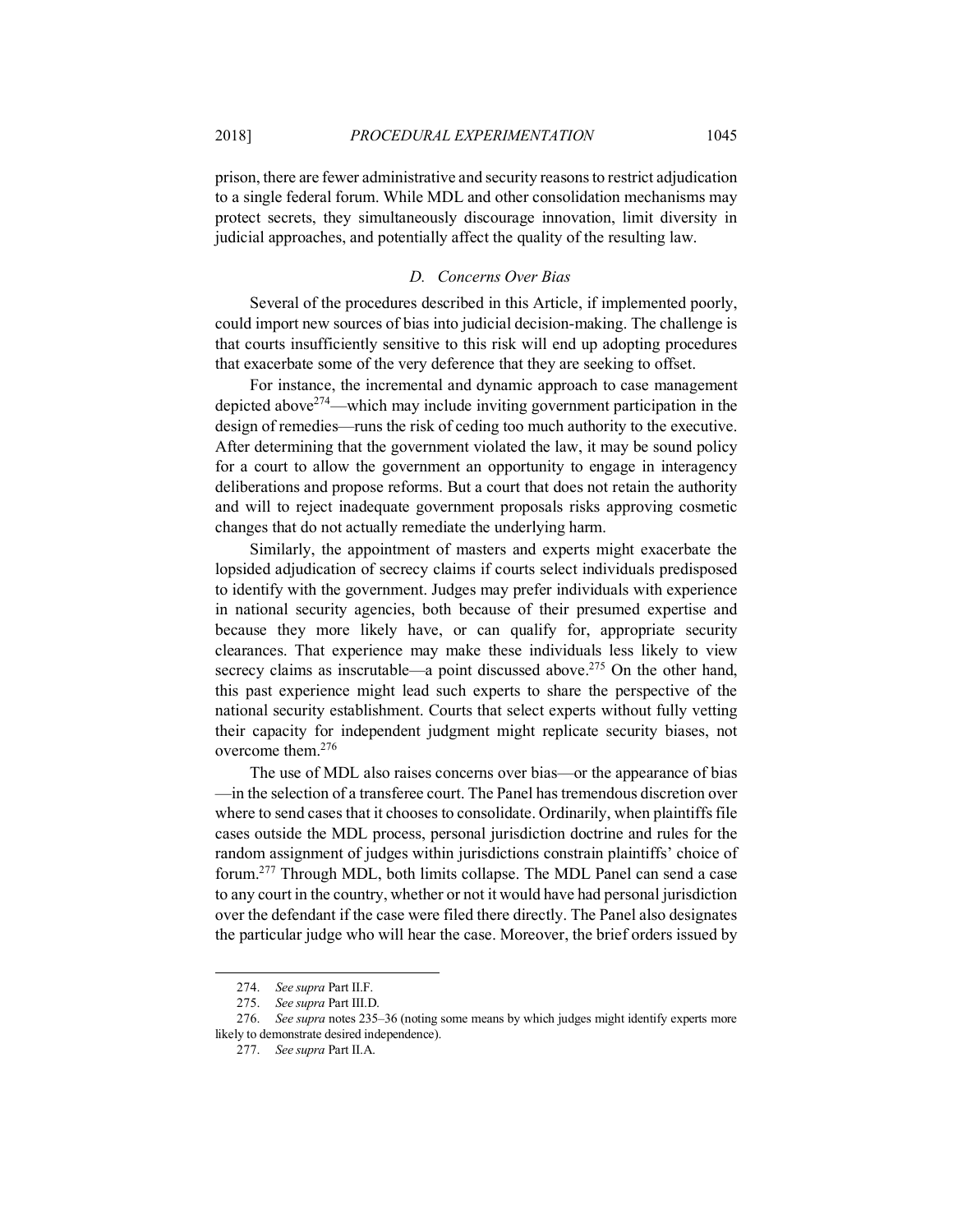the MDL Panel provide limited justifications for these transfer decisions. Despite the broad discretion over forum choice, and the limited transparency of Panel decisions, that choice can be consequential. For instance, the majority rule is that the transferee court applies its circuit's law on federal law questions rather than the law of the transferor court.<sup>278</sup> Therefore, the transfer decision determines which Circuit's interpretation of federal law will be applied. Where patterns of ideological division exist across the circuits, as sometimes happens on national security questions, the choice of forum can significantly affect the outcome.

Thus, even where no actual bias leads the Panel to choose one court over another, the transfer decision can predetermine—or appear to predetermine—the result. For instance, the MDL Panel might send national security cases to the Eastern District of Virginia, citing that court's familiarity with federal terrorism prosecutions or its proximity to the federal government.<sup>279</sup> While this appears to be a neutral—or even desirable—basis for preferring that court, other factors might cast doubt on the legitimacy of that decision. For instance, presidents might have appointed specific judges to that court, with its disproportionate share of terrorism prosecutions, precisely because of the judges' past government experience defending terrorism policies.<sup>280</sup> In addition, the fact that that district lies within the Fourth Circuit might also have raised concerns in the past, since that circuit at one point notoriously held expansive views of executive power on the battlefield.281

The question is whether judges can alleviate these concerns by making decisions cognizant of these risks. In the context of appointing special masters

<sup>278.</sup> *See, e.g.*, *In re* Korean Air Lines Disaster of Sept. 1, 1983, 829 F.2d 1171, 1176 (D.C. Cir. 1987) (holding that the law of an MDL transferor forum does not have precedential effect on a federal district court in another circuit); *see also* Mark A. Hill, Note, *Opening the Door for Bias: The Problem of Applying Transferee Forum Law in Multidistrict Litigation*, 85 NOTRE DAME L.REV.341,342 (2009) ("[A] court receiving an MDL docket should apply its own circuit's law to decide federal questions.").

<sup>279.</sup> *See* Sari Horwitz, *In Va.'s Eastern District, U.S. Attorney's Reach Transcends Geographic Bounds*, WASH. POST (Dec. 15, 2012), https://www.washingtonpost.com/world/national-security/invas-eastern-district-us-attorneys-reach-transcends-geographic-bounds/2012/12/15/a3f8f992-4625-

<sup>11</sup>e2-9648-a2c323a991d6\_story.html?utm\_term=.e06e963a3b75 [https://perma.cc/5QBL-BKME]; Adam Goldman & Carol D. Leonnig, *Benghazi Case a Big Test for D.C. Lawyers Who Lack Experience Prosecuting Terror Suspects,* WASH. POST (June 21, 2014), https://www.washingtonpost.com/world/national-security/benghazi-case-a-big-test-for-dc-prosecutorswho-lack-experience-in-terrorism/2014/06/21/a4e3c8a6-f6fe-11e3-a606-

<sup>946</sup>fd632f9f1\_story.html?utm\_term=.3bf116b5c8d9 [https://perma.cc/MFU4-ZJSQ] (noting that most federal terrorism cases are heard in the Eastern District of Virginia or New York and that "[f]or the highest-profile cases, including terrorism cases, senior Justice Department officials frequently become involved in choosing the venue, considering factors such as the experience of the prosecutors, the reputation of the judges and the potential juries in each district").

<sup>280.</sup> For an example of a similar dynamic with respect to the Southern District of New York, another favored district for terrorism prosecutions, see Spencer Ackerman, *Ex-FBI Lawyer Linked to Surveillance Abuses Poised for Federal Judge Post*, GUARDIAN (Sept. 6, 2013), https://www.theguardian.com/world/2013/sep/06/fbi-lawyer-surveillance-judge-valerie-caproni [https://perma.cc/9SQN-R5WE] (noting the nomination of former FBI lawyer Valerie Caproni to federal judgeship in the Southern District of New York).

<sup>281.</sup> *See* Transcript of Motions Hearing, *supra* note 91, at 24–26.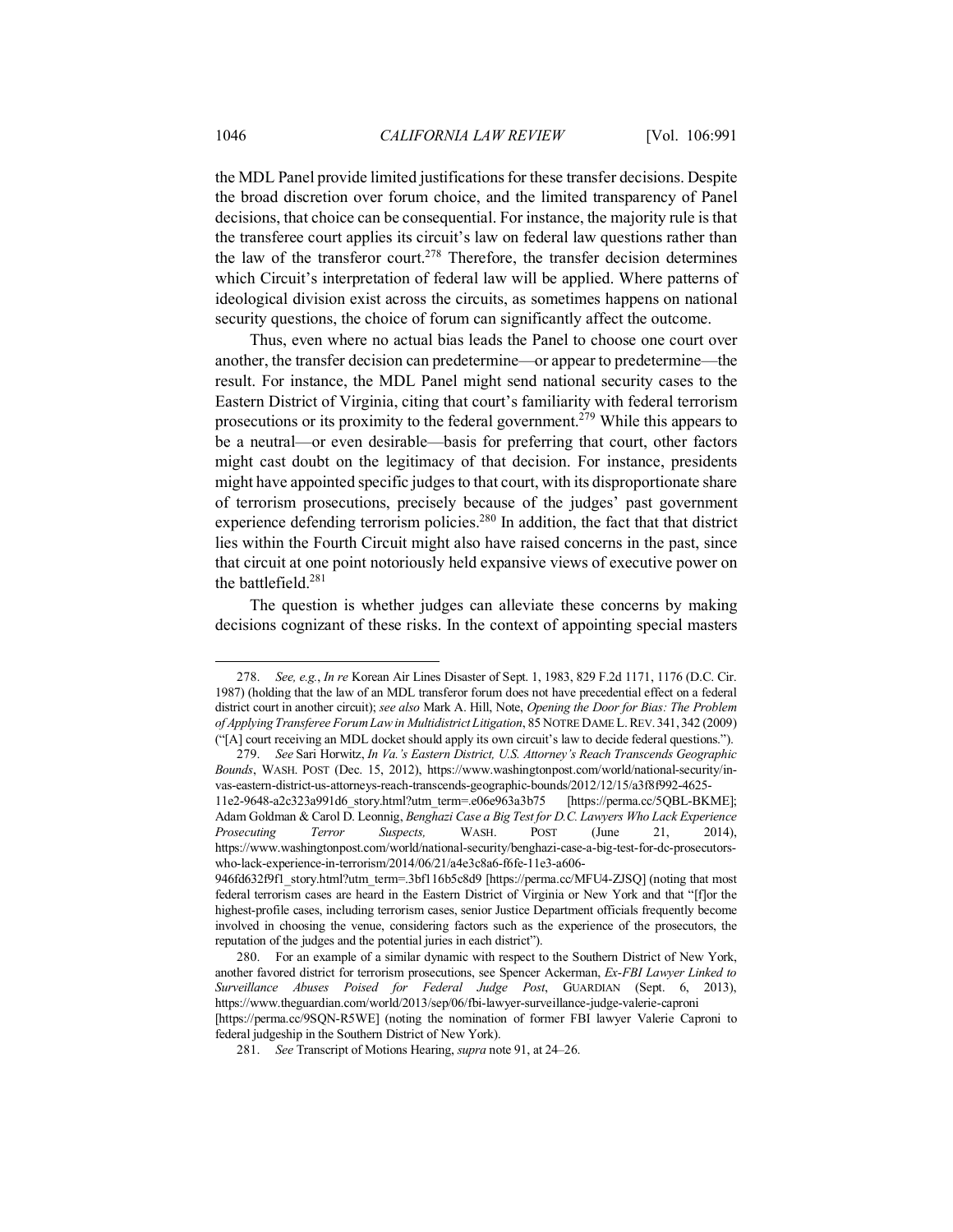or experts, most judges will take seriously the parties' objections to proposed experts, lessening the bias concern. Because the judicial appointment of masters or experts represents a relatively unusual practice, judges will likely select adjuncts who do not generate strong opposition from either party. In the MDL process, by contrast, it might be harder to raise such concerns. Panel judges will likely resist the notion that a colleague could not judge fairly, at least in the absence of a direct conflict of interest. Moreover, given prevailing norms that require parties in MDL to cite "convenience" and "efficiency" as the reasons for preferring certain courts, it might be difficult to claim differences in federal law as the real basis for their preferences. Thus, the MDL process of handpicking transferee judges and courts, with little explanation or oversight, cautions against overusing it in contentious national security cases.

#### *E. Too Little, Too Late?*

A final concern is that the procedural moves courts have made towards managing secrecy are essentially "too little, too late." The procedures are arguably too little because instances of experimentation represent exceptions to an overall pattern of judicial deference, and such experiments are not likely to spread without broader legislative reform. They are arguably too late because they do not address the incentives that lead to excessive secrecy at the front end. These concerns are valid: the procedural experimentation evident so far is limited in scope and impact. Yet it points the way to broader solutions. To reframe the point, procedural adaptation in national security cases is not "too little, too late," so much as it is "necessary but insufficient."

As an initial matter, this Article does not contest the view that a judicial refusal to probe secrets, rather than a willingness to experiment, remains the dominant trend. Thus, this Article does not take issue with, for instance, Margaret Kwoka's recent depiction of the overall judicial treatment of national security secrecy.<sup>282</sup> Kwoka argues that "all litigation doors are often shut" when the government asserts a national security secrecy claim.<sup>283</sup> She contends that courts' responses demonstrate "procedural exceptionalism" because they depart from both the ordinary, adversarial rules used to resolve informational disputes in non-security contexts and from "inquisitorial fallback procedures" like *in camera* review<sup>284</sup>

The experimentation described in this Article *is* a departure from prevailing patterns of judicial deference. The real question is whether *ad hoc* judicial experimentation on secrecy can succeed in the absence of more systemic legislative change. Clearly, legislative reform of the state secrets privilege, constitutional damages claims, and other doctrines could address some of the most pressing obstacles to judicial review in cases involving national security

<sup>282.</sup> Kwoka, *Procedural Exceptionalism*, *supra* note 7.

<sup>283.</sup> *Id.* at 117.

<sup>284.</sup> *Id.* at 107–08, 141–42.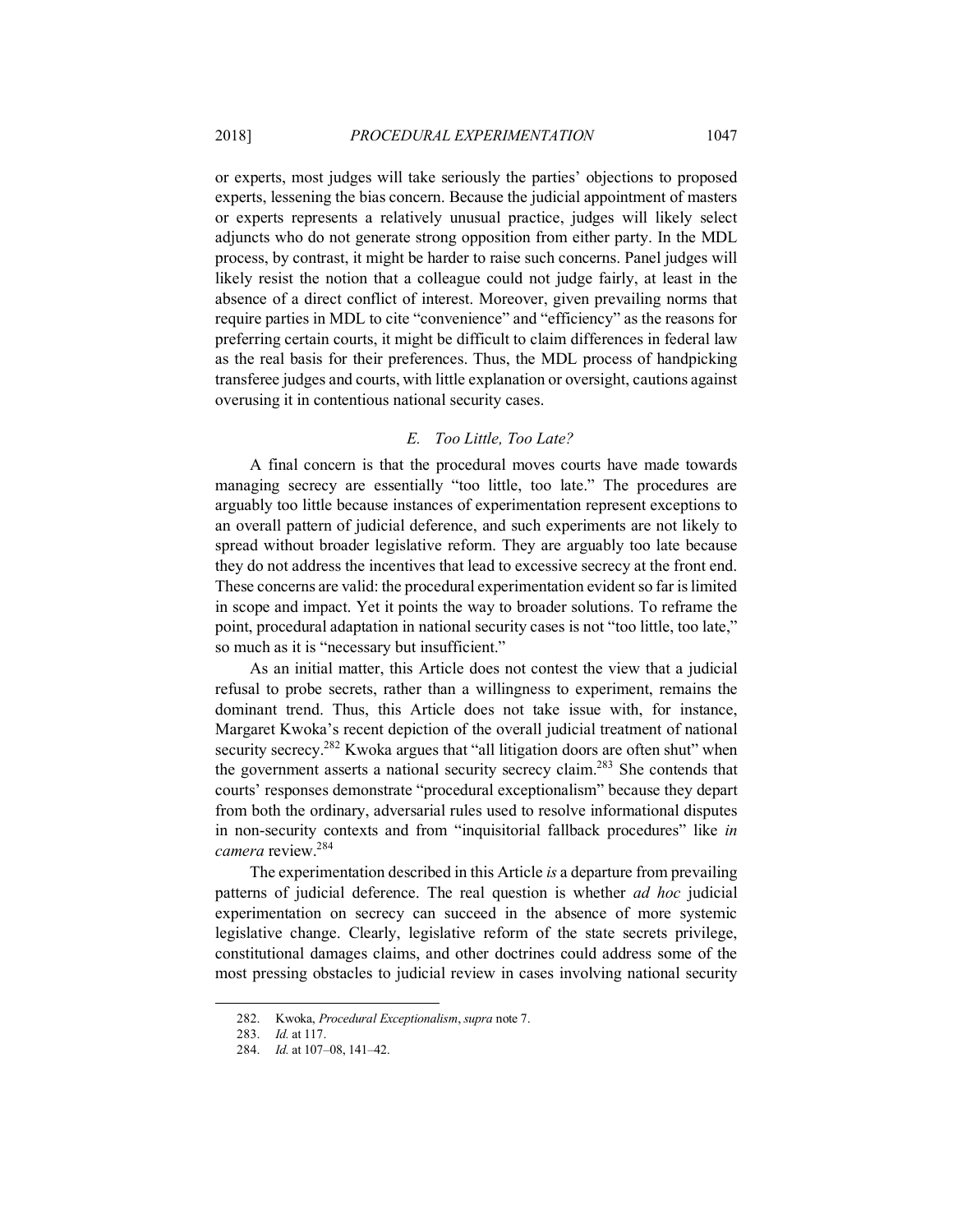secrets.<sup>285</sup> For example, legislation could change the substantive standard for state secrets claims by allowing judges to balance the national security harms from disclosure against the litigants' need for information, or by constraining the dismissal of cases on the basis of the privilege. Even without such significant changes, Congress could specifically authorize some of the procedures that courts have considered, such as the use of judicial adjuncts or cleared counsel to review state secrets claims. Indeed, the failed State Secrets Reform Act aimed to achieve some of these changes.<sup>286</sup> Explicit statutory authorization would give more judges the confidence to deploy adaptive procedures, especially where legal uncertainty exists as to the scope of the courts' authority.

In the absence of legislative authorization or approval from higher courts, legal uncertainty will remain an obstacle to some of the more promising methods to review classified information. For example, without the blessing of Congress or appellate courts, many judges will hesitate to order the executive to clear special masters, independent experts, or opposing counsel to access classified information. As long as the executive objects that it alone can determine whether individuals have a "need to know" classified information, many courts will prefer to duck the confrontation rather than decide the separation of powers question.

The prospect of legislative reform, however, is uncertain at best. Congress is unlikely to enact improved procedures for reviewing national security secrets unless a major human rights or civil liberties scandal changes political incentives. Members of Congress frequently lack the incentive to legislate on national security, especially in the direction of protecting individual rights.<sup>287</sup> Congress declined to enact the State Secrets Protection Act, the bill that would have ratified several procedures for reviewing state secrets claims, despite considering it at a time when public concern over the Bush administration's counterterrorism policies had intensified.288 As others have noted, lawmakers have more incentive to weigh in on procedural matters related to national security litigation if the executive branch asks them to do so to *curtail* judicial review.289

 <sup>285.</sup> For an account of some of these doctrines, *see supra* Part I.B.

<sup>286.</sup> For a discussion of that legislation, see Kwoka, *Procedural Exceptionalism*, *supra* note 7, at 159; Robert M. Chesney, *Legislative Reform of the State Secrets Privilege*, 13 ROGER WILLIAMS UNIV. L. REV. 443, 450–67 (2008).

<sup>287.</sup> *See, e.g.*, Huq, *Structural Constitutionalism as Counterterrorism*, *supra* note 27, at 921.

<sup>288.</sup> State Secrets Protection Act, S. 417, 111th Cong. (2009); State Secret Protection Act of 2009, H.R. 984, 111th Cong. (2009); *see also* MacDougall, *supra* note 7, at 706–07.

<sup>289.</sup> MacDougall, *supra* note 7, at 727 (arguing that legislation such as the State Secrets Protection Act will more likely move forward if courts refuse to dismiss cases on the basis of state secrets, leading the executive to support the bill as a necessary compromise). To be clear, in certain contexts, Congress has specified procedures for review of certain government security decisions. As noted above, FOIA authorizes *ex parte* review of records for which the government claims exemptions, and a statute provides for the furnishing of sensitive information related to transportation security to parties in litigation. *See supra* note 115. *See also, e.g.*, 50 U.S.C. § 1702(c) (2012) (authorizing the *ex*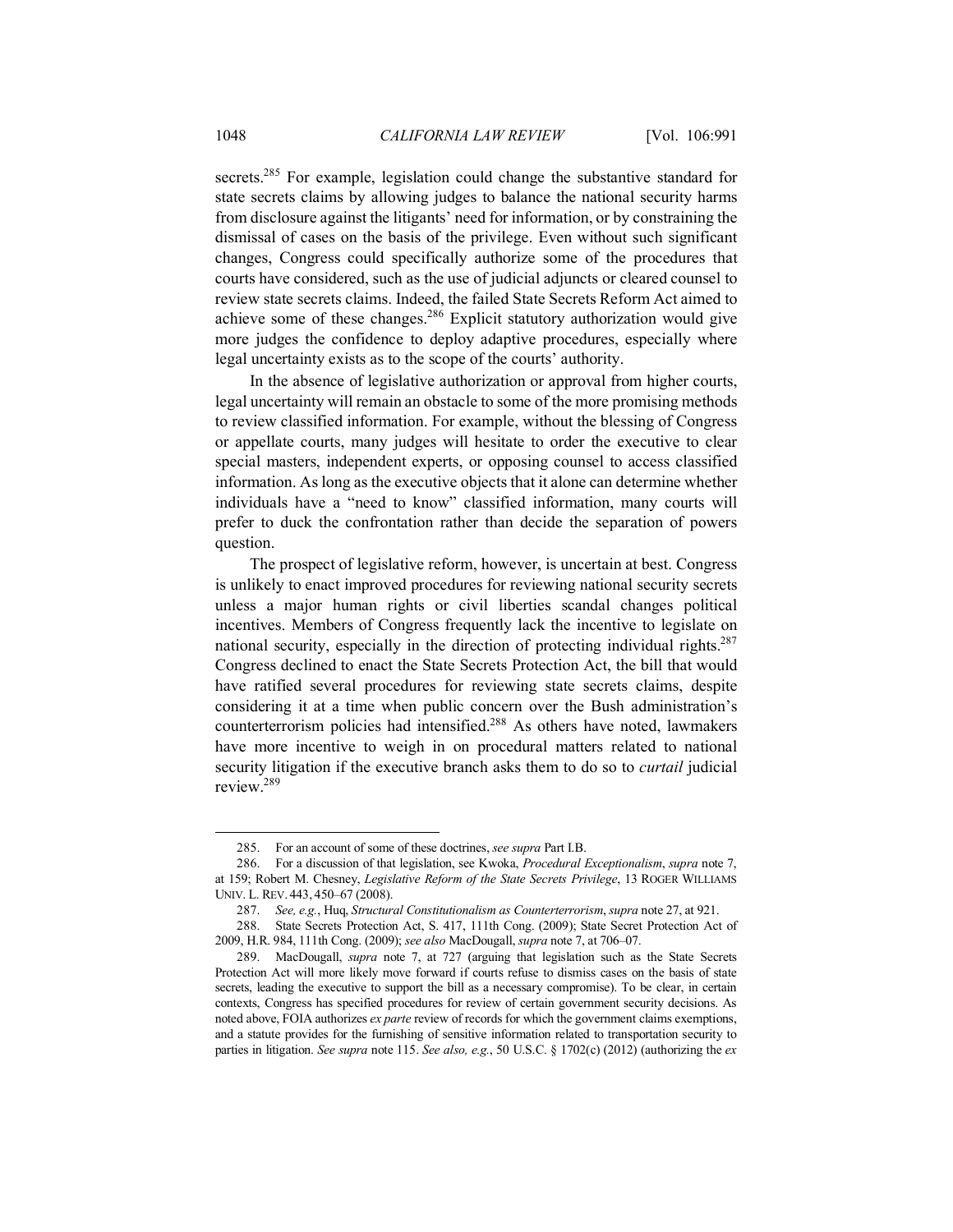On the other hand, another high-profile revelation of abuses akin to the Abu Ghraib or Snowden revelations might make security reform more viable. Indeed, modest procedural improvements might be politically easier to enact than more far-reaching substantive reform. If an opportunity arises for legislation, courts' existing experimentation can highlight the costs and benefits of particular procedures. And until congressional action becomes viable, ad hoc efforts can help courts adjudicate rather than dismiss national security cases.

Of course, procedural innovations to examine secrets will not undo judicial deference in national security litigation as a whole. Judicial deference on national security matters stems from concerns beyond the secrecy rationale for deference, and other rationales must be addressed on their own terms.290 Moreover, experimentation in litigation will not reverse the growth of executive secrecy at the front end. The vast authority and incentives of executive officials to shield information in the first place necessarily limits back-end judicial intervention. As others have written, curtailing state secrecy will depend on challenging the front-end risk perceptions, biases, and incentives that drive excessive secrecy in the first instance. $291$ 

While procedural measures cannot undo the curtailment of judicial review or state secrecy writ large, they can provide courts mechanisms to adjudicate the cases that come before them when the government advances national security secrecy as a reason for dismissal or deference. An appreciation of the ways in which trial courts are already doing so can encourage further experimentation and allow legislators and appellate courts to weigh the outcomes based on that experience. Necessarily limited, the procedural experimentation of courts remains nonetheless significant to guiding future reform.

#### V.

#### IMPLICATIONS FOR CIVIL PROCEDURE

Procedural experimentation to address secrecy claims responds to concerns over the proper role of courts in the specific domain of national security. But an examination of these developments also sheds light on questions that procedural scholars have addressed in other substantive contexts. Part V turns from this Article's primary objective to offer three secondary insights for civil procedure. First, procedural experimentation in national security litigation provides further

*parte*, *in camera* review of classified information used to add persons or entities to the Specially Designated Global Terrorists list).

<sup>290.</sup> Indeed, as noted above, numerous legal scholars have challenged these rationales typically offered for deference on substantive grounds. *See, e.g.,* Pearlstein, *supra* note 21 (using organizational decision-making literature to point out costs of executive flexibility, unity, and insularity, and benefits of independent review); Chesney, *National Security Fact Deference*, *supra* note 17, (arguing that arguments related to comparative institutional weaknesses of the courts in access to information, expertise, and other prudential concerns are frequently overstated).

<sup>291.</sup> For recent attempts to grapple with these root causes and remedial measures, *see, e.g.*, FENSTER, *supra* note 33; SETTY, *supra* note 34, at 125–26; Pozen, *Freedom of Information Beyond the Freedom of Information Act*, *supra* note 42, at 1121.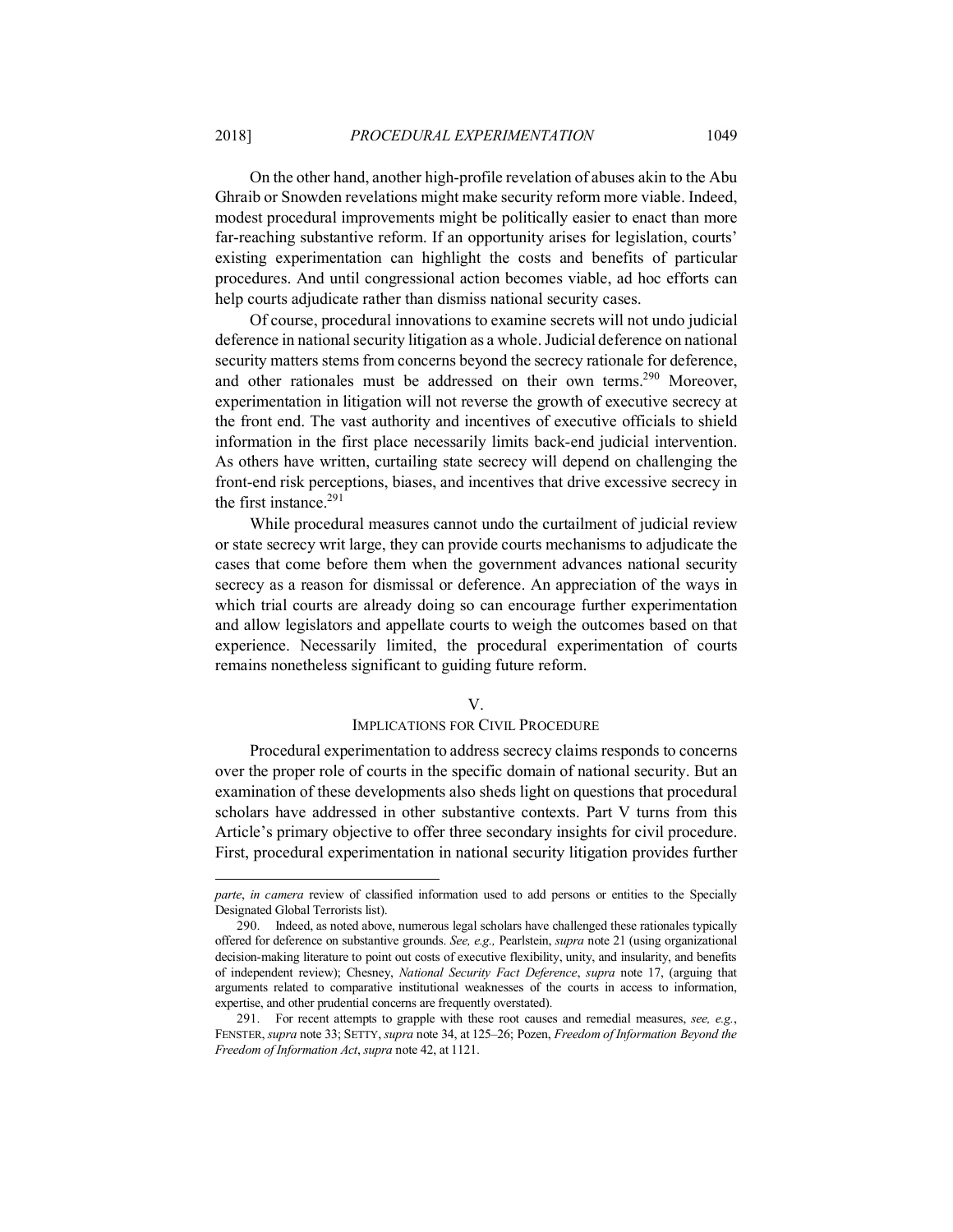support for the pervasiveness of "bottom-up" procedural reform in response to new substantive challenges. Second, the diffusion of innovative procedures across subject matter is both promising and potentially concerning, and may sometimes require a revisiting of the rules governing such procedures. Finally, procedural spillover across the civil-criminal divide challenges a view of these procedural systems as entirely separate realms. These observations invite further investigation of questions, including the role of the executive branch in the development of procedure, the risks of MDL in public law cases, and the limits of criminal procedure as a model for improving protections in civil proceedings.

#### *A. Bottom-Up Procedural Innovation*

Procedural experimentation in national security cases provides a little noticed illustration of a broader dynamic within US civil procedure, in which judges and parties innovate in individual cases in response to new substantive challenges, and such procedural experimentation then spreads horizontally across courts or vertically through codification and formalization by other institutions. The experimentation in national security cases can thus be seen as another case study in the pervasiveness of what some have called "ad hoc procedure."292 Despite the standard view of procedure as emanating from congressional legislation or the rulemaking process of the Rules Enabling Act, court-led procedural reform abounds. At the same time, the experimentation in the national security context may have different institutional dynamics than in other substantive areas, with the executive branch playing a more prominent role and the Advisory Committee on Rules of Civil Procedure Committee virtually absent.

Pamela Bookman and David Noll describe "ad hoc procedure" as pervasive: reform by courts or legislatures "motivated by a problem (or problems) that is specific to a case or set of cases" and that "addresses that problem in the midst of a faltering pending litigation, through an intervention that changes the 'rules of the road' for the case or litigation as it proceeds."293 They contrast such forms of procedural change to the "traditional model of procedural design" in which neutral experts, focused on process values such as fairness and efficiency rather than substantive regulatory considerations, determine procedural rules prior to specific cases.<sup>294</sup>

Thus far, legal scholars have focused on judicial procedural entrepreneurship in two contemporary contexts: public institutional reform cases and mass torts litigation. For instance, Owen Fiss and others analyzed how the motivation to desegregate public schools in the wake of *Brown v. Board of Education* led lower courts to adopt new procedural forms to transform resistant

<sup>292.</sup> *See* Silberman, *supra* note 160; Pamela K. Bookman & David L. Noll, *Ad Hoc Procedure*, 92 N.Y.U. L. REV. 767 (2017).

<sup>293.</sup> Bookman & Noll, *supra* note 292, at 784.

<sup>294.</sup> *Id.* at 781.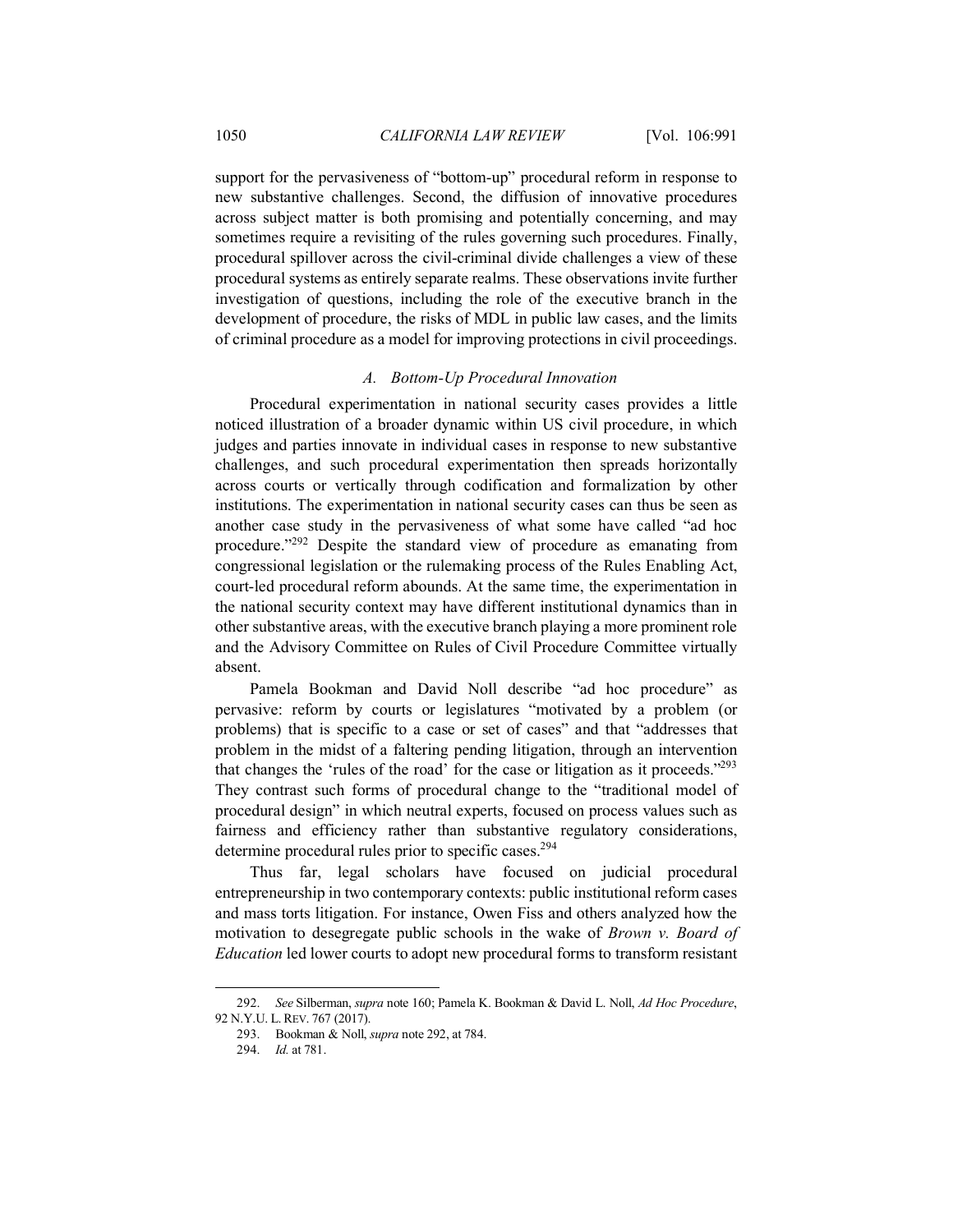state bureaucracies.<sup>295</sup> The challenge of desegregation "required a revision of familiar conceptions about party structure, new norms governing judicial behavior, and new ways of looking at the relationship between rights and remedies."296 That perceived need led judges to embrace procedural innovations, such as the use of special masters to design and enforce reforms on an ongoing basis against state institutions.<sup>297</sup> Moreover, in time, these "procedural innovations . . . transcended the substantive claim," spreading beyond the school desegregation context to the reform of other public institutions, such as prisons, mental hospitals, and the welfare system.<sup>298</sup>

Others have described how evolving mass tort suits led to several phases of procedural experimentation. Peter Schuck argued that mass tort litigation prompted new forms of judicial management leading to "some of the most farreaching innovations in judicial history," such as "novel claims aggregation techniques, statistically-derived outcomes, administration of discovery, damages assessments, advanced courtroom technologies, more systematic alternative dispute resolution efforts, and coordinated federal-state court proceedings."<sup>299</sup> Howard Erichson contended that the new use of court-appointed experts and settlement class actions in mass tort litigation was moving courts away from the traditional adversarial model and closer to civil law "inquisitorial" decisionmaking systems.<sup>300</sup>

Recent work by Amalia Kessler also reveals that the bottom-up development of procedural reform is not new. Kessler argues that, contrary to the traditional view of the 1848 New York Field Code of Procedure as a "revolutionary" code that merged the law and equity traditions, the adoption of the code was actually a *fait accompli*. <sup>301</sup> According to Kessler, since the early nineteenth century, lawyers litigating in the New York Chancery Court successfully pushed for greater control over the taking of evidence, both to promote their clients' interests and to increase their social standing.<sup>302</sup> Through a "bottom-up, case-by-case basis," lawyers imported changes into equity procedure that transformed it from a "quasi-inquisitorial" model to one closer to the oral and adversarial culture of the common law.<sup>303</sup>

<sup>295.</sup> *See* Owen M. Fiss, *Foreword: The Forms of Justice*, 93 HARV. L. REV. 1, 4 (1979); *see also* David Marcus, *Flawed but Noble: Desegregation Litigation and Its Implications for the Modern Class Action*, 63 FLA. L. REV. 657, 711 (2011) (discussing the impact of school desegregation litigation on broader class action doctrine).

<sup>296.</sup> Fiss, *supra* note 295, at 3.

<sup>297.</sup> *Id.* at 56–57.

<sup>298.</sup> *Id.* at 4.

<sup>299.</sup> Peter H. Schuck, *Mass Torts: An Institutional Evolutionist Perspective*, 80 CORNELL L. REV. 941, 956–57 (1995).

<sup>300.</sup> Howard M. Erichson, *Mass Tort Litigation and Inquisitorial Justice*, 87 GEO. L.J. 1983, 1985 (1999).

<sup>301.</sup> AMALIA D. KESSLER, INVENTING AMERICAN EXCEPTIONALISM: THE ORIGINS OF AMERICAN ADVERSARIAL LEGAL CULTURE, 1800–1877, at 136 (2017).

<sup>302.</sup> *See id.* at 67, 95, 151–56.

<sup>303.</sup> *Id.* at 13.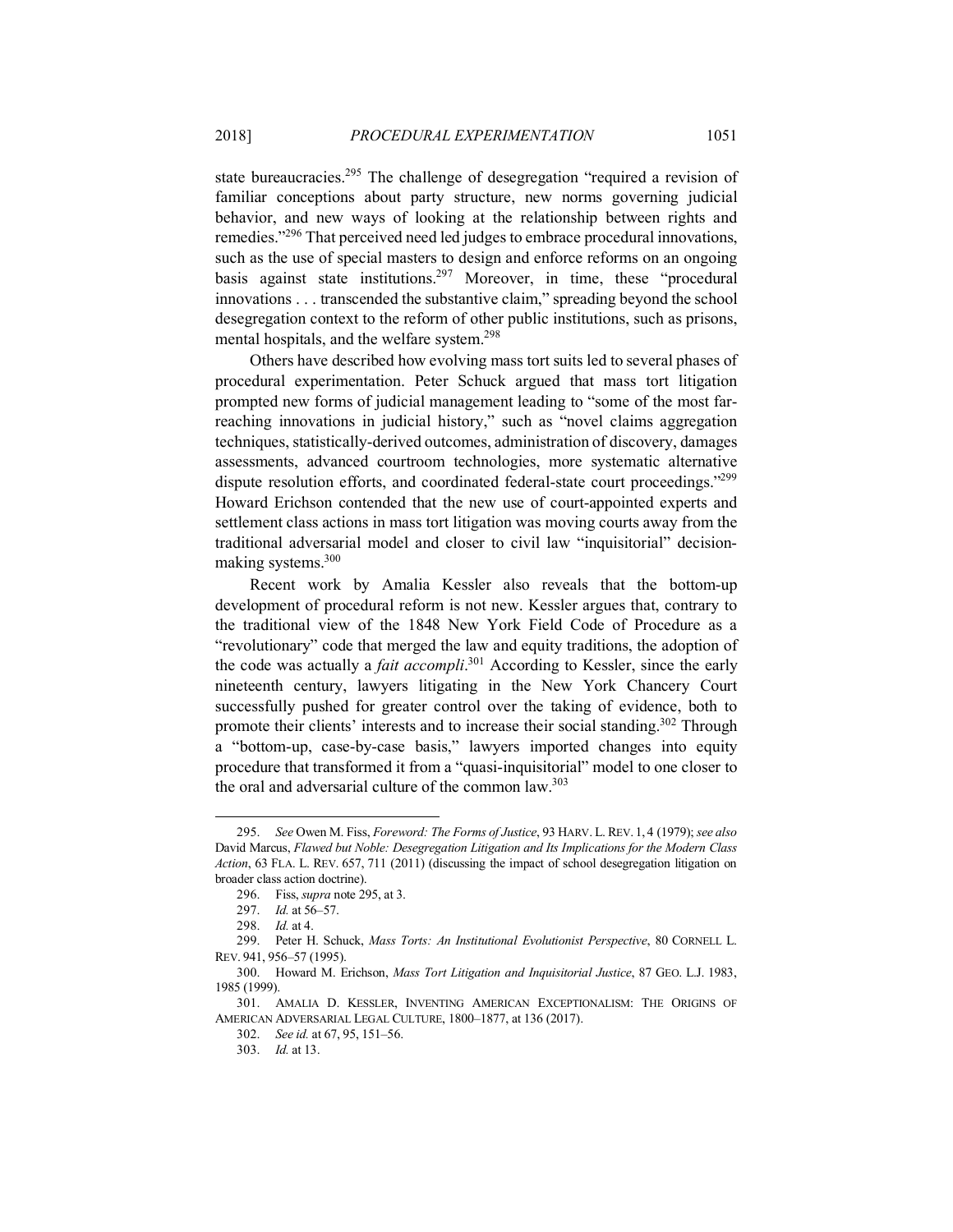National security civil litigation provides more evidence of the significance of decentralized, bottom-up procedural change in response to functional needs. More so than in other contexts, however, there is little immediate prospect for ratification by other rulemaking institutions, such as Congress or the Advisory Committee on Rules of Civil Procedure. An earlier Section explains why the potential for congressional intervention is limited.<sup>304</sup> Meanwhile, the Advisory Committee charged with the development of civil rules is likely to stay out of rule development related to classified information or national security. This abstention would accord with the committee's tendency to reject substancespecific rule changes out of an unstated commitment to trans-substantivity.<sup>305</sup> But the Advisory Committee is even less likely to play a role here, given the high-profile nature of the political questions involved, the close connection between procedure and contested substantive views on the role of the courts, and the relatively small number of cases at issue.<sup>306</sup>

For its part, the Supreme Court has reached contrasting decisions on not just the appropriate scope of judicial deference in national security matters, but also on the district courts' abilities to devise procedural solutions. In allowing Guantanamo detainees to challenge their detention through habeas proceedings, for example, the Court expressed confidence that the district court had the "expertise and competence" to resolve evidentiary challenges, including the protection of classified intelligence.<sup>307</sup> One year later, the Court was equally sure that, without an across-the-board change to pleading standards, district courts could not be relied upon to regulate discovery in a manner that sufficiently respected the needs of high-level national security officials.<sup>308</sup> While Congress or the Supreme Court may choose to intervene at some point, it appears that the procedures developed by judges will primarily diffuse horizontally rather than vertically: judges will learn about other courts' strategies through published opinions, the Federal Judicial Center's publications on case-management in national security cases,<sup>309</sup> and the briefs of repeat player parties who urge the adoption of techniques piloted elsewhere.<sup>310</sup>

<sup>304.</sup> *See supra* Part IV.E.

<sup>305.</sup> *See* David Marcus, *The Past, Present, and Future of Trans-Substantivity in Federal Civil Procedure*, 59 DEPAUL L. REV. 371, 413–15 (2010).

<sup>306.</sup> This does not mean that members of the Advisory Committee are not invested in such questions. Indeed, Judge Bates, the current chair, served as the presiding judge of the Foreign Intelligence Surveillance Court for four years and has a strong interest in national security litigation. *See, e.g.*, *Senior Judge John D. Bates*, United States District Court for the District of Columbia, http://www.dcd.uscourts.gov/content/senior-judge-john-d-bates [https://perma.cc/FZU2-43KR] (last visited July 8, 2018).

<sup>307.</sup> Boumediene v. Bush, 553 U.S. 723, 796 (2008).

<sup>308.</sup> *See* Ashcroft v. Iqbal, 556 U.S. 662, 685–86 (2009).

<sup>309.</sup> *See supra* note 207 (listing Federal Judicial Center publications).

<sup>310.</sup> *See* David Zaring, *National Rulemaking Through Trial Courts: The Big Case and Institutional Reform*, 51 UCLA L. REV. 1015, 1062–70 (2004) (describing the role of repeat-player parties in transmitting institutional reform ideas across trial courts).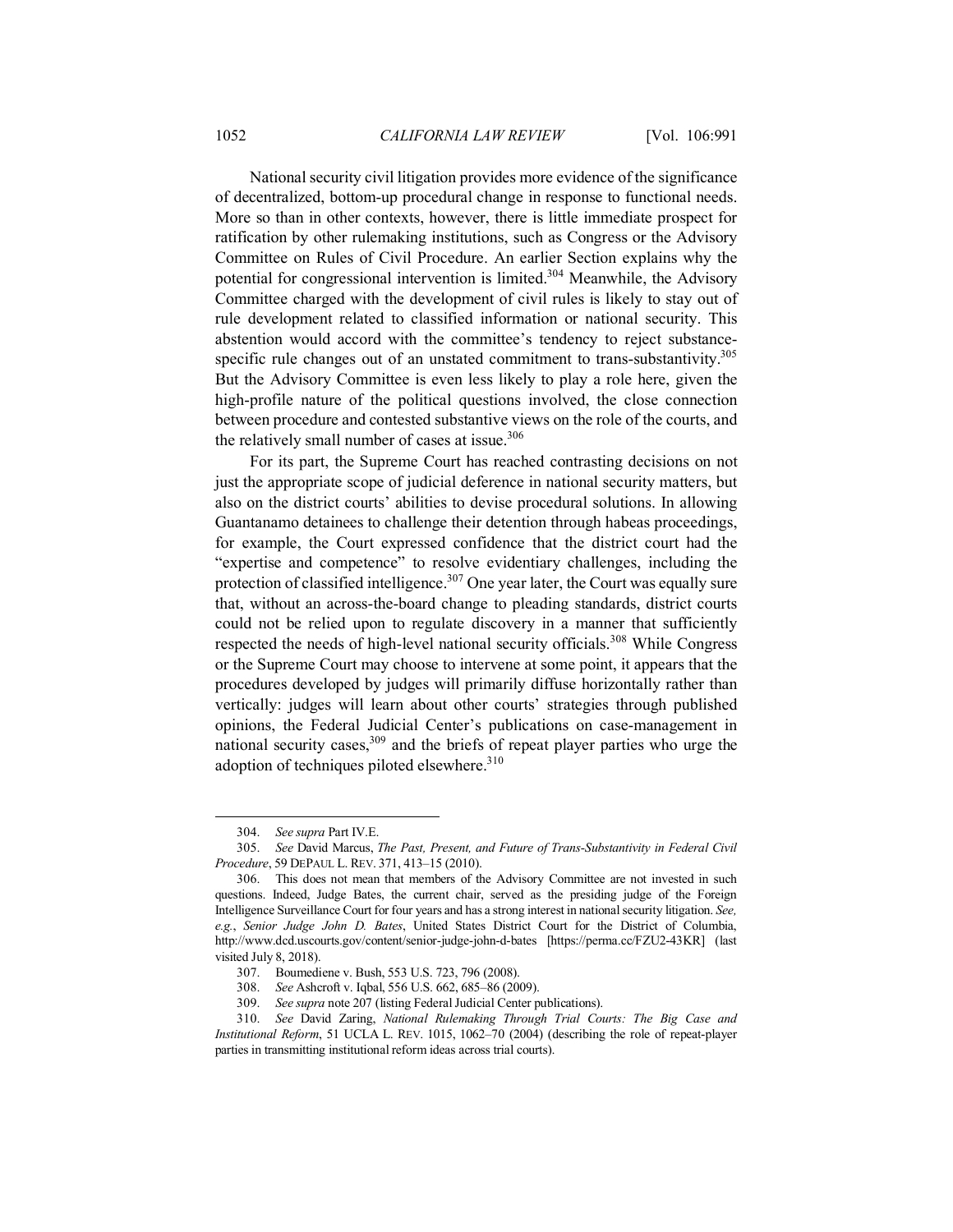The prominent role of the executive branch represents the most notable difference between procedural experimentation in the national security context and elsewhere. Judges seeking to use some of the innovations described here such as providing access to classified information to cleared counsel or experts cannot do so without surmounting executive resistance. Even where courts have ordered the government to grant access to secret information, the government has sometimes actively resisted in terms that some judges have characterized as outright disobedience.<sup>311</sup> The executive's extraordinary power to classify information in the first place, to assert the state secrets privilege, and to resist litigation challenging its authority—directly or through lobbying Congress means that courts lack the power over procedure that they enjoy in other contexts.

It is unsurprising that the executive branch has a dominant role over procedure in national security litigation, given the executive's unrivalled power over security, its constitutional role, and its repeat player status in litigation. Nonetheless, the executive's extensive role in shaping procedural law in this context raises questions for civil procedure more generally. Institutional accounts of procedural change almost always center on the courts, Congress, the Advisory Committee, or interest groups. Procedural scholarship largely ignores the executive branch, or considers it mostly for its role in pressing Congress to adopt legislation.312 But even outside the national security context, the executive branch exerts considerable influence over civil litigation—whether through promulgating rules limiting class action bans in arbitration agreements,<sup>313</sup> advocating positions on procedural issues before the courts as either a party or amicus participant, $3^{14}$  imposing rules on government lawyers for the conduct of litigation,<sup>315</sup> or advocating for its interests through standing representation on the

<sup>311.</sup> *See* Tien, *supra* note 7, at 689–92 (describing government's resistance to court order in *Al Haramain* litigation requiring government to provide plaintiffs' counsel access to top secret information); *see also id.* at 691 (describing district court's order to show cause why defendants should not be sanctioned for "failing to obey the court's orders").

<sup>312.</sup> *See* Carl Tobias, *Executive Branch Civil Justice Reform*, 42 AM. U. L. REV. 1521, 1540 (1993) (describing Civil Justice Reform Act as originating in the administration); STEPHEN B.BURBANK & SEAN FARHANG, RIGHTS AND RETRENCHMENT: THE COUNTERREVOLUTION AGAINST FEDERAL LITIGATION 27–34 (2017) (describing Reagan administration's legislative efforts to inhibit private enforcement of federal rights).

<sup>313.</sup> Jessica Silver-Greenberg & Michael Corkery, *U.S. Just Made It a Lot Less Difficult to Sue Nursing Homes*, N.Y. TIMES (Sept. 28, 2016), https://www.nytimes.com/2016/09/29/business/dealbook/arbitration-nursing-homes-elder-abuseharassment-claims.html [https://perma.cc/E57F-BSYR].

<sup>314.</sup> *See, e.g.*, Ashcroft v. Iqbal, 556 U.S. 662, 687 (2009) (adopting US government position that tighter pleading rules applied across substantive areas of law); Town of Chester v. Laroe Estates, 137 S. Ct. 1645 (2017) (agreeing with Solicitor General's amicus position that an intervening party must have independent constitutional standing whenever it seeks different or additional relief from plaintiffs with standing).

<sup>315.</sup> *See generally* Tobias, *supra* note 312, at 1530–37 (describing George H.W. Bush administration executive order requiring government lawyers to minimize cost and delay in litigation to which the government is a party).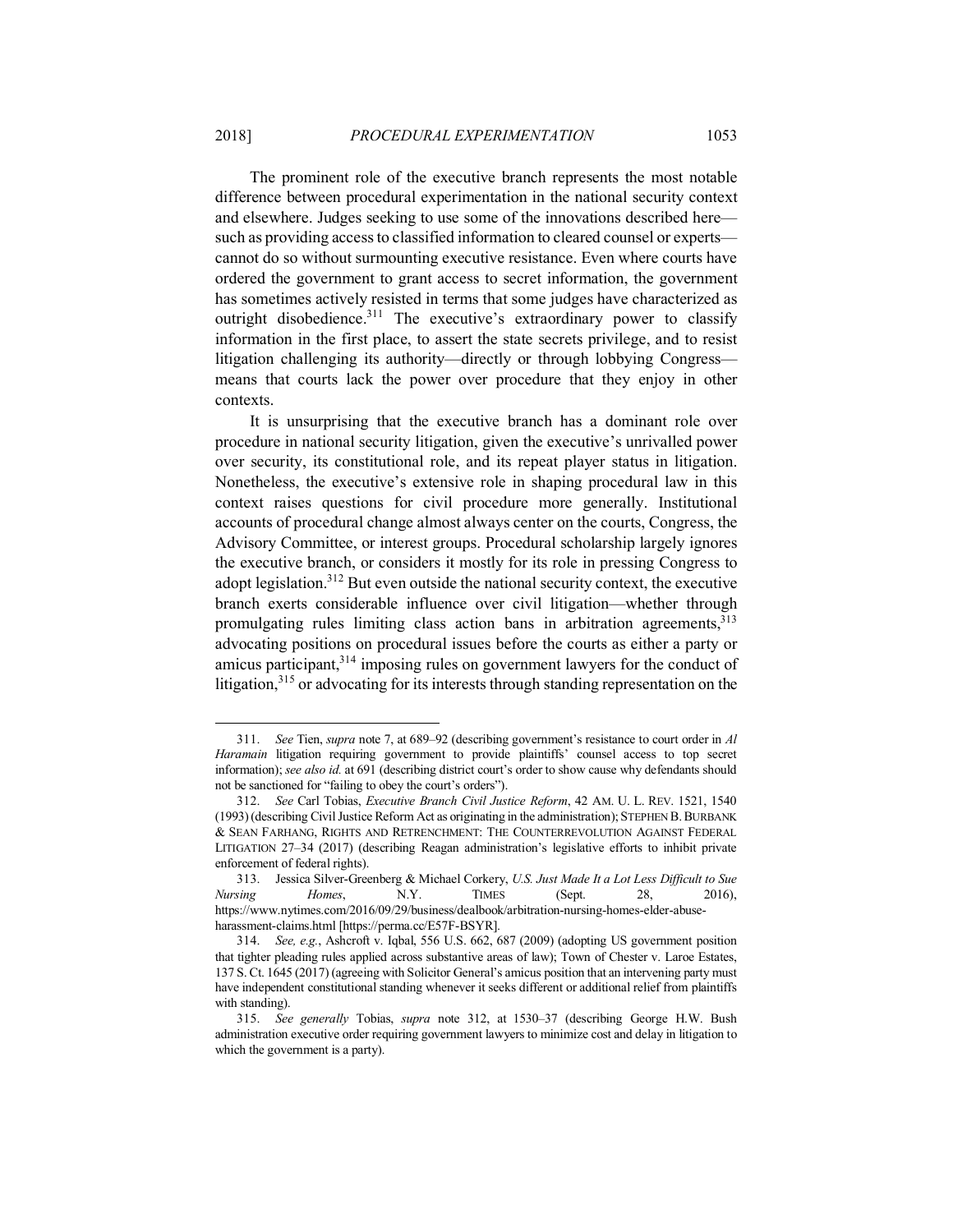Advisory Committee.<sup>316</sup> Such disparate examples suggest that the executive branch has a greater role in procedure-making than typically recognized, even outside the national security context. An examination of such influence in the national security arena, including the forms of such influence and the justifications for it, invites a comparative exploration of executive proceduremaking in other areas.

# *B. Trans-Substantive Diffusion Across Civil Procedure*

The national security cases described in this Article illuminate the extent to which courts are transmitting procedures *across*substantive law contexts. Judges in national security cases are drawing, in particular, on case management techniques devised for mass torts or other private complex litigation. For instance, in the FOIA litigation seeking records of detainee abuse, Judge Hellerstein used case management strategies most associated with private complex litigation. He required the plaintiffs to prioritize their FOIA requests to narrow the scope of the litigation, set strict timelines for moving forward the case, and adopted sampling procedures to apply his rulings on information disclosure to large categories of similar documents. It is unsurprising that it was Judge Hellerstein who chose to do so because he has used such hands-on techniques in other private law contexts and has championed the role of "managerial judging" to resolve complex cases.<sup>317</sup> His innovations in the FOIA case extend the techniques of managerial judging pioneered in mass torts cases to a new context.

Other procedures also reflect trans-substantive migration. For instance, the use of special masters and court-appointed experts is most associated with the remedial stages of institutional reform cases,<sup>318</sup> the discovery stages of aggregate litigation, $319$  and the pre-trial resolution of torts cases involving conflicting scientific expert testimony.<sup>320</sup> In addition, the application of MDL to surveillance and detainee abuse suits applies a procedural mechanism typically employed to centralize product liability, antitrust, securities, intellectual property, or consumer disputes.

The value of such diffusion, of course, depends on the extent to which the courts can effectively assess differences across substantive contexts and determine whether borrowed procedures fit the new context. If judges do not exhibit sufficient sensitivity to substantive differences, then the transplantation

<sup>316.</sup> *See Membership of the Committees on Rules of Practice and Procedure: Chairs and Reporters*, U.S. COURTS (Oct. 1, 2017), http://www.uscourts.gov/sites/default/files/committeeroster.pdf [https://perma.cc/MK2E-6ADZ]. I thank Dave Marcus for pointing out this example.

<sup>317.</sup> Hellerstein, *Managerial Judging*, *supra* note 169, at 142–55.

<sup>318.</sup> *See* Fiss, *supra* note 295, at 28; *see also* Silberman, *supra* note 160, at 2161 (comparing modern "remedial" special masters to their historical predecessors).

<sup>319.</sup> *See, e.g.*, Hellerstein, *supra* note 169, at 141–42 (describing use of special masters in 9/11 tort suits).

<sup>320.</sup> *See* Erichson, *supra* note 300, at 2012–13.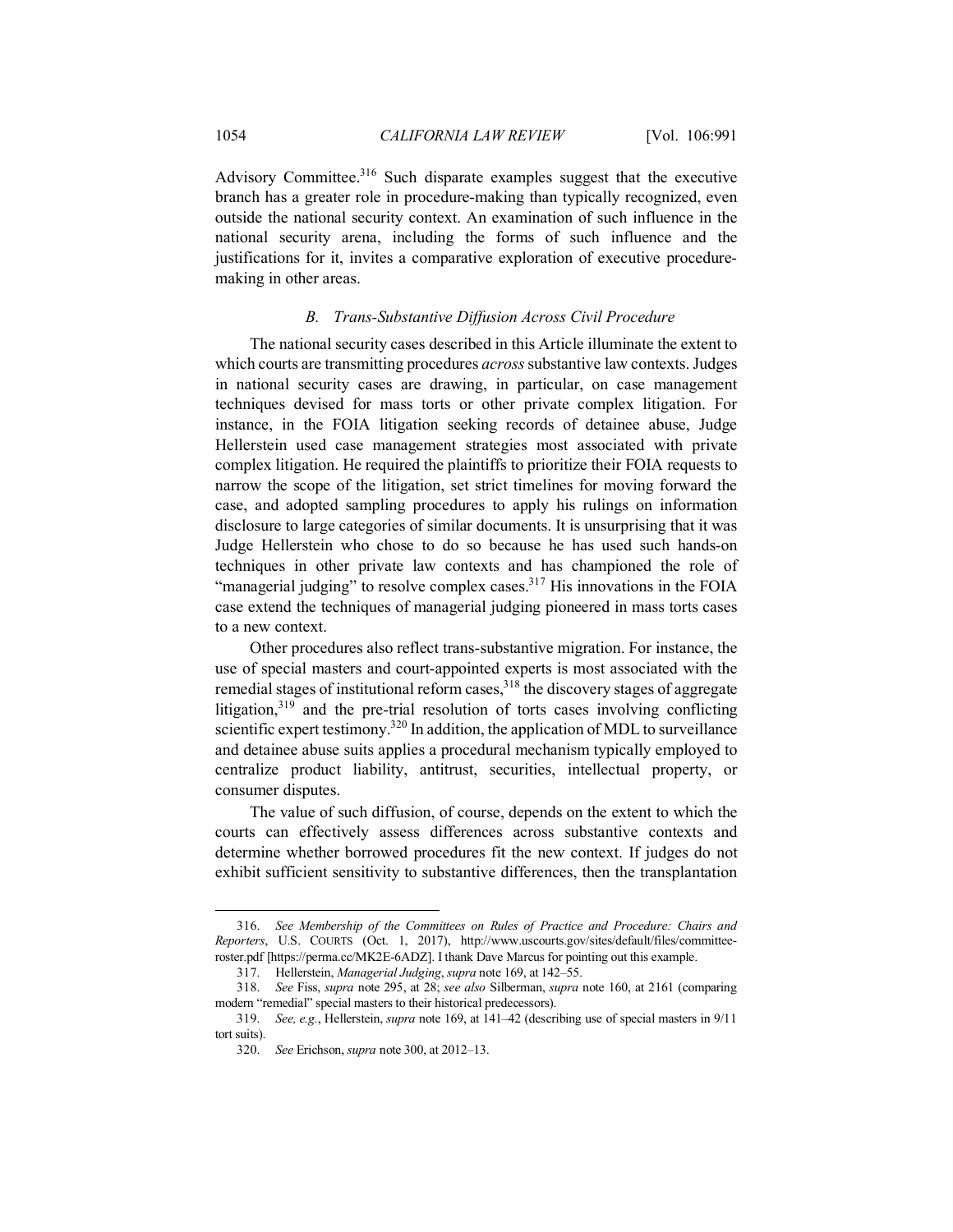may be counterproductive. For instance, this Article raises particular concerns regarding the application of MDL to public policy contexts involving significant ideological disagreement.<sup>321</sup> As discussed above, the use of MDL in policy contexts like national security magnifies concerns about the Panel's preference for consolidating cases and its process for assigning cases.<sup>322</sup> While MDL treatment can facilitate the review of national security secrets, it also prevents courts from generating multiple answers to hard questions. As Lahav has noted, the value of jurisdictional pluralism may be greater with respect to legal disputes on controversial issues that elicit strong disagreements.

Similarly, concerns around the MDL Panel's selection of a transferee court may be greater where significant political or ideological divisions exist, as in many national security contexts. Procedural scholars have previously examined other sources of potential bias in transfer decisions—suggesting that the Panel tends to assign cases to judges who favor global settlements<sup>323</sup> or judges who come from the same courts as the panel members.<sup>324</sup> Concerns around bias, or the appearance of bias, in assignment decisions can have an even greater impact on the perceived legitimacy of judicial decisions where transfers appear to predetermine the outcomes of high-profile and contentious cases.<sup>325</sup> These concerns should affect not only the binary decision of whether or not to subject cases to MDL treatment, but should also lead proceduralists to consider reforms to the MDL process. If judges use MDL at all in divisive public policy contexts, policy-makers should consider reforming the process for assigning cases to make it more random, more transparent, or more subject to appellate review. As the MDL example suggests, the migration of procedural mechanisms to new substantive areas offers benefits but also requires courts to revisit existing rules.

# *C. Diffusion Across the Civil-Criminal Procedure Divide*

One notable feature of procedural adaptation in national security litigation is that procedures have spread not only across substantive contexts within civil procedure, but also across the civil-criminal procedural divide. As discussed above, courts in a number of civil cases analogized to procedures used under the CIPA statute for managing classified information in criminal cases.326 The *ex parte*, *in camera* review of ostensibly privileged material, the attempt to clear counsel to view classified information, the facilitation of interlocutory review where district courts reject the government's state secrets assertion, as well as

<sup>321.</sup> *See supra* Parts IV.C, IV.D.

<sup>322.</sup> For a discussion of some of these concerns, though not in the national security or public policy contexts, see generally Richard L. Marcus, *Cure-All for an Era of Dispersed Litigation? Toward a Maximalist Use of the Multidistrict Litigation Panel's Transfer Power*, 82 TUL. L. REV. 2245 (2008).

<sup>323.</sup> *See id.* at 2287–89.

<sup>324.</sup> Margaret S. Williams & Tracey E. George, *Who Will Manage Complex Civil Litigation?* 10 J. EMP. L. STUD. 424, 457 (2013).

<sup>325.</sup> *See supra* Part IV.D.

<sup>326.</sup> An excellent student note identified and described this phenomenon as "CIPA Creep." *See* MacDougall, *supra* note 7.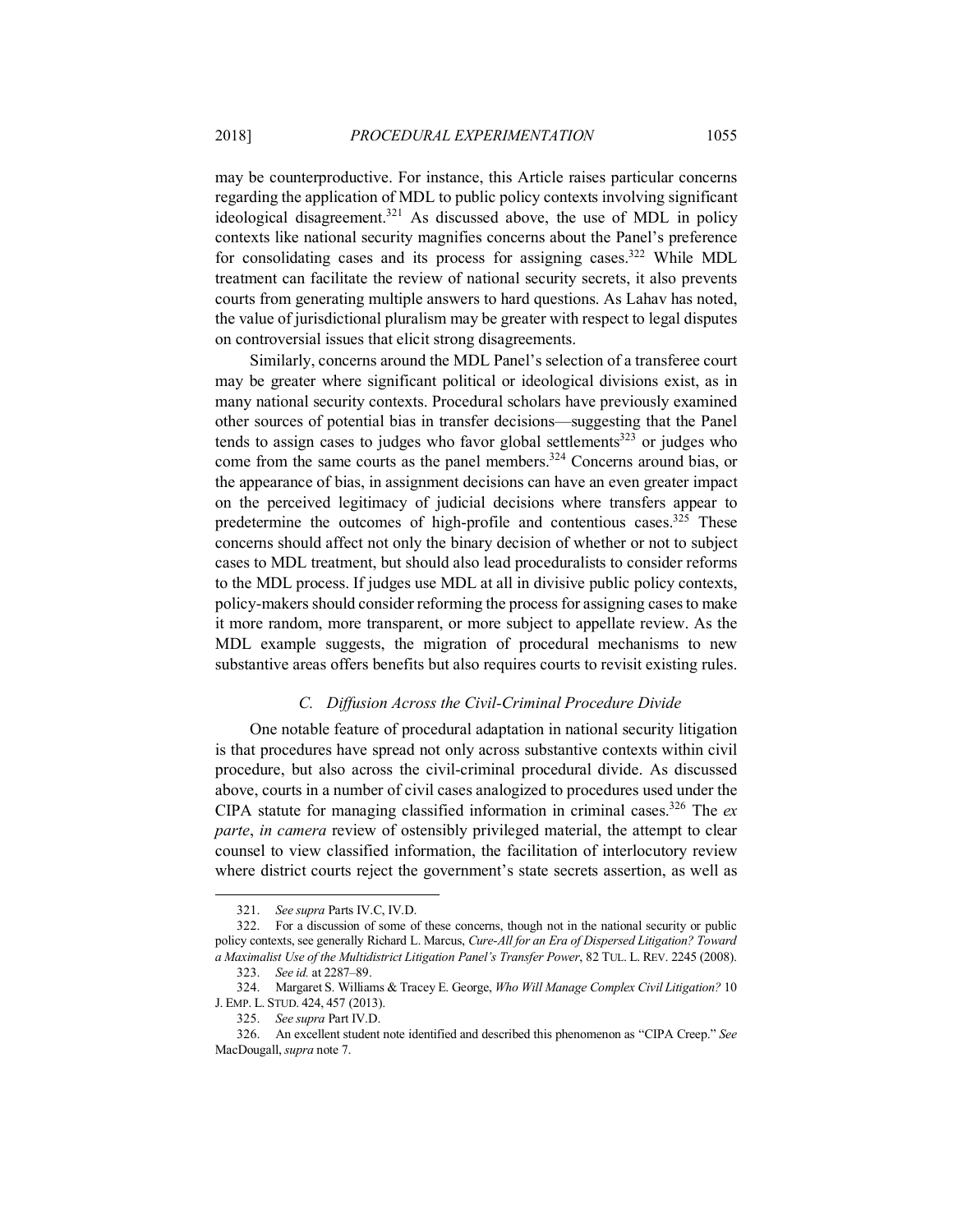other procedures now deployed in the civil context, mirror practices that are conventional under CIPA.327 This procedural diffusion has several implications beyond national security cases.

As an initial matter, it provides a counterexample to some scholars' characterization of the civil-criminal procedure divide as nearly absolute. Professors Sklansky and Yeazell described that divide in the following terms:

Civil litigation and criminal litigation in the contemporary United States occupy separate worlds. They employ different procedural rules, often before different judges in different courthouses, and with almost entirely unconnected bars, each of which views the other with an attitude verging on contempt. In law schools, civil and criminal process are taught in separate courses by scholars whose ranks rarely overlap . . . . Many judges, of course, still hear a mixture of civil and criminal cases . . . . Aside from this point of contact, though, there is little else to suggest that the two dockets are part of the same legal system.<sup>328</sup>

Sklansky and Yeazell contend that the gap between the procedural systems has widened since the nineteenth century as criminal procedure increasingly became a state monopoly and civil procedure grew increasingly privatized.<sup>329</sup> As examples of that divide, they observe that civil and criminal procedure take different approaches to the role of the judge in the settlement process, the preclusive treatment of former adjudication, the discovery process, and remedies for lawyering failures.<sup>330</sup>

The migration of practices for managing national security secrecy, however, suggests that the divide is far less wide. To be sure, the particular subject matter of national security litigation makes procedural migration especially natural, since government officials address security threats like terrorism through a combination of criminal and regulatory responses. In addition, procedural spillover more likely occurs in this context because national security cases are typically heard in federal court, where the same judges preside over both civil and criminal matters, and therefore gain exposure to both regimes.

But courts draw on criminal procedure in civil national security litigation not simply because these are national security cases, but because these cases often originate from exercises of state power imposing substantial restrictions on individuals. The judicial inclination to import procedural protections from the criminal realm stems from an inherent blurring of state criminal and civil power, through which formally civil exercises of power impose restrictions on liberty

<sup>327.</sup> *See id.* at 706–07.

<sup>328.</sup> David A. Sklansky & Stephen C. Yeazell, *Comparative Law Without Leaving Home: What Civil Procedure Can Teach Criminal Procedure, and Vice Versa*, 94 GEO. L.J. 683, 684 (2006).

<sup>329.</sup> *Id.* at 684.

<sup>330.</sup> *See id.* at 696–727. To be clear, Sklansky and Yeazell do note that borrowing is routine in certain areas, as in the law of evidence, see *id.* at 728–33, but their account on the whole emphasizes differences.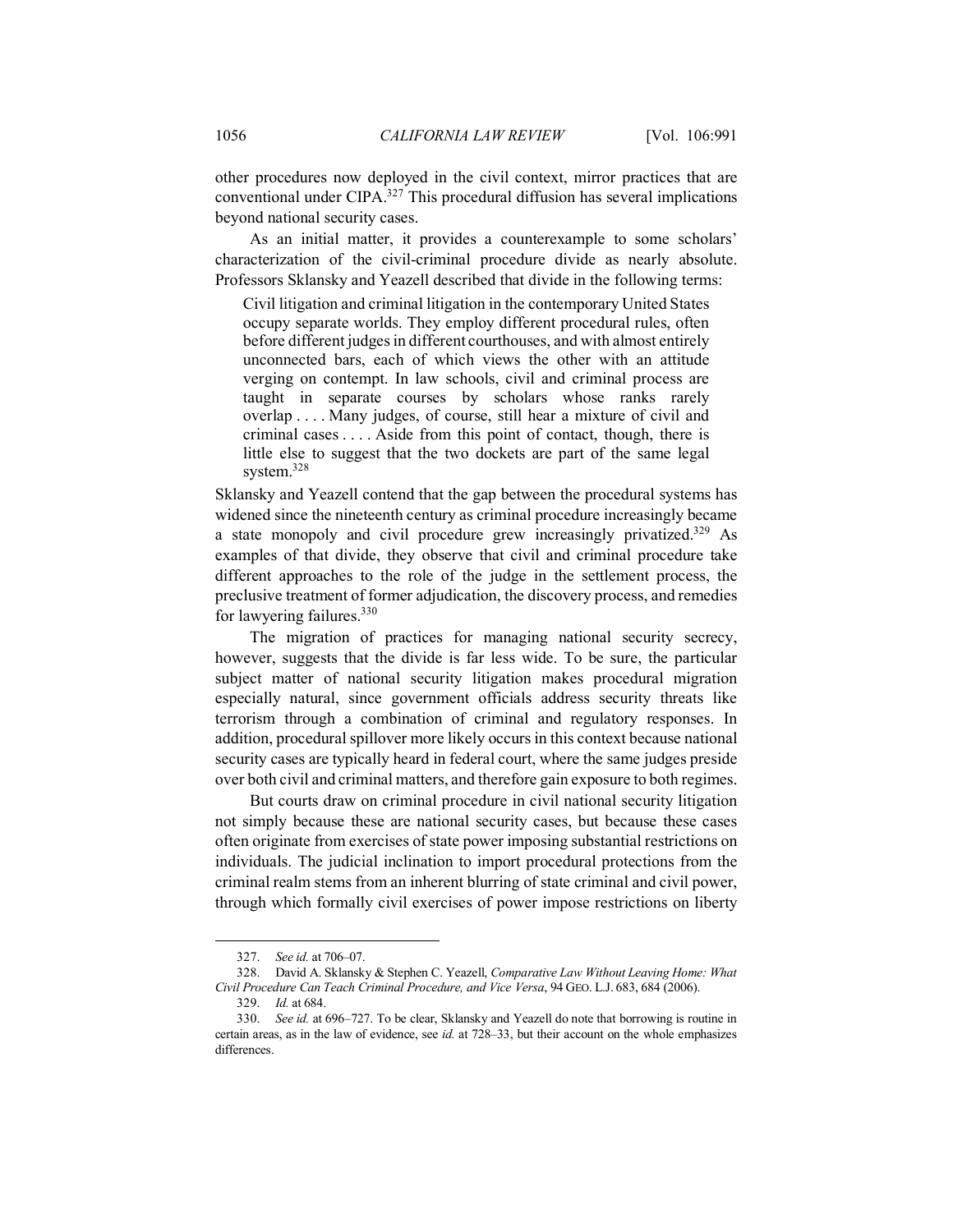resembling criminal penalties. This blurring of criminal and civil enforcement power is not unique to the national security context, however, even if it is particularly pronounced in that realm.

For instance, courts considered CIPA-like proposals for divulging classified information in cases arising out of the placement of individuals on terrorist watch lists or the designation of groups as terrorist organizations.<sup>331</sup> While classified as civil, these kinds of measures impose serious constraints on their targets. Jennifer Daskal notes, for example, that the designation of US individuals as "specially designated global terrorists," while rare, effectively bars those individuals from buying food, accessing health care, or engaging in any kind of financial transaction without a license.<sup>332</sup> Daskal argues that the use of these and related "noncustodial pre-crime restraints" has "exploded" in the past decade, "mostly in the national security arena but also on the margins of the criminal justice system."333 Other examples include residential and employment restrictions on sex offenders, orders issued in response to domestic violence allegations, supervised release conditions in immigration proceedings, and security clearance revocations.<sup>334</sup> In cases where these practices "dramatically restrict the ability to lead a meaningful life," despite their non-custodial nature, Daskal argues that they ought to require the same procedural protections applicable to incarceration.335

In fact, even before concerns over terrorism led to new preventive measures against those deemed a security threat, state actions in other contexts were already challenging the conceptual division between civil and criminal law and procedure. Legal scholars in the 1990s argued that, while Anglo-American jurisprudence had long distinguished between civil and criminal cases, the government was increasingly relying on civil remedies to address undesirable social behavior.<sup>336</sup> These civil sanctions included civil forfeiture, injunctions against organized crime, the involuntary civil confinement of mentally ill individuals, deportation and denaturalization, the imposition of civil contempt, and the levying of other financial sanctions.337 These developments, as well as the post-New Deal enforcement of regulatory actions by federal agencies in various substantive realms, led to an explosion of litigation seeking to extend the

<sup>331.</sup> *See, e.g.*, Transcript of Proceedings, *supra* note 113, at 5–6 (quoting district court judge in watch list case as stating she planned to rely heavily on CIPA statute in addressing disclosure of classified evidence).

<sup>332.</sup> Jennifer C. Daskal, *Pre-crime Restraints: The Explosion of Targeted, Noncustodial Prevention*, 99 CORNELL L. REV. 327, 329 (2014).

<sup>333.</sup> *Id.* at 335.

<sup>334.</sup> *Id.*

<sup>335.</sup> *Id.* at 334.

<sup>336.</sup> Mary M. Cheh, *Constitutional Limits on Using Civil Remedies to Achieve Criminal Law Objectives: Understanding and Transcending the Criminal-Civil Law Distinction*, 42 HASTINGS L.J. 1325, 1325–28 (1991); Carol S. Steiker, *Punishment and Procedure: Punishment Theory and the Criminal-Civil Procedural Divide*, 85 GEO. L.J. 775, 777–80 (1997).

<sup>337.</sup> Cheh, *supra* note 336, at 1334–44; Steiker, *supra* note 336, at 778–80.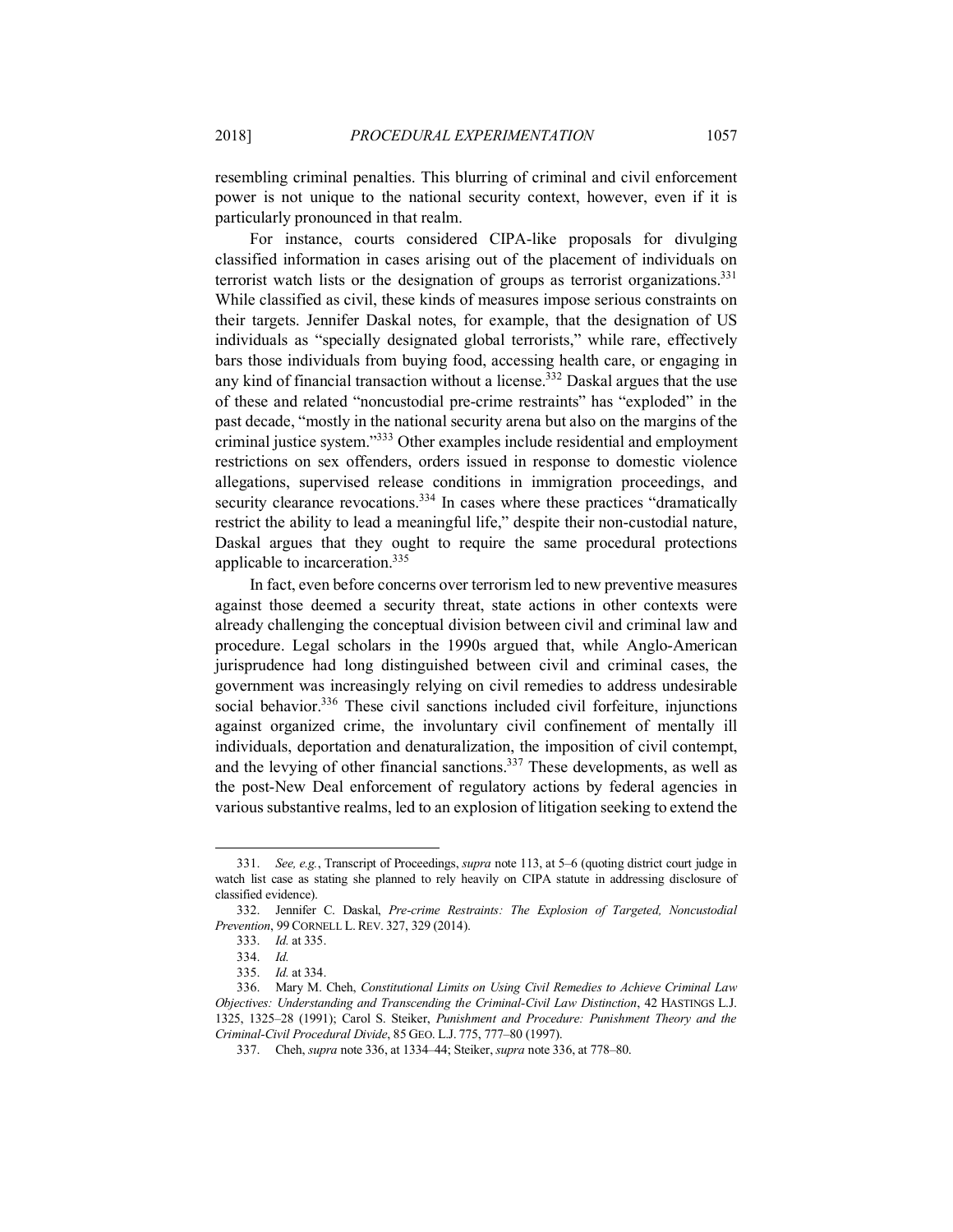procedural rights recognized in criminal proceedings to various civil contexts.338 The Supreme Court has extended some protections and refused to extend others.339 Either way, the attempt to analogize to the criminal context to increase procedural protections for those subject to civil sanctions is not new.

Moreover, procedural diffusion is not even limited to cases involving the government as a party. In some instances, civil litigation has imported protections first recognized in criminal cases even where no traditional state actor is involved. For example, procedures applicable to the selection and instruction of juries have crossed the divide, including constitutional protections against the discriminatory exclusion of jurors $340$  and rules regarding the consideration of jury instruction errors not preserved at trial.<sup>341</sup> Thus, the division between civil and criminal procedure is best characterized as uneven, rather than either cavernous or collapsed.

Once accurately characterized, the civil-criminal divide raises at least two important questions. The more conventional question is whether civil proceedings of various kinds require the same level of procedural protections as criminal prosecutions. In the national security context, for instance, the Supreme Court has distinguished between the criminal and civil contexts in which classified information is at issue. In *Reynolds*, the civil case that established the modern state secrets privilege, the Supreme Court cautioned against requiring in civil state secrets cases the same protections as in criminal proceedings, where prior to the passage of CIPA, the government could "invoke its evidentiary privileges only at the price of letting the defendant go free."342 The Court explained:

The rationale of the criminal cases is that, since the Government which prosecutes an accused also has the duty to see that justice is done, it is unconscionable to allow it to undertake prosecution and then invoke its governmental privileges to deprive the accused of anything which might be material to his defense. Such rationale has no application in a civil forum where the Government is not the moving party, but is a defendant only on terms to which it has consented.<sup>343</sup>

The Court's distinction between the two contexts is overstated for some of the reasons alluded to above. The difference between affirmative and defensive uses of privileged information breaks down in civil cases where the government

 <sup>338.</sup> Steiker, *supra* note 336, at 779.

<sup>339.</sup> *See, e.g.*, Cheh, *supra* note 336, at 1371–89.

<sup>340.</sup> Edmonson v. Leesville Concrete Co., 500 U.S. 614, 616 (1991) (extending to civil cases the constitutional protection against race-based dismissal of a juror first recognized in *Batson v. Kentucky*, 476 U.S. 79 (1986)).

<sup>341.</sup> *See* FED. R. CIV. P. 51 advisory committee's note to 2003 amendments (explaining that the rule allowing courts to consider jury instruction errors not preserved at trial, in exceptional circumstances, is "borrowed from Criminal Rule 52" and noting the cross-referencing of civil and criminal cases in Supreme Court jurisprudence on the issue).

<sup>342.</sup> United States v. Reynolds, 345 U.S. 1, 12 (1953).

<sup>343.</sup> *Id.*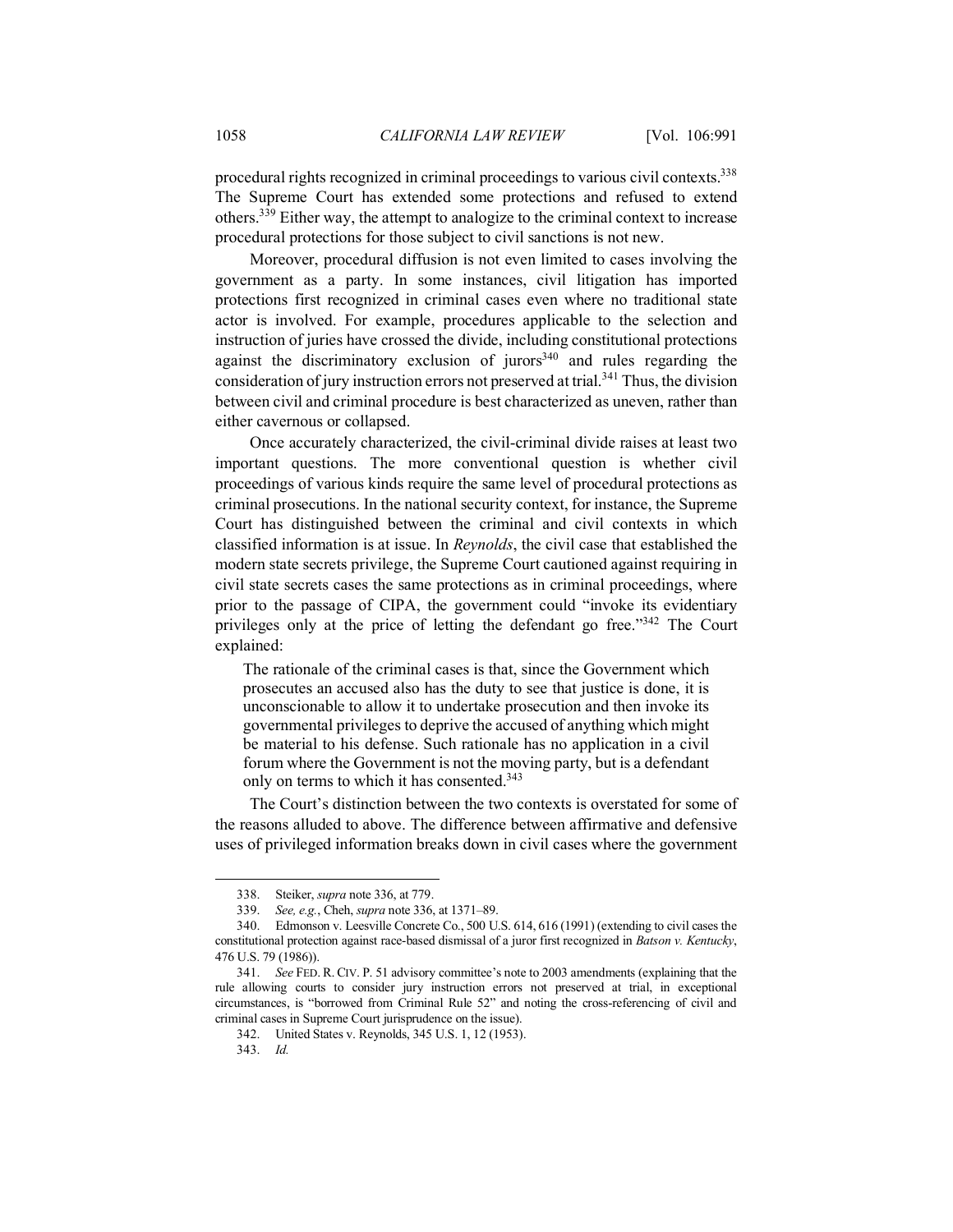is the defendant, but the case arose out of the government's use of classified information to deprive the plaintiff of a protected interest (such as the right to travel or engage in financial transactions). In such cases, due process may not require the full panoply of rights attending a criminal trial, but it will require a set of procedural rights proportional to the deprivation that allows individuals to contest the basis for the government action.

While courts and commentators have asked how far civil cases should embody criminal procedure protections, they have less often asked a second question: could analogizing to the criminal context in some scenarios actually *constrain* rather than expand the procedural protections imaginable for civil litigants? The traditional assumption is that criminal procedure is more protective of defendants than civil procedure. In some areas, of course, that assumption is valid. Criminal defendants have constitutionally derived rights such as the right to state-funded counsel—that individuals generally do not enjoy in civil proceedings.344 But the assumption is not universally correct. In some respects, civil procedure actually offers greater protections to litigants than criminal procedure. For instance, civil litigants generally enjoy broader rights of discovery than criminal defendants.<sup>345</sup> In addition, personal jurisdiction doctrine is more favorable to civil defendants than to criminal defendants.<sup>346</sup> Therefore, drawing an analogy to criminal procedure does not necessarily weigh in favor of greater protections for civil litigants.

Moreover, even where procedural protections afforded criminal defendants exceed those available to civil litigants, it does not necessarily follow that those protections are sufficient or ideal. Beginning with the national security context, the discussion in various courts about extending CIPA-like procedures to civil litigation implicitly suggests that the protections available to criminal defendants are robust. While defendants' rights to access classified information are stronger than in civil cases, that does not necessarily mean those rights sufficiently safeguard the interests at stake. But if courts or lawyers envision criminal procedure as the outer bounds of what is possible, overlooking criticisms of whether CIPA itself affords a fair trial, that starting premise will limit the scope of procedural protections imaginable.347

Outside the national security context, the tendency to view criminal procedure as the protective side of a standard divide also leads legal actors to advocate for the transfer of criminal procedure guarantees. For instance,

<sup>344.</sup> *See* Turner v. Rogers, 564 U.S. 431, 448 (2011) (holding that due process does not require states to provide counsel to indigent defendants in civil contempt proceedings to enforce child support obligations).

<sup>345.</sup> *See* Sklansky & Yeazell, *supra* note 328, at 713–15.

<sup>346.</sup> *See* Zachary D. Clopton, *Procedural Retrenchment and the States*, 106 CALIF. L. REV. 411, 460–61 (2018) (observing that courts have found criminal prosecutions to be unconstrained by minimum contacts requirements).

<sup>347.</sup> *See* MacDougall, *supra* note 7, at 729–30 (arguing that "many alternatives to CIPA-like procedures . . . are far more litigant-friendly and civil liberties-protective," such as the "British model" for awarding damages in cases where the government does not want to reveal state secrets).